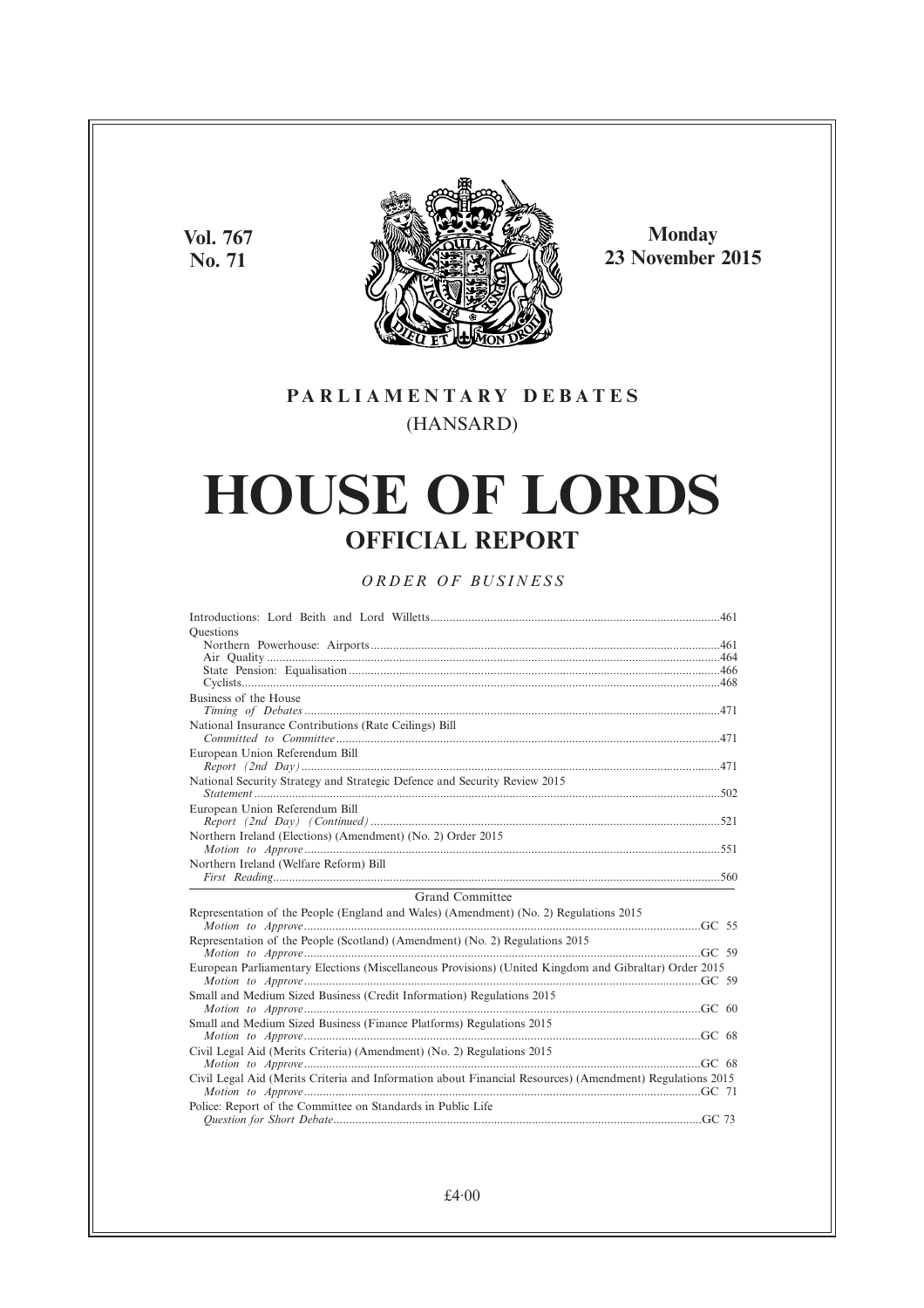Lords wishing to be supplied with these Daily Reports should give notice to this effect to the Printed Paper Office.

No proofs of Daily Reports are provided. Corrections for the bound volume which Lords wish to suggest to the report of their speeches should be clearly indicated in a copy of the Daily Report, which, with the column numbers concerned shown on the front cover, should be sent to the Editor of Debates, House of Lords, within 14 days of the date of the Daily Report.

> *This issue of the Official Report is also available on the Internet at* www.publications.parliament.uk/pa/ld201516/ldhansrd/index/151123.html

| PRICES AND SUBSCRIPTION RATES                                                                                                                       |
|-----------------------------------------------------------------------------------------------------------------------------------------------------|
| <b>DAILY PARTS</b>                                                                                                                                  |
| Single copies:<br>Commons, £5; Lords £4                                                                                                             |
| Annual subscriptions:<br>Commons, £865; Lords £600                                                                                                  |
| LORDS VOLUME INDEX obtainable on standing order only.<br>Details available on request.                                                              |
| BOUND VOLUMES OF DEBATES are issued periodically during the<br>session.                                                                             |
| Single copies:<br>Commons, £65 (£105 for a two-volume edition); Lords, £60 (£100 for a<br>two-volume edition).<br>Standing orders will be accepted. |
| THE INDEX to each Bound Volume of House of Commons Debates is published<br>separately at £9.00 and can be supplied to standing order.               |
| All prices are inclusive of postage.                                                                                                                |

The first time a Member speaks to a new piece of parliamentary business, the following abbreviations are used to show their party affiliation:

| <b>Abbreviation</b> | <b>Party/Group</b>                  |
|---------------------|-------------------------------------|
| CB                  | Cross Bench                         |
| Con                 | Conservative                        |
| <b>DUP</b>          | Democratic Unionist Party           |
| GP                  | Green Party                         |
| Ind Lab             | <b>Independent Labour</b>           |
| Ind LD              | <b>Independent Liberal Democrat</b> |
| Ind SD              | <b>Independent Social Democrat</b>  |
| Ind UU              | Independent Ulster Unionist         |
| Lab                 | Labour                              |
| LD.                 | Liberal Democrat                    |
| LD Ind              | Liberal Democrat Independent        |
| Non-afl             | Non-affiliated                      |
| PC                  | Plaid Cymru                         |
| <b>UKIP</b>         | UK Independence Party               |
| <b>UUP</b>          | <b>Ulster Unionist Party</b>        |

No party affiliation is given for Members serving the House in a formal capacity, the Lords spiritual, Members on leave of absence or Members who are otherwise disqualified from sitting in the House.

© Parliamentary Copyright House of Lords 2015,

*this publication may be reproduced under the terms of the Open Parliament licence, which is published at www.parliament.uk/site-information/copyright/.*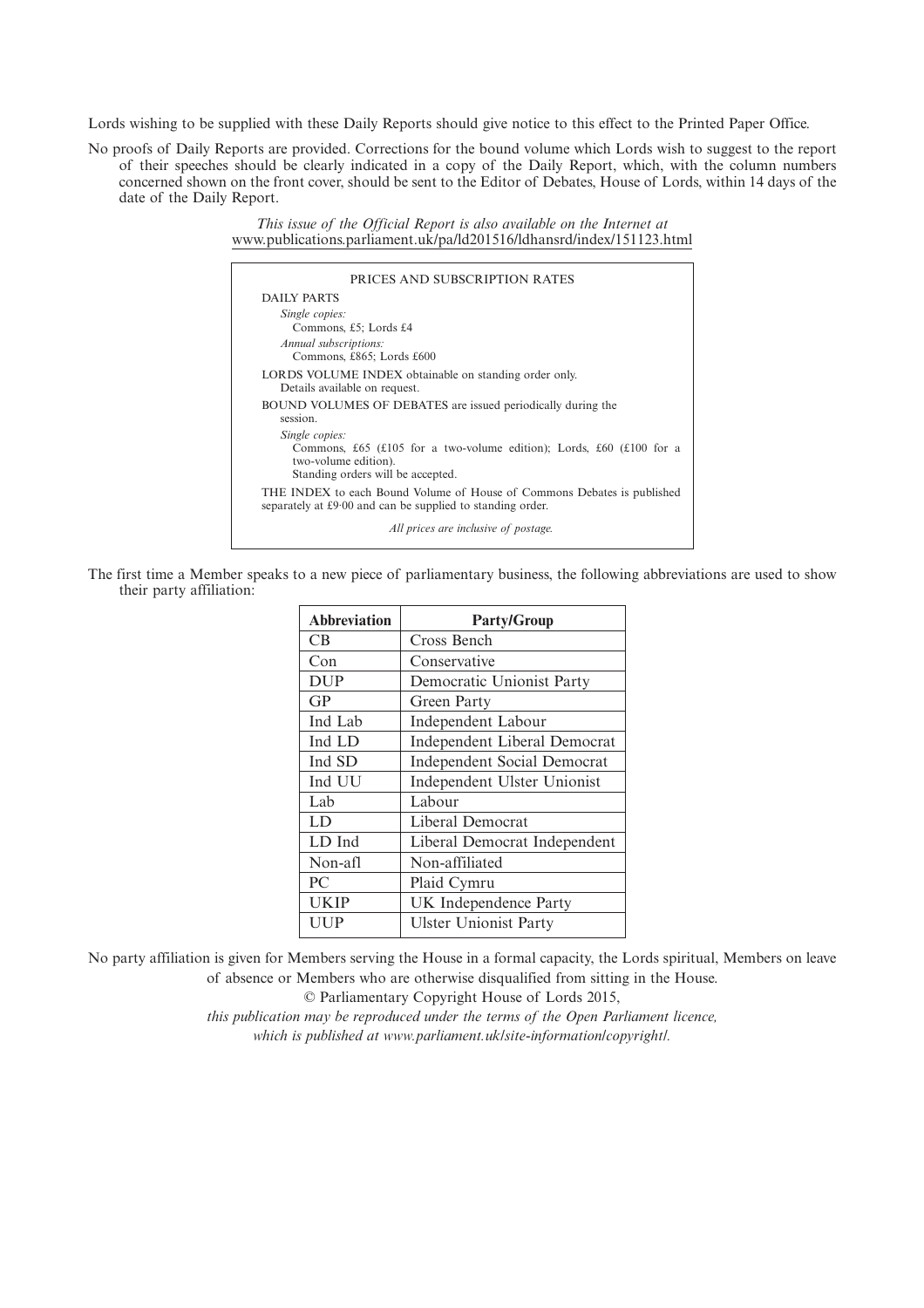## House of Lords

*Monday, 23 November 2015.*

*2.30 pm*

*Prayers—read by the Lord Bishop of Rochester.*

## **Introduction: Lord Beith**

*2.37 pm*

*The right honourable Sir Alan James Beith, Knight, having been created Baron Beith, of Berwick-upon-Tweed in the County of Northumberland, was introduced and took the oath, supported by Lord Steel of Aikwood and Lord Shipley, and signed an undertaking to abide by the Code of Conduct.*

## **Introduction: Lord Willetts**

*2.43 pm*

*The right honourable David Lindsay Willetts, having been created Baron Willetts, of Havant in the County of Hampshire, was introduced and took the oath, supported by Lord Lawson of Blaby and Baroness Evans of Bowes Park, and signed an undertaking to abide by the Code of Conduct.*

## **Northern Powerhouse: Airports** *Question*

*2.47 pm*

#### *Asked by Baroness Randerson*

To ask Her Majesty's Government what is their assessment of the potential impact of additional capacity at either Heathrow or Gatwick airports on the Northern Powerhouse project.

**TheParliamentaryUnder-Secretaryof State,Department** for Transport and Home Office (Lord Ahmad of Wimbledon) **(Con):** My Lords, the Government are currently considering all the work of the independent Airports Commission before making any decisions about additional airport capacity. The northern powerhouse initiative aims to harness investment and drive economic growth in the north. Any activity under the Government's plan for the economy will be complementary in order to provide the best conditions for a successful economy across the United Kingdom.

**Baroness Randerson (LD):** My Lords, the south-east of England has one-third of the population of the UK and two-thirds of the flights, yet airports such as Birmingham and Manchester have significant spare capacity. Does the Minister accept concerns about the distorting effect of further airport expansion in the south-east? Is he worried that, when the chief executive of Heathrow appeared before a committee in the other place, he failed to provide any detailed strategy for reducing air pollution at Heathrow, which already breaches legal limits?

**Lord Ahmad of Wimbledon:** My Lords, on the noble Baroness's second point, as I am sure she is aware, the Airports Commission has detailed quite extensively—whatever proposal is taken forward—the issue of environmental considerations, including noise pollution. On airports in the north of England, as I am sure she is aware, while there have been capacity issues in the south-east, which are being looked at, we have also seen the expansion of services in the north. Manchester International Airport is now the UK's third busiest airport and will benefit over the next 10 years from another £1 billion of investment.

**Lord Soley (Lab):** Does the Minister agree that the key to this is to understand that we need a hub airport, wherever it is, and all regional airports need connectivity to that because, if they do not have that, they are at a severe disadvantage particularly to continental airports? We must have regional connectivity with an effective hub airport, wherever that is.

**Lord Ahmad of Wimbledon:** The noble Lord raises an important point. I agree with him: hub airports provide that connectivity and we are seeing that. I alluded to the growth of Manchester. We have seen Manchester become a hub airport for the region. Connectivity is about not just air connectivity but surface connectivity. As I am sure the noble Lord knows, I am glad to report that in terms of both road and rail we are providing just that connectivity across airports.

**Lord Spicer (Con):** My Lords, are the Government still fully committed to producing their decision about London's airports before Christmas?

**Lord Ahmad of Wimbledon:** My noble friend raises a question that he has asked before, and I will give him the answer that I have given before. My right honourable friend the Prime Minister has given an assurance that we will make a decision before Christmas. The other thing that my right honourable friend has underlined is that we need to consider the findings of the Airports Commission's report extensively. It is an extensive report. We need to look at it in a detailed manner to ensure that there is no subsequent judicial review on any proposal taken forward.

**Baroness Armstrong of Hill Top (Lab):** Does the Minister recognise that the north has already lost out because of slow decision-making over an airport in the south-east? Teesside's Durham Tees Valley Airport no longer has any connectivity with London and the connectivity at Newcastle has been severely reduced. This affects our economy. The north-east is still the largest manufacturing region in the country, but much of our work is with Japanese companies. They wonder how on earth they are to get there, when they cannot do so directly when flying into a London airport.

**Lord Ahmad of Wimbledon:** I do not agree with the noble Baroness's conclusion, although I do agree that there was a lack of investment in the north. The previous Government and now this one have given the commitment to ensure that there is investment, with £13 billion of transport investment going forward in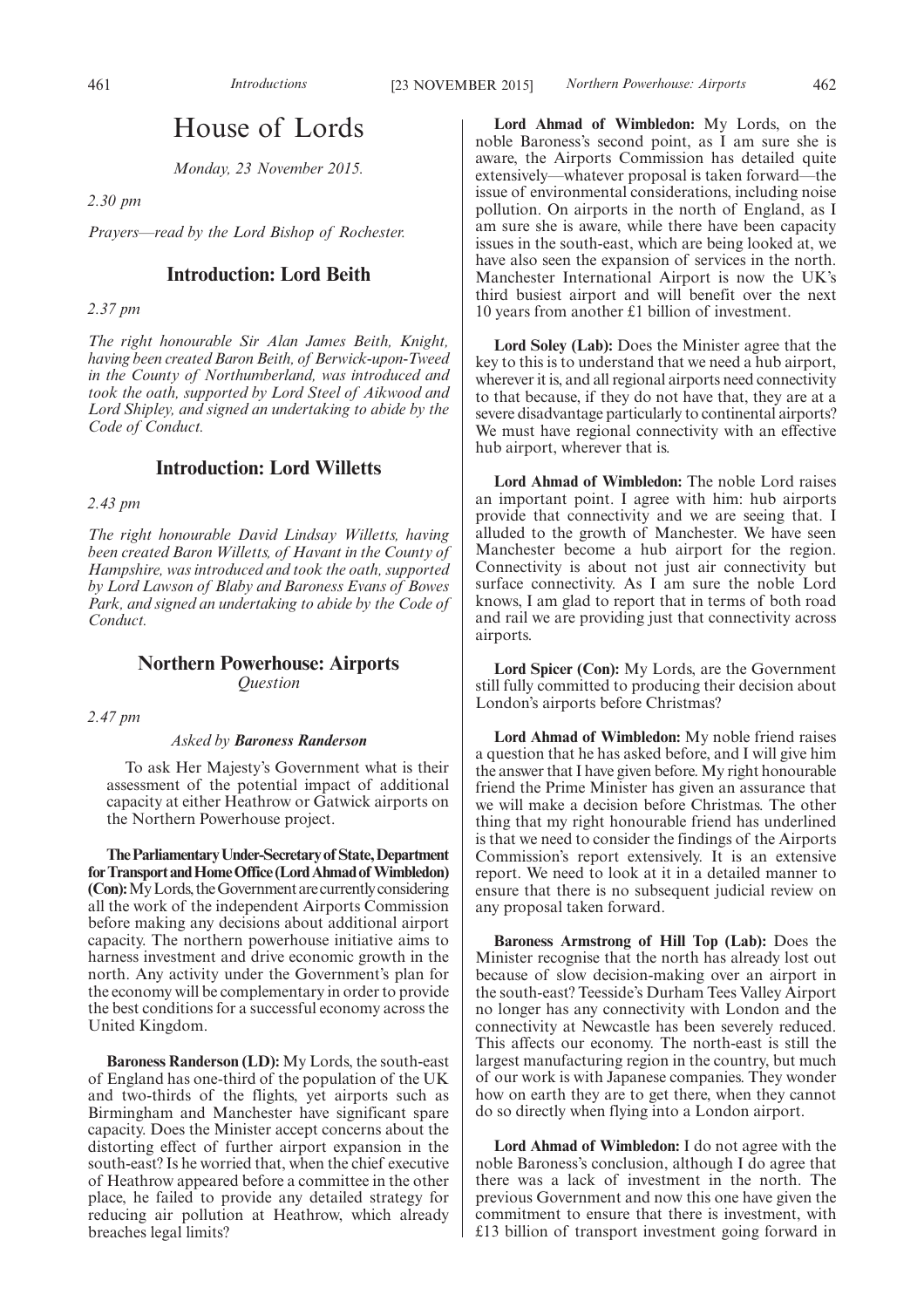#### [LORD AHMAD OF WIMBLEDON]

this Parliament. As regards connectivity from north-east to north-west, the noble Baroness is aware that Transport for the North has extensive connectivity plans and I am sure that she welcomes the fact, as I do, that we now have regional airports such as Manchester serving not just the domestic European community—she throws her arms up, but I do not agree with her. The Chinese President himself made a positive announcement, which I think that she should appreciate.

**Baroness Kramer (LD):** My Lords, the Minister is well aware that any owner of a new runway in the south-east will need to fill it rapidly to repay the cost of having built it and that the fastest route is to persuade the international airlines not to fly directly to Birmingham, Manchester and other regional airports, but to come through Heathrow, with a hub relationship only with those airports. Has he examined what this will do to undermine the northern powerhouse, which is seeking international investment and needs direct international connectivity?

**Lord Ahmad of Wimbledon:**The northern powerhouse is not being undermined but supported by the Government, as the recent announcement about the link to direct flights to China indicates. As regards the decisions that airlines take, the noble Baroness is aware from her time as a Minister for transport that that is very much up to the airlines themselves.

**Lord Wigley (PC):** My Lords, the Minister mentioned the importance of rail connectivity for Manchester Airport. Can he confirm that it is still the Government's intention to ensure that there is a direct rail connection from north Wales and Chester through to Manchester without having to change train? This has long been on the agenda, but it has not yet been delivered.

**Lord Ahmad of Wimbledon:** The Government have repeatedly given their assurance not just about connectivity, as I said, on rail in the south-east, but also that the investment that we are making across railways throughout the country, including the new investment in HS2, will ensure greater connectivity between all parts of the country. I will look into the specific route that he has mentioned and write to him.

**Lord Rosser (Lab):** My Lords, the Minister has referred to the decision on the recommendation of the Davies commission report in respect of a third runway at Heathrow being made by Christmas. Can he confirm that that will be a final decision and not simply an interim one?

**Lord Ahmad of Wimbledon:** I think the noble Lord is clutching at straws. I have made clear the Government's position. A decision will be made on the Airports Commission's findings, and I ask him to wait until that is made.

**Lord Cormack (Con):** My Lords, I take it we are talking about this Christmas. Could we have an assurance from my noble friend that the announcement will be made to Parliament and not when Parliament has risen?

**Lord Ahmad of Wimbledon:** As I said, I am not going to give an absolute assurance at this point about the timing of the decision. My right honourable friend the Prime Minister has made it clear that a decision will be made. I also speak for the Secretary of State for Transport, who has also indicated that we will come back with that decision to Parliament, and I am sure that an appropriate Question or debate will be tabled right here in this Chamber as well.

## **Air Quality**

*Question*

*2.55 pm*

#### *Asked by Baroness Jones of Whitchurch*

To ask Her Majesty's Government how they plan to satisfy the Supreme Court's ruling that United Kingdom air quality should be brought within legal limits as soon as possible.

**Lord Gardiner of Kimble (Con):** My Lords, the consultation on the draft air quality plans has now been concluded and we are assessing the 728 responses we have received. We are on track to submit the finalised plans for the 38 non-compliant zones to the European Commission by 31 December.We have already committed £2 billion since 2011 on transport measures which will address both particulate matter and nitrogen dioxide levels.

**Baroness Jones of Whitchurch (Lab):** I thank the Minister for that reply but I have to say that it lacks any of the urgency demanded by the Supreme Court. It cannot be right that the Government's response in the draft report would see pollution levels remain above legal levels until 2025. In the mean time, King's College has estimated that nearly 10,000 people a year are dying in London as a result of toxic air pollution. There are practical solutions available, such as better traffic controls, a diesel scrappage scheme and better incentives for clean cars. I urge the Minister to look again at these proposals and come back with a more radical and timely response to the Supreme Court's challenge.

**Lord Gardiner of Kimble:** My Lords, I do not think the noble Baroness has yet seen the plan—nor have I. It would be more appropriate if the draft plan was seen before any suggestions of that sort were made. It is very clear that the Government think that this is an enormous priority, not only because of the health issues but because it cannot be right that we continue to have the nitrogen dioxide levels that we have in parts of our country, and the Government are going to address this.

**Baroness Parminter (LD):** Given what the Minister has said about this being an enormous priority, can he explain why on 29 October in Brussels the Government voted to weaken limits on deadly diesel car emissions?

**Lord Gardiner of Kimble:** I am certainly not aware of any diminution of our resolve to ensure that we have the correct assessment in the European Union context. It is why we have been calling for very strong,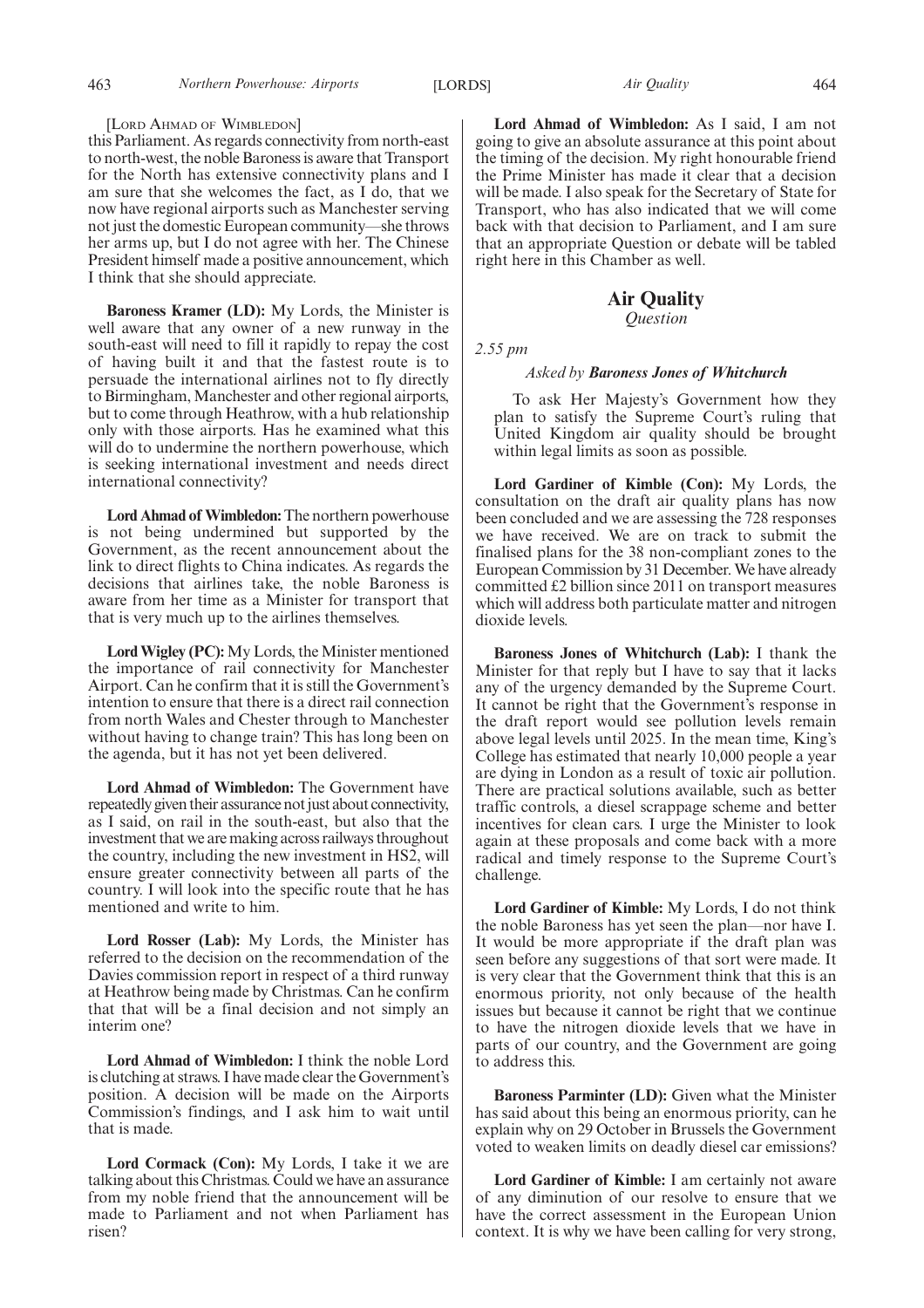real testing, which is absolutely essential, and we will continue to do so at all levels. This will be cracked only if we deal with it at local, national, EU and international level.

**Lord Whitty (Lab):** My Lords, I declare an interest as vice-president of Environmental Protection UK. I have two questions for the Minister. First, in view of the cuts in Defra staff in this area—and more to come, no doubt, in this week's announcements—is he confident that he has sufficient resources not only to draw up a strategy on air quality but actually to deliver it? Secondly, in view of the previous question, does he agree with Boris Johnson that a third runway at Heathrow is "inconceivable" if the Government are to meet their EU targets on air pollution?

**Lord Gardiner of Kimble:** My Lords, the first thing to say is that the Government will consider all appropriate incentives that may be required to help secure delivery by local authorities through geographically structured measures set out in the plan. Clearly, I am not in a position, particularly this week, to say any more about the current level of spending review negotiations, but it is clear that everyone will need to work together to address this. As for the noble Lord's second question, I have every regard and respect for the Mayor of London; indeed, his important action with regard to non-road mobile machinery—announcing on 1 September that there are going to be much greater and stronger requirements for that—is the sort of practical thing that he is doing.

**Baroness Whitaker (Lab):** My Lords, what can the Government do to enable all local authorities to measure the air quality in their own areas, particularly outside schools?

**Lord Gardiner of Kimble:** The noble Baroness asks an important question. Obviously there are monitoring services, and Defra produces data so that everyone can know what the air pollution situation will be in various parts of the country. This is very important, not only near schools but so that people with health issues can make plans accordingly. It is very important that the monitoring work continues and is effective.

**Baroness Gardner of Parkes (Con):** Can the Minister reconcile for me the facts that although Knightsbridge is one of the worst polluted areas and has been in breach of all EU regulations for years, people apparently live longer there than anywhere else? Can he also reconcile the facts that when it introduced speed humps in Hyde Park pollution in the park went up tremendously, yet people want the option to reduce speed? Will that be at the cost of even more pollution?

**Lord Gardiner of Kimble:** My Lords, I am sure that as these matters develop, research will tell us a lot more, and it is important that we consider it. That is why real-world testing, for instance, will be of much greater benefit in the future. The health of the nation is one of the reasons why we are very conscious of this problem and of the need to address it. Wherever the pollution is—whether it is in the docks at Southampton, in inner London, in Scotland or wherever else—we need to crack the problem.

**Baroness Ludford (LD):** My Lords, if 10,000 people a year were dying prematurely in London, and many others in the rest of the country, as a result of any health threat other than air pollution would the Government have a greater sense of urgency, rather than the complacency, and a degree of hypocrisy, that they have at the moment?

**Lord Gardiner of Kimble:** My Lords, I see no complacency or hypocrisy, if I may say so to the noble Baroness. I think that the officials who are working hard on this problem in local authorities might take exception to that description. Everyone here is in an honest adventure to ensure that we get this right. It is very important that we get it right. That is why we have to get everyone working together in local authorities, and at EU and other international levels. By bringing forward real-world testing, we will get a much better result.

**Baroness Farrington of Ribbleton (Lab):** My Lords, would the Minister care to inform the House how many air-monitoring devices at local level were in operation five years ago and how many are now? It is my understanding that many have been closed down, so our ability to tell what is happening is being reduced by Government policy.

**Lord Gardiner of Kimble:** I am not aware of that, and I will look into the matter more thoroughly. However, we have a daily air quality forecast, for instance, and we work with Public Health England and its adviser the Committee on the Medical Effects of Air Pollutants. I have plenty of information on what is available for everyone to see. There is a five-day air monitoring forecast, which is very important. I will get back to the noble Baroness on the finer detail.

## **State Pension: Equalisation** *Question*

*3.03 pm*

## *Asked by Baroness Bakewell*

To ask Her Majesty's Government what plans they have to compensate the women deprived of their expected pensions by the increase in the state pension age under the Pensions Act 2011.

**The Minister of State, Department for Work and Pensions (Baroness Altmann) (Con):**My Lords, removing state pension age gender inequality by 2018 and increasing pension age to 66 by 2020 was voted on in both Houses, and there are no plans to change it. The more than £30 billion cost of retaining the previous timetable could not be justified, and the Government made a concession in 2011, worth more than £1 billion, limiting maximum increases to 18 months.

**Baroness Bakewell (Lab):** I thank the Minister for that Answer. There are 700,000 women caught in this brutal pensions trap, and they are already in their 60s.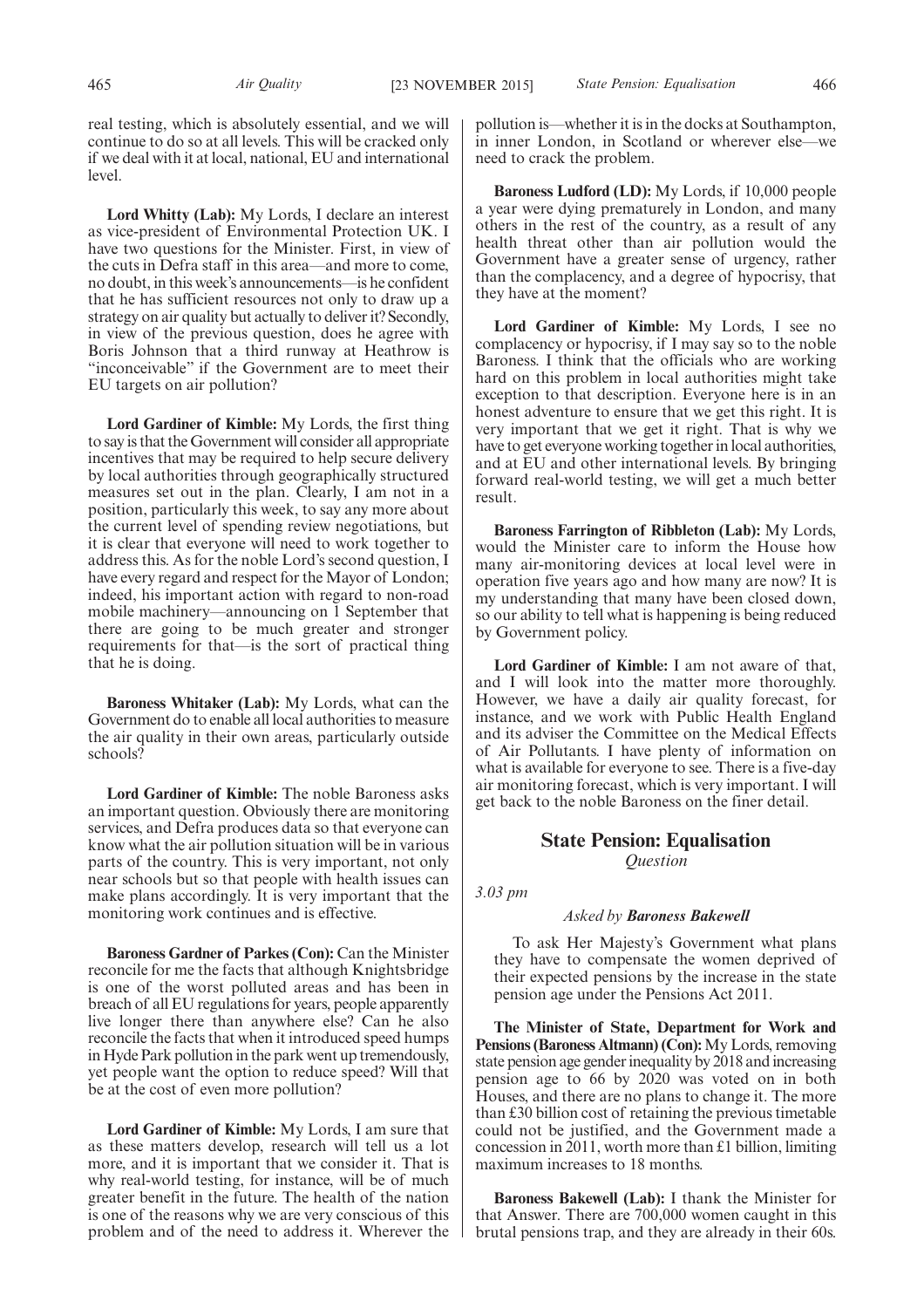#### [BARONESS BAKEWELL]

They had hoped to be drawing their pensions, but in some cases, even after 45 qualifying years, they currently have no pension, no pensioner benefits, often no job having been made redundant—and no right to claim jobseeker's allowance. What does the Minister suggest they live on?

**Baroness Altmann:** My Lords, I do have sympathy with the women affected. However, I assure the House that they are eligible for the same in-work, out-of-work and disability benefits as men of their age, and for the new state pension.

**Lord Foulkes of Cumnock (Lab):** My Lords, I declare an interest as vice-chair of Age Scotland. I recall the Minister saying exactly the same as my noble friend Lady Bakewell only a year ago, and arguing that something should be done about it in the most strident fashion. Why has she changed her mind?

**Baroness Altmann:** My Lords, this is about correcting a long-standing inequality. It is also about democracy. We put all the arguments to both Houses of Parliament. This issue was properly and thoroughly debated and the decision was democratically made. To be fair, most of the women affected have accepted this, as have I.

**Lord Stoneham of Droxford (LD):** Can the Minister explain to the House why she is delaying the implementation of her predecessor's policy on the portability of pension pots, given that that policy could best protect women with low pension savings?

**Baroness Altmann:** My Lords, the policy of merging and transferring pension pots will be addressed but, at the moment, there is a significant amount of increased regulation and changes in legislation for the pensions industry to cope with. By 2018, when auto-enrolment is fully rolled out, we will know much better what are the appropriate and required measures for automatic transfers.

**Lord McKenzie of Luton (Lab):** My Lords, the Minister will doubtless recall one of her contributions to *Saga* magazine where she wrote:

"A group of older women are very angry. Many of them have written to me, some have written to their MPs, and others say they don't believe it is worthwhile writing to their MPs, as the Government will not listen to them anyway. They remember that it was the Conservative Government in 1995 who increased their pension age, which they quietly accepted, but they now feel taken advantage of and treated like a 'soft target' because they have been given such short notice of another major change. They feel the move is discriminatory and manifestly unfair".

She went on:

"The plans demonstrate a lack of understanding of the realities of many of these women's lives. They feel betrayed that the Conservatives have hit them a second time and by far more than men".

Does the Minister stand by those words?

**Baroness Altmann:** My Lords, as I have said, this matter was properly and thoroughly debated by Parliament. All those arguments were put to both Houses of Parliament and a majority voted for the legislation more than four years ago. This afternoon, I checked quite carefully and it is clear that this issue was missing entirely from the Labour Party's manifesto before the general election. No party committed to doing anything about the billions of pounds that it would cost to change any of these plans.

**Baroness Howe of Idlicote (CB):** My Lords—

**Lord Christopher (Lab):** My Lords—

**Noble Lords:** Cross Bench!

**Baroness Howe of Idlicote:** My Lords, I hope that the Minister will forgive me for going back, as I do, a long way in the history of equal opportunities for women. I would like to press her once again on this point. Does she really believe that MPs would have voted for the accelerated rise in 2011 had they known that many women had not been notified or given sufficient notice of the rise to the state pension age under the Pensions Act 1995? This really has not been a fair process all the way through, and women have been disadvantaged at an amazing number of levels.

**Baroness Altmann:** My Lords, I have also been checking up on this point. I am assured by the department that any woman who had asked for a state pension statement since 1995 would have known what her pension age had been changed to under the Act. Given the uncertainties around the amounts of state pension that any woman could receive under the very complex system that we have at the moment, if a woman had planned to make her retirement plans on the basis of that, she would surely have got a pension statement and known about her state pension age change.

**Lord Wallace of Tankerness (LD):** Given that the noble Baroness has done work on this, how many women have actually applied for pension statements since 1995?

**Baroness Altmann:** I do not have those figures, but I can try to find out for the noble and learned Lord and write to him.

## **Cyclists**

*Question*

*3.10 pm*

#### *Asked by Lord Wills*

To ask Her Majesty's Government what action they are taking to increase compliance by cyclists with traffic laws and regulations.

**TheParliamentaryUnder-Secretaryof State,Department** for Transport and Home Office (Lord Ahmad of Wimbledon) **(Con):** My Lords, like all road users, cyclists have a duty to behave in a safe and responsible manner. The enforcement of cycling offences is an operational matter for chief officers of police. Depending on the offence, officers can issue verbal warnings or fixed penalty notices, or report the road user for formal prosecution. The Government support any action taken by the police to deter and reduce the number of cycling offences.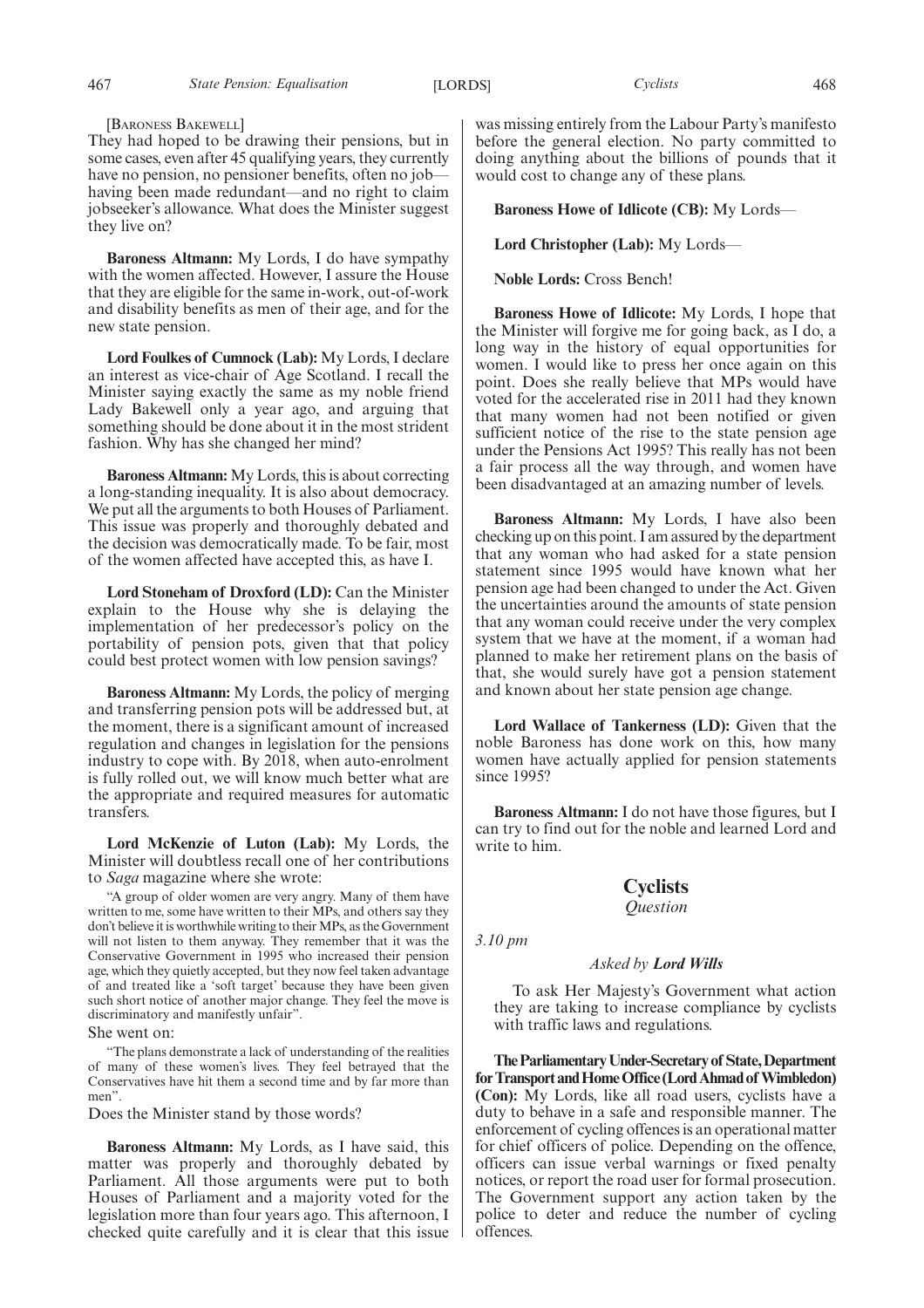**Lord Wills (Lab):** I am grateful to the Minister for his reply. When I was in the other place, cycling on pavements—terrorising pedestrians—was the issue that incensed my constituents most in regular open meetings, apart from dog mess. The situation seems to be getting worse. As record numbers of cyclists take to the roads in big cities, we see increasing examples of this sort of behaviour. Just a few weeks ago I was on Marylebone Road and I watched a cyclist jump a red light and weave off down the pavement between pedestrians, talking on his mobile phone as he went. When I said that perhaps he should not be doing that, he got off his bike and asked me to fight him. When I declined the invitation and pointed out that he was breaking the law, he said, "I know I'm breaking the law and you can't do anything about it". However, the Minister could. I would be grateful if he could tell the House what more he could do to stop these bully boys on bikes terrorising pedestrians and bring some law and order to our pavements.

**Lord Ahmad of Wimbledon:** My Lords, the noble Lord describes an experience that I am sure we have all shared. When I was on the Back Benches in this House, I served in the City of London. I often said that the biggest challenge for a commuter in London was avoiding not trucks and cars but the cyclists who were possibly jumping red lights or riding on the pavements. I am sure the noble Lord is aware of some of the initiatives that we have taken forward. Road safety is primarily the role of the police. Most recently, Operation Atrium was launched in July 2015, when the London police issued tickets to cyclists breaking the rules. They were then invited to look at the challenges faced not just by pedestrians but by lorries in London as well, which can quite easily miss cyclists. Other initiatives such as THINK! Cyclist and Bikeability will help us to educate cyclists, not just about the law but also about their responsibilities.

**Lord Robathan (Con):** My Lords, can my noble friend inform the House how many motorists are killed or severely injured by cyclists in a year; how many pedestrians are killed or severely injured by cyclists a year; and how many cyclists are severely injured or killed by motorists and pedestrians in a year?

**Lord Ahmad of Wimbledon:** My noble friend raises a very important point about statistics. I will write to him on the first two issues. I think we acknowledge that the number of cyclists injured on the roads is increasing, but when we compare 2018 to 2014, the number of deaths on the road has not significantly increased. For example, 104 cyclist deaths were reported in 2008 and 113 in 2014, which is an increase of four on 2013 figures. Nevertheless, it is 113 deaths too many and we need to eradicate this problem.

**Lord Taverne (LD):** My Lords—

**Lord Hughes of Woodside (Lab):** My Lords—

**Baroness Stowell of Beeston (Con):** Order! It is the turn of the Lib Dems. Could I urge noble Lords to allow the Minister to sit down before they stand up and try to ask questions?

**Lord Taverne:** My Lords, I hope the Minister will provide the figures that he says he will provide and make them available in the Library, although the serious injuries caused by cyclists must pale into insignificance when compared to those caused by motorists. Does he not agree that everything possible must be done by the Government to encourage and support cycling, as was splendidly shown recently with the opening of the cycling superhighway route in London? After all, bicycles are the most efficient machine yet invented for turning energy into motion. Indeed, the bicycle has been accurately described as a kind of green car, which can run on tap water and tea cakes and, moreover, has a built-in gym.

**Lord Ahmad of Wimbledon:** The noble Lord raises the benefits of cycling, about which I agree with him. I am sure he recognises that the Government have committed more than £100 million between now and 2021 in improving investment in both walking, for example through walking paths, and cycling. I have already alluded to the schemes that the Government are supporting, such as Bikeability.

**Lord Hughes of Woodside:** My Lords, I am not quite sure what figures the Minister has promised to give, but can he say how many cyclists have been issued with fixed penalty notices, how many cyclists have been prosecuted and how many prosecutions have been successful?

**Lord Ahmad of Wimbledon:** If the noble Lord is asking about all the statistics from England, I will need to follow up in writing as that will be quite a detailed answer. I will write to the noble Lord.

**Lord Trefgarne (Con):** My Lords, is it not the case that cyclists are not required to carry identification and therefore all they have to do is give a false name to the police officer and tear up the fixed penalty notice?

**Lord Ahmad of Wimbledon:** My noble friend raises the issue of identification and is right to do so. As I said, we need to encourage education for cyclists and responsibility in cyclists. When they ride on pavements or jump red lights, they break the law, and there is a need to review with the police how we can apply the law effectively to cyclists as well as to any other road users.

**Lord Davies of Stamford (Lab):** My Lords, we have had a continuing string of tragedies involving cyclists being crushed by lorries, often while turning at traffic light intersections. What progress is being made—I think the European Commission was considering a directive at one point—in making it a matter of law that all lorries should be fitted out in such a way that the driver has vision of the full length of his or her cab from the cab itself?

**Lord Ahmad of Wimbledon:** Again, we have seen investment being made in this. The noble Lord points to a particular type of mirror, which is being encouraged by the Government. Right here in London, we have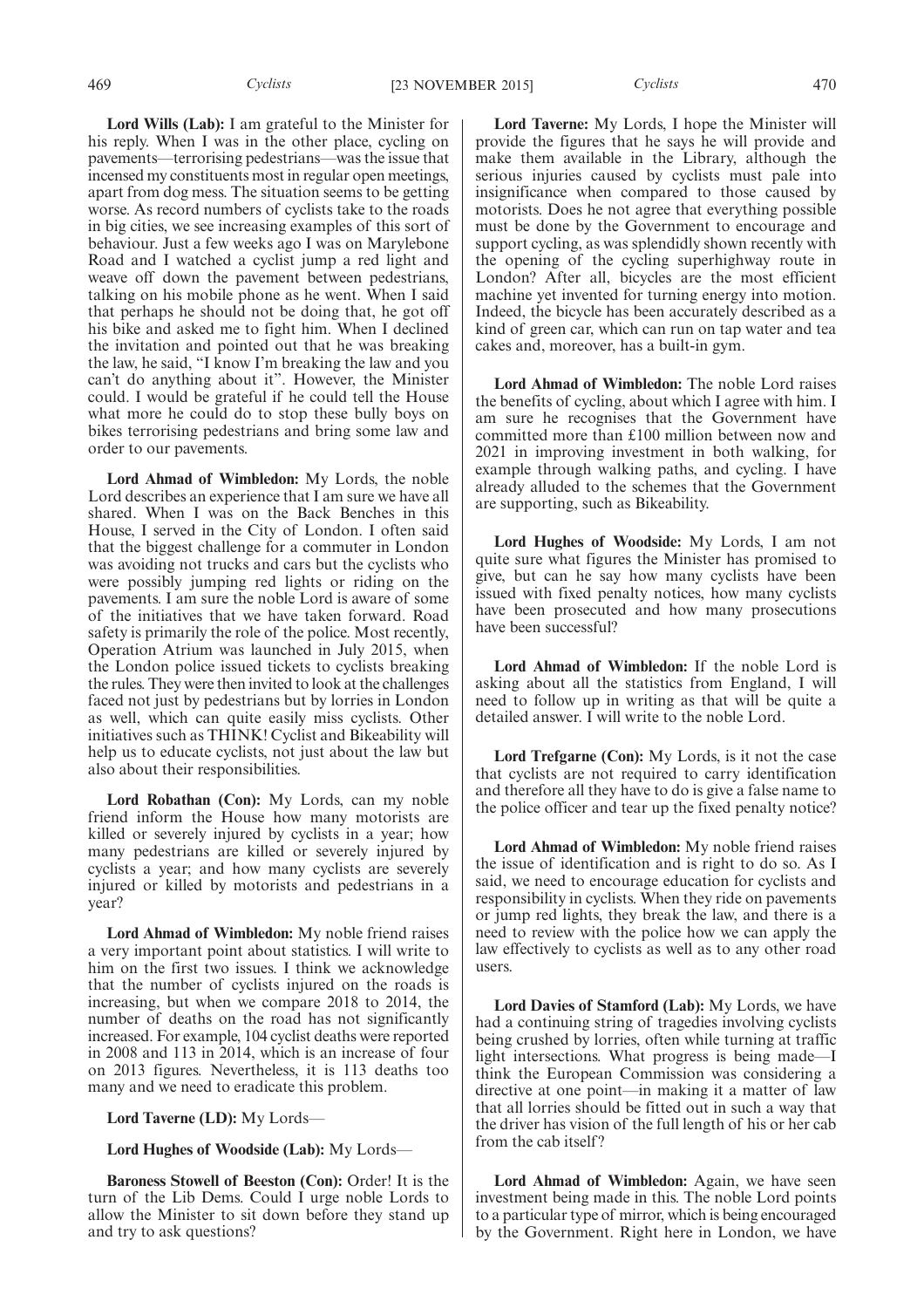[LORD AHMAD OF WIMBLEDON]

seen separate areas created for cyclists to ensure their security and safety. As I said, any death on the roads, whoever it is—whether a cyclist, a pedestrian or any other road user—is one death too many. We should seek to ensure safety and security for everyone.

## **Business of the House**

*Timing of Debates*

*3.18 pm*

*Moved by Baroness Stowell of Beeston*

That, in the event of the Northern Ireland (Welfare Reform) Bill being brought from the Commons, Standing Order 46 (No two stages of a Bill to be taken on one day) be dispensed with on Tuesday 24 November to allow the Bill to be taken through its remaining stages that day.

*Motion agreed.*

## **National Insurance Contributions (Rate Ceilings) Bill**

*Committed to Committee*

*3.18 pm*

*Moved by Baroness Altmann*

That the bill be committed to a Committee of the Whole House.

*Motion agreed.*

## **European Union Referendum Bill**

*Report (2nd Day)*

*3.18 pm*

## *Amendment 24A*

*Moved by Baroness Anelay of St Johns*

**24A:** After Clause 5, insert the following new Clause—

"Duty to publish information on outcome of negotiations between member States

(1) The Secretary of State must publish a report which contains (alone or with other material)—

- (a) a statement setting out what has been agreed by member States following negotiations relating to the United Kingdom's request for reforms to address concerns over its membership of the European Union, and
- (b) the opinion of the Government of the United Kingdom on what has been agreed.

(2) The report must be published before the beginning of the final 10 week period.

(3) In this section "the final 10 week period" means the period of 10 weeks ending with the date of the referendum.

(4) A copy of the report published under this section must be laid before Parliament by the Secretary of State."

**The Minister of State, Foreign and Commonwealth Office (Baroness Anelay of St Johns) (Con):** My Lords, in moving Amendment 24A I shall speak also to government Amendment 24B. I shall also give a view on the other amendments in this group, all of which raise the issue of information which must be published by the Government prior to the referendum period.

In Committee, we had a vigorous debate on the subject of the information to be made available to the public ahead of the referendum. I recognised that although it will be for the designated campaigners to lead the debate on both sides, the Government would have a role in providing information to the public. As the Prime Minister said, this Bill sets the stage for one of the most important decisions that the British public have been asked to make in a generation. It is absolutely right to say, therefore, that they will expect to be able to make an informed decision, based on authoritative and balanced information in which they may put their faith.

The Electoral Commission in its research into the question identified that there is an appetite among the general public for information on both what remaining in and leaving the EU would mean. Also, the Electoral Commission made it clear that much of the information that voters desire will not be factual in nature but will sit at the heart of the campaign arguments put forward by those on both sides of the referendum debate. Therefore, the commission has recommended that it is also for the campaign groups to include answers to questions of this nature when they put up their respective websites. But today we are looking at the question rightly raised by the House in Committee about the role of the Government.

In Committee I committed to give careful consideration to what I could bring forward at this stage by way of government amendments—amendments that would command the support of both Houses. Today I will speak to those two amendments, Amendments 24A and 24B, which we have tabled after that due consideration. In setting out requirements for the Government to provide information, we must clearly set out a distinction between what the Government should provide and what will be the role of the designated lead campaigners. My belief is that the most useful role for the Government is to give information about the nature of membership to aid understanding and inform the public. The designated lead campaigners will interpret this information and provide strong arguments—on both sides, no doubt.

We have given consideration to what suitable government amendments should be. I have therefore listened very carefully to the calls around the House for the Government to provide useful evidence-based and authoritative information. It is my belief that it would therefore be most appropriate to commit the Government to providing concrete information grounded in reality as opposed to speculating on the possible consequences of withdrawal or the types of possible arrangement that could be negotiable with the EU at some future date.

The first amendment in my name, Amendment 24A, builds on the amendment that my noble friend Lord Forsyth tabled in Committee and again on Report. However, he has subsequently withdrawn it because I understand he is content—it was very kind of him to send an email saying that he is content—with government Amendment 24A.The first amendment sets a requirement for the Government to report on the outcome of the renegotiation not less than four months before the poll. Building on this, I have tabled a government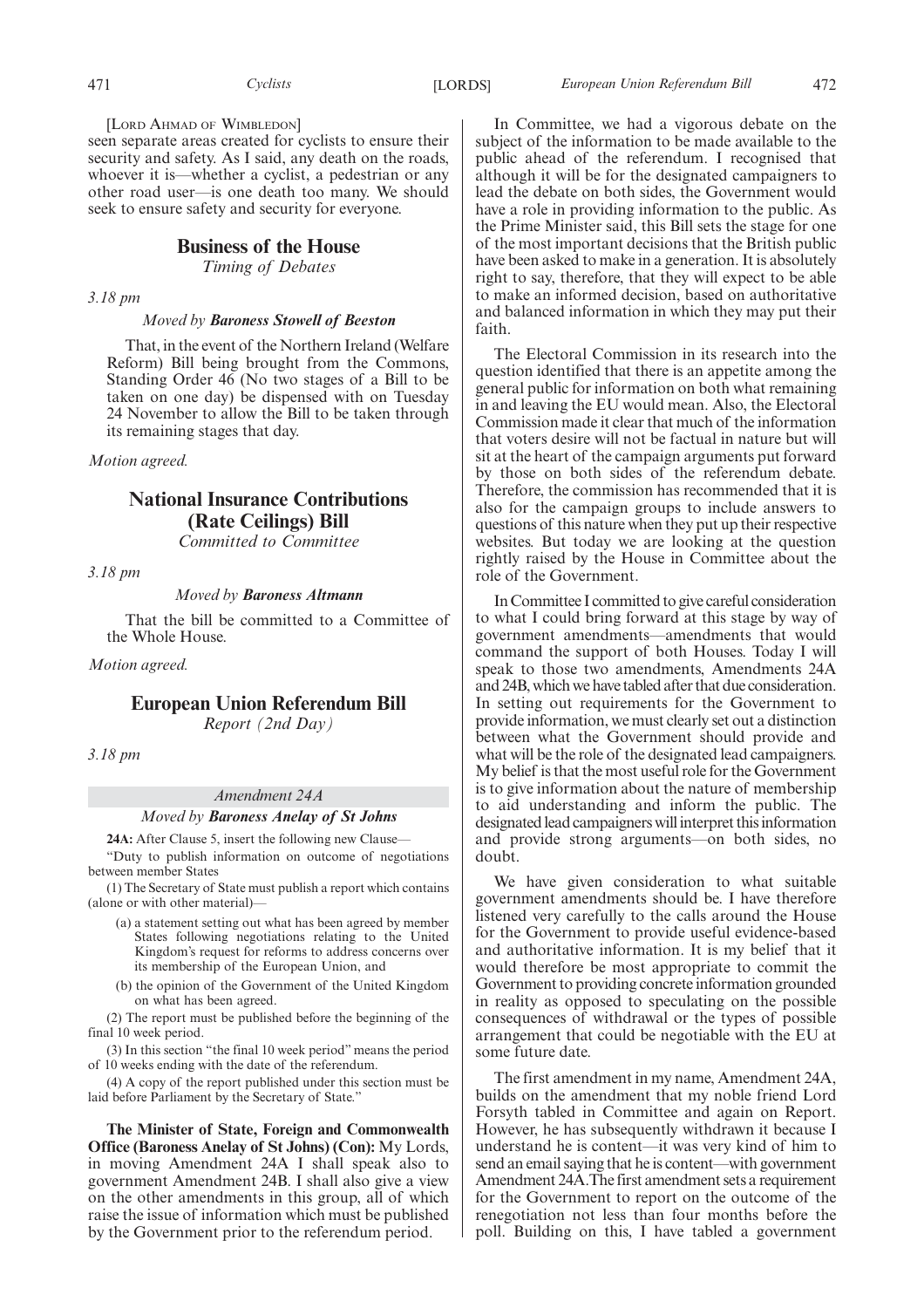amendment that will require the Government to report on what has been agreed by EU member states as a result of the renegotiation and to give their view on this no later than 10 weeks ahead of the referendum.

We amended the Bill—earlier in the process here, in Committee—to specify that the regulated referendum period must be a minimum of 10 weeks long. This is an appropriate length of time that will require the Government to publish any report ahead of the most intense period of campaigning. This is also well ahead of the final 28-day purdah period provided under Section 125 of the Political Parties, Elections and Referendums Act—during which, of course, there are restrictions on government publications. So my amendments have no effect on the restrictions provided for in that period.

The second of my amendments, Amendment 24B, seeks to address amendments tabled both in Committee and on Report by the noble Lords, Lord Hannay and Lord Kerr, the noble Baronesses, Lady Morgan and Lady Smith of Newnham, and others. It requires the Government to publish a report setting out information about the rights and obligations that arise under EU law as a result of the UK's membership of the EU. This will enable us to describe what EU membership means for the UK and what it means to be a citizen of, or a business established in, the UK, as a country which is an EU member state. I propose to spend a little time setting this out, in perhaps more detail than might usually be the case, because I would like to give some reassurances to the noble Lords who tabled the amendments that I have sought to cover all the pertinent issues that they referred to in their subsequent amendments.

By "rights", we refer to rights that the United Kingdom has as a member state, and also the rights that are granted to individuals and businesses as a result of our membership of the European Union, such as our opt-ins and opt-outs, the four freedoms, access to the single market and customs union, and rights to receive structural funds. By "obligations", we are referring to those things that our membership of the European Union commits us to doing—most obviously at the level of the member state, but also as businesses or individuals. The most obvious examples are our obligation as a member state to transpose EU law in particular areas, including social and environmental law, and things that this obliges businesses and individuals to do. This could therefore include consideration of the balance of obligations and competences between the EU and the UK institutions. Of course, the information must be useful to the public, as well as to those looking at it in a more specialised way, and relevant to the context of the referendum, as far as is possible.

That is the primary purpose of government Amendments 24A and 24B. The duty does not, therefore, require the Government to set out information about every single right and obligation—indeed, neither does the amendment in the names of the noble Baroness, Lady Morgan, and the noble Lord, Lord Hannay. We agree that the focus should be on important rights and obligations.Where appropriate, we will set thisinformation in its context. We have created quite a broad requirement in our amendment, but we have tried not to be overly prescriptive, because that would have amounted to setting out the contents page of the whole report in the amendment, and that is simply impractical.

Turning to the amendment in the names of the noble Lord, Lord Hannay, and others, it is clear that the large part of the important rights and obligations to which it refers would be covered under the broad heading of rights and obligations. Where there are two slight variations—I will not call them exceptions—I will explain why I think that they are still covered and that I have met the requests from the noble Lord and others. The important rights that the amendment sets out, such as the rights of EU citizens, employment rights, the right to apply for financial support from the EU in the form of structural funds, and support for agriculture and research, would be covered under the report required by government Amendment 24B. Important areas of EU law which the noble Lord, Lord Hannay, and the noble Baroness, Lady Morgan, reference in their amendment, such as social and environmental legislation, law enforcement, security and justice would also be covered to the extent that we have opted into such obligations at present.

The way that we have crafted the amendment grounds the information requirement in the reality of EU membership in a way that should be useful to the public. We are not committing to setting out the possible consequences of a withdrawal from the EU in the language used in the amendment in the names of the noble Lord, Lord Hannay, and the noble Baroness, Lady Morgan, but I do not think that that is core to what they intend. They are trying to get the Government to give a commitment about what is covered, which is what I seek to do. We have previously rehearsed the issue about hypothetical positions; I do not propose to address that now, because I do not think that noble Lords are seeking to press it at this stage.

From the approach taken by the government amendment, I believe that readers will be able to infer from the Government's report information on rights which it might well be within the Government's power to determine for the future and what will be dependent on negotiation in the event of a vote to leave the EU. In terms of any substantive differences, although the government amendment requires us to set out the UK's current arrangements on important rights and obligations, it does not require us to set out particular consequences of withdrawal for a couple of areas—the devolved Administrations and Gibraltar. I would like to say a little more about each of those to give some assurances on those matters.

On the consequences of withdrawal for Gibraltar, Gibraltarians are rightly enfranchised in the referendum because the EU treaties largely apply there. Gibraltar's place in the European Union flows from it being a European territory for whose external relations the UK is responsible and the UK's membership under the 1973 treaty of accession. Any vote for the United Kingdom to leave the EU would directly affect Gibraltar. It is therefore important that Gibraltarians have enough information on which to base their vote, which is also important in the UK. The Government's Amendment 24B leaves it open to either the UK Government or the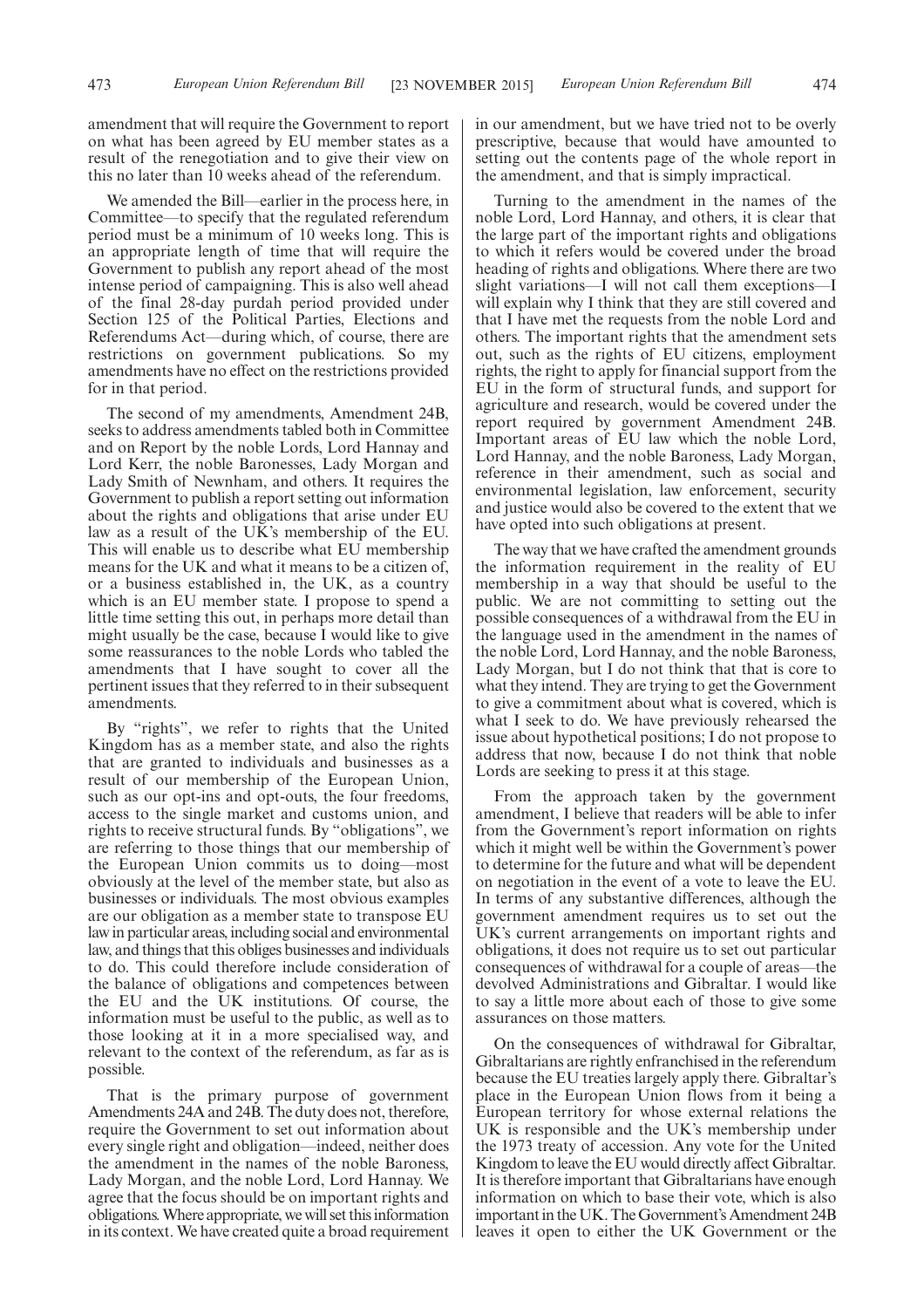#### [BARONESS ANELAY OF ST JOHNS]

Government of Gibraltar to set out what EU membership means for Gibraltar in this report or separately. This means that we should not provide for a statutory obligation for the UK Government to report on what membership means specifically for Gibraltar and should instead ensure that the decision on what course to take on this important matter rests where it properly should: in Gibraltar.

#### *3.30 pm*

I shall give a further explanation of what I mean. The Government will engage with the Government of Gibraltar as soon as possible on these matters and agree a way forward. We will listen to what they say and they will have an opportunity to feed their views into any report that the Government may then publish. We need to recognise, however, that the Government of Gibraltar could publish separately their own reports separately.

I give that commitment not only with regard to our engagement with Gibraltar but with regard to the devolved Administrations. The amendment leaves it open to the devolved Administrations to undertake their own assessments about their nation or on specific devolved issues, and the Government will engage with the devolved Administrations on the subject of public information. We will listen to their contributions and feed them in to the process of producing reports. Again, because of the nature of devolution, it would be for the devolved Administrations, if they so choose, to publish a report separately.

Amendment 24B has a second part which requires the Government to describe some of the existing arrangements that other countries, which are not currently members of the European Union, already have with the EU. This part of the amendment seeks to address the core of the amendment proposed by of the noble Lord, Lord Kerr of Kinlochard, which would require the Government to set out the relationship they envisage with the European Union in the event of a vote to leave. Noble Lords will be debating that later this afternoon.

As the Prime Minister has said, the Government are focused on delivering a successful renegotiation, but we cannot speculate on the types of possible arrangement that could be negotiable with the EU at this stage. Through Amendment 24B we have sought to provide the public with useful information about some of the existing models that other countries already have. It will be for the campaigns to put forward their vision of the future for the UK, and there will be differing views among them. As the Prime Minister has made very clear, if the British people vote to leave, then we will leave. Should that happen, the Government would need to enter into the processes provided for under our international obligations, including those under Article 50 of the Treaty on European Union. The noble Lord, Lord Kerr, is aware of that. Given that he was involved in drafting Article 50, he knows more about it than I do. Of course, the Article 50 process has never been used: this will be a precedent. That makes it all the harder to speculate about how such a negotiation might play out. In due course, we will of course lay out what this process would involve.

I have taken some time to address the detail of Amendment 24C as it affects the government amendments, but I hope that I have been able to satisfy noble Lords that in bringing back these two amendments the Government have sought to meet the views of the House as expressed at Second Reading and in Committee with regard to what is appropriate for the Government to be able to publish and that the amendments represent a positive proposition by the Government to ensure that the public is able to make an informed choice from objective, reliable information when they come to vote in the referendum. I commend my amendments to the House. I beg to move.

**Lord Hannay of Chiswick (CB):** My Lords, I shall speak to Amendment 24C. In doing so, I pay tribute to the Minister for the way in which she has listened to the points raised, with some force and detail, in Committee. With the two amendments that she has produced today—Amendment 24A, in response to an amendment from the noble Lord, Lord Forsyth, which I also felt was absolutely justified, so I am delighted that she has picked up his amendment and turned it into a government one, and Amendment 24B, which deals with matters that I and others raised—I think that she has made a major effort to meet the point that we made in Committee, and which I continue to make, which is that there will be a need for the electorate to receive factual, objective information from the Government about these extremely complex matters, additional to any information that will come to them, no doubt in tsunamis of rhetoric, from the two campaigns. The campaigns will be advocates but the electorate has to make a judgment, and it will be of essential value to them to have objective factual material provided by the Government. That is why we were extremely dissatisfied with the absence of any provision for this in the original Bill that was drafted by the Government and which came to us with the imprimatur of the other place because we felt that it was a completely inadequate basis on which to move forward to what is after all, as the Prime Minister said, one of the most significant and important decisions that this country has had to take for many decades. So that is a very good step forward.

I shall explain why we felt that the Government should be prepared to go further and be a bit more specific than they are in Amendment 24B, or at least than they were before the Minister gave some rather helpful clarifications this afternoon. I shall take two examples—two sub-headings—that illustrate the amendments that I and others have proposed. I start with Gibraltar because the Minister has mentioned it. What the effects of withdrawal would be is of importance to more people than just the people of Gibraltar. Our own wider electorate needs to know that Gibraltar became part of the EU only because it was a dependent territory for whose foreign affairs the United Kingdom was responsible. That was the sole basis on which it became a member, and therefore if the UK left, it would leave. That has quite important implications for the vexed issue of the land border with Spain, for example, which would cease to be an internal border of the EU and would become an external one. These are facts, not matters of opinion; they do not seek to draw the Government on to what would come after an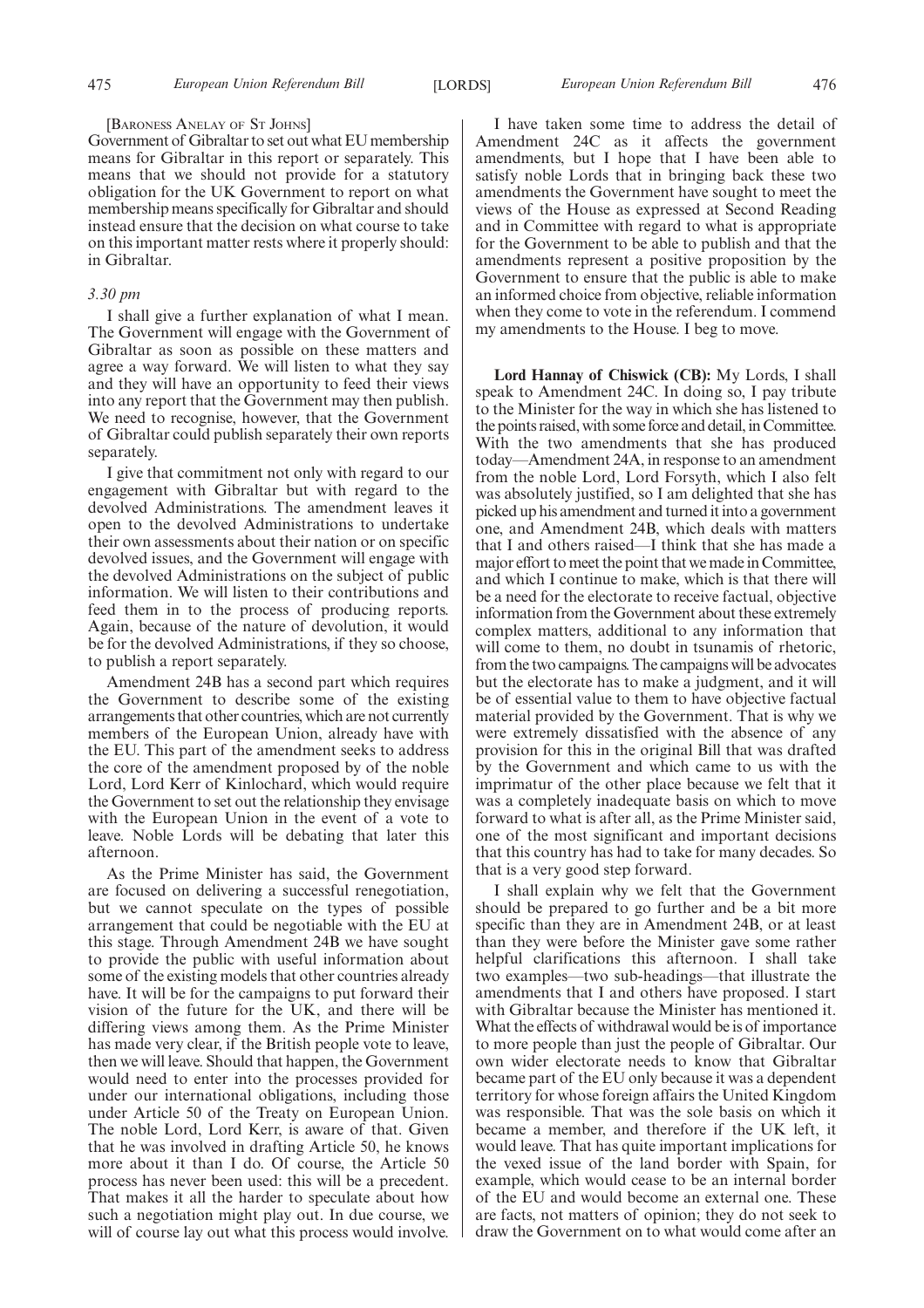Article 50 negotiation or anything like that. They are just so that the electorate knows that, the moment they cast their votes, certain consequences could follow from it.

Secondly, I take the law and order issue. The European arrest warrant was debated at enormous length in both Houses at the time of the Protocol 36 negotiations two years ago. It became apparent during that debate that the European arrest warrant is extraordinarily important for this country in terms of recovering indicted criminals from abroad and returning EU citizens who are accused of often very heinous crimes from here to the country where they have been indicted. These are hugely important for our law and order and our battle against international crime.

In those debates, it also became apparent how important the European arrest warrant is for the Good Friday agreement and what goes on in Northern Ireland because it has depoliticised the extradition arrangements between Ireland and Northern Ireland. In the past, they have been highly politicised and have led to a number of very unsatisfactory discussions between the two Governments, often not leading to the return of criminals who have committed terrible offences. Therefore it is important for the electorate to know that the European arrest warrant would disappear in this country if we left. I am not talking about what we might try to put in its place, nor about the fantasies about negotiating 27 extradition agreements with the other member states, nor anything like that. I do not want to go there. That is not where the amendment was intended to go.

This afternoon, the Minister has given some important clarifications on a large number of the detailed specifics that I introduced. I and others will need to study them with great care. However, on the point about Gibraltar and the devolved Administrations, I entirely understand what she is saying—that it would not be right for the Government, off their own bat, to write in a report what the consequences were going to be for Northern Ireland, Scotland,Wales or Gibraltar without consulting them and without having their view—but I hope that in her reply to this debate the Minister will go a little further. She said that the devolved Administrations and Gibraltar will be able to produce their own reports. That is fine. They would be reports to their parts of the electorate. I do not imagine—I do not speak in any disparaging way—that they will be widely read by the electorate of this country, yet the issues involve the electorate of the whole United Kingdom. Therefore, I hope that she will be able to say that after consultation with the Government of Gibraltar and the Scottish, Welsh and Northern Ireland Administrations and assuming—I do not see why they should have any objection—that they are willing to do so, the Government will include the implications for the Administrations of Northern Ireland, Wales, Scotland and Gibraltar in the report to which Amendment 24B refers. This will allow the whole electorate to have a proper sight of all the implications. Frankly, those implications, particularly with regard to Northern Ireland and also to Scotland and Wales, could be very far-ranging. Therefore, I hope that when the Minister replies to this debate, that she will able to cover that point.

We are making progress now. I shall listen with great care to the Minister's reply. Others who proposed this amendment may wish to take up other points on which they would like to have clarification. Meanwhile, I look forward with interest to the Minister's reply.

**Lord Pearson of Rannoch (UKIP):** My Lords, buried somewhere in this group of amendments and, I think, in the remarks of the noble Lord, Lord Hannay, is the question about what happens on Brexit to all the EU law which is now sewn into our domestic law. That law will remain valid until repealed. I hope that it will be helpful to your Lordships if I recall that in 1997 I got a Bill through its Second Reading in your Lordships' House, on a vote, that would have taken the UK out of the EU. The same question arose, since one is not allowed to table Bills which cannot be executed in practice. At the time, the clerks' advice was that it would have taken about a dozen parliamentary draftsmen about one month to identify all the EU legislation that was then part of our domestic law. The laws that the Government of the day wanted to repeal could have been brought before Parliament either singly or collectively for Parliament to repeal. Of course, the volume of EU law would be much larger now, the draftsmen required rather more numerous and/or the timescale proportionately greater. However, I make the point that the process and its happy outcome would be the same, and there is no reason why it should not be undertaken.

#### *3.45 pm*

I will speak particularly to Amendment 24C in this group, which is in many ways rather beautiful. It sets out specific areas of our national life which Europhiles, who wish to stay in the European Union, believe would be damaged if we left it. It follows that they believe that all those areas—our economy, employment, law and justice, agriculture, research and so on—benefit from our EU membership. My noble friend Lord Willoughby de Broke will, I think, deal with those specific areas and why they would all benefit from our departure. However, I will stand back a little and contemplate the amazing fact that the supporters of this amendment still apparently think that the EU itself is a good thing. That fundamental belief inspires this amendment. In other words, they simply do not see that the founding idea behind the project of European integration has gone horribly wrong and that Europe and the world would be a safer, richer and altogether better place without the European Union.

I am sorry if this sounds rather brutal to the ears of noble Lords who have spent so much of their lives believing in and striving for the project of European integration, but it remains the obvious truth. In parenthesis, I should mention my regret that noble Lords in receipt of a forfeitable EU pension have not seen fit to declare them in any of our proceedings on the Bill so far. I am sure that they will do so from now on.

**Lord Hannay of Chiswick:** I point out that I am not in receipt of such a pension. If the noble Lord was referring to me, perhaps he will withdraw the reference. I am not sure who he thinks he was referring to among those on the Order Paper, but as far as I am concerned,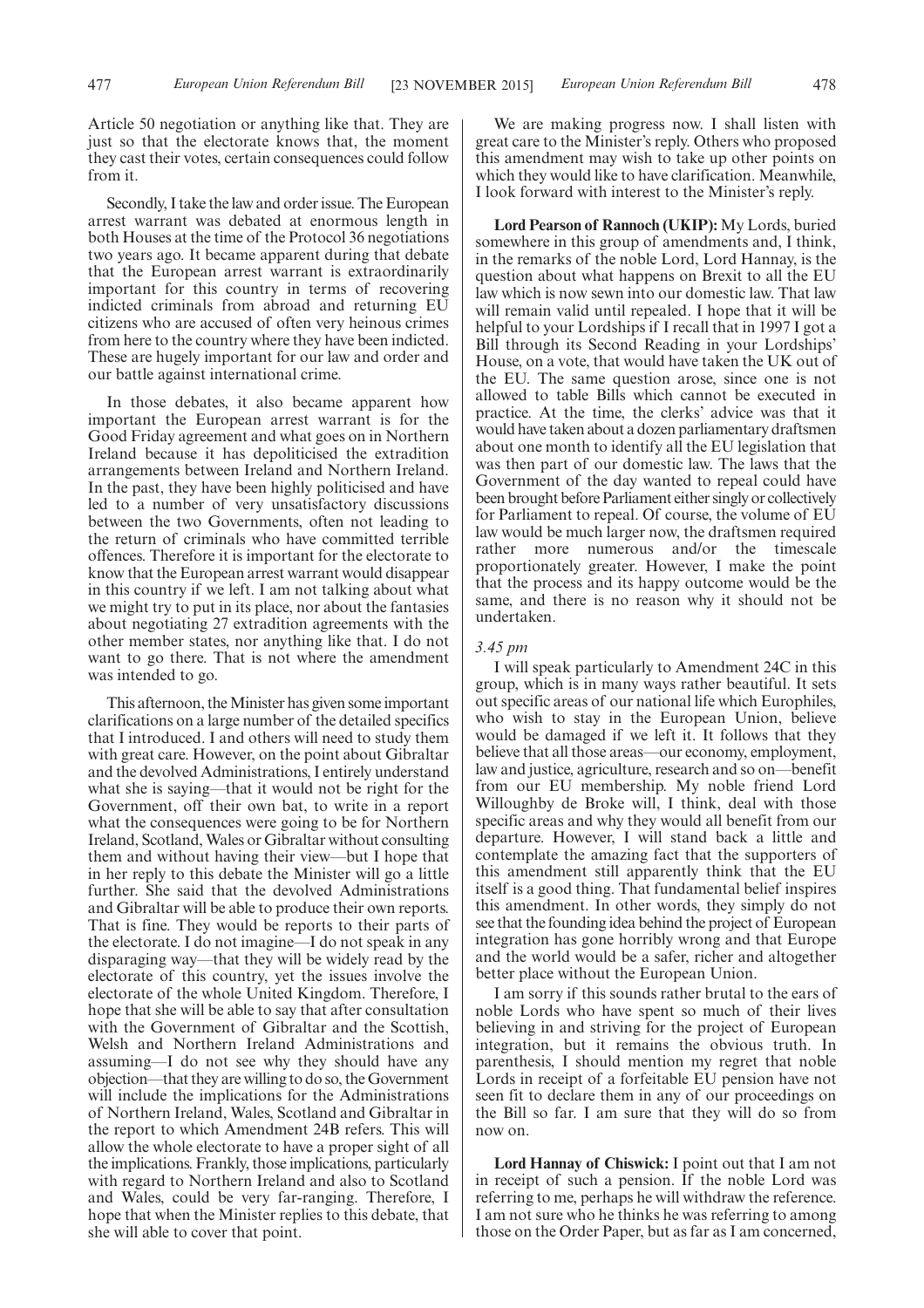#### [LORD HANNAY OF CHISWICK]

I am not and never have been in receipt of a pension from the European Union. I ask the noble Lord to consider the fact that he will have ample opportunity in the name of his party to put forward his views, including those on the giant octopus in Brussels, which seems to be taking a day out today. The purpose of this amendment was not as he has erroneously described it; the purpose of this amendment was to persuade the Government, which we will perhaps succeed in doing, to provide factual, objective information that will enable the electorate to make up its mind on the point the noble Lord raises.

**Lord Pearson of Rannoch:** My Lords, if the noble Lord is not in receipt of an EU pension, I have nothing to clarify. I do not have to name names. I am referring to previous employees of the European Union—in particular, of the Commission—who are in receipt of EU pensions, which they can lose if they go against the interests of the European Communities. If no one feels guilty in that regard, of course they have nothing to say. On the amendment, I am going into the fundamental reasons why it is misguided, and with the noble Lord's permission, I will continue.

It is some time since I reminded your Lordships of that founding idea, which was that the European nations had caused so much bloodshed over the centuries that they had to be gradually emasculated and put under a new form of technocratic government that was to supplant national democracy, which it has indeed done; hence the EU's absurd claim to have brought peace to Europe since 1945, which was instead of course secured by NATO; hence also the huge but little understood powers of the unelected Commission, with its monopoly to propose new legislation, in secretwhich is now so much of our own legislation—and then to execute that legislation when it has been through the Brussels sausage machine, imposing heavy fines along the way, and subject only to that engine of EU integration, the Luxembourg court. The Commission also manages the EU budget—so badly that its accounts have not been signed off for 21 years. Believe it or not, the Commission also negotiates all our foreign trade agreements—so badly that we still do not have a free trade agreement with China, India, Russia, the USA, Australia, Canada and many of the markets of the future. Singapore has had them all for 10 years. Who knows what that failure has cost our economy; the amendment refers to our economy.

As to what is left of our democracy while we stay in the EU, the Euro-lie goes that it is upheld in the Council of Ministers from the nation states, where we have only 12% of the votes and where we have been defeated on every single one of the 55 new laws we have opposed since 1996.

My first point is, therefore, that even if we did get any advantage from our EU membership, in any of the areas mentioned in the amendment, it would still not be worth it because the price would have been our democracy. However, the fact is that we do not, as my noble friend Lord Willoughby de Broke will confirm.

Europhiles try to frighten us by pretending that jobs would be lost if we left the EU. We are back to the economy again.

**Lord Foulkes of Cumnock (Lab):** When the noble Lord is talking about democracy, what does he think of the democracy where a party—the UK Independence Party, say—gets a large percentage of the vote but only one seat in the Parliament? Is that the vibrant democracy that he believes in?

**Lord Pearson of Rannoch:** My Lords, no, of course not. If the noble Lord would care to read my peroration on this subject on 15 September, he will see that I opined that our first past the post system no longer produces a vibrant democracy in this country. The system which sends Members of Parliament to the House of Commons should be changed. Then one might find that the UK Independence Party would get one or two more seats.

As I was saying, Europhiles still try to frighten us that jobs would be lost if we left the EU. However, we would keep our free trade with the single market because we are its largest client. We have some 3 million jobs selling things to clients there, but it has 4.5 million jobs selling things to its clients here. Our Europhile friends then conveniently forget that only about 9% of our economy goes in trade with the single market, declining and in deficit; some 11% goes to the rest of the world, expanding and in surplus; but 80% stays in our domestic economy. Yet Brussels overregulation strangles all 100% of our economy.

Another Europhile silly one is to point out that we would still have to obey single market rules if we left the EU.

**Lord Wallace of Saltaire (LD):** My Lords, we are on Report. I have heard the noble Lord, Lord Pearson of Rannoch, repeat these familiar arguments many times in the House, but I am not entirely sure that we are addressing the amendment under discussion.

**Lord Pearson of Rannoch:** My Lords, I think I am addressing it. I am going into the fundamental reasons why the amendment is misguided. I will continue, if I may. Only 9% of our economy goes to the single market and this is the percentage of our exports and economy for which we would have to follow EU rules. Of course we would, just as it pays to put the steering wheel on the left if you are selling a car to the United States.

Talking of cars, Europhiles give our car industry as one which would suffer if we left the EU. Once again, I remind noble Lords of Global Britain's briefing note No. 96, which shows why that is nonsense. We import twice as many cars from the single market as we export to it—1.4 million in and  $0.6$  million out. EU manufacturers actually own 53% of our domestic car market. Why would they want to impose a tariff against their own profitable business? Indeed, I can go further and recommend that Europhiles particularly, and our civil servants, should take a little time to read the Global Britain briefing notes, which briefly but comprehensively destroy the economic case for staying in the EU.

In conclusion, the amendment makes the basic Europhile mistake of thinking that any area of our national life is funded by the EU, whereas of course for every £1 it sends us at the moment we have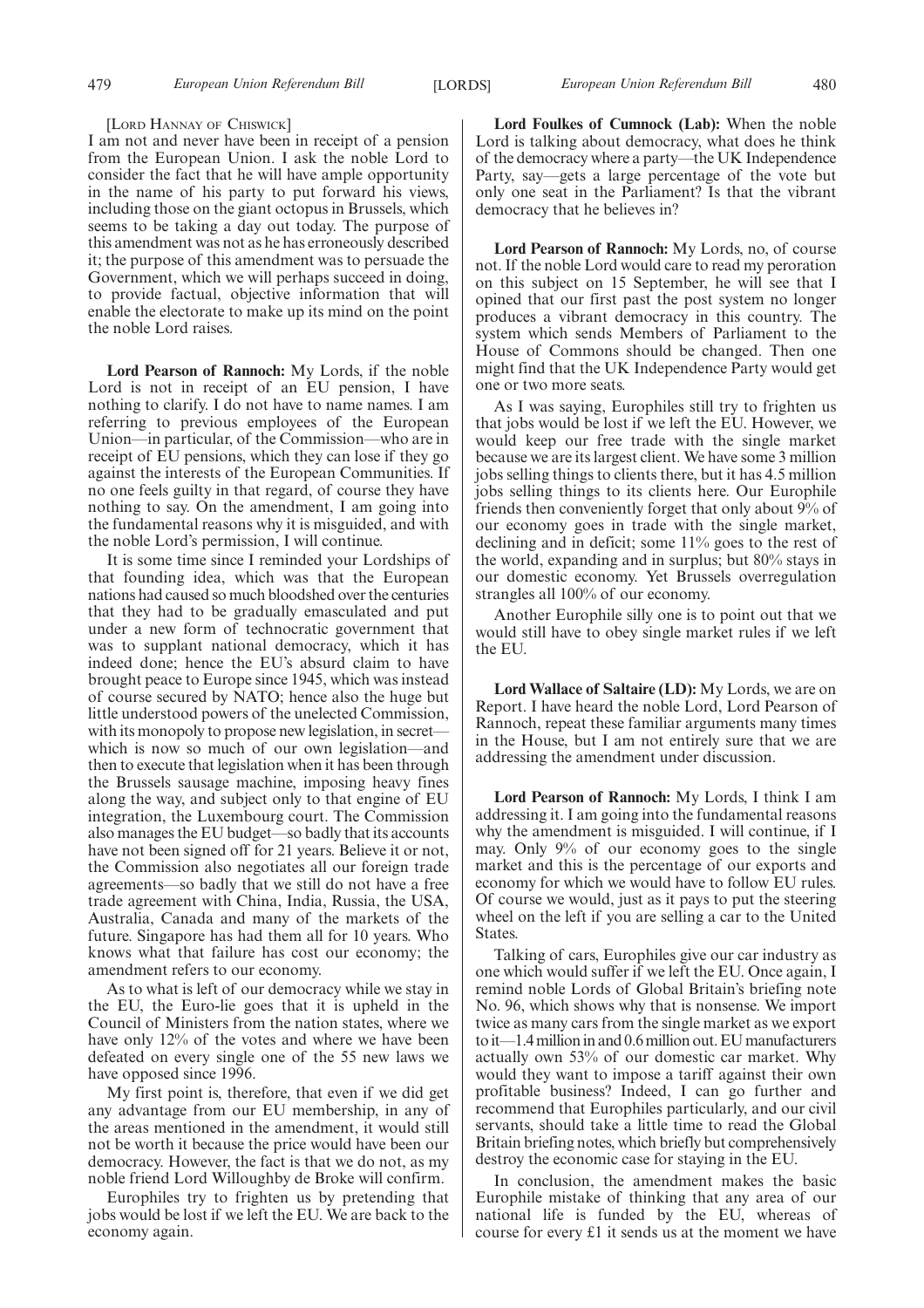sent it £2.63. According to the latest *Pink Book* figures for 2014, we sent £19.994 billion gross in 2014 and the EU sent us back £7.665 billion for things such as our research budget, structural funds, farmers and so forth, as covered by the amendment. That leaves our net contribution at £12.329 billion per annum. That is £34 million a day, which goes down the drain in Brussels. Or we could look at it as the annual salaries of 352,257 policemen—of whom we could do with a few more right now—or nurses or any other public servant your Lordships may care to mention, at £35,000 a year each.

I would rather welcome the amendment if it were honestly fulfilled because the voters would understand better what a complete disaster is our membership of the European Union and they might even start to ask what is the point of the European Union itself. They might start to see it for what it is. It is an emperor whose clothes have long since fallen off.

**Lord Lea of Crondall (Lab):** My Lords, it would appear that despite our best efforts, this whole objective of some degree of dispassionate analysis will nevertheless wind up as a dog's breakfast. We have to persist in trying to follow what the noble Lord, Lord Hannay, accurately described as the distinction between things that are facts and things that are for debate between the two opposing camps. A good example in the Brexit scenario is one that I will cover now.

A key distinction behind these amendments is similar to what Mr Rumsfeld would have described as the difference between a known known and a known unknown. I have an example. I have in my hand a copy of the pamphlet that I helped to put together entitled *Europe and Your Rights at Work*. Since Maastricht, there have been 10 or a dozen very important reforms that are now on the statute book, such as protection when a business changes hands, equal rights for part-time workers, maternity and paternity rights, equal rights for fixed-term workers, four weeks' paid holiday—although that falls under the health and safety regime. Other reforms include having a voice at work, European Works Councils, the posting of workers in Europe and health and safety at work.

Those were negotiated—I did a lot of that myself for some years—in Brussels between the leaders of the trade unions and the leaders of the employers. The result is that, despite the sound and fury at the beginning, we do not hear too much complaint now because everyone, including the employers, appreciates that they are a useful floor for employment rights in this country.

#### *4 pm*

Let me put the spotlight on the Brexit scenario and take this illustration to probe—drill into, they say these days—what we know to be a fact and what is simply supposition. On day one, after Brexit, nothing will happen. On day two, after Brexit, nothing will happen, and it will go on like that for some time. That is the first thing. On day 21, 51 or 201, something may happen. That can be described as a known known—we know that that is a fact. We also know that it is a fact that a British Government would be free to repeal any

of these measures. Whether they could do that from day one could be discussed, but at some point that would be true. If we are outside the EU some or all of these measures could be repealed.

That is a procedural fact. Whether one party or the other in the national debate wants to draw attention to it—

Lord Grocott (Lab): Of course, my noble friend is quite right that these measures could be repealed, but they could also be extended and improved on by a British Government. If we are looking for good conditions for people at work, I would say that a huge advance in recent years was that wonderful national minimum wage introduced not by the EU but by the last Labour Government. Ultimately, the terms and conditions of people at work about whom he and I care most passionately are better protected by a Labour Government in Britain than by any decision in Brussels.

**Lord Lea of Crondall:** I have the highest respect for my noble friend but I am afraid that on this one he is wrong. In international trade, employers will claim we are at a competitive disadvantage if we do not do things together. This is what Europe is about. That is what Delors pointed out in Bournemouth in 1988.

If we are to say to an employer in Holland, "You can lead the race to the bottom", or an employer in Italy or Spain, all the employers, one by one, will scream that they have to go in that direction. If we have a floor for all European workers in all these areas—I will be calling for a European identity card, the way I am going—and I take this comparison with a minimum wage, although we do not have a European minimum wage—the comparison is valid in that all workers and all employers are protected. If noble Lords will allow me to conceptualise, we will have a European ring-fence—let us not start getting into the argument about competition with China or Japan; it is a good argument but quite different from the one we are considering at the moment. This is for the parties in the referendum debate to discuss, and they are valid points to discuss.

Another factor that will determine how Brexit would work would be, no doubt, the majority in the country and the state of agitation on how best to progress matters on the Back Benches of the Conservative Party—and indeed, the Labour Party, the Liberal Democrats, and everybody else in the House of Commons. To get to the nub of the point for this debate, and maybe to add some value to what I am about to say, we have a difficulty which would have been avoided if we had followed what we called in an earlier debate the OBR-type of authorship because all these amendments look to HMG to produce these studies. How will Ministers avoid the charge of cherry picking, as and when they deal with what are, with good will all round—and there will not be an oversupply of that—difficult analytical distinctions between things that we know and things that are going to be debated?

In conclusion, I will try to answer my own question.

**Lord Foulkes of Cumnock:** You are the only one who understands it.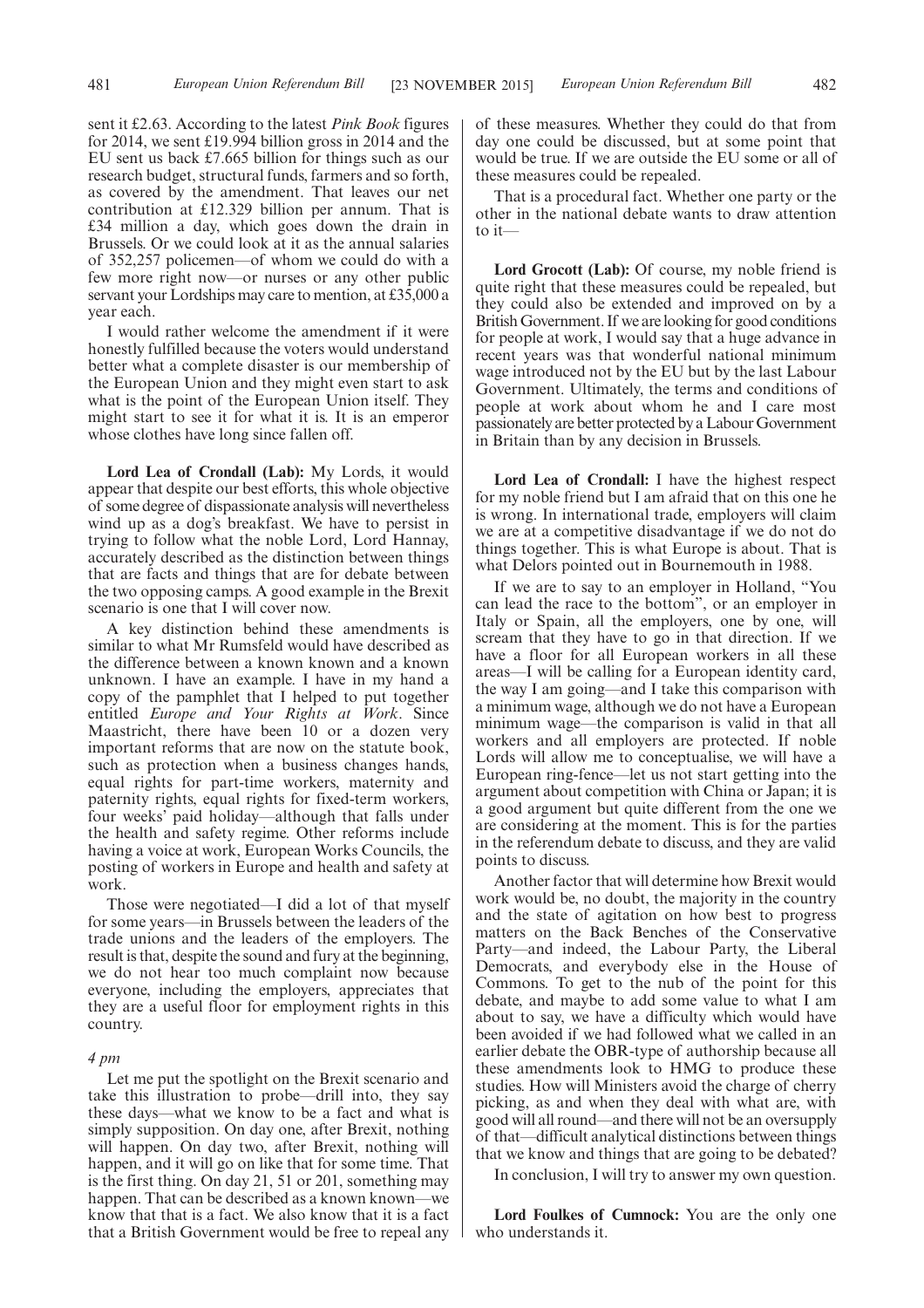**Lord Lea of Crondall:** For once in his life, my noble friend may care to pay a little more attention to what I am about to say, and he may even be convinced by it. I think that there is scope for an inter-party agreement on the preparation of a statement of intent, as it were, between the two camps that neither will accuse the other, or even the Government, of bias, if not dishonesty, simply as a consequence of having conducted an insufficiently robust analysis of the distinction between the facts—the known knowns—and the unknowns. What I am saying may prove to be true or untrue, but on the percentage chance that it is true, can we follow up the worries of the noble Lord, Lord Hannay, about tsunamis by saying that they will be prevented only if we can avoid charges of bad faith when these reports are published? Therefore, the leaders of the two campaigns should swear an oath—as in ancient Rome, or some such—that they will accept that the assessment is dispassionate and that neither side will try to shoot the messenger, as and when these surveys are produced.

**Baroness Ludford (LD):** My Lords, I back up what the noble Lord, Lord Hannay, said, with which I entirely agree. To make the noble Lord, Lord Pearson of Rannoch, happy, I should say that my receipt of a pension from the European Parliament is on my declaration of interests. As far as I know, I do not have to mention it every time we discuss the EU, as that would bore the House greatly.

I wish to amplify two of the points in Amendment 24C, in the name, principally, of the noble Lord, Lord Hannay. The Prime Minister said recently that the EU was essential—I cannot remember whether he said "essential", but he at least meant that it was very important—to the UK's national security. I think that is the first time he has made that very valid point. Therefore, it is important that the report the Government promise to publish in the very welcome amendment tabled by the noble Baroness, Lady Anelay, should cover the law enforcement, security and justice point because the public have a right to know what that consists of. For instance, the report should state that we are a full member of Europol and not stray into the domain covered by Amendment 25, in the name of the noble Lord, Lord Kerr, by implying that if we are not in the EU we will not be a full member of Europol, as Norway is not—it has a sort of observer status. The same applies to referring to Eurojust as a sort of club of prosecutors which makes sure that we catch, and can prosecute, these major criminals.

As the noble Lord, Lord Hannay, said, we have full membership of the European arrest warrant. We could even push for reform. I wish that Ministers, the Government and the Commission would take up the report that I wrote as one of my last acts in the European Parliament. This was about multilateral reform of the European arrest warrant. We could not do that simply as law takers outside the EU, even if we had some kind of other arrangement.

On proposed new paragraph (d) in Amendment 24C and the rights of UK citizens living in another country, a lot of work is being done here, to which the UK, being in the European Union, has a great deal to contribute. This work is about complementing the rights of free movement. We have maybe 2 million citizens living in the rest of the EU. We can take a leading part, with our strong civil as well as criminal legal traditions, in influencing the work on the mutual recognition of documents, and of civil partnerships and marriages, including of course same-sex marriages, and on the rights that help our citizens in their daily lives in other EU countries.

It is important that our citizens understand the full implications of those EU measures, and the rights and obligations that arise under EU law enabling us to help defend our national security and ourselves against terrorism, to catch criminals and help people taking advantage of free-movement rights through civil-law issues. I hope the Minister will say that the report will have some focus on these sectors of law enforcement, security and justice, including civil justice.

**Lord Hamilton of Epsom (Con):** My Lords, I should like to speak to these three amendments.

My noble friend the Minister's first amendment, Amendment 24A, makes the assumption that the Prime Minister will come back with a negotiated package from the EU. There is not a lot of evidence at the moment that that will happen. The Prime Minister has made it clear that if he cannot get any reforms of or agreement with the EU he will walk away. Is that offer no longer on the table? Are we now basically taking the position that, however hopeless the concessions that we get from the EU are, the Government will campaign to stay in whatever happens?

On Amendment 24B, I have many more concerns. It speaks of,

"information about rights, and obligations, that arise under European Union law as a result of the United Kingdom's membership".

This really encompasses a large part of UK citizens' lives. Nick Clegg, from another place, said that 50% of our legislation originates in the EU. This is a very broad category, encompassing very many activities that happen in this country.

In proposed new subsection  $(1)(b)$  my noble friend's amendment says,

"examples of countries that do not have membership of the European Union".

Can she indicate which countries she will identify as being not part of the European Union, but which have a relationship with it? This is also an extremely broad category. Virtually every country in the world has some sort of relationship with the EU. I would be particularly interested to have a little bit more detail about the free-trade treaty between South Korea and the EU. My view has always been that if South Korea can have such a treaty, the United Kingdom can, too. I should like to know a lot more about that. Will we be told about it in this paper? In general terms, nobody can pretend that the information that will come out in the report suggested by Amendment 24B will be in any way impartial. But of course, when it comes to partiality, we have only to move on to Amendment 24C in the name of the noble Lord, Lord Hannay, to find a whole list of things that quite clearly the noble Lord thinks are going to give advantage to those people who want to stay in the EU.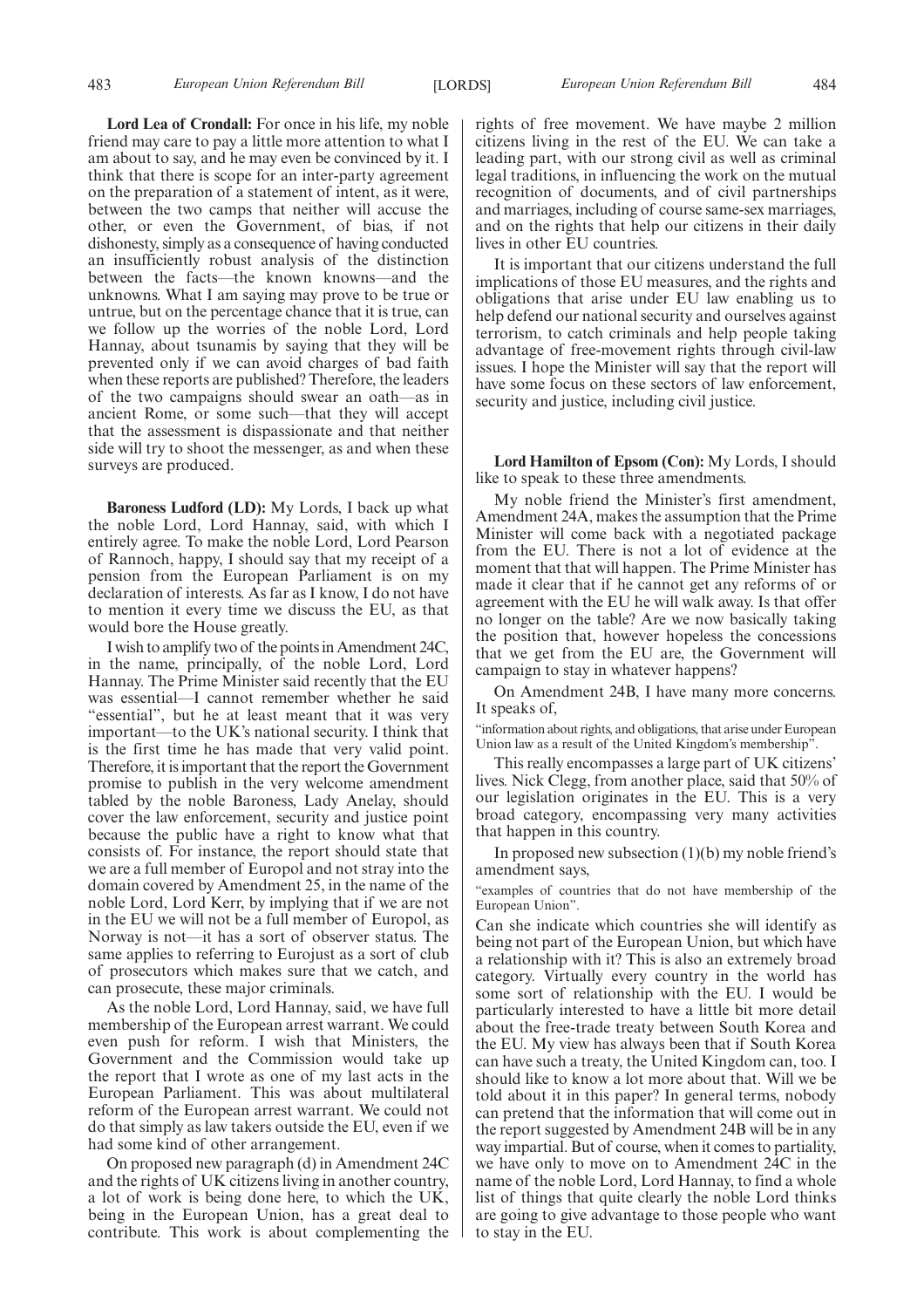#### *4.15 pm*

I could have tabled another amendment saying that in the event of the United Kingdom leaving the EU, the report should cover the implications of having supremacy returned to our Parliament and having control over our own laws and not being subjected to EU laws any more. I could have asked for it to cover the implications of regaining control over our borders, which is something that people in this country might rather like, as well as no longer being subject to qualified majority voting in the EU and being voted down by other nations, which has happened very frequently, on matters of national interest over which we have absolutely no control. I would also like to know what the implications are of being exempted from any further integration into the political union of the EU and the freedom we would gain from being able to negotiate our own free trade deals.

But I did not put down such an amendment for the simple reason that I knew your Lordships would say, "Well, this is completely biased. All you are trying to do is to slew the whole thing in the direction of those people who want to come out of the EU", and that is why I did not do it. Unfortunately, that constraint does not seem to have impinged on the noble Lord, Lord Hannay, who is more than happy to table one amendment after another in an attempt to make what we are trying to do—to create a level playing field—tilted in the direction of those who want to stay in the EU.

**Lord Wigley (PC):** My Lords, I suppose I had better make a declaration of interest in case I upset the noble Lord, Lord Pearson. I have a minuscule pension that comes from the National Assembly for Wales, and that might be interpreted as colouring my views on some of the matters in these amendments. Be that as it may, I am very glad to see not only Amendment 24C, which picks up some of the points that I introduced in Committee with regard to regional policy, structural funds and agriculture, but the response of the Government, which has included these points, as Minister underlined in her opening contribution. Perhaps I could press a little further on those aspects.

The Minister referred to the fact that Amendment 24B(1)(a) covers structural funds and agriculture. Perhaps she can clarify whether that would be the intention of interpreting the effects of changes arising from our withdrawal from the European Union on structural funds in specific areas—that it is not just the overall picture but the picture as it impacts on those regions that are beneficiaries of structural funds. Quite clearly, the effect can be different and we could well make a case that there might be an overall UK benefit but a disbenefit for the regions concerned.

Likewise, in the case of agriculture, questions such as the issue that is dominant in Wales at the moment in a European context—the sheep meat regime—can impact regions very differently. Obviously, regions such as eastern England would have a much greater interest in the grain-producing industries and the effect that pulling out might have on them. I would be very glad to know that there will be more than just the overall interpretation of the effect when that appraisal is undertaken.

Secondly, I would like to pick up the question of engagement with the devolved Administrations. For that engagement to be meaningful, and for the devolved Governments to be able to put forward their own statements on their interpretation of the effect of withdrawal on matters of concern to them, it would be necessary for them to have some detailed information on how the negotiations have gone and how the points have emerged during those negotiations. Therefore, there would be a requirement for the devolved Administrations to be pulled into the discussions as they were going along, and not just to be told at the end, "This is what we've negotiated. You say what you like about the effects on Wales, or Scotland, or Northern Ireland". If that is the case, if it is possible for the devolved Administrations to be involved in the negotiations—even if only to know, step by step, how they are moving forward—can the Minister give that reassurance to the House, and tell us at what stage she will start to negotiate, or discuss, these matters with the devolved Administrations to ensure that they are involved from this stage forward, and do not just come in at a very late stage?

Clearly, what we are concerned with here are the effects of withdrawal on various aspects of policy, as detailed in Amendment 24C. A number of the instances raised in that amendment are not covered in Amendment 24B, as far as we know. Perhaps the noble Baroness, Lady Morgan, whose name is on Amendment 24C, will address this matter if she speaks to this group of amendments. I would have thought that clarification was needed on other points in addition to structural funds and agriculture, for which Amendment 24B does provide, at least to some extent. We also require clarification on the matters covered by Amendment 24C. None the less, I welcome the fact that the Government have moved on this subject, and I hope that the clarification provided will add to my contentment.

**Lord Owen (Ind SD):** My Lords, I would like to make points of general application to all the amendments. I have read all the debates that have taken place on this subject here, and it seems to me that it is time for the House, way before we get into any ping-pong, to ask itself what its role is in relation to this legislation.

I gave evidence to the Select Committee in another place, at a time when it looked as if the referendum might be transparently rigged. There was the question of the independence of the Civil Service, and its involvement—and also the question of how long a time would have to elapse between the announcement of the results and the time when the referendum would take place. In fairness to the Government, and in the light of the Select Committee, I must say that most of the major issues of fairness were dealt with, and I thought that we were accorded a judgment in favour of fairness, which I strongly uphold. That, certainly, is the duty of this House.

However, we must now look at the debates, and the direction in which they are going. I agree with the statement already made that it is patently obvious that a lot of the substance of the amendments and the arguments is an attempt to shift the debate. That does happen in these situations, and we cannot stop it. But it does mean that we are talking ourselves into a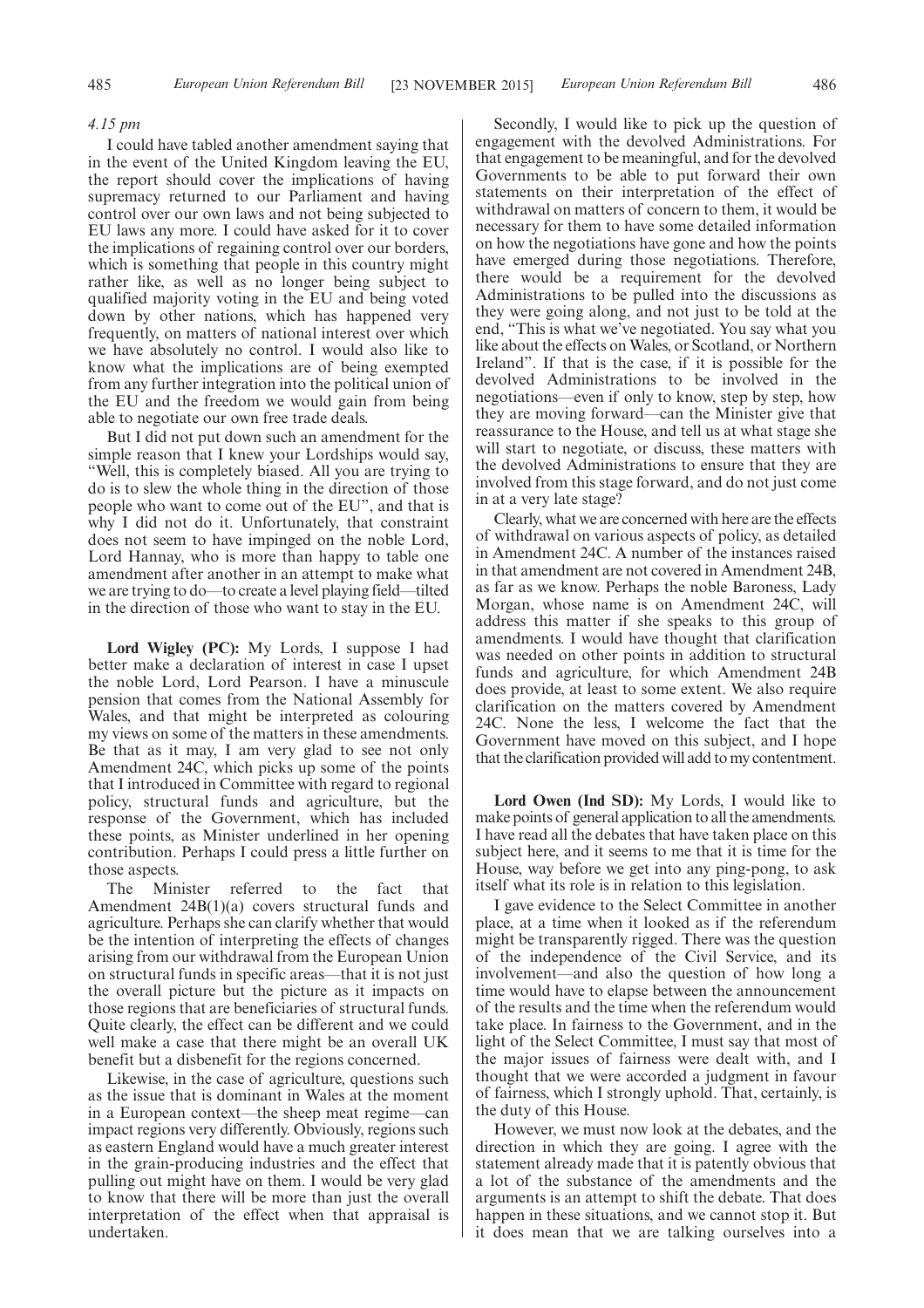#### [LORD OWEN]

situation of legitimacy in terms of intervening in the referendum in ways that would be not only absurd but dangerous for this House to adopt.

We have already taken one decision in recent weeks: I voted for it myself, but only after very careful consideration as to whether we were overstretching our powers. I will not go into that debate now, but I was confident that what we were doing was just about acceptable. But to delay the referendum is not acceptable. To do anything in this House, either through ping-pong or otherwise, that would delay the undoubted constitutional right of the Prime Minister to choose the timing of his announcement—and therefore, following his announcement, the timing of the referendum—would be absurd.

It is also necessary to remember that there are some differences between the referendum that took place in 1975 and the one that is due to take place on whether we should leave the European Union or remain within it. In 1975, there was no provision in the treaties for a two-year period during which negotiations would be held. This is a very substantive difference. When the then Foreign Secretary, the former Prime Minister, James Callaghan, was asked by a civil servant in the Cabinet Office what he would do in the remaining few weeks of a referendum campaign were the decision to be taken to leave, he made it quite clear that he would be feel obliged immediately to curtail in some substantive measure the powers of the European Union—there could be no delay. That was the right decision, given the nature of that referendum and the fact that there was no two-year period for negotiations. He had to be able to demonstrate forthwith that the powers had changed as result of the referendum.

That judgment was not liked by the civil servants who got it but, as of course they do in these cases, they immediately set about creating the necessary legislation and powers so that had that referendum voted to come out of the European Community, we would have been able to take powers as soon as the referendum was held. That needs to be borne in mind when we discuss some of these very detailed provisions. I cannot help but agree with the noble Lord. Subsection (1)(a) of the proposed new clause in Amendment 24B refers to,

"information about rights, and obligations, that arise under European Union law".

We could have a cursory glance at that, which I should think would take a White Paper of about an inch thick. A very substantial glance at it would take a White Paper of about five or six inches thick.

We need to keep a sense of proportion here on one particularly important matter: the giving of a referendum is a right for Members of Parliament and nobody else, because it curtails their democratic rights. It is a very serious curtailment of their rights, so much so that, although we call it an advisory referendum, we all know that they accept an obligation to take into law decisions which, as citizens, they may personally have voted against. That is why, in my view, referendums are to be used rather more sparingly than seems to be developing. It is a very considerable infringement on the rights of a representative, elected, democratic Member of Parliament—and, frankly, those rights do not retain in this House.

For example, the mandate, but perhaps more importantly the actual details about who is enfranchised to vote, is a Member of Parliament's decision and not for this House. We can express views, but the idea that we could hold up a referendum on this issue is absurd. People may say, "We have no intention of doing that. When it comes to the ping-pong, we will accept it and rationalise it. We realise our powers". It is much better not to embark on this. Ping-pong that is not serious is a waste of everybody's time. More importantly, it gives an image to the country at large, which does not understand our procedures, that we in this Chamber think we have rights that we do not have. We do not have rights over the franchise for this referendum or over the Prime Minister's decision as to when he calls to an end the negotiations and puts the issues to the people. He will of course know and listen to all the arguments about the way in which that decision and the facts should be presented.

Again, we have to be honest about this: we have had a long debate on this issue, and not just on this current referendum Bill. After all, it was announced under the previous Government and was in the manifesto. We know the issues and the electorate, because they are not stupid, will take it upon themselves to be cognisant of those factors that concern them in how they make that individual decision. So if I may make a plea, it is that the House will be very careful from now on to not give the impression that we have rights in this debate which we do not have. This is developing on quite a large number of fronts and it is going to end in tears.

#### *4.30 pm*

**Baroness Smith of Newnham (LD):** My Lords, I shall speak to Amendment 24C to which I have put my name. I would like to thank the Minister for listening, as the noble Lord, Lord Hannay, said and for reflecting the views put forward at all stages of the Bill's passage through this House.

Listening to the noble Lord, Lord Owen, I am slightly at a loss because last week we discussed the franchise at some length and voted on it and today we are thinking about reports and paragraph (a) of subsection (1) of the proposed new clause, to which the noble Lord referred, relates to Government Amendment 24B, not to an amendment which is being proposed by Back-Benchers or others.

I want to speak to parts of Amendment 24C. Most of the concerns that I raised at Second Reading about the need for reports have been answered by government Amendment 24B in terms of outlining what alternatives to membership might mean. It is important that we have objective information. I hear from both sides of the House—from the noble Lords, Lord Hamilton and Lord Pearson of Rannoch—that Amendment 24C is somehow trying to put forward things that pro-Europeans want to hear about. However, if the information that is being asked for is objective and membership of the European Union is bad for the economy, a report will make that clear. There is nothing in Amendment 24C that says that the report should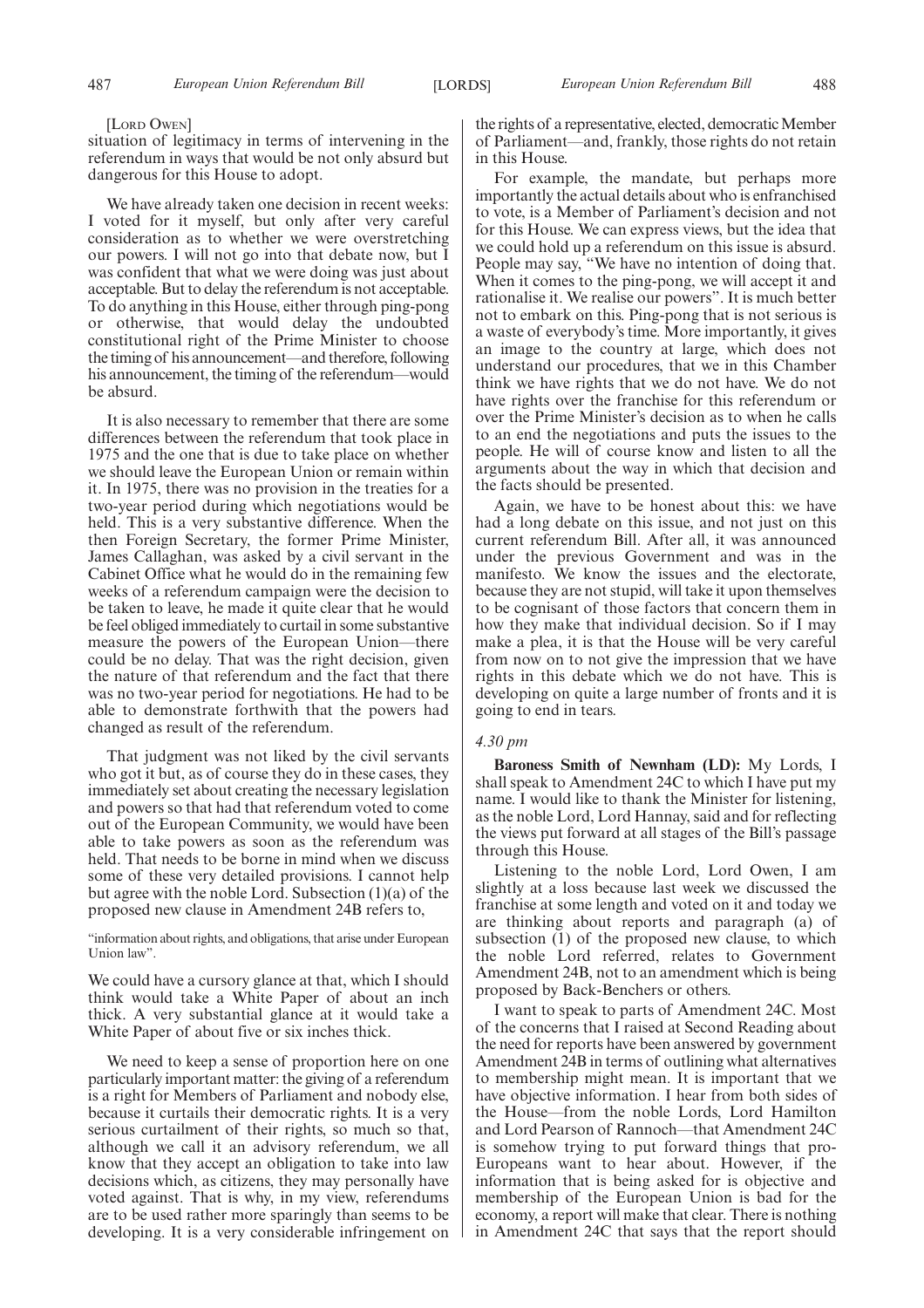outline the "benefits of" or the "disbenefits of"; it merely refers to the "effects of ", so it would be helpful if noble Lords took the wording of the amendment at face value. Some of us who are still very new to your Lordships' House have put our names to amendments because we believe that they will improve the quality of debate and the information that is available to citizens.

I turn to paragraphs (b) (c) and (d) of Amendment 24C on the rights of EU citizens in the UK and UK nationals resident in other member states. If the vote is to withdraw, there will clearly be implications for those citizens, which was one of the reasons we discussed at some length whether those people should be enfranchised. Will the Minister confirm that issues about the rights of citizens resident here and in the other EU states will be taken into consideration by the Government under Amendment 24B and, in particular, will she focus on the relationship with Ireland? In Committee, my noble friend Lord Wallace and I raised this issue in an amendment, which was withdrawn. Clearly in addition to discussions with the devolved Administration of Northern Ireland, it is important for the Her Majesty's Government to think about the implications for the relationship of the United Kingdom and the Republic of Ireland in the case of withdrawal. It is not simply a matter for the devolved Administration; it is a matter for two sovereign countries. The other devolved Administrations would not be affected in quite the same way.

**Lord Grocott:**I do not think there is any disagreement about the need to provide precise factual information so that people can make the judgment that they will have make when the referendum is called. That is clearly a benefit. The difficulty that arises—it is pretty obvious to me and I hope I can convince any doubters that it ought to be to all of us—is in determining what is factual, unarguable, objective information and what is a matter of judgment.

Looking at the amendments, I can certainly give an example of what is factual and what is not. For example, government Amendment 24B—leaving aside just for a moment the doubts of the noble Lord, Lord Hamilton, about which countries might be included—is close to a factual requirement,

"examples of countries that do not have membership of the European Union but do have other arrangements with the European Union (describing, in the case of each country given as an example, those arrangements)."

Admittedly, the noble Lord, Lord Hamilton, made me waver a bit when I heard his comments. There is deep uncertainty as to precisely which countries would be covered by this—perhaps the Minister will answer that point in her reply—but if you gave that to 10 top civil servants and said, "Right, you have to draw up these facts, these details, on this precise point", they would roughly be in the same territory. They would spell out what deal Norway had got, what deal Switzerland had got and so on.

By complete contrast, I have to disagree with the Liberal Front Bench strongly over the idea that Amendment 24C, in the name of the noble Lord, Lord Hannay, involves a kind of clear, objective and unarguable description about the consequences of withdrawal.

The game is given away in the language of the very first line of the amendment:

"The report shall cover the possible consequences of withdrawal". The term "possible consequences" contains within itself the possibility of different considerations that need to be brought into account in the event of withdrawal. The language of the amendment itself admits the possibility of debate, discussion and uncertainty. I am not a lawyer, but if that ever passed on to the statute book and 10 civil servants were asked to give a precise answer on those points, they would come up with 10 different solutions.

I will complete that point by including one particularly contentious example. I mentioned this in Committee but make absolutely no apology for mentioning it again. Amendment 24C says:

"The report shall cover the possible consequences of withdrawal from the European Union, including information on the effects of withdrawal upon … (g) the provision of financial support for agriculture in each region of the United Kingdom".

Does that or does that not include a consideration of what support agriculture would get in the event of withdrawal from the common agricultural policy? In my book, of course that would be a possible consequence of leaving the European Union: there would be subventions from the British Treasury to British agriculture. The levels of that would be unknown, but it is a fair bet in my book that they would at least be equal to the colossal sums that we contribute to the common agricultural policy under the present arrangements. Whether I am right or wrong does not really matter: all I am saying is that the language of the amendment itself means that that is inevitably the kind of debate that would take place. Clearly, you cannot talk about the possible consequences of withdrawal from the CAP without giving some consideration to what sort of support would come from a country that was outside the EU. In trying to pretend that that is a kind of objective consideration, the noble Lord, Lord Hannay, must allow himself a little smile.

**Lord Hannay of Chiswick:** I am not smiling very much. As I explained in Committee, that was not the intention of the peoplemoving these sorts of amendments. We wish to have a factual, objective statement of the consequences of withdrawal. I noticed with some pleasure that when the Minister opened the debate this afternoon, she included a recognition that there would need to be, in the paper provided under Amendment 24B, some consideration of that matter. I never suggested—and I twice replied to the noble Lord, Lord Grocott, on this point in Committee—that we should go into the speculative area of what the Government might do to replace the common agricultural policy, which would have been withdrawn from British farmers. I am sorry, but the noble Lord is simply barking up the wrong tree. There is therefore no difference between us and no difference with the Minister. This is important information. It was not intended to enter the speculative realm of what would replace it.

**Lord Grocott:** In that case, the noble Lord really should have put down a different amendment. In my book, possible consequences means possible consequences. Possible consequences of withdrawal from one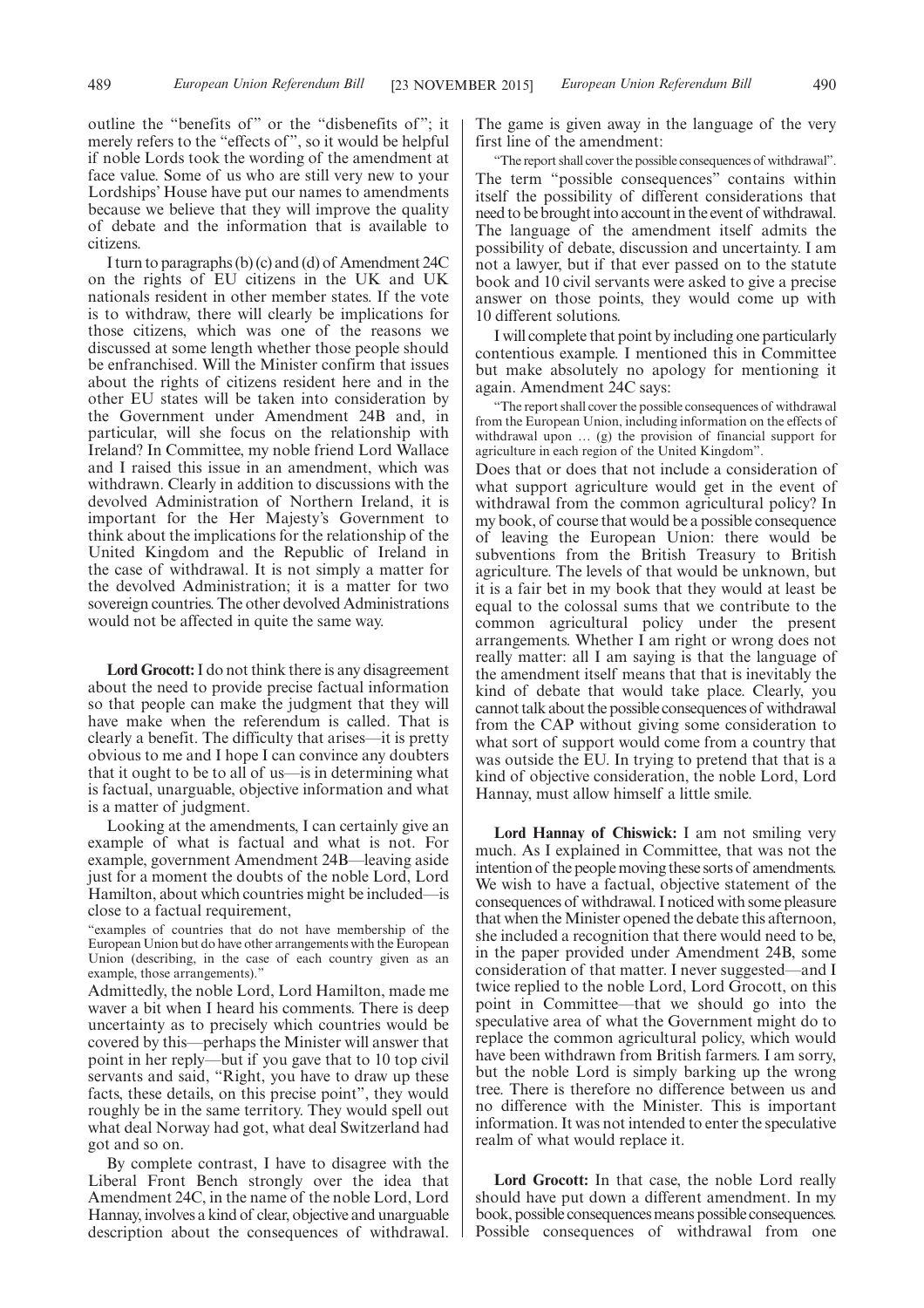#### [LORD GROCOTT]

organisation will include what will happen to the beneficiaries, if that is the right word, of the common agricultural policy in the event of withdrawal. If there is no possibility of uncertainty, remove "possible" from the amendment. The noble Lord has to defend his amendment as written. In any conversation interpreting the meaning of the amendment as written, there would be any number of possible—I use the word myself again—ways in which the consequences of withdrawal could be written.

I think that the noble Lord will be frank enough, as am I, to admit that he does not come from a completely neutral position. If he thought that his amendment would result in a large number of statements and heavy tracts one or two inches thick pointing out what disastrous consequences there would be for Britain if it remained within the European Union, I am quite sure that he would not have put the amendment down. He has put the amendment down precisely because it is consistent with his perfectly sincerely held view—and we know that almost irrespective of what the Prime Minister brings back he will be voting to stay. I just find it unacceptable in terms of the language.

**Lord Hannay of Chiswick:** I am sorry, but I really must reply to this point about possible consequences. If I had put "consequences" without "possible" that would have entered the speculative realm because it would have needed to bring in what was done to replace the common agricultural policy. By putting "possible consequences" it merely stays in the factual realm—what will be removed from the British agricultural sector if we were to leave. It does not enter into the conjectural area of what would replace it. That was the reason for the wording.

**Lord Grocott:** I think actually it is much clearer from the noble Lord's perspective if he says "consequences" and does not put "possible". I think we are beginning to dance on pinheads now, but test it out in the pub. What are the possible consequences of you not paying for your pint? There are a whole range of possible consequences. Anyone who is asked might say: you might go to prison; it might result in a fight. Any number of consequences are possible from an objective fact. The objective fact, which is acknowledged, would be withdrawal from the common agricultural policy. I am simply putting to the noble Lord that with "possible consequences" the language itself implies that there could be lots of different interpretations. I put it no stronger than that.

**Lord Lamont of Lerwick:** My Lords, I would like to speak, as the noble Lord, Lord Owen, did, rather generally about the whole series of amendment that have been put down. I have been rather struck by the plethora of different reports demanded. My memory went back to the repeated demands that the noble Lord, Lord Pearson, used to make of successive Administrations that they should have a publication stating the advantages of being in the European Union. Year after year, Administration after Administration—I do not know whether the noble Lord, Lord Kerr, was one of the people answering the PQs that the noble

Lord, Lord Pearson, put down—the reply always came back, no, they would not publish any evaluation of our membership. It was never clear whether this was because they thought it was self-evident or, as I also suspect, because there is an element of greyness. The truth is never precise. I think what is wrong in so many of the assessments that have been asked for is that, actually, one cannot always give a precise factual answer.

For example, take the case of membership of the EEA, the European Economic Area, to which Norway belongs. Some people would say you have to accept all the regulations just the way they are imposed—it is government by fax. Actually when you look into it in real detail, it is not like that at all. It is a very complicated procedure and it is not quite true to say that a country such as Norway has to accept the laws it is given, let alone just by fax. First, there is a very elaborate machinery before laws are formulated. Secondly, when laws are formulated, the EEA countries have a right to reject legislation—they have a veto—something that we inside the European Union do not. The noble Baroness shakes her head. I am very willing to give way to her if she disagrees with me.

## *4.45 pm*

**Baroness Smith of Newnham:** My Lords, as I understand it from a colleague at the EFTA secretariat, the way that the EEA agreement would work is that legislation on that part of the internal market would be disapplied. So it is possible to say that you do not like something, but then no part of that internal market legislation applies. That makes it somewhat more difficult than the noble Lord appeared to imply.

**Lord Lamont of Lerwick:** By interrupting, the noble Baroness illustrated exactly my point. She just said that it is more complicated than I had said. I am saying that government by fax is an oversimplification as well. These things are not capable of a single interpretation; they cannot all be reduced to numbers. In this debate, we have a series of people with different motives putting forward different lists that they think would help their case.

The noble Lord, Lord Lea, had an interesting exchange with the noble Lord, Lord Grocott. The noble Lord, Lord Grocott, responded to the reference of the noble Lord, Lord Lea, to various rights that existed, and made the point: could not the UK Parliament just legislate for each of those rights? I thought that the noble Lord, Lord Lea, did not answer that question satisfactorily.

It reminded me of a conversation I had many years ago with a friend before we joined the European Economic Community. My friend was an enthusiastic supporter of joining; I was a bit sceptical. I voted to join and made my maiden speech in the House of Commons in favour of joining, but I objected to the argument that my friend put forward for joining the EEC, as it then was. He said, "The reason for joining the EEC is that we can irreversibly freeze into law capitalism, free markets and deregulation". That is how the EEC appeared at the time: it was something that appealed to economic liberals.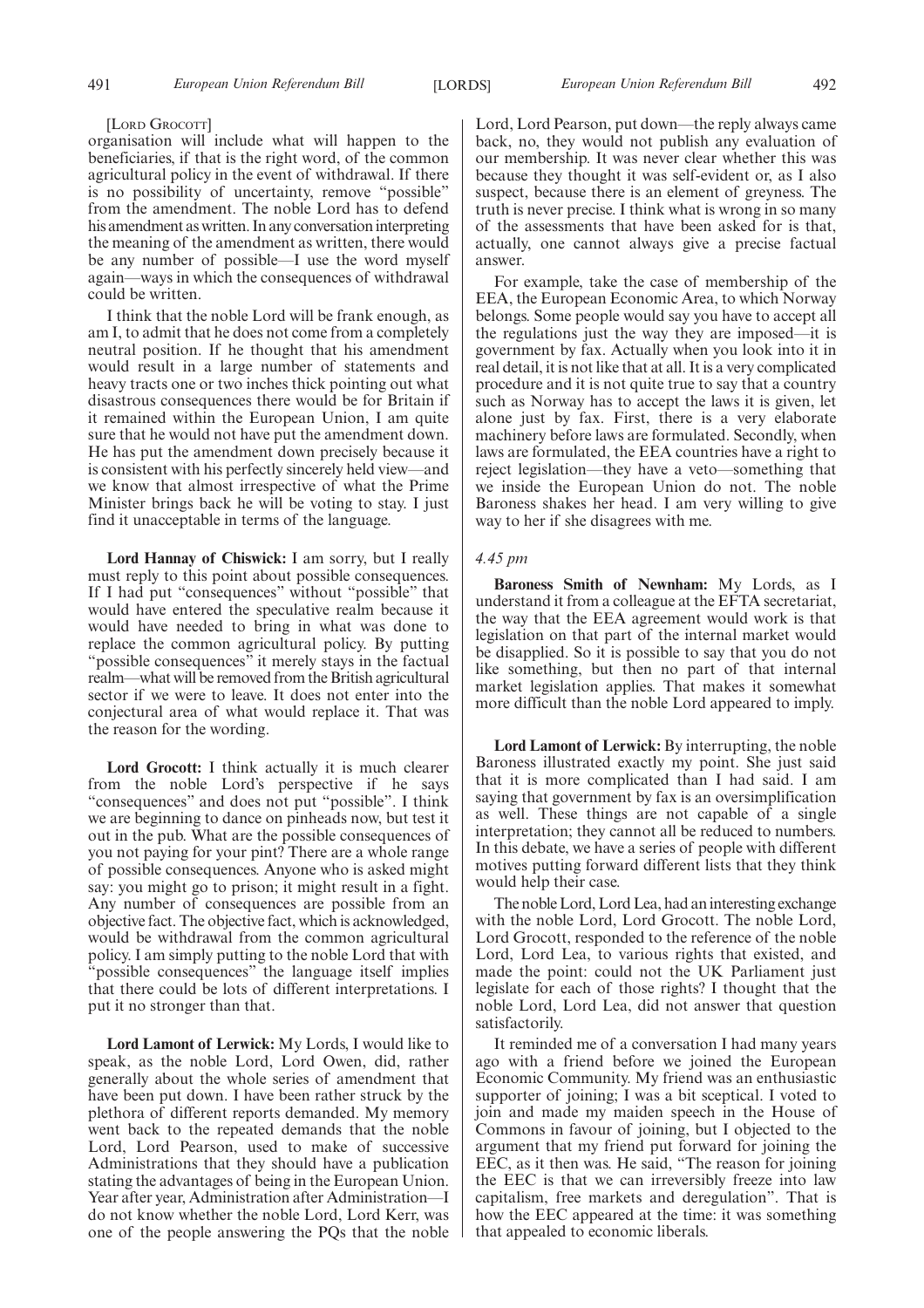Of course, the whole nature of the EU changed as it involved and we had what the noble Lord, Lord Lea, referred to as the Delors doctrine, which was that you would enshrine permanently in EU law certain social rights. That is why the TUC changed its mind over membership, I think. The noble Lord, Lord Grocott, was quite right to say that you can have all those lists put forward in different amendments, but actually the UK Parliament is perfectly capable of implementing whatever rights or limitations on rights it wishes. That is one of the fundamental points about the EU and one of the fundamental objections to it: it is so difficult to repeal legislation because it is enshrined almost in aspic.

**Lord Lea of Crondall:** My point was that employers would not be happy to do that just as one country because they would become less competitive; they want to do it as a continent. I know that the noble Lord will not think that a good argument, but that was the point being made.

**Lord Lamont of Lerwick:** I know that the noble Lord made the point about acting together, but I do not think that it really answers the point made to him by the noble Lord, Lord Grocott. These lists are highly selective. In the amendment moved by the noble Lord, Lord Hannay, all right, some items stand on their own, but let us take paragraph (e) in Amendment 24C, which covers,

"law enforcement, security and justice in the United Kingdom and in the devolved jurisdictions".

Of course there will be arguments both ways. One noble Baroness referred to the European arrest warrant as though that were self-evidently all in one direction, but a published analysis of it might give rise to a lot of argument about the rights of people who are wrongly prosecuted, or of the innocent who are extradited.

Many people have anxieties about the whole theory of parity of esteem of the justice systems of different countries in the EU. Can anyone really say that the justice systems of Bulgaria or Romania are equal to ours—that we have as much confidence in them as we do in our own UK system—and that therefore there should be automaticity of extradition? I say that because the idea that these things can be reduced to simple formulae, to black and white or to one particular viewpoint is not correct.

**Lord Hannay of Chiswick:** I remind the noble Lord that both Houses of Parliament recently voted for resolutions which stated that the European arrest warrant was in the national interest of the United Kingdom. Presumably it is reasonable, therefore, that it should be stated in a government report that it would cease to apply to us if we left the European Union.

**Lord Lamont of Lerwick:** Yes, Parliament has voted for it—but if we are having a referendum, everything is up for argument. The public have been given the right to dispute and to vote. Equally, paragraph (f) of the noble Lord's amendment refers to,

"those regions of the United Kingdom that qualify for structural funds".

I imagine that that would have a big impact in certain regions of the north of England, but other people in the south might attach equal importance to the fact that we did not have to make a budget contribution across the exchanges any longer.

The point that I am trying to make is that these things cannot all be reduced to black and white. The truth is grey: there is no such thing as complete impartiality in all these arguments. That comes back to a very important point made by the noble Lord, Lord Owen, who quite rightly and with tremendous force reminded the House that we may be in danger of overstepping the mark. As I think he was hinting although he had the graciousness not to say so—I suspect that a lot of these amendments are being put forward for rather self-interested motives from the side that people find themselves on in this argument.

So rather than seeking after some elusive impartiality that does not exist, let both sides slog it out in argument. Let the Government, as they have said, publish a White Paper saying what they think is the result of the negotiations and why they think we should stay in, if that is what they think—and they probably will—but let us not go beyond that into an area that is highly disputable. Each side can put its case best, rather than the Government trying to argue a case that they are fundamentally opposed to.

**Lord Wallace of Saltaire:** My Lords, let me simply add to what the noble Lord said. The last Government produced 32 reports on the EU balance of competences; I have painful memories of it. We covered the European arrest warrant. It was a process where we asked the opinions of experts and stakeholders throughout the country. We were as impartial as possible in that respect: civil servants reviewed the results and made an assessment of the balance of comments that had come back. So it is possible to be relatively impartial on all this. If we are to have a referendum, it is important that the people are as well informed as possible on the evidence that is provided.

**Lord Green of Deddington:** Before the noble Lord sits down, is he aware that the balance of competences review did not include the word "population"?

**Lord Wallace of Saltaire:** I have not checked all 2,500 pages of the report, but I cannot guarantee that I will do so as quickly as I read the speech in 2002 by the noble Lord, Lord Pearson of Rannoch, when he reminded me that I had not referred to it. I have to say that I found it rather thin.

**Lord Willoughby de Broke (UKIP):** My Lords, like my noble friend Lord Pearson I welcome this group of amendments—perhaps, rather surprisingly—because it gives us the chance to get some facts out in this report. I hope that the noble Baroness will listen to the other side of the argument. Having listened to what the noble Lord, Lord Grocott, said, I will try to confine myself to facts. Amendment 24C states:

"The report shall cover the possible consequences of withdrawal … upon … the United Kingdom's economy".

I think that on the whole that could be rather beneficial. We could get £20 billion back that otherwise we would send to the European Union. That £20 billion may not seem an awful lot of money to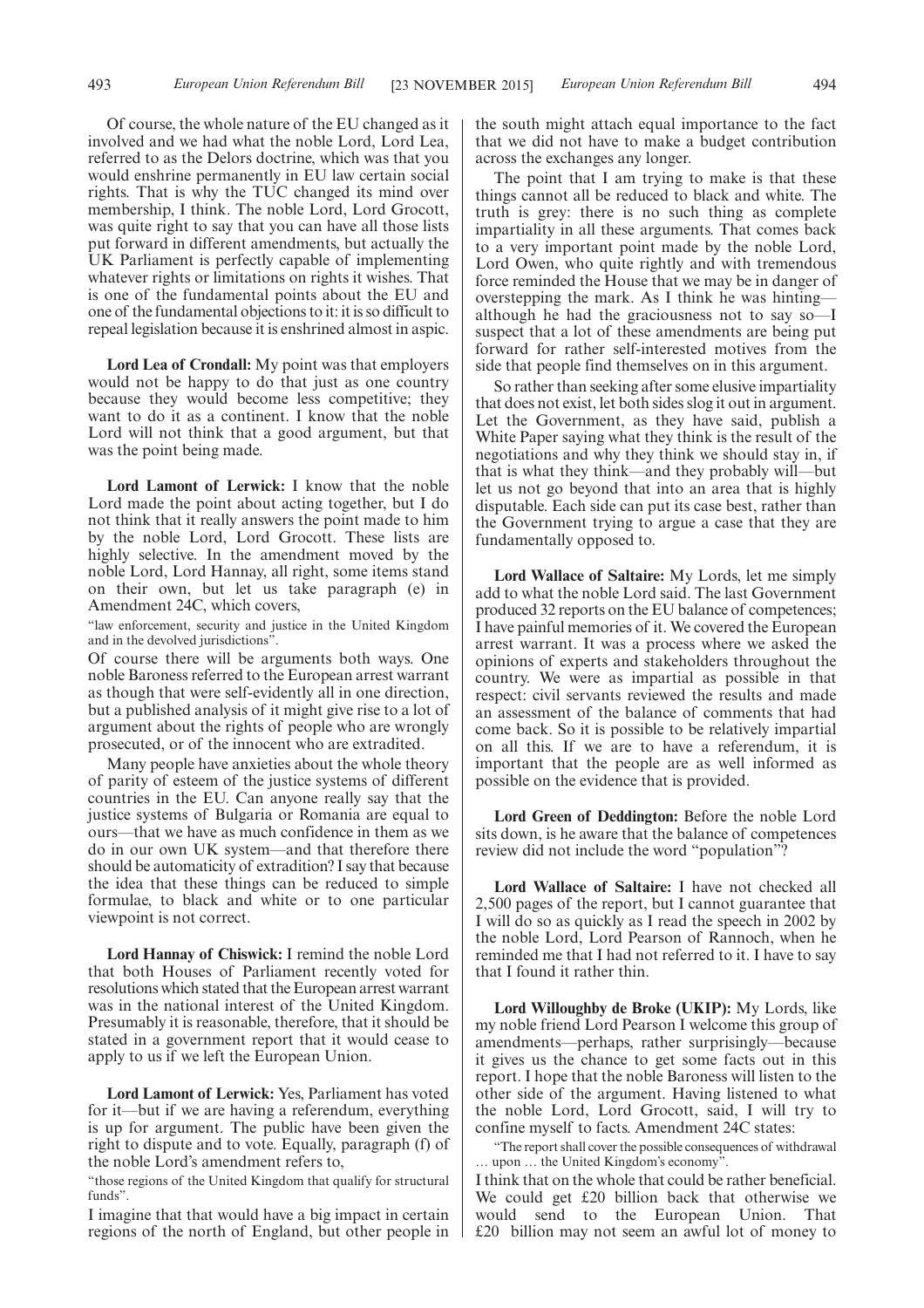[LORD WILLOUGHBY DE BROKE]

some noble Lords who tabled the amendment, but it is a substantial sum of money and would be Britain's to spend as it sees fit. That is a fact. According to the Pink Book published at the end of October this year, £20 billion was our contribution in 2014.

When we talk about the economy, I know that behind this is the idea that if we were to leave the European Union our industry, the City and other sectors of our productive economy would be acted against and discriminated against by our erstwhile partners. I find that very unlikely. Again, according to the recent Pink Book, we have an annual trade imbalance with the EU of £107 billion. That is a Pink Book fact. What is also a fact is that Britain is the eurozone's biggest single trading partner—bigger than the United States. We are Germany's biggest single export market bigger than the United States. I therefore find it really hard to believe that our trading partners, who have such a promising trade balance with us as their best market, would possibly want to destroy the interests of their best customer.

Going on down the list, I think that the noble Lord, Lord Grocott, has already dealt with the rights of the individual. That of course is entirely up to the United Kingdom Parliament to decide, and no longer a matter for the European Union.

We move on down to law enforcement—new subsection (e) on law enforcement, security and justice. Again, I do not know whether the European arrest warrant is actually the best way to deal with matters. Obviously, we need some way of getting criminals back to face justice, but a prima facie case should be made in front of a magistrate in England before people are sent back to face systems of justice that are very different from ours—so I do not agree with the noble Lord, Lord Hannay, on that.

As for security, of course, were we to leave the European Union we would have control of our borders again. That is arguably the most important thing of all when it comes to security at the moment. We see the chaos in Europe, with barbed-wire fences being erected and France putting up border controls. All over Europe now, people are debating whether free movement of people in and out of the EU is actually possible.

**Lord Reid of Cardowan (Lab):** Could the noble Lord elaborate on control of our borders? In what sense do we not have control of them?

**Lord Willoughby de Broke:** We no longer have control of our borders because we are subject to the EU directive on free movement of people. That is why we do not have control of our borders, and it is what we need to get back if we are going to give to our citizens—subjects of the Queen—security. Surely giving their citizens security and safety is an overriding priority of any Government now. That trumps any EU ideology, given what is happening right now in front of our faces in Europe. I really think that that is incontrovertible.

**Lord Reid of Cardowan:** The security of our borders, even with the free movement of people, subjects anyone coming here to the same level of scrutiny that would be available were they coming from anywhere else in the world. So while it is true that there is free movement of people, it is not true that the security of our borders is impeded.

**Lord Willoughby de Broke:** I do not agree with the noble Lord at all. Unless we have control of our own borders—our own Border Force properly controlling our borders, not subject to the EU free movement of people directive—we do not have control of our borders. I am very sorry that he does not agree with that, but it is a simple fact.

I shall move on, if I may, to the regions of the UK that receive structural funds. I draw noble Lords' attention to the fact that we have £20 billion at our disposal. It is entirely possible that structural funds, infrastructure applications, can be judged on their merit by the British Government of the day and allocated accordingly. It is very simple. Our money should not be sent to Brussels with a label on it saying how we are going to spend it. It should be a matter for the British Government and the British people how that is done and not a matter for Brussels at all.

#### *5 pm*

On agriculture, I declare my interest as a farmer in receipt of UK taxpayers' funds recycled through Brussels and coming back to me. At the moment, UK agriculture gets about £3.5 million in support nominally from the EU but actually from the British taxpayer.With £20 billion at our disposal, we could, as the noble Lord, Lord Grocott, implied, afford to support British agriculture at the current level and have £16.5 billion left over. I should have thought that would be quite a good deal. British farmers would be happy with that—I certainly would—and I think that the British Treasury would be happy as well because at the moment part of our funds goes to support "la France profonde". The noble Lord, Lord Kerr, has referred to that in previous debates. France is a wonderful country, but I do not see why we should support its agriculture.

On research and universities in the United Kingdom, it would be really embarrassing and unthinkable if the fifth-richest economy in the world could not afford to support its own research institutions and its own higher education. Therefore, none of these points raised has much import.

The problem that we should look at in a report relevant to the referendum and giving people an informed choice, and on which I thought of tabling an amendment, is the implication of remaining in the EU. After all, there are a lot of implications of remaining in the EU, as we can see. Just looking at the EU, the ice is cracking under it. Look at the chaos in the eurozone and, on free movement of people, at the Schengen agreement coming apart daily—it is getting worse, so what is Britain's future in the EU with the way the EU is heading now? What is the future for the British Parliament if the EU goes on making more and more laws in which Parliament, whether this House or the other House, has absolutely no say? Parliament just has to rubber-stamp EU law—bang!—and it becomes UK law. That can only get worse. That is what the Commission does: it makes the laws, it implements them and we have to put them into UK law without any debate and without so much as a single comma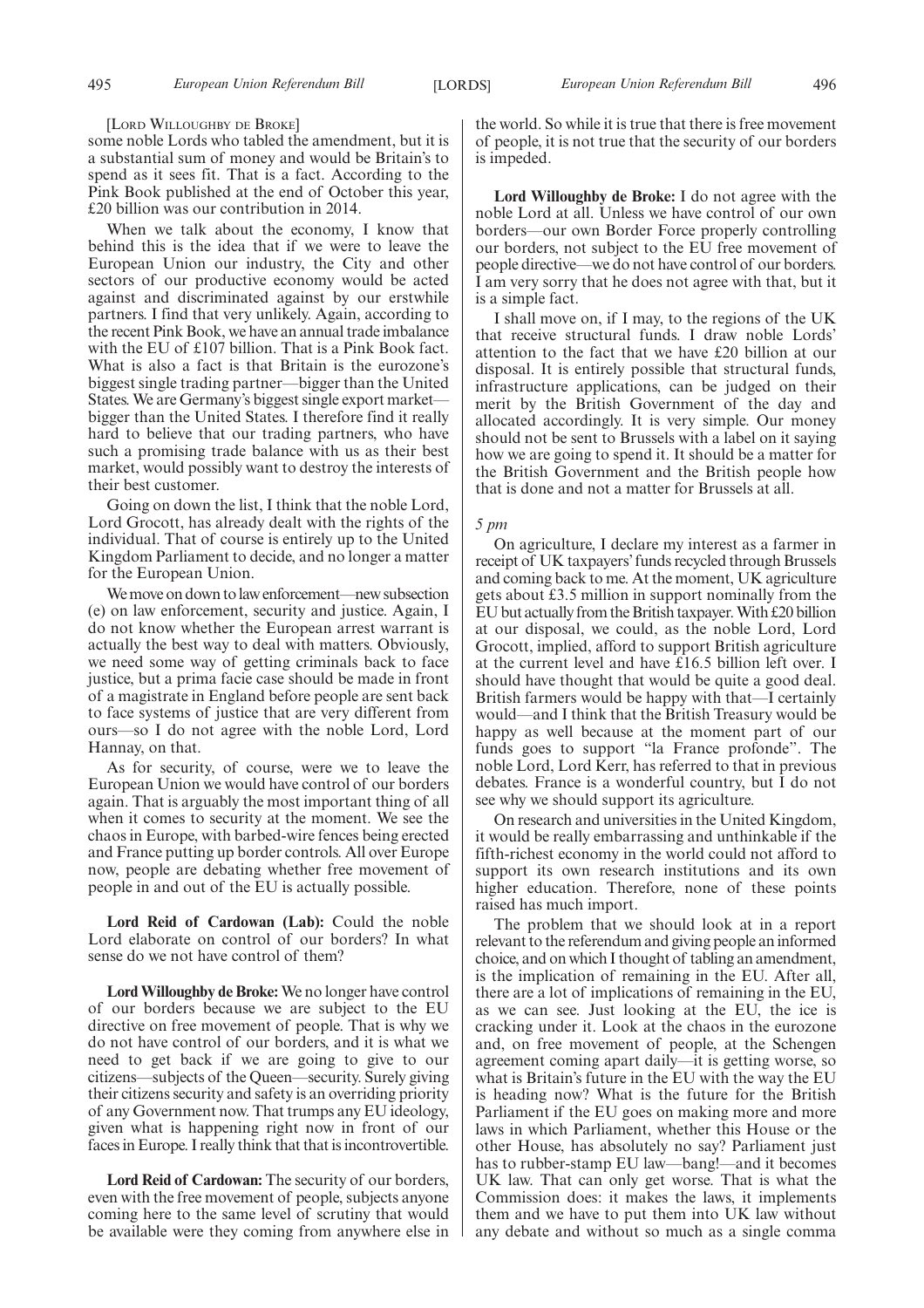Therefore, we should look carefully at what remaining in the EU means for us and for our economy. The cost of the EU goes up every single year. It is £20 billion now, it will be £22 billion next year and £25 billion in three years' time. I am not sure that the United Kingdom can afford to give away those sort of sums to the EU willy-nilly.

On factual information, it is important to remember that the EU's whole raison d'être, its reason for existence, is to form a United States of Europe: the "ever closer union" of the peoples of Europe. There is no mechanism for returning powers to member states, none at all. I defy anyone, anywhere—Europhile or non-Europhile—to tell me what power has ever been given back to a member state from the EU. None ever has. None is ever going to be. That is factual. That should be in any report that the Government put out about the EU—that once you are in, the laws are coming your way, you cannot do anything about it, they are there for good and they are going to get worse.

I welcome the idea of the report. I hope that it will be even-handed and take account of the dangers inherent in our continuing membership of the EU as well as the manifold problems that we have with it now anyway. Therefore I support the amendment, although I am not sure that the mover of the amendment will support what I have just said.

**Baroness Morgan of Ely (Lab):** My Lords, I am going to resist the temptation to revisit the Second Reading and Committee stages that we have undergone so far and I shall address the amendment that we are supposed to be discussing. It is essential in this EU referendum that the public have information at their disposal not just in terms of what will change as a result of the Prime Minister's renegotiation, but also in terms of what potentially will change if we leave the European Union. That is what we are addressing at the moment.

Most respectable companies and charities have a risk register—a list of where there may be unpredictable changes if circumstances change. In this amendment, we are essentially asking for a register of where we will have to act in some way or another if we leave the EU. I thank the Government for understanding the need for this information.We are grateful that the Government have listened and that they understand that we are not asking here for any kind of hypothetical explanation of what might happen if we were to leave; we want to know what domestic systems they would need to replace for EU systems if we were to leave. We want a comprehensive list of what issues and subjects would need to be addressed. I emphasise that we do not want this information to be loaded in any way; plenty of that will be pushed during the course of the referendum debate itself. Here we are looking for statements of objective facts that are in no way speculative.

The Electoral Commission has suggested time and again that the public are unclear about the situation and are anxious for more information to help them to make an informed choice. The public currently take a whole series of rights and responsibilities for granted, which many will have no idea are related to our membership of the European Union. We are therefore grateful to the Government for introducing their amendment, which understands the need to set out these rights and obligations in a comprehensive way.

**Lord Spicer (Con):** What is the point of these facts if we do not allow compensatory facts to be included in the total effect? If you do not look at the net effect, what is the point of the facts?

**Baroness Morgan of Ely:** The whole point is that we need to know what the situation is today and what we will need to change. In some way or another, we will have to revisit these issues. What are these issues? What is that list of rights that the public will need to know will change as a result of our leaving the European Union? That is not clear—it is not written down anywhere. We think there should be a register or list of rights that are currently there as a result of our membership of the European Union.

**Lord Lamont of Lerwick:** The yes campaign has spent an enormous amount of time listing and scaring the pants off people, terrifying the public with all the things that are uncertain, so why do the Government have to argue one particular case in addition to the case they are arguing?

**Baroness Morgan of Ely:** We are not asking for the Government to argue a case; we are asking them to list what the responsibilities are, which is very different. We talked earlier about agriculture. Yes, some may argue that the Government would very happily replace any money that has come from the CAP with some kind of domestic policy. Others may think that the Chancellor may just grab that £20 billion to fill the black hole in his deficit. Who knows? We do not know what will happen and we will not enter that realm of speculation. However, we know that we would have to address the issue of agriculture if we were to leave the European Union. That is an objective statement of fact, which is what we are looking for here.

I thank the Minister for noting and listing most of the points we have set out. I assume that when she talks about social rights, she includes employment rights within that. I will not relist them—they are now on record—but I concur with the noble Lord, Lord Wigley, that it would be beneficial to have a regional breakdown of the impact of funding if possible.

Some of those rights will be in the gift of the Government to implement at a domestic level. We must be aware that to cease our membership would allow the Government to repeal the rights that are currently secured by our EU membership; we have heard the examples of agriculture and structural funds. Other rights, such as the ability to access continental hospitals, would not be in the gift of the Government and would be subject to negotiation with our previous EU partners. Whether they want to play with us after our exit would be, to an extent, beyond our ability to influence.

I am grateful to the noble Lord, Lord Pearson, for drawing attention to the fact that there would be considerable legislative and statutory consequences to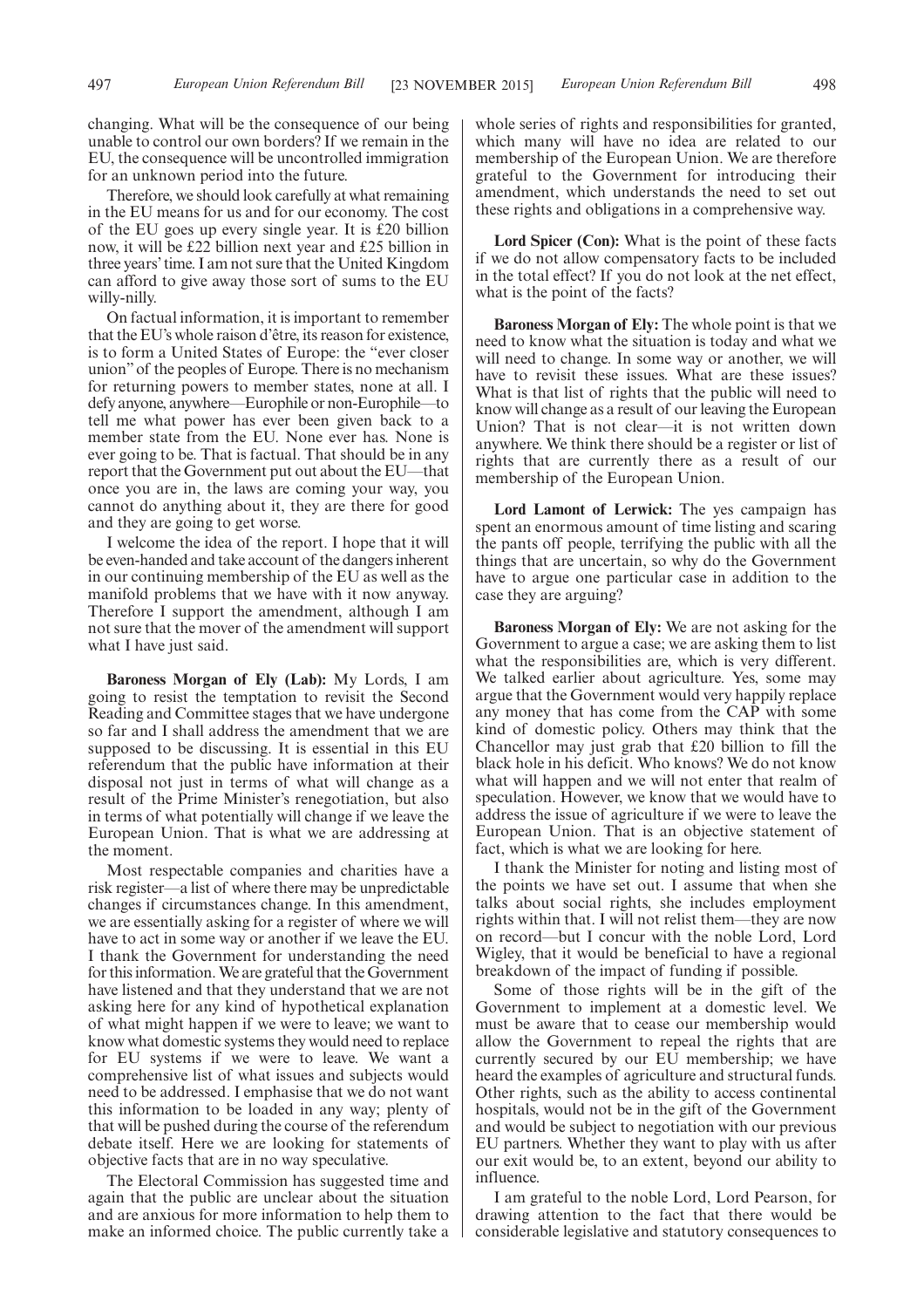#### [BARONESS MORGAN OF ELY]

withdrawal. The noble Lord came up with some figures for how long and how many people it would take to rewrite all the laws that have accumulated over 40 years. It would be useful to know if the Government concur with his suggestion and whether the same is true for devolved Governments as well.

The Minister did not specifically mention the rights of EU citizens in the UK and UK citizens in the EU. It would be useful if she would give some commitment that they would be covered by the reports.

I will not go on to deal with the second part of the Government's amendment, relating to alternatives to EU membership. We will come to that later in the debate but, as the amendment is set out at the moment, I am afraid it would not be acceptable to us.

**Baroness Anelay of St Johns:** My Lords, I thank all those who have contributed to the debate on this important issue. As the noble Lord, Lord Hannay, pointed out at the beginning, nearly two hours ago, it is important that we are able to produce factual, objective information that is additional to the rhetoric of campaign. The Government have directed their attention to putting forward amendments that address the need for the public to have that information. I am grateful to the noble Lord, Lord Hannay, the noble Baroness, Lady Morgan, and other noble Lords for their contribution, not only to this debate, but to the passage of the Bill in general.

The Government have considered the range of views presented in Committee and, as I outlined earlier, we have brought forward Amendments 24A and 24B, which we have been discussing. The noble Lord, Lord Hannay, asked for further reassurance that the devolved Administrations and Gibraltar would be covered under Amendment 24B and asked how that would happen. I can reassure him that, under these amendments, the reports published by the Government will include information on the position of Gibraltar and the devolved Administrations, including Northern Ireland. As I mentioned earlier, we will need to be mindful of the constitutional position of Gibraltar and the devolved Administrations and we will continue to engage with them. The noble Lord, Lord Hannay, and the noble Baroness, Lady Ludford, also raised the question of law and order. I will not rehearse the discussions we had on another occasion about Protocol 36, but I can reassure the noble Lord that the rights and obligations arising from this area would be in the scope of the report set out in Amendment 24B. The noble Baroness, Lady Ludford, specifically asked whether civil justice was included within the definition of justice. The answer is yes, as with all these matters, to the extent to which we have opted in.

My noble friend Lord Hamilton asked what would happen if my right honourable friend the Prime Minister returned empty-handed or, at least, with an agreement that he felt was not good for this country and the other 27 states. My right honourable friend David Cameron has been engaged, along with my right honourable friends the Foreign Secretary, the Chancellor of the Exchequer and David Lidington, in negotiations throughout the summer and autumn and these have stepped up a gear. We have confidence that we will be able to present to the country a deal that is good for the United Kingdom and our colleagues across Europe, which is what needs to be achieved. However, the Prime Minister has also made it clear that, in the remote contingency that that did not happen, he would have to take a view. His view at the moment is that it is in the interests of this country that we all work together, as hard as we can, from every single party and none, to ensure that the right deal is achieved. That is where our concentration lies.

My noble friend Lord Hamilton also asked which countries will be used as examples under the second part of my Amendment 24B and asked specifically whether South Korea would be covered. Amendment 24B will require the Government to give examples of countries that have arrangements with the EU other than membership. It does not require the Government to comment on every single country that has a relationship with the EU. It will be appropriate to select a range of examples that most usefully and effectively demonstrate the existing arrangements to inform the public in an objective way. However, it would not be possible or even right for me to try to confirm the exact contents of such a report at present because it would lead to a tome. I am mindful of what the noble Lord, Lord Owen, reminded us earlier. These reports must be meaningful and accessible. If they are like *Encyclopaedia Britannica*, they would not do the job that noble Lords have required the Government to achieve.

#### *5.15 pm*

**Lord Hamilton of Epsom:** My Lords, before she leaves that point, does my noble friend accept that the EU has very few free trade treaties with other countries, so at least one of them should be listed so that we can know about the detail?

**Baroness Anelay of St Johns:** My Lords, I believe that we will select examples of countries that can best inform the people of this country about how they should cast their vote. We must not try to skew that. Clearly, it would be a balanced selection of countries. I would not like to define now what will be in the report because that would assume that I would be writing it—I will not be.

Lord Pearson of Rannoch: For instance, will the noble Baroness assure us that the Government will give us a summary of the free-trade agreements reached by Singapore, whether we would be able to emulate Singapore and within what timescale? At the moment, we have none of those.

**Baroness Anelay of St Johns:** My Lords, I believe I have answered that question twice. I would test the patience of the House were I to repeat myself a second time.

With regard to the devolved Administrations in the renegotiation, as foreign policy issues are reserved matters, relations with the European Union are the responsibility of Parliament and the Government of the UK. However, the UK Government involve the devolved Administrations as directly and fully as possible in decision-making in EU matters that touch on devolved areas. Further, Ministers have held meetings with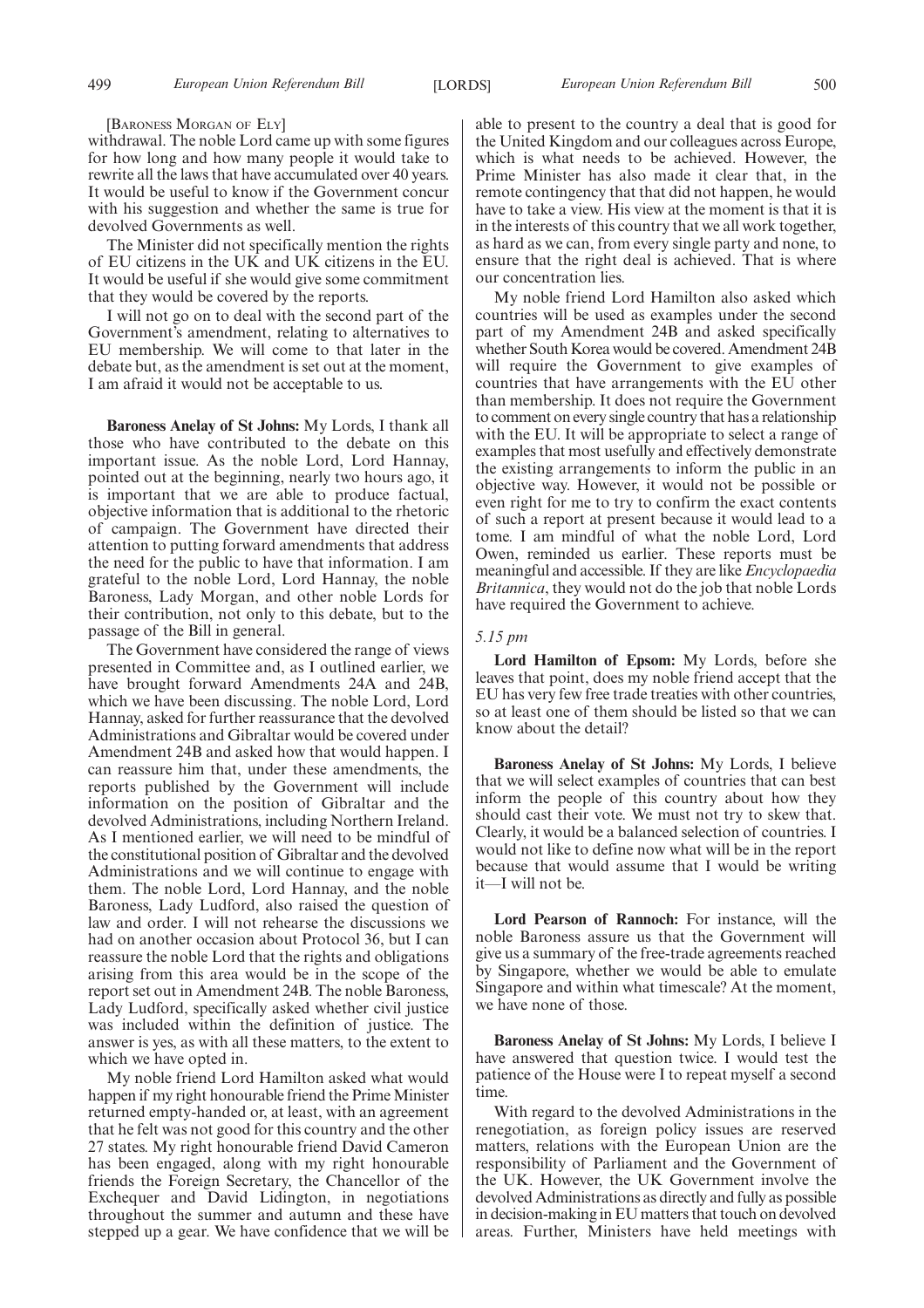representatives of the devolved Administrations. Most recently, the Minister for Europe met Fiona Hyslop MSP, the Cabinet Secretary for Culture, Europe and External Affairs, on 11 November to discuss the EU reform process. The renegotiation is now a standing item at quarterly meetings of the Joint Ministerial Committee on Europe, which allows Ministers from the devolved Administrations to feed in their views ahead of the meetings of European Councils. The next such meeting is next month. I hope that is the information that the noble Lord, Lord Wigley, requested.

The noble Lord also asked whether the report described under Amendment 24B would cover matters such as structural funds and how they impact on the region. I thank the noble Lord for his contribution to this debate. He reminded us of the importance of these matters at Second Reading, in Committee and, quite rightly, now, too. I remarked in my opening speech that the report under government Amendment 24B would indeed cover important rights such as the right to apply for structural funds. Where appropriate, we will set this information in context. However, again, I am not in a position to set out the exact contents of the report today. Clearly, it is a matter of making sure that the information is as balanced and full as is appropriate.

I was also asked by the noble Baroness, Lady Morgan, and the noble Lord, Lord Lea of Crondall, whether employment rights would be covered. I briefly referred to that in my opening remarks, but they were quite detailed, so I can give the assurance that employment rights would be covered under the report required by government Amendment 24B, as indeed would the rights of EU citizens referred to by the noble Baronesses, Lady Smith of Newnham and Lady Morgan. They would be covered by Amendment 24B.

In coming to my final words on this group of amendments, I reflect on the fact that what we have sought to achieve is to listen to the request of the House to table amendments that provide a factual basis on which people can make up their minds when they cast their votes. Government Amendments 24A and 24B will ensure that the public are crystal clear on what EU membership currently entails for the UK and how the EU has been reformed. This will enable them to make their decisions in an informed way at the referendum.

The Government reports are intended to be informative, objective and evidence-based. It will be for others—the campaigners—to then take from the report such information as perhaps fits their case, and to use it with regard to other information they may have when they talk about risk assessments and views. That is a matter for another day, although I know we have had quite a flavour of it today.

In conclusion, when Amendment 24A is called in its place, I will move it, and Amendment 24B. I hope they will both be acceptable to the House and I hope the noble Lord, Lord Hannay, will not press his Amendment 24C as an amendment to Amendment 24B. I beg to move.

**Lord Hannay of Chiswick:** I wish to reply to the Minister briefly and thank her for her contribution in replying to the debate. She has clarified a number of issues which were raised by me and others who put their names to the amendments. Her clarifications were basically very helpful. We have had a long debate. I would describe it as slightly a curate's egg of a debate. My motives have not been so traduced since Fidel Castro's representative on the UN Security Council had a little rant about British foreign policy, but I am used to these things and I am not objecting too much to that. I, and those who tabled the amendment, will study the Minister's words with very great care. She weighed them carefully before she said them, both in the introduction and in responding to the debate. We will consider them very carefully. We may return to them on Third Reading, but in the mean time I do not intend to take the opinion of the House on this amendment.

*Amendment 24A agreed.*

#### *Amendment 24B*

#### *Moved by Baroness Anelay of St Johns*

**24B:** After Clause 5, insert the following new Clause—

"Duty to publish information about membership of the European Union etc

(1) The Secretary of State must publish a report which contains (alone or with other material)—

- (a) information about rights, and obligations, that arise under European Union law as a result of the United Kingdom's membership of the European Union, and
- (b) examples of countries that do not have membership of the European Union but do have other arrangements with the European Union (describing, in the case of each country given as an example, those arrangements).

(2) The report must be published before the beginning of the final 10 week period.

(3) In this section "the final 10 week period" means the period of 10 weeks ending with the date of the referendum.

(4) A copy of the report published under this section must be laid before Parliament by the Secretary of State."

*Amendment 24C, as an amendment to Amendment 24B, not moved.*

*Amendment 24B agreed.*

## **National Security Strategy and Strategic Defence and Security Review 2015** *Statement*

#### *5.23 pm*

**The Minister of State, Ministry of Defence (Earl Howe) (Con):** My Lords, with the leave of the House, I shall now repeat a Statement made earlier this afternoon by my right honourable friend the Prime Minister in another place on the national security strategy and strategic defence and security review. The Statement is as follows:

"With permission, Mr Speaker, I would like to make a Statement on the national security strategy and strategic defence and security review. Our national security depends on our economic security, and vice versa, so the first step in keeping our country safe is to ensure our economy is, and remains, strong.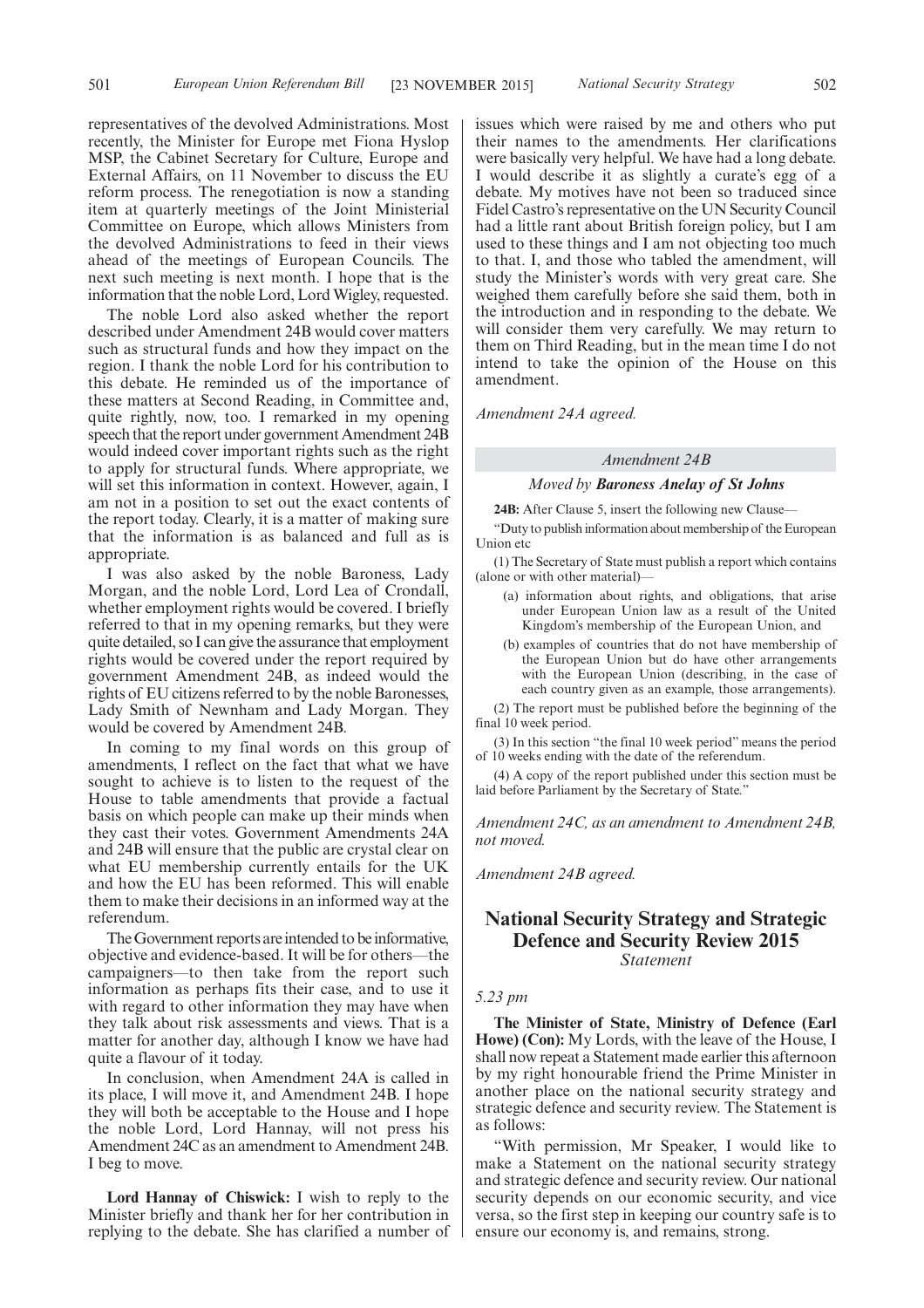#### [EARL HOWE]

Over the past five years we have taken the difficult decisions needed to bring down our deficit and restore our economy to strength. In 2010, we were ordering equipment for which there was literally no money. The total black hole in the defence budget alone was bigger than the entire defence budget in that year. Now it is back in balance. By sticking to our long-term economic plan, Britain has become the fastest growing major advanced economy in the world for the last two years and our renewed economic security means that we can afford to invest further in our national security.

This is vital at a time when the threats to our country are growing. This morning I was in Paris with President Hollande discussing how we can work together to defeat the evil of ISIL. As the murders on the streets of Paris reminded us so starkly, ISIL is not some remote problem thousands of miles away. It is a direct threat to our security at home and abroad. It has already taken the lives of British hostages and carried out the worst terrorist attack against British people since 7/7 on the beaches of Tunisia, to say nothing of the seven terrorist plots right here in Britain that have been foiled by our security services over the past year.

And of course, Mr Speaker, the threats we face today go beyond this evil death cult. From the crisis in Ukraine to the risk of cyberattacks and pandemics, the world is more dangerous and uncertain today than five years ago. So while every Government must choose how to spend the money they have available, every penny of which is hard-earned by taxpayers, this Government have taken a clear decision to invest in our security and safeguard our prosperity. As a result, the United Kingdom is the only major country in the world today which is simultaneously going to meet the NATO target of spending 2% of our GDP on defence and the UN target of spending 0.7% of our GNI on development, while also increasing investment in our security and intelligence agencies and in counterterrorism.

In ensuring our national security, we will also protect our economic security. As a trading nation with the world's fifth biggest economy, we depend on stability and order in the world. With 5 million British nationals living overseas and our prosperity depending on trade around the world, engagement is not an optional extra; it is fundamental to the success of our nation. We need the sea lanes to stay open and the arteries of global commerce to remain free-flowing. So the strategy which I am presenting to the House today sets out a clear vision for a secure and prosperous United Kingdom, with global reach and global influence. At its heart is an understanding that we cannot choose between conventional defences against state-based threats and the need to counter threats that do not recognise national borders. Today we face both and we must respond to both. So over the course of this Parliament our priorities are to deter state-based threats, tackle terrorism, remain a world leader in cybersecurity and ensure that we have the capability to respond rapidly to crises as they emerge.

To meet these priorities we will continue to harness all the tools of national power available to us, co-ordinated through the National Security Council, to deliver a 'full-spectrum approach'. This includes support for our Armed Forces, counterterrorism, international aid and diplomacy and working with our allies to deal with the common threats that face us all. Let me take each in turn. First, the bottom line of our national security strategy must always be the willingness and capability to use force where necessary. On Friday evening, the United Nations Security Council unanimously agreed Resolution 2249, calling on member states to take "all the necessary measures" against ISIL in both Syria and Iraq.

On Thursday, I will come to this House and make a further Statement responding personally to the Foreign Affairs Select Committee. I will make the case for Britain to join our international allies in going after ISIL at its headquarters in Syria, not just Iraq. I will explain how such action would be one element of a comprehensive and long-term strategy to defeat ISIL, in parallel with a major international effort to bring an end to the war in Syria. But today I want to set out how we will ensure that our Armed Forces have the capabilities to carry out such a task, and indeed any other tasks that might be needed in the years ahead. We will invest more than £178 billion in buying and maintaining equipment over the next decade, including doubling our investment in equipment to support our Special Forces, and we will increase the size of our deployable Armed Forces.

In 2010 we committed to an expeditionary force of 30,000. Today I can tell the House that by 2025 we are increasing that number to 50,000. As part of this, we will create two new strike brigades, forces of up to 5,000 personnel fully equipped to deploy rapidly and sustain themselves in the field. We will establish two additional Typhoon squadrons and an additional squadron of F35 Lightning combat aircraft to operate from our new aircraft carriers. We will maintain our ultimate insurance policy as a nation, our continuous at-sea nuclear deterrent, and replace our four ballistic missile submarines.

We will buy nine new maritime patrol aircraft, based in Scotland, to protect our nuclear deterrent, hunt down hostile submarines, and enhance our maritime search and rescue. We will buy at least 13 new frigates and two new offshore patrol vessels. These will include eight Type 26 anti-submarine warfare frigates. We will design and build a new class of light, flexible, generalpurpose frigates. These will be more affordable than the Type 26, which will allow us to buy more of them for the Royal Navy, so that by the 2030s we can further increase the total number of Royal Navy frigates and destroyers. Not one of these capabilities is an optional extra. These investments are an act of clear-eyed selfinterest to ensure our future prosperity and security.

Secondly, turning to counterterrorism, we will make a major additional investment in our world-class intelligence agencies to ensure that they have the resources and information that they need to detect and foil plots from wherever they emanate in the world. As I announced last week, we will invest £2.5 billion and employ over 1,900 additional staff. We will increase our investment in counterterrorism police and more than double our spending on aviation security around the world.

I can tell the House today that we have put in place a significant new contingency plan to deal with major terrorist attacks. Under this new operation, up to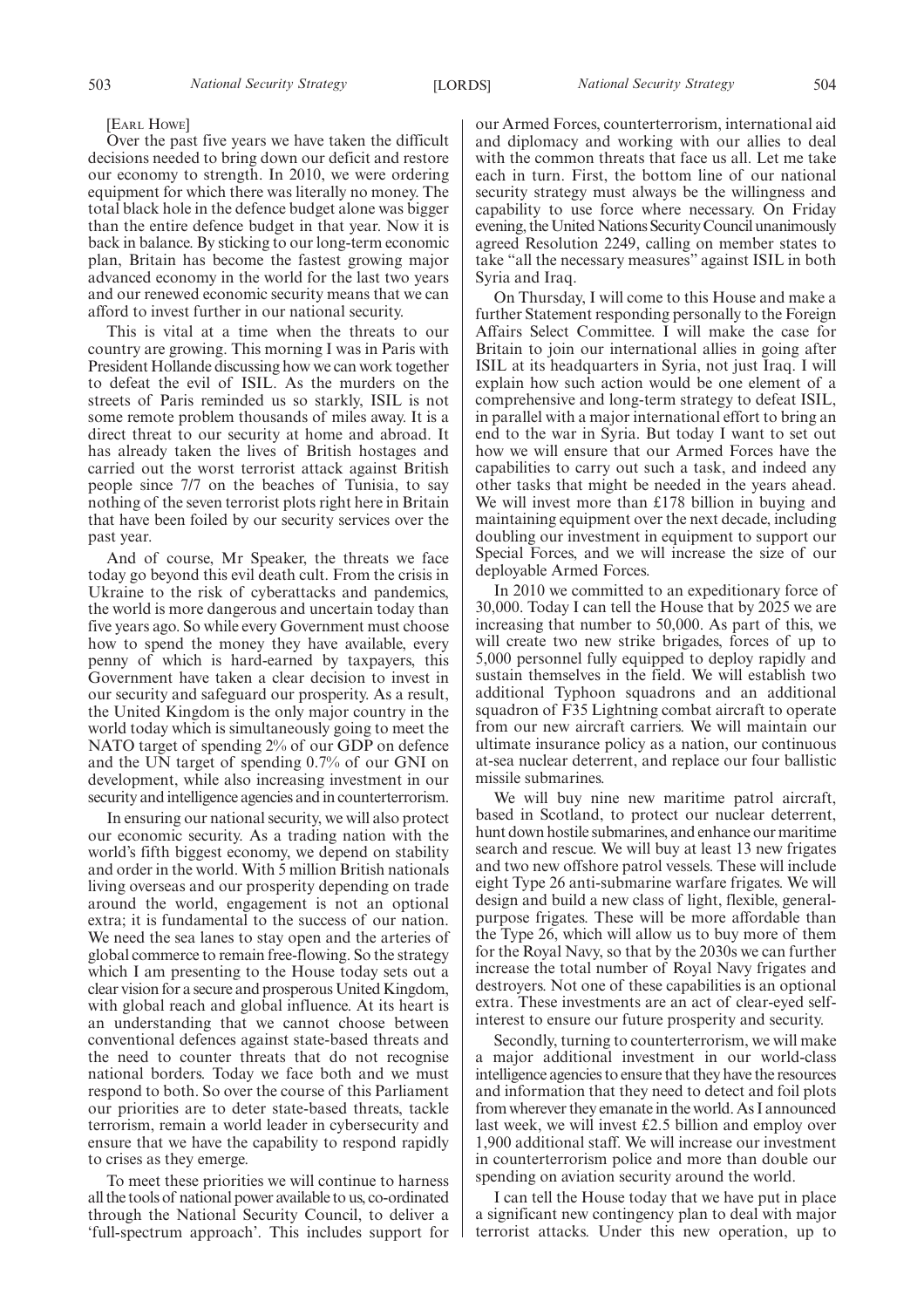10,000 military personnel will be available to support the police in dealing with the type of shocking terrorist attack that we have seen in Paris. We will also make a major new investment in a new generation of surveillance drones. These British-designed unmanned aircraft will fly at the very edge of the earth's atmosphere and allow us to observe our adversaries for weeks on end, providing critical intelligence for our forces. We will also do more to make sure that the powers that we give our security services keep pace with changes in technology. We will see through the draft Bill that we have published to ensure that GCHQ, MI5 and our counterterrorism police continue to have the powers that they need.

Thirdly, we will use our formidable development budget and our outstanding Diplomatic Service to tackle global poverty, promote our interests, project our influence and address the causes of the security threats that we face, not just their consequences. Alongside the strategic defence and security review, I am publishing our strategy for official development assistance. At its heart is a decision to refocus half of DfID's budget on supporting fragile and broken states and regions in every year of this Parliament. This will help to prevent conflict and, crucially, to promote the golden thread of conditions that drive prosperity all across the world: the rule of law, good governance and the growth of democracy. The Conflict, Stability and Security Fund will grow to over £1.3 billion a year by the end of the Parliament and we will also create a new £1.3 billion prosperity fund to drive forward our aim of promoting global prosperity and good governance.

Building on our success in tackling Ebola, we will do more to improve our resilience and our response to crises, identifying £500 million a year as a crisis reserve and investing £1.5 billion over the Parliament in a global challenges research fund for UK science to pioneer new ways of tackling global problems such as anti-microbial resistance. We will also invest £1 billion in a new fund for the research and development of products to fight infectious diseases, known as the Ross fund, and £5.8 billion in climate finance to play our part in helping poorer countries switch to greener forms of energy.

Taken together, these interventions are not just right morally; they are firmly in our national interest. They mean that Britain not only meets its obligations to the poorest in the world, but can now focus our resources on preventing or dealing with the instability and conflict that impinge on our security at home, investing at scale to create the economic opportunities that lead to long-term stability across the world, and responding rapidly and decisively to emerging crises overseas. Acting on all of these fronts gives us greater influence in the world.

Finally, Britain's safety and security depend not just on our own efforts, but on working hand in glove with our allies to deal with the common threats that face us all, from terrorism to climate change. When confronted by danger, we are stronger together. We will play our full part in the alliances that underpin our security and amplify our national power. We will work with our allies in Europe and around the world, as well as seizing opportunities to reach out to emerging powers.

History teaches us that no Government can predict the future. We have no way of knowing precisely what course events will take over the next five years. We must expect the unexpected, but we can make sure that we have the versatility and the means to respond to new risks and threats to our security as they arise.

Our Armed Forces, and police and security and intelligence services, are the pride of our country. They are the finest in the world and this Government will ensure that they stay that way. Using our renewed economic strength, we will help them keep us safe for generations to come. I commend this Statement to the House".

My Lords, that concludes the Statement.

#### *5.36 pm*

**Lord Touhig (Lab):** My Lords, the House is grateful to the noble Earl, Lord Howe, for repeating the Prime Minister's Statement. I am especially grateful to him for the very helpful briefing he afforded my noble friend Lord Tunnicliffe, the noble Baroness, Lady Jolly, of the Liberal Democrats, and me earlier today.

The noble Earl, for whom I have great personal respect, has a difficult job. Our country, people and way of life are again imperilled. Not only do we have to contend with the conventional challenges posed by air, naval and ground forces, but we face the threat of those who would walk down high-street Britain and shoot and kill our fellow citizens. The days when Britain might engage in a conflict and send our forces into battle while those at home were, in the main, safe are now long gone. Today any strategic defence and security review must take account of that.

When in Government, my party had a proud record in the area of defence. It was a Labour Government at the end of the last war who committed us to an independent nuclear deterrent and who helped create NATO. The then Foreign Secretary, Ernest Bevan, said of the atom bomb:

"We have got to have this thing over here … we have got to have the ... union jack on top of it"

Bevan made sure that his opponents were excluded from the Cabinet committee that took the decision. That is my kind of Foreign Secretary. Under the previous Labour Government defence spending rose by an annual average of 1.8%, resulting in the modernisation of our Armed Forces. We published Britain's first national security strategy, delivered the first cross-governmental approach to forces welfare and strengthened medical care and welfare support for those serving in Afghanistan. I judge the PrimeMinister's Statement on the SDSR against that background.

It is the second SDSR of Mr Cameron's premiership. The first in 2010 was not strategic and not about defence or security. It was nothingmore than a cost-cutting exercise run by the Treasury. The Prime Minister has since admitted that his Government took 8% out of defence spending over the past five years. Under his stewardship, defence has underspent the budget that Parliament has voted for it. Such has been the enthusiasm to put saving money at the top of defence priorities that the planned cuts in the size of the Army, announced in 2010, have been achieved two years earlier than intended.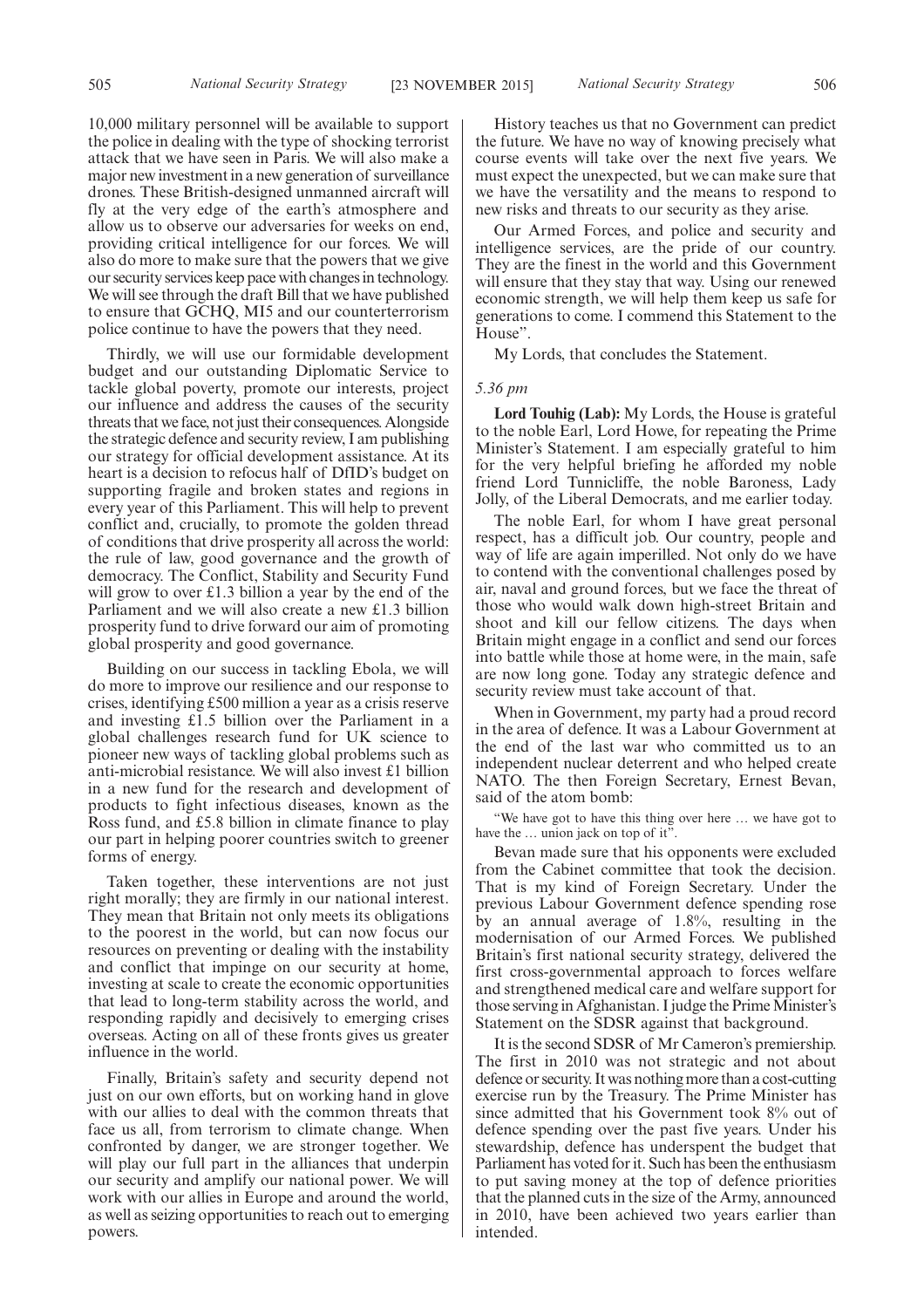[LORD TOUHIG]

Before the 2010 general election, Mr Cameron promised a bigger Army, Navy and Air Force. In fact, the Army of today is smaller than the one we put in the field against Napoleon. The Royal Navy has just 19 vessels. We are told in the Statement that in the long term we are to increase the size of our frigate fleet. Can the Minister tell us what is meant by "long term"? The French already have 23 service vessels, the Russians 35 and the United States 105. Naval manpower is a real problem. My noble friend Lord West said only recently that 3,500 to 4,000 people were needed to man the fleet correctly. Can the Minister say what is being done to reverse this?

As for the Royal Air Force, the number of planes is at an historic low. We have to rely on the maritime patrol aircraft of our allies to track Russian submarines close to our waters, following the scrapping of Nimrod. That massive error of judgment has to be seen against a background in which the Russians have increased submarine patrols by 50% in the past two years. We welcome the decision to acquire Boeing P-8 MPAs but will the Minister confirm that it will be seven years before Britain has a fully operational independent maritime patrol capability? Today's announcement of the F-35s is welcome, as is any move to strengthen our high-end military capability, but why has it taken so long to make this decision?

Why is it taking 10 years to create the new strike brigades of up to 5,000 personnel for rapid deployment missions? The world could be quite different in 2025. Does this decision mean that we are abandoning our capability for sustained deployment, which was set out in the previous defence review? Can the Minister tell us for how long these new brigades will be capable of being deployed?

One of the greatest challenges we face is cybersecurity. The Prime Minister has said that due to the threats posed by Russia and ISIL, Britain will be investing in cybersecurity. The Chancellor, speaking at GCHQ, announced that spending on cybersecurity would be almost doubled to £1.9 billion over the period to 2020. He made that statement after the director of GCHQ, Robert Hannigan, called on the Government to intervene in the cybersecurity industry because the free market was failing. Can the Minister say what the Government are doing about this? What projects will be part of the £1.9 billion fund? The Chancellor went on to say:

"Strong defences are necessary for our long-term security. But the capacity to attack is also a form of defence".

I most certainly agree. He said that Britain is,

"building our own offensive cyber capability—a dedicated ability to counter-attack in cyberspace".

Can the Minister tell us if such an offensive capacity already exists or is it just at the planning stage? If that is the case, what is the timeframe before it becomes operational? How much is being invested in the national offensive cyber programme?

I was in Paris the day before the attack; I was there again last Tuesday, and what a difference in the city in those few days. In view of the horrors of Paris, will the Minister comment on reports in the *Daily Telegraph* that our special forces have shrunk by 40% due to reduced numbers and restructuring, and will he comment on a senior MoD official telling that newspaper that,

"there is no point spending vast amounts of money on new kit if you don't have the manpower to operate them"?

Still on personnel matters, noble Lords around this Chamber who have served or spent time with the Armed Forces will know that if service families are happy, the service men and women we send into conflict will have the morale they need to do the job—I am sure the Minister has found that in this time. Does he agree, therefore, that the Chancellor of the Exchequer's changes to tax credits will be seen as a breach of the Armed Forces covenant? How well does he think ending annual pay rises for the forces will be received, if the Government go ahead with that? Is it any wonder that a survey by his own department shows that one-quarter of those serving in the Armed Forces plan to leave as soon as they can and one-third are dissatisfied?

The Prime Minister has committed Britain to a NATO target of spending 2% of GDP on defence. We welcome that but worry whether it is another of Mr Cameron's cosmetic creations. For instance, can the Minister say how including the £800 million we spend on war pensions as defence spending will help protect and project Britain's force and military capability?

The tradition of Governments of both main parties in this country has been to show how much we value the men and women of our Armed Forces by giving them the tools they need to defend and protect our country and ensuring proper remuneration for them and their families. That tradition, I fear, has been spectacularly badly served by this Prime Minister and this review.

**Baroness Jolly (LD):** My Lords, I thank the Minister very much for the briefing that I received, along with colleagues from the Labour Party, earlier today. I am sure that the final form of this document was a result of the events in Paris and, as with all reports, the devil is in the detail. The debate next week in the name of the noble Earl, Lord Attlee, will give us all more time to analyse that very detail.

This strategy points to a more forensic and measured analysis than its predecessor, which is welcome, and it is appropriate to the times we find ourselves in. I will concentrate my remarks on the interconnection between defence and the world, our alliances, personnel and cyber. It is a complete coincidence that the noble Lord, Lord Touhig, has covered much of the same detail. On Syria, my leader has made it clear that he is not a pacifist or a unilateralist, and he is concerned for security of the nation. He will be outlining the conditions under which we would support military action in the next few days.

It is pleasing that the Government see our defence and security as requiring such a strong commitment to our allies and to international efforts. There are few issues that we face that can be addressed without co-operation, from climate change to transnational terrorism to state aggression. It is the strength gained from working with our allies and like-minded states, in particular within the United Nations, NATO and, of course, the EU, that will allow us to overcome and address these issues.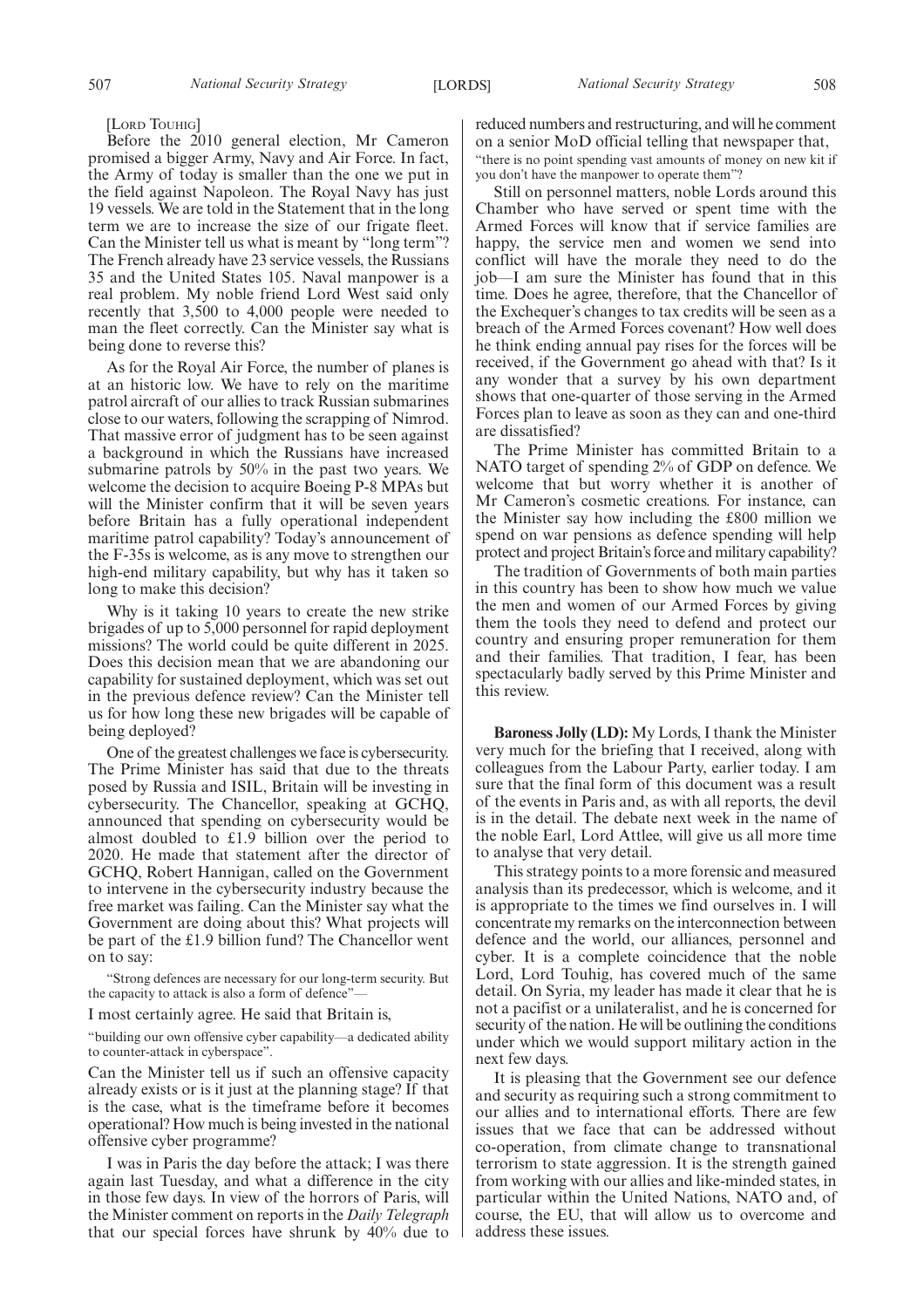Our soft power capabilities—the British Council, international aid, the BBC World Service and our diplomatic representation—are valuable assets for spreading British values. A recognition of their contribution to our security and defence is an important addition to the SDSR. Will the Minister confirm that there will be no cuts to the budgets of either the World Service or the British Council? I am sure the extension of deep country expertise to a wider span of areas that are vital to our security and prosperity will be welcomed at the FCO, but will the Minister point to how this dovetails with the possible cuts in the FCO's budget, which officials have said may,

"imperil the UK's diplomatic capacity",

#### if they go ahead?

Moving on to personnel, today I will focus on the Royal Navy and get into the detail of the other services in next week's debate. Last week I was delighted to visit, with parliamentary colleagues, the two carriers, "Queen Elizabeth" and "Prince of Wales", in Rosyth. They are an awesome sight and a tribute to British engineering and co-operation between manufacturers. While I welcome their addition to the fleet over the next couple of years, they bring with them a challenge. Will the Minister confirm that there are plans to ensure that there will be sufficient personnel with the right specialities to run the carriers with the Astute-class submarines, destroyers, frigates and support ship configuration? In particular, what action is being taken to ensure that there will be engineers at all levels of seniority and speciality?

As a member of the AFPS, I have visited service personnel in their workplaces, met families in their homes and spoken to senior officers and other ranks. I have to tell your Lordships that morale is not universally high. There is concern about salaries and allowances. Will the Minister confirm the rumours that the annual increment system will change, as will overseas allowances, as a result of MoD cuts? I welcome the move to support a service woman or man to buy their own home. A supported family is critical to the well-being of a serving member of Her Majesty's Armed Forces. Will the Minister confirm that the covenant will continue and, more importantly, that its implementation is being monitored by the MoD?

On cyber, it is important that cyber intelligence is shared, as many of our systems are shared with our allies and our partners. I am concerned about defensive cyber. Cyber threatens systems and, by its nature, much of today's warfare consists of systems of systems, with millions of lines of code, all interconnected and interrelated. It is great that we are working with our partners and allies on this, but adding to the connectivity is a multiplier of risk. So I welcome the joint cyber group, but there is an urgent need for recruitment and training. Will the Minister tell us how quickly we can gear up for this joint cyber group as the need is immediate?

I should not finish without a nod in the direction of how the SDSR is to be paid for. I am aware that the Chancellor will unveil the CSR on Wednesday. The Liberal Democrat Benches welcome the commitment to 2% of GDP, but that is another issue where the devil is in the detail. Will the Minister tell the House

what sort of efficiencies the MoD is expected to make apart from selling land and property—that will have no impact on the smooth running of the department? If we are to believe today's *Financial Times*, it will be paid for from the welfare budget and from cuts to police and in grants to businesses.

**Earl Howe:** My Lords, I thank the noble Lord and the noble Baroness for their comments and questions. I particularly welcome many of the comments made by the noble Lord, Lord Touhig. It was regrettable that he felt it necessary to conclude his speech as he did, on a note of dissent. Nevertheless, taking his comments in the round, there is much to unite us, rather than the opposite. The noble Lord asked me a number of questions, as did the noble Baroness, and I will get through as many of the answers as I can.

First, on the Royal Navy, I would put it to the House—once noble Lords have had an opportunity to read the document, which is in the Printed Paper Office—that the Navy has benefited very considerably from the review. Full crewing of aircraft carriers, new offshore patrol vessels, new fleet solid support ships, 400 extra personnel, and a faster buy of F35 Lightning, to allow the carriers to embark up to 24 operational aircraft, are just examples of that. As for manning, the reorganisation of manpower within the Navy will ensure that sufficient people are trained and available to man and operate both Queen Elizabeth carriers. The requirement for each carrier is, I understand, a crew of 733 sailors. The planned retirement of HMS "Ocean" in 2018, combined with a rationalisation and reprioritisation of personnel across the naval service, plus the uplift of 400 extra personnel, which I mentioned, will ensure that sufficient people are trained and available to man and operate both carriers.

We will maintain our fleet of 19 frigates and destroyers. There has been no moving away from that commitment. We will also design and build a new class of lighter flexible general purpose frigates, as was mentioned in the Statement. I am sure that many noble Lords will welcome the fact that we are now committed to reintroducing maritime patrol aircraft. We will purchase nine Boeing P-8 maritime patrol aircraft—that includes the aircraft we need in the envelope—advanced high-altitude surveillance aircraft, and 138 F35s over the lifetime of the programme. The MPAs will be based at Lossiemouth; that is considered to be the ideal location for the most common maritime patrol areas. Further details will emerge in due course. It is likely that there will be 400 additional personnel for Lossiemouth, to ensure that the MPA capability can be properly serviced.

On the F35, we will bring forward the purchase of nine front-line aircraft, which will allow the second F35 Lightning squadron to stand up in 2023. That is about a 60% increase in front-line aircraft numbers by 2023, compared with our previous plan. We are buying our current tranche of 48 F35 aircraft earlier than originally planned, tomaximise our carrier strike capability in the early 2020s. As I have said, we are committed to a total through-life buy of 138 F35 aircraft. Decisions on the precise details of subsequent tranches will be taken at the appropriate time.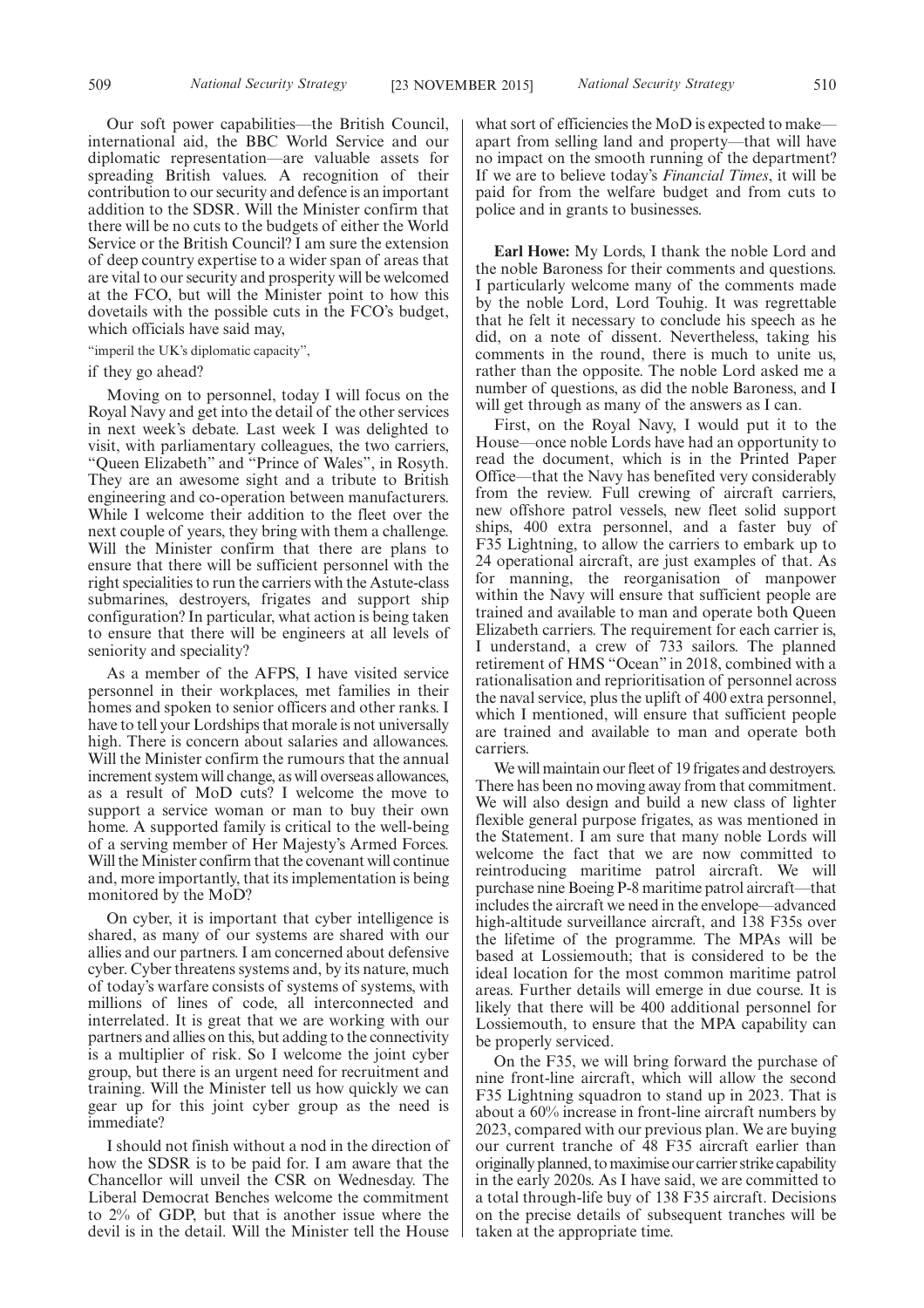#### [EARL HOWE]

I am conscious of the clock, so I will get through as many questions as I can. When will the strike brigades be ready? The fielding of the strike brigades will start from 2018, delivering an initial operating capability by 2021, and moving towards a full operating capability from 2025.

The £1.9 billion that we have set aside for cyber is a national-level investment towards implementing the new national cybersecurity plan. I am advised that I have more time than I thought, which is good. The national cybersecurity plan will include a new national cybercentre, a stronger active defence programme, more funding for training of the UK's next generation of experts in digital skills, a stronger regulatory framework, a stronger cyber sector, and funding for the national offensive cyber programme.

In September 2013, during the coalition Government, the Defence Secretary announced that, as the noble Baroness mentioned, Britain would build both defensive and offensive capabilities, including a strike capability to operate in cyberspace as part of our full spectrum military capability. The national offensive cyber programme is a partnership between the Ministry of Defence and GCHQ, harnessing the skills and talents of both organisations. As for the deterrence of cyberattacks, it is our aim to make ourselves a difficult target, so that doing us damage in cyberspace is neither cheap nor easy. We hope to build global norms in that regard, so that those who do not follow them suffer the consequences.

On the 2% commitment, I hope noble Lords will accept my assurance that we follow the NATO guidelines as to what constitutes defence expenditure. Like other NATO member states, we make periodic updates to how we categorise defence spending—for example, to reflect changes in the machinery of government—but all updates remain, and will continue to be, fully in accordance with NATO guidelines.

I shall briefly cover the question that the noble Baroness asked me about pay and allowances. It is not our intention to remove incremental pay or annual pay increases for those serving. We have reviewed military allowances: the vast majority will not change, but we are making minor changes to a few of them, and removing commitment bonuses. Commitment bonuses were designed as a retention tool, but we have no evidence that they influenced people's decisions on whether to stay or leave. The Chief of the Defence Staff recommended that we remove them, so we will phase them out.

The remaining questions I will write on—but on the subject of the British Council, the SDSR refers to it by saying that we will continue to invest in it. It does not give a figure, and I think we will have to wait for the spending review announcement to know what that will be.

**Lord Ashton of Hyde (Con):** My Lords, in view of the importance of this Statement, the usual channels have agreed an extra 20 minutes for questions, so Back-Bench questions will be for 40 minutes. May I remind noble Lords that this time is for brief questions, not speeches? For noble Lords who wish to make speeches, there will be a two-and-a-half-hour debate on this subject on Thursday week.

#### *6 pm*

**Lord King of Bridgwater (Con):** I congratulate my noble friend Earl Howe on his presentation of a very substantial report, which the House will want to study. One thing that concerns me in it are the completely new elements that have come into our defence strategy. Drones, cyber and the interception of communications will play a much bigger part in the defence of this country than might previously have been the case. I am concerned about where we will be by 2025 or maybe—it may be better to look this far—by 2030. That is quite a long way away. My noble friend has already partly answered this but my concern is on how soon some of these capabilities, which in the present frightening state of the world are very desirable, will be ready and how the manpower challenge will actually be met.

**Earl Howe:** My noble friend puts his finger on a central issue that we have been wrestling with over these past months. It is impossible to predict the threats that we will face in 10 or 15 years. We know that there are many uncertainties. The national security strategy sets out a quite different threat picture from that of 2010. In particular, the threat from terrorism has increased substantially and aggressive Russian behaviour means that state-based threats are more prominent. As the Statement said, we cannot choose between conventional defences against state-based threats and the need to counter threats that do not recognise national borders. We have to tackle both. We have attempted in this document, I hope successfully, not just to address the threats in order of priority but to plan for an array of capabilities that will make us much nimbler on our feet, more flexible and able to respond globally to any threat that materialises. My noble friend is right to put his finger on cyber and drones as new elements of this strategy. We must invest in these things but we must also ensure that the skilled manpower is there so that the equipment can be utilised to its best effect.

**Lord Reid of Cardowan (Lab):** My Lords, I welcome the Statement as being better than the 2010 so-called strategic defence review. My welcome is therefore conditional. I have scanned through the document and much of it is filling in the gaps that were left some years ago, for instance, on the maritime patrol aircraft. May I ask the Minister a couple of questions? First, what is the difference between the rapid deployment brigades—I use "rapid" advisedly, because they will not be at full capability for 10 years—and 16 Air Assault Brigade, which was formed in 1999 after the last and only genuine strategic defence review, which was conducted by my noble friend Lord Robertson? If there is no substantial difference, why has it taken all this time over the last five or six years to decide to get the capabilities and to put them in effect for the future?

Secondly, is it not the case that the addition of 1,900 intelligence professionals at the centre will unfortunately be off-set if we reduce police numbers in the community, since the police act as a bridge between central intelligence—SIGINT and communications intelligence—and human intelligence, which is gained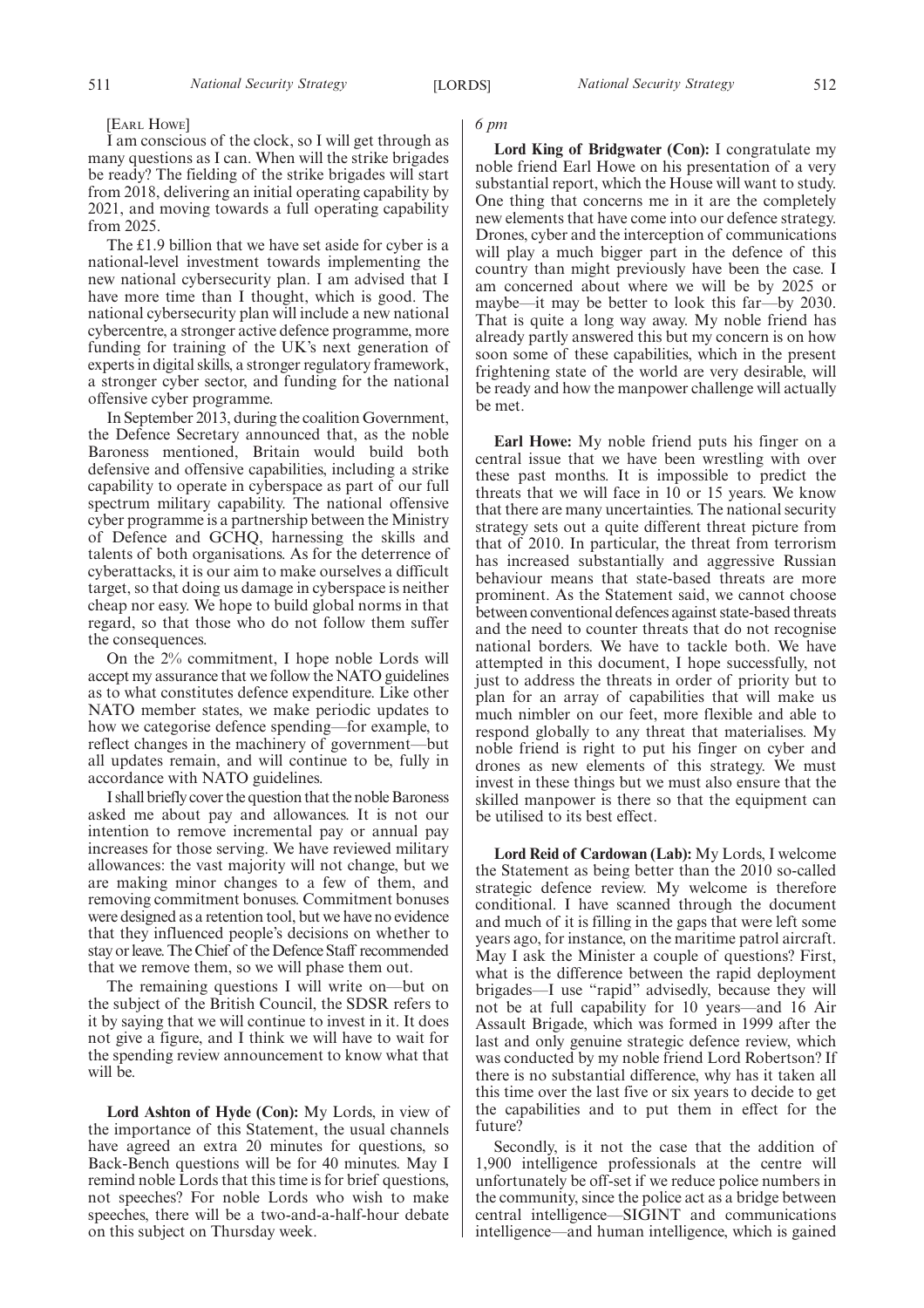from trust by being in the neighbourhood? Finally, why does "innovation"not appear at any stage, particularly as regards cyber? Cyber now permeates everything from our weapon systems through our critical national infrastructure to central finance in London. The chief characteristic of cyber is constant entrepreneurial innovation and if we do not instil that at the centre of our processes, in procurement as well as in operations, we will fall behind in cyber. We are spending just under £2 billion there; the Chinese are spending \$180 billion over the coming period.

**Earl Howe:** My Lords, the noble Lord asked me three questions. The first was about the rapid deployment strike capability. The Army is able to deploy a division now with sufficient notice and has been able to for some while. During the time of the noble Lord, Lord Robertson, as Defence Secretary, he was instrumental in ensuring that capability. This division could consist of an armoured infantry brigade, 3 Commando brigade and 16 Air Assault Brigade as well as forces from other nations. This SDR is investing in improving the readiness level and upgrading the capabilities of the division, so that by 2025 we will be able to deploy a division comprising two armoured infantry brigades and a strike brigade, in addition to our high-readiness forces of 3 Commando Brigade and 16 Air Assault Brigade.

The noble Lord, Lord Reid, also mentioned intelligence and expressed a fear that this capability might be off-set by reductions in numbers in community policing. The SDSR document does not cover community policing, which is a matter for local forces, as he knows. We will no doubt be hearing news of that as the effects of the SR are made known. I cannot comment on that today but I can say that we will protect absolutely the counterterrorist police we need to ensure national security and that the funding for that will be ring-fenced. He also said that innovation was not mentioned. I will just refer him to part B of chapter 6 of the document, which is entitled "Innovation", and is on page 73 and the following.

**Baroness Ludford (LD):** My Lords, can the Minister help to resolve a disconnect between the recent remarks of the Prime Minister and this document? The Prime Minister recently stressed the significance of the European Union for the UK's national security in the context of, for instance, standing up to Russia, helping to stop Iran's nuclear programme and tackling maritime piracy. But this document hardly mentions the European Union as such, as opposed to individual European allies. For instance, in chapter 5, "Project Our Global Influence", you have to get to its seventh page before there is any mention of the EU. This seems to contrast with the Prime Minister saying a fortnight or so ago:

"The EU, like NATO and our membership of the UN Security Council, is a tool that",

we use,

"to get things done in the world, and protect our country".

One would have thought that would count as projecting our global influence, so why is there so little mention of the European Union?

**Earl Howe:** My Lords, the noble Baroness should not read anything in particular into what she perceives as a paucity of mention of the European Union in this document. There is no doubt that our membership of the European Union adds value to our defence capability. We have only to look at the operation in the Mediterranean to rescue migrants earlier this year to see how the European Union came together. I was in Brussels last week at a meeting of the European Defence Agency, which is another means whereby member states can collaborate to ensure that we have such things as common standards in air-to-air refuelling, aircraft safety and a range of other areas. The European Union is a vehicle for co-operation, in parallel to our membership of NATO, and I would be the first to pay tribute to the work of its member states in protecting the security of Europe.

**Lord Boyce (CB):** My Lords, I declare my interests as in the register. We should welcome this arrest in the decline in defence spending. We should also welcome the Government's rather belated recognition of the damage that was done in the 2010 SDSR. But repairing the holes in our capability caused by that damage will take years and we need it today. In that context, for example, it is to be welcomed that the Statement says:

"We need the sea lanes to stay open and the arteries of global commerce to remain free flowing",

but for that we need sufficient escorts. Does the Minister agree that it is not enough to say that we will not reduce our destroyer and frigate force from 19? Does he not agree that that force is far too small and that waiting until the 1930s, as the Statement says, is completely unacceptable?

**Earl Howe:** My Lords, I think the noble and gallant Lord meant the 2030s. This has been a matter of very deep consideration in the SDSR process. The commitment to maintaining our fleet of 19 frigates and destroyers is still there, as I have said. The Navy needs eight Type 26 frigates to undertake the core anti-submarine warfare role and we remain committed to building those ships. We are taking more time to mature the design and drive down the costs before we cut steel on the first Type 26. Meanwhile, we will build two more offshore patrol vessels to ensure continuity of work on the Clyde and to provide more capability to the Royal Navy.

The concept of designing and building a new class of lighter, flexible, general-purpose frigate is, I hope, interesting to noble Lords. We are clear that behind that lies an aspiration to increase the total number of frigates and destroyers available to the Royal Navy. If we can produce something that is more generic—that is less high-spec when it does not need to be state-of-the-art high-spec—that should benefit the reach and capability of the Royal Navy in the round. It should also benefit shipbuilders in Scotland and the rest of the UK. We will publish a new shipbuilding strategy in 2016 setting out the detail of that.

**Lord Cormack (Con):** My Lords, is it not deeply unfortunate that the leader of Her Majesty's loyal Opposition does not speak the same language as the noble Lord, Lord Touhig?

**Earl Howe:** My Lords, the noble Lord, Lord Touhig, is, I am sure, in complete harmony with his leader in the other place. But he does, of course, have one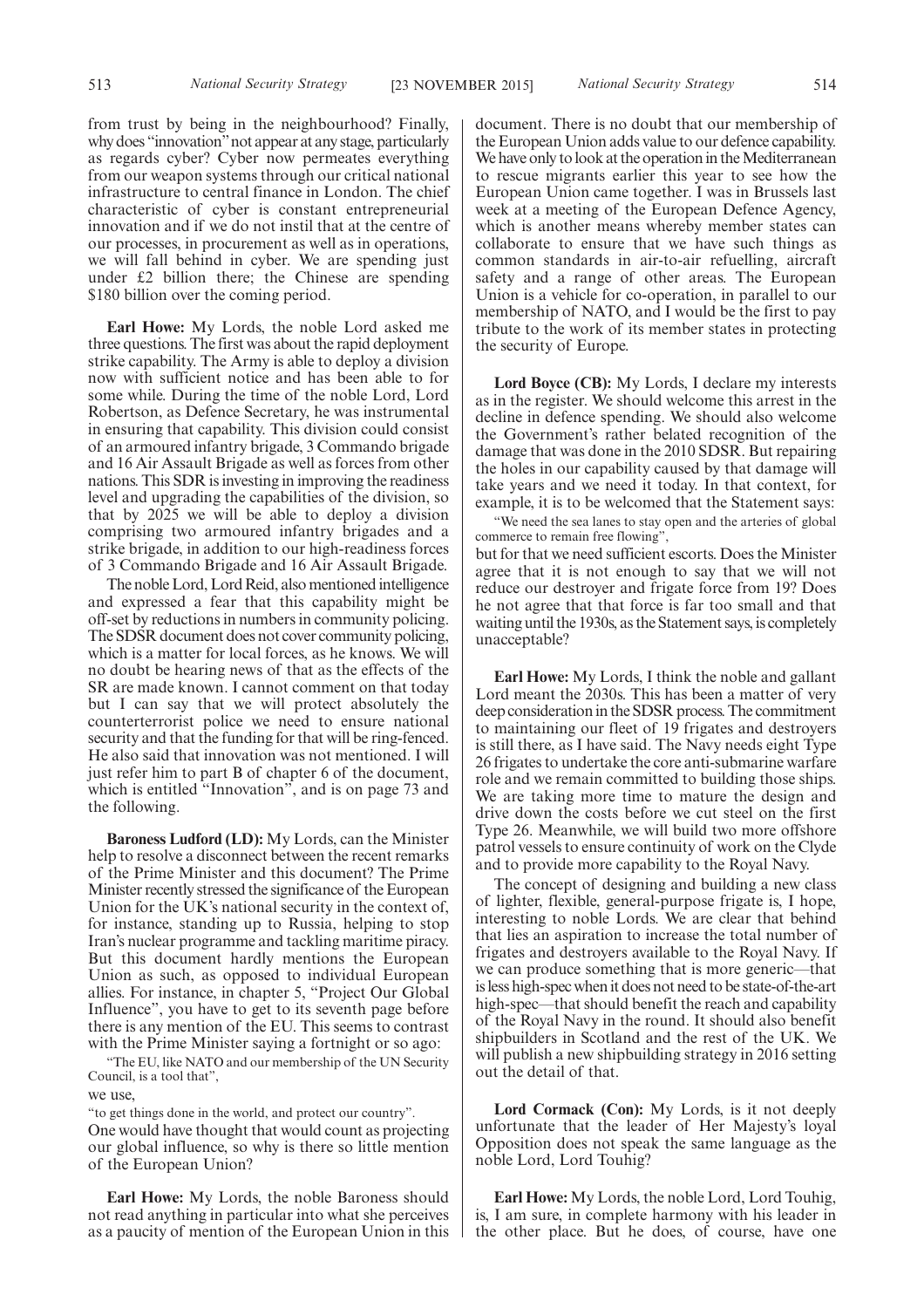[EARL HOWE]

advantage over his colleague in that he has been a Defence Minister and has a deep knowledge of these matters.

**Lord Robertson of Port Ellen (Lab):** My Lords, although the review is light on detail and timing, it is at least strategic and therefore sets itself apart from the exercise in 2010. In the light of events that took place across the channel 10 days ago, I do not think this is the time for picking holes in the review, although there are a few holes to be picked. It is a time, however, for us to assert to our enemies and adversaries, both actual and potential, that this country still has robust defences and that we are still capable of deploying those forces in the defence of this country and of our allies and playing our part in the international community. After all, we are the second military power in the West.

I will make two points about the review. In relation to the deterrent, I fully support the reinforced decision made today to order the four new nuclear submarines. Will the noble Earl's department be a bit more robust in taking on the opponents of Trident who say that it does not address the biggest threats that we face today? Were it not for the deterrent, we would face even bigger threats to our national safety and security today—that is, nuclear coercion and blackmail.

Finally, the noble Earl has the responsibility with other government Ministers to ensure that the safety and security of the people of this country does not depend on the military alone. If further raids are going to be made on the budget of the Foreign Office, the World Service and the British Council, then huge damage will be done to the reputation of this country abroad, and to the safety and security of the British people.

**Earl Howe:** My Lords, as regards the last points that the noble Lord made in his speech, we will have to wait for the spending review announcement. However, I take on board all that he says, particularly about the Foreign Office. We are clear that we must maintain the global representation that we have at the moment, if we are to support this country's interests.

The noble Lord began by making some very welcome remarks, for which I thank him, about the strategic nature of the review. It is indeed strategic. It has been a two-year exercise. It included the lessons that we learned from the last SDSR. More importantly, it involved a deep analysis of the evidence base and wide consultation across diverse stakeholders both at home and abroad. We have tried to be truly strategic in identifying what we wanted to achieve in the national security arena, as outlined clearly in the national security strategy, and how we will achieve that in the SDSR.

Further details will emerge over the coming days, which will flesh out some of the high-level aspirations set out in the document. Unfortunately, I cannot release those at the moment.

We still have a global power projection capability second only in NATO to the United States. We should remember that. We have among the most capable troops and aircraft ships and submarines in the world. The Joint Force 2025 that we have designed is genuinely better equipped, more capable, more deployable and more sustainable than ever before.

As regards the deterrent, I welcome the noble Lord's comments. The nuclear deterrent exists to deter the most extreme threats to our national security and way of life. Other states have nuclear arsenals. There is a risk of further proliferation of nuclear weapons. There is a risk that states might use their nuclear capability to threaten us or to try to constrain our decision-making in a crisis, or to sponsor nuclear terrorism. We cannot rule out further shifts in the international order that would put us or our NATO allies under grave threat. That is the rationale and the context for the substantial investment that we are making in the successor programme.

The document tries to make and refresh the case for the deterrent. We thought it important to do that, to go back to first principles and to demonstrate why this was something that we felt it absolutely right to include in the forthcoming defence programme.

**Baroness Northover (LD):** My Lords, I thank the noble Earl not only for his Statement, but also for the statement on aid. In relation to the new prosperity fund, which countries will receive our main emphasis? Are we talking about the BRIC countries and, if so, how do we ensure that the prosperity fund does not get close to tied aid and is appropriately poverty-focused?

**Earl Howe:** My Lords, the prosperity fund will be focused mainly on emerging and developing economies. They are becoming increasingly important for global growth. As the ODA document sets out, we will give greater priority to promoting sustainable economic reforms that are needed to continue that. The prosperity fund, which will be worth £1.3 billion over the next five years, will be aimed at things like the competitiveness of an operation of markets, energy, financial sector reform, encouraging Governments to look at ways of bearing down on corruption and, in so doing, to address the need to reduce poverty.

The fund is designed to give an additional boost to the opportunities for international business, especially, but not totally, for UK companies. We are planning a lot of other work on promoting prosperity, which is set out in the document. I am sure that the noble Baroness will find that of interest. I cannot be specific about the countries that we will target at this juncture, but I hope that that general description will be helpful. Africa is going to be a major focus for this, not least sub-Saharan Africa, maybe looking at ways that the energy market, for example, can be encouraged in that area.

**The Lord Bishop of Leeds:** My Lords, would the Minister agree with me that some of the language we are using in this debate reflects an assumption that the world is binary and divided into allies and enemies? The reality is that allies become enemies, and enemies become allies. In any strategic approach to the future, could we be assured that that possibility will be taken into account? I worked on elements to do with Iraq in the 1980s, and we can see what happened in the 2000s.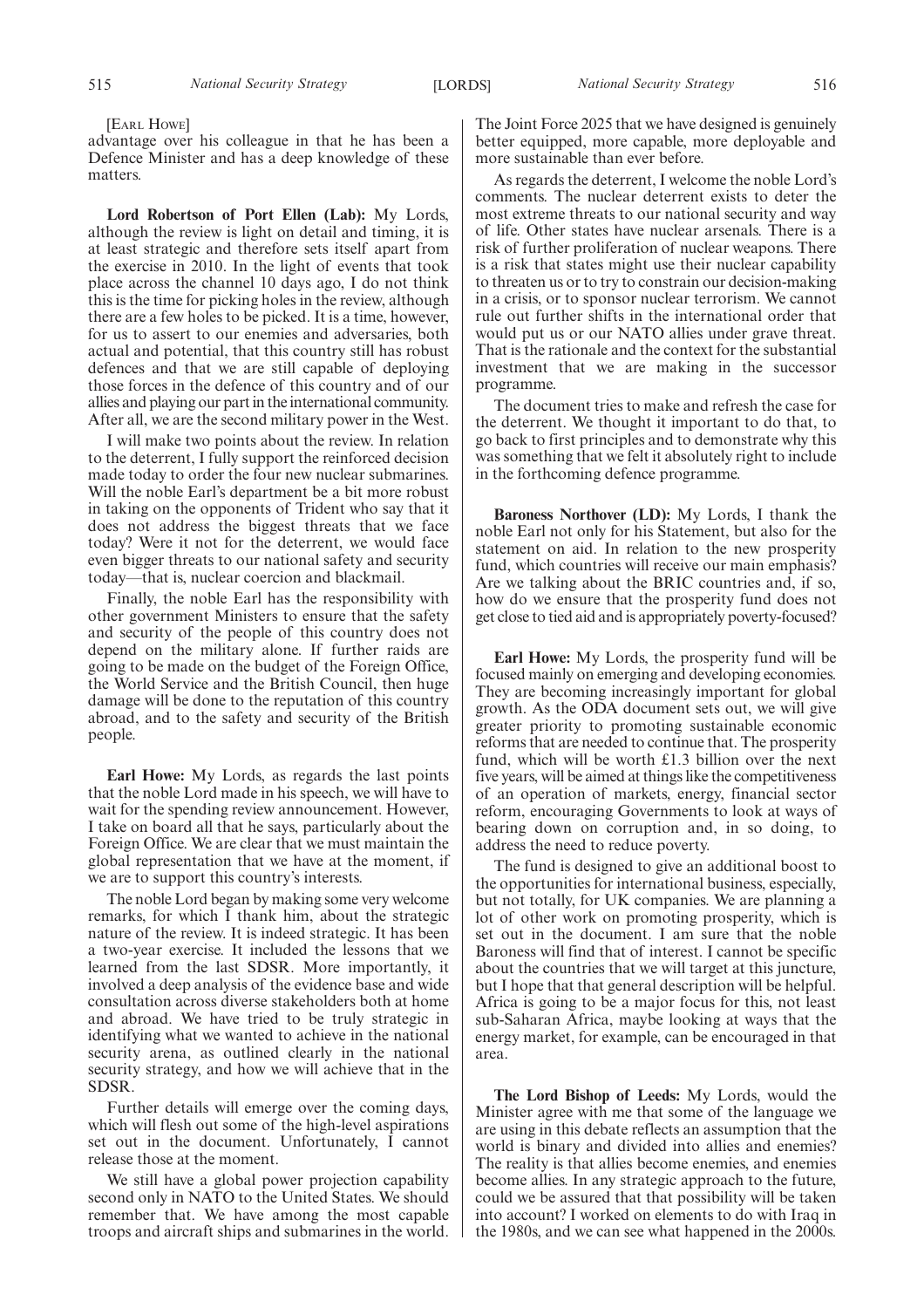Arms and resources that we sell to people who are rebels in Syria can then be used against us. Is that sort of strategic thinking about a non-binary, more eclectic world being taken into consideration?

**Earl Howe:** The right reverend Prelate reminds us of a very important point of principle. As I hope he will find when he reads this document, running through it is a thread or theme that makes clear that government has to be joined up in all of this—much more joined up than it ever has been in the past. The way in which countries abroad are assessed as friendly, non-friendly or something in between is absolutely essential in our long-term planning. Having said that, we are very clear that we have our prime allies with whom we wish to collaborate, specifically when it comes to defence—not least the United States, France and, increasingly, Germany. However, it is possible for countries around the world to unite around a common objective, as we saw recently with the United Nations Security Council resolution, where all the members of the Security Council voted in one direction. That was a remarkable event in itself, and we should take our cue from that in deciding how to proceed further in the context of the Middle East conflict.

**Lord Ramsbotham (CB):** My Lords, one of the problems of SDSR 2010 was that so much depended on financial provision in 2015, which of course has not materialised. Could the Minister say how much of the £178 billion provision for buying and maintaining equipment over the next decadeis guaranteed? Presumably, that includes the military equipment which is required for the two strike brigades which the noble Lord, Lord Reid, mentioned earlier.

**Earl Howe:** My Lords, the figure of £178 billion is £12 billion more than we previously announced and is over 10 years, as the noble Lord rightly said. It will embrace a whole range of equipment, including equipment needed for the Army. It is not possible for me to define some of that equipment at this juncture, because we wish to leave our options open. But I hope he will take heart from the section in the report about equipping the Army with, for example, the new Ajax vehicle and the new MIV, as it is called. These highly flexible, speedy and capable vehicles will ensure that the strike brigades are supported, as they need to be, with the right equipment so that they can be deployed swiftly and effectively—sometimes, if necessary, at long range.

**Lord West of Spithead (Lab):** My Lords, I welcome this review. It starts to correct the devastation caused by the 2010 SDSR, but it does not resolve it. As the Minister said, the actual amount of extra money is not that huge, and certainly in the early years there is not very much at all. I am delighted that we are running both carriers and that we are getting some of the Sea Lightnings—I hope that is what we are going to call them—for the new carriers.

However, I have a couple of questions of concern, the first about the Trident programme. From reading the document, it looks as though the first replacement boat for Vanguard will arrive in the early 2030s. Running Vanguard on until 2028 was further than many of us wanted to do and was very high risk. Has advice been given that people are content to run Vanguard on for what sounds like another four to five years? That is certainly contrary to the advice that I thought we were getting in the Ministry of Defence some five years or so ago.

My other point relates to frigates. Very clearly, we do not have enough destroyers and frigates, which is a national disgrace. I am very concerned about timescales, and there is nothing in here about that. We really need to go out there and start ordering these ships and to work out a drum-beat for their delivery. The Minister talked about OPVs. I have not had a proper Answer to my Written Question, but can I assume that the three OPVs we are currently building will be run as well as the ones we have already and the two extra ones? If so, I have concerns about naval manpower.

**Earl Howe:** My Lords, I am sure that many of us would wish that the Royal Navy was larger than it is, but we have had to look very carefully at what the Royal Navy's tasks are and are likely to be and to configure the Navy accordingly. As regards the sufficiency of ships, we are advised by the Chief of Naval Staff that a 19-ship destroyer and frigate fleet, capable of co-operating on a global scale, is what is required. That fleet will, incidentally, be supported by a very capable and renewed tanker fleet, with two fast fleet tankers, four new Tide class tankers in the short term and three new fleet solid support ships in the longer term. A fleet of up to six patrol vessels will support our destroyers and frigates in delivering routine tasks and enhance our contribution to maritime security and fisheries protection. All this will mean not only that our fleet will have as many assets as it does today but that there will be high-end technological capabilities to provide a better contribution and to retain a world-class Navy up to 2040 and beyond.

As regards the Trident fleet, the advice we have received is that it will be both possible and safe to continue with the current Vanguard class submarines in service. However, as regards a successor, we need to get on with it. There is no doubt that we cannot countenance a delay in the construction of a successor, which is why we intend to move ahead with all possible speed on that front.

Lord Burnett (LD): My Lords, I welcome this Statement and the full replacement of the Trident submarine fleet, and am conscious of what the Minister has just said about expediting the work on that replacement programme. Will the Minister confirm that each aircraft carrier will be able to conduct amphibious operations with its own helicopters, concurrently with its fixed-wing role? Will each carrier have the capacity to carry and deploy a Royal Marine commando group while deploying its fixed-wing aircraft?

**Earl Howe (Con):** My Lords, the intention is that the carriers will be able to operate in three configurations: first, carrier strike for mainly air operations, obviously; secondly, amphibious assault, with helicopters and Royal Marines on board; and, thirdly, what one might call a hybrid type of configuration, involving aircraft, helicopters and Royal Marines. These will be very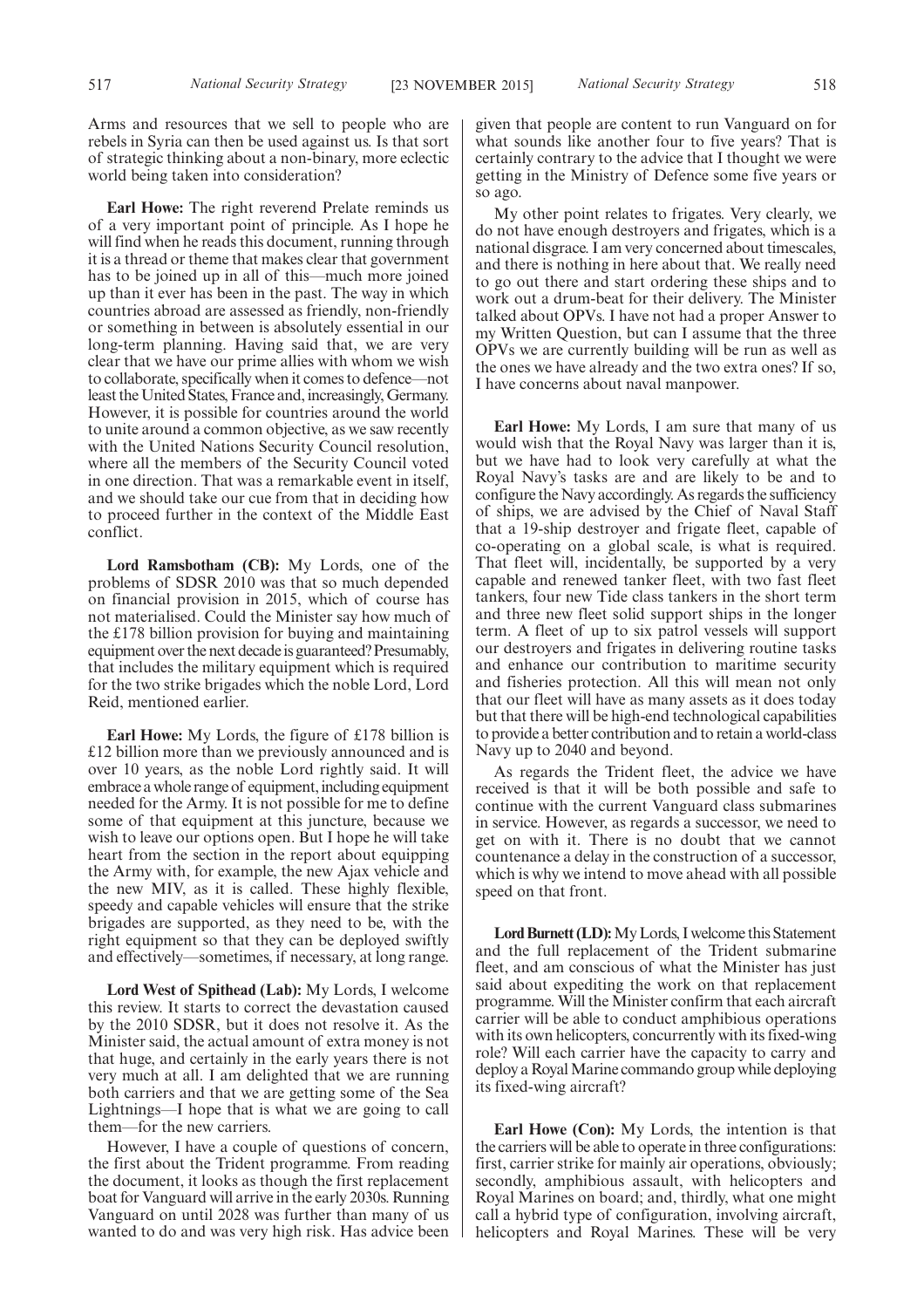#### [EARL HOWE]

versatile ships. They will be some of the most capable ships—if not the most capable ships—the Royal Navy has ever had. We need to make sure that the very large investment that we are making in them is deployed to best effect, and I think those varying ways in which we can use the carriers demonstrate that this will be a good investment.

**Lord Marlesford (Con):** My Lords, first, I strongly support what I can see of the new security strategy. There is one point I wish to raise.With the announcement in the Statement that we are going to take military action in Syria, can we be assured that this relates to, in the Prime Minister's phrase, "going after ISIL", and will not include military action against President Assad? Do Her Majesty's Government now recognise that the earlier decision of the West to provide a great deal of weaponry to the rebels against Assad has had four results: one, Assad is still there; two, we have had a four-year civil war; three, we have had a major refugee crisis; and, four, we have created the space for ISIL to be created?

**Earl Howe:** The implication behind my noble friend's question is that it is the actions of the West that have caused the migration crisis and the suffering in Syria. I respectfully disagree with him on that. It is Mr Assad himself who is the prime cause of the suffering in his country and the migration crisis. It is Mr Assad who has created the vacuum that ISIL has, unfortunately, filled very capably.

As regards the Motion that may come to the House of Commons on Syria, I have not seen a draft of that Motion, but the discussions in Government involve a Motion which would focus on ISIL. It is very clear that the House of Commons two years ago rejected the proposal that we should be involved in a war against Mr Assad. I think the UN Security Council resolution also points us towards a very clear and focused campaign to eradicate ISIL, which is a clear and present danger not just to us but to many countries around the world.

#### **Lord Carlile of Berriew (LD):** My Lords—

### **Lord Hennessy of Nympsfield (CB):** My Lords—

**Lord Ashton of Hyde:** My Lords, it is the turn of the Cross-Benchers.

**Lord Hennessy of Nympsfield:** My Lords, I commend the Government for the clarity and realism with which they have displayed the threats in the document before us this evening in the three tiers. However, I have looked very carefully at the ingredients of the three tiers and I can find in none of them a very possible and real threat to our kingdom—the very configuration of the United Kingdom—which is the possibility that, two SDSRs on, if we are having this debate in 2025, we may be in a kingdom outside the European Union and shorn of Scotland. Whatever noble Lords think about that as a prospect, it would be a first-order change in our strategic position in the world and there is not a whiff of it in this document. Does the Minister agree that sometimes the first people we have to defend ourselves against are ourselves?

**Earl Howe:** I think we must all be mindful of that precept. I hope we have been mindful of it in this document. It sets out what we see as the tier-one risks over the next five years. Clearly, were there to be such a major change in this country's place in Europe or, indeed, such a major change in what this country consists of, there would be an obvious need to look again at some of the planning encapsulated here. However, I put it to the noble Lord that neither of the events that he has postulated invalidates the key strands of thinking in the SDSR set out here.

Terrorism is going to remain the most direct and immediate threat to our domestic security and overseas interests. Cyber threats to the UK are significant whether we are in or out of the EU. The risk of international military conflict is growing. Although it is unlikely there will be a direct military threat to the UK itself, there is a greater possibility, I put it to him, of international military crises that may draw us in. There is instability overseas. Since 2010, that has spread significantly to the south and the Middle East and northern Africa, as the noble Lord knows. The public health threats and the major natural hazards that the report identifies will still be there regardless. Therefore, I hope that the House will agree that we have looked in the round here not at a crystal ball but at analysis of the threats that face us, analysing in turn what resources we need to address those threats.

**Lord Carlile of Berriew:** My Lords, in supporting the counterterrorism strategy contained in the document, can the Minister confirm that the document takes into account the events of Friday 13 November? Can the Minister also confirm that the strategy will include extensive sharing of intelligence techniques and information subject, of course, to national security considerations so that, when attacks are threatened from abroad, there is the greatest possible chance of their being detected before they occur?

**Earl Howe:** I can give the noble Lord that assurance. We wish to see maximum collaboration with our friends and allies on the intelligence front. In the wake of the Paris attack, the question that we have asked ourselves is obvious: what are the capabilities that we need to counter such an event? We need the means whereby to protect our transport systems, borders, critical national infrastructure and crowded places. We need systems that give us data in advance about people intending to come to this country so that they can be checked against our records. We need emergency services to respond to such incidents were they, God forbid, to occur. We need Armed Forces who are ready to provide support at very short notice in the event of a terrorist attack. Those are the questions we have asked ourselves over the past few months. The answers are contained in the report and I hope they will be reassuring to the House.

**Lord Lansley (Con):** My Lords, my noble friend will be aware that in the national security strategy one of the greatest risks we face is from pandemic influenza or indeed now the spread of global organisms with antibiotic resistance. What he said about the availability of resources to support research in areas of infectious disease is extremely welcome. Can he confirm that will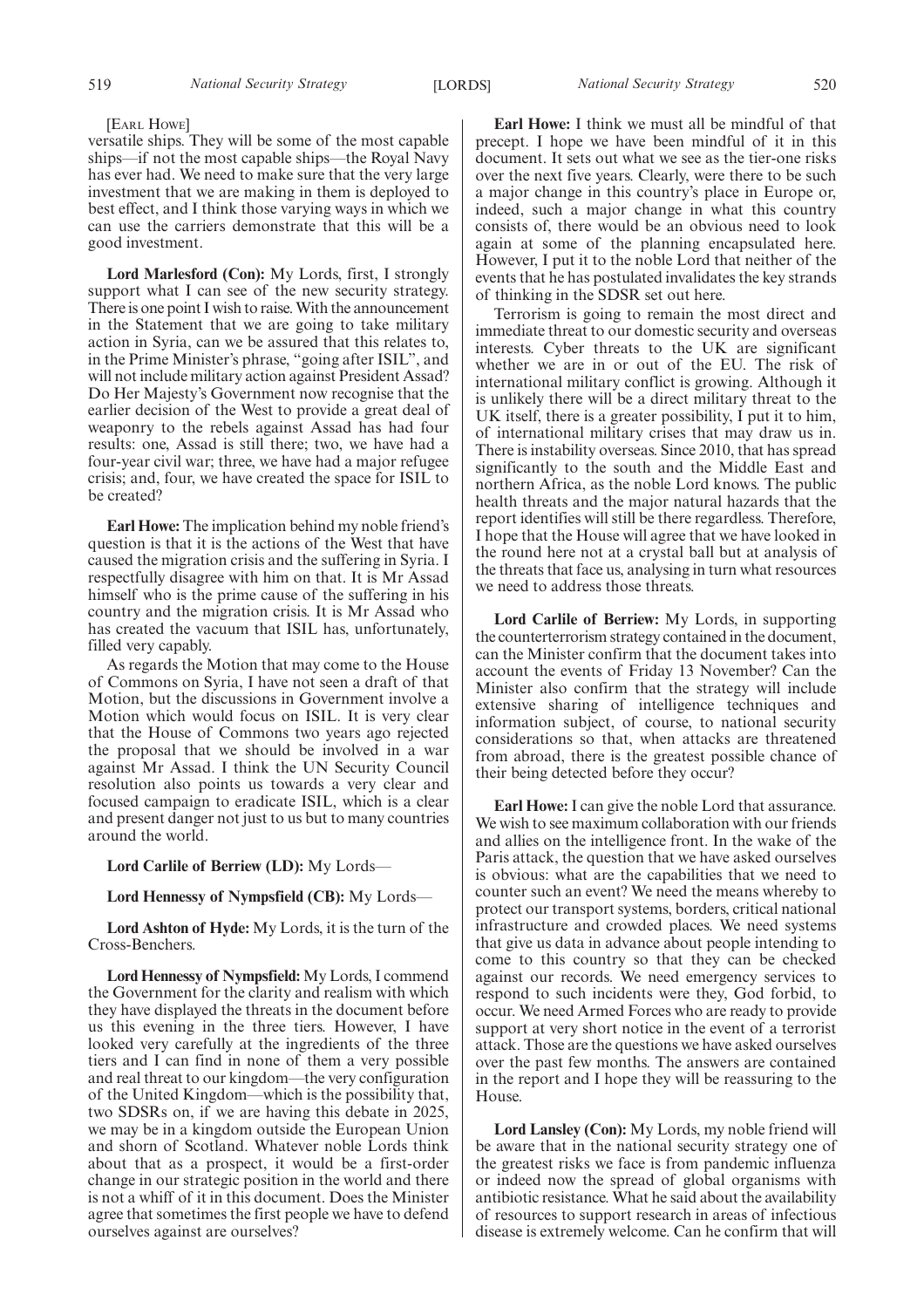521 **National Security Strategy** [23 NOVEMBER 2015] *European Union Referendum Bill* 522

**Earl Howe:** My noble friend, with his tremendous experience on this, knows that Public Health England will have to remain centre stage in the effort on major public health risks. However, I welcome his comments on the announcement around infectious diseases.

ability to combat this particular great threat?

We are clear that the new £1 billion fund which will be rolled out over the next five years for R&D in products for infectious diseases—the Ross fund, which was mentioned in the Statement—will address the development and testing of vaccines, drugs, diagnostics, treatments and other technologies to combat the world's most serious diseases in developing countries in particular. The Ross fund will more broadly target infectious diseases, diseases of epidemic potential, such as Ebola, neglected tropical diseases, which affect more than 1 billion people globally, and drug-resistant infections, which clearly pose a substantial and growing risk to global health. We look forward as a country to joining organisations such as the Bill and Melinda Gates Foundation, which has been so effective in tackling those issues around the world.

## **European Union Referendum Bill**

*Report (2nd Day) (Continued)*

*6.40 pm*

## *Amendment 25*

#### *Moved by Lord Kerr of Kinlochard*

**25:** After Clause 5, insert the following new Clause—

"Report on the United Kingdom's future relationship with the European Union in the event of withdrawal from the European Union

(1) The Secretary of State shall report on the relationship with the European Union which the Government envisage in the event of a referendum vote to leave the European Union.

(2) The report provided for by subsection (1) must be published and laid before each House of Parliament, no later than 12 weeks prior to the appointment date of the referendum.'

Lord Kerr of Kinlochard (CB): My Lords, Amendment 25 stands in my name and those of the noble Baroness, Lady Morgan of Ely, the noble Lord, Lord Tugendhat, and the noble Baroness, Lady Smith of Newnham. Before I speak to it, I should perhaps comment on an important point raised by the noble Lord, Lord Pearson of Rannoch, who, sadly, is not in his place. I was secretary-general of a small institution in Brussels throughout its brief life. It paid me expenses. Having clearly got a good judgment of my qualifications and qualities, it neither paid me a salary nor pays me a pension. I should put that on record. It was good to have a guest star appearance from the noble Lord, who seemed to have missed Committee, but made a very interesting contribution on Report.

I should perhaps also comment on an important speech made by the noble Lord, Lord Owen. We were privileged to have him with us on Report, although not before. I found one point in what he said with which I strongly agreed, which I will come to in a moment. One point with which I did not entirely agree was his concern that we should not get too big for our boots in legislative scrutiny. The way that this House has scrutinised the Bill is a good example of constructive work. I think the Bill is better today than it was, partly because of the amendments with which the Minister has come forward, including Amendment 24B, which we debated earlier. As she fairly said in introducing it, it contains a provision, proposed new subsection (1)(b), designed to pick up a point that some of us had been making and is encapsulated in Amendment 25.

Amendment 25 goes a little further than proposed new subsection (1)(b) of Amendment 24B, because some of us believe that the country does not just need to see examples of other people's relationship with the European Union but would like to know in advance of the referendum what the Government would do in the event a vote to leave: what immediate steps they would take and what permanent relationship with the European Union they would seek. Listing the arrangements of the Norwegians, the Swiss or the Turks does not quite do that. We would want to know what would actually happen.

In Committee, the noble Lords, Lord Hamilton, Lord Forsyth and Lord Stoddart, criticised me for my description of others' arrangements. They did not find others' arrangements very relevant; they were sure that, being bigger, we could do better—I paraphrase the argument of the noble Lord, Lord Hamilton. Several of us were not so sure about that, because in an Article 50 negotiation, if that is what we would be in, the Commission would be across the table from us and no other member state would be in the room. The Commission would be acting on guidelines laid down by the European Council by unanimity: everybody will have had to agree. The outcome of the negotiation, assuming there was one, would need qualified majority approval in Council and simple majority in the European Parliament. That is quite a high hurdle. It was the noble Lord, Lord Bowness, who made the point in Committee that what we would seek,

"in exit negotiations, if that is where we get to, are not a fait accompli. They are not ours to demand. We cannot assume that all the other 27 states will agree. It will be for the 27 to decide and agree, and we do not have a vote in that".—[*Official Report*, 2/11/15; col. 1441.]

That is correct; that is the case.

#### *6.45 pm*

There is a second point. Several noble Lords—in particular, the noble Lords, Lord Stoddart and Lord Hamilton—made a point frequently made these days by Mr Redwood and some others in the other place. It was alluded to by the noble Lord, Lord Pearson of Rannoch, in his exhaustive analysis earlier, and was highly relevant to the speech of the noble Lord, Lord Owen. The Redwood argument, as I understand it, and the argument advanced against me by the noble Lord, Lord Stoddart, in Committee, was that Article 50 is irrelevant. We could and would simply repeal the 1972 Act. We would then stop paying our subscriptions, we would not go to the meetings, and we would have left. With one bound, we would be free.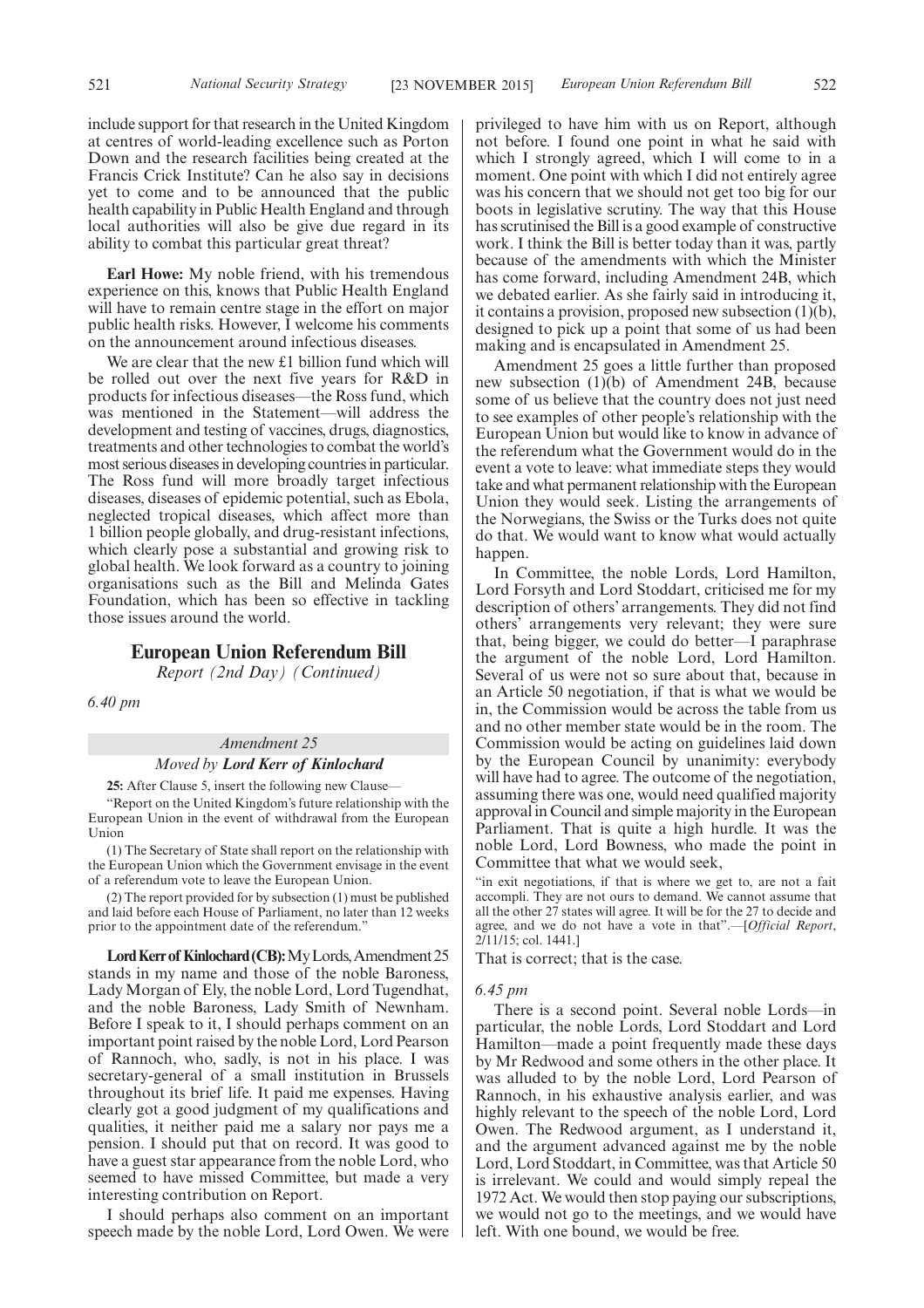#### [LORD KERR OF KINLOCHARD]

I think we can deduce from what the Minister said in answer to Amendment 24C, tabled by the noble Lord, Lord Hannay, that she does not agree with that and does not believe that that is the course we would take. I hope it is not the course that we would follow, because with so much UK legislation—although not quite as much as the noble Lord, Lord Pearson, likes to argue—depending on the 1972 Act, the uncertainty that would ensue if we followed the course of the noble Lord, Lord Stoddart, would be quite damaging. There would be a serious risk of a legal vacuum.

Moreover, although I am not a lawyer, I believe that it is clear in international law that when a treaty expressly provides a basis for withdrawal from its obligations, a state party cannot escape such obligations by enacting its own domestic legislation. That is my understanding of the international law of treaty on this question. When the noble Lord, Lord Owen, reminded us of what Foreign Secretary Callaghan would have done in the event of a vote to leave in 1975, he was careful to say that Article 50 did not then exist. That is correct. Nevertheless, the Redwood thesis is that one would do exactly what Mr Callaghan apparently had in mind in 1975.

It is very important that the country should be clear about what will happen. I do not think the Government would act in breach of international law. Whether it is a good thing or a bad thing, Article 50 is there and I think the Government would use it, even though in Article 50 there is the difficulty that you need to persuade all 27 other member states to instruct the Commission, which enables it to reach an agreement.

I do not want to go again through why I do not think the Norwegian deal is particularly good. The noble Lord, Lord Forsyth, encourages me not to do it again. The noble Lord, Lord Hamilton, would hate it if I did it again, because he agrees with me that the Norwegian deal is not very good. He believes we can get a better one. The Prime Minister certainly said very clearly that the Norwegian terms would not suit the United Kingdom. That is my view, too. Where I differ from the noble Lord, Lord Hamilton, is in his certainty that, being bigger, we would get better terms. That is a dispute that we will not settle between us. I understand his point of view, although I happen to think it is wrong.

It is important that, before it votes on whether we should stay or leave, the country should know what the Government would do on day one, what process of negotiation they would then follow and with what aim. Where would they want to end up? The noble Viscount, Lord Trenchard, said in Committee that, however difficult that may be, at least the Government should say what kind of association with the EU they think it would be desirable for the UK to pursue in the event that it votes to leave the EU. That is not an unreasonable position. Of course, it is well-judged wording, which says,

"desirable for the United Kingdom to pursue".—[*Official Report*, 2/11/15; col. 1454.]

Because of how the Article 50 negotiation is structured and the rules of the game, we could not say where we would end up. There would be considerable uncertainty: it would be quite unpredictable.

I am grateful to the Minister for the various moves she has made. My amendment is in a cut-down form in response to her scathing criticisms of my feeble public service drafting. I thought her best barb was when she described part of my amendment, which has now vanished, as wholly speculative and completely unacceptable, and said that I was,

"asking the Government to put the cart before the horse before the horse has even bolted".—[*Official Report*, 2/11/15; col. 1506.] It seems to me that if you are going to put the cart before the horse, it would be good to do it before it had bolted. However, I am not pursuing any of that; mine is a cut-down version of the previous versions of this amendment and I very much hope that the Minister can now accept it.

**Lord Green of Deddington (CB):** There is a rumour that he is the author not just of Article 50 but of the entire treaty. Can he therefore explain to us what happens if the two-year period permitted under Article 50 expires and we cease to be a member? What happens then?

**Lord Kerr of Kinlochard:** There are probably greater experts on Article 50 than me; but, as the noble Lord undoubtedly knows, paragraph 3 makes it clear that the two years is extendable, if all parties agree. I believe that, if we were in an Article 50 negotiation, it would almost certainly be necessary to extend it. I beg to move.

**Lord Pearson of Rannoch (UKIP):** My Lords, do I understand Mr Redwood's position to be that, if we repeal the 1972 Act, all the other treaties that come after that Act—the Single European Act, Maastricht, Amsterdam, Nice and Lisbon—are all amendments to the original 1972 Act? If we repeal the 1972 Act, the other 27 member states may start getting difficult with us, but it is unlikely. We should be in the driving seat, not least because of the amount of money we give them, which of course we need not decide to axe overnight. We could say that if they behave themselves, we will taper the £20 billion a year we give them nice and slowly. Likewise, it is in their interests to go along with us and our free trade with them, the single market and all the rest of it, because we are their largest clients—as I said earlier. We have a certain amount of pressure with the non-EU free trade agreements, some of which have been organised entirely by the Commission and some by the European Commission and us in our sovereign right, as I am sure the noble Lord knows. It is a boggy area, but surely it depends on the political will of the Government of this country, and the political will of the Prime Minister.

Therefore I put it to the noble Lord that he is seeking to gaze into a crystal ball that is somewhat clouded. If the Prime Minister has negotiated a reform and comes back from Brussels with a piece of white paper saying "Reform in our time", but the British people do not like it—if the British Prime Minister wants to stay in the European Union on those terms but the British people throw it out and vote against him—surely it is unlikely that he would survive as Prime Minister. Therefore, we would be dealing with a new Conservative Prime Minister, presumably somewhat less Europhile than the present one, and the whole ball game would change in the negotiations over Article 50,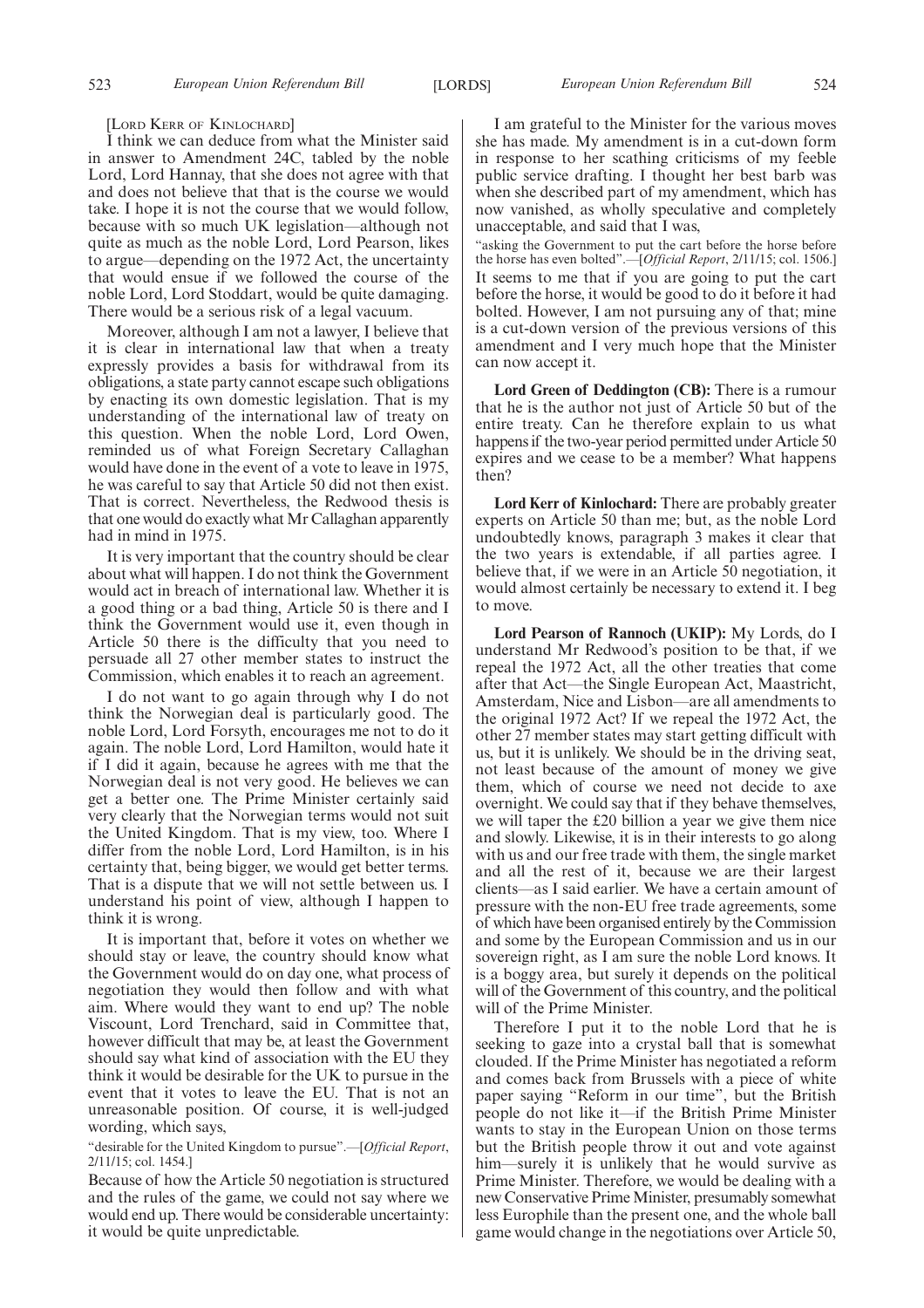if we decided to go down the Article 50 route. Surely, though, we are in a position to say that we are not going to do that. Our position is so strong that we require our own free trade agreement. I do not want to follow the Norwegian/European Economic Area red herring anymore, because none of us has ever wanted to do that. How does the noble Lord react to that position, with a Prime Minister who has gone, a new Conservative leader who wants to get on with it, and a European Union that perhaps will not be as recalcitrant as the noble Lord hopes?

**Lord Hamilton of Epsom (Con):** I am grateful to the noble Lord, Lord Green, for telling us that the noble Lord, Lord Kerr, drafted all this legislation. I think he should have declared an interest, because the last thing he will want to admit is that the EU is going to completely override everything that he drafted. When the eurozone was set up, I remember it was thought that there would be a big problem if Governments borrowed excessively and cumulative debt built up to very high levels of GDP, so limits were put in on how much Governments should borrow in the eurozone. The Germans found that too inconvenient, so they just overrode it. Then the French followed, and everybody else said, "If they are not going to follow the rules, why should we bother?". So why are we obsessed with the legislative integrity of Article 50? It has never been tested; no one has ever left the EU. If we were to leave, it would be a unique situation. They would be losing their second biggest economy, and they would have to accommodate us.

Let us remember another thing that the noble Lord, Lord Kerr, omitted to tell us. This referendum will be advisory, not mandatory, and that is very significant.

#### **Lord Kerr of Kinlochard:** My Lords—

**Lord Hamilton of Epsom:** I shall give way in a moment. All we have to do in response to a leave vote is repeal the 1972 Act. After that we have to enter negotiations, and we can apply for Article 50 at the end of the negotiation.

**Lord Kerr of Kinlochard:** I think it is not for me, but for lawyers, to discuss what would ensue were we immediately to repeal the 1972 Act. I do not think it is a pretty picture, but it is not for me to depict it. On the noble Lord's argument that we would have all these cards in our hand, I was trying to extend an olive branch to him earlier. There is a point that nobody would want us to go—that is correct. The Germans would want to go on selling cars, as the noble Lord, Lord Hamilton, reminds us almost daily.

My argument is that it might prove difficult to get 27 member states, many of which have a negative trade balance with us and not all of which are as friendly to us as our friends in Germany, to agree all the detail. The noble Lord, Lord Green, is right: the process could be prolonged and quite tricky, and the country should know before the referendum that that is the case.

#### *7 pm*

**Lord Hamilton of Epsom:** We come back to the point that was made earlier by my noble friend Lord Lamont: all this is down to interpretation. There is no fixed thing that is going to happen, and we do not actually know how it will map out, but it seems highly likely that the EU will do everything it possibly can to accommodate us. The Germans are going to be very distressed if they lose all their exports to the UK, and I know they will be very much in the driving seat to ensure that the other members of the EU abide by some sensible agreement. I see no reason why there should not be a free trade treaty between us and the EU. I am not saying that it will happen tomorrow, but then for that matter that is true of all the EU trade treaties; they seem to be taking an interminable amount of time with China, India, Russia and practically every other country in the world.

**Lord Stoddart of Swindon (Ind Lab):** My Lords, I am sorry if my remarks offended the noble Lord, Lord Kerr, or made him a bit unhappy. I would not do that for the world; not only do I like him but I respect him and understand his expertise in these matters. However, I still have a difference of opinion with him, although quite frankly I would be quite happy if his amendment were accepted. If the EU behaved as he was intimating earlier on, it would help my cause. It would show that the EU, instead of being a partner, was in fact rather spiteful if, after the British people had voted a certain way, instead of accepting it with good grace the EU would want to be spiteful and put obstacles in the way of agreements that we could make outside the members of the EU. We ought to take that into account.

I return to the original contention, which is this: whether this is a binding referendum or some other sort, I do not know, but if the people have spoken then they will have to be listened to. There is no question about that. It is not a question only of the Government listening; it is more about Parliament listening. It is Parliament that will have to take action after the people have spoken, and the action it must take is to repeal the European Communities Act 1972. Once it did that, everything would fall into place; after the repeal it would then have to embark upon negotiations.

I think that the Vienna convention governs the unmaking of treaties. We would be acting within the Vienna convention if we adhered to the two-year period of negotiation and, after that time, either accepted the agreements that were made or not. Basically speaking, though, once the people have spoken, if they have said that we are to come out, no treaties or conventions will prevent this country coming out. If this Parliament decided otherwise, there could be a revolution.

I hope that I have made clear what my view is and that the noble Lord, Lord Kerr, is now unoffended. If his amendment is accepted, I am quite sure that later on we can make use of it.

**Lord Mackay of Clashfern (Con):** My Lords, I am quite tempted to intervene in this debate. We had a full discussion of this issue, as noble Lords who were there will remember, when the European Union Referendum Act was being discussed here. The question arose of the basis on which European law applies in our country. The answer is clear: the 1972 Act makes European law the law of this country. We could get rid of that immediately by repealing the 1972 Act, but under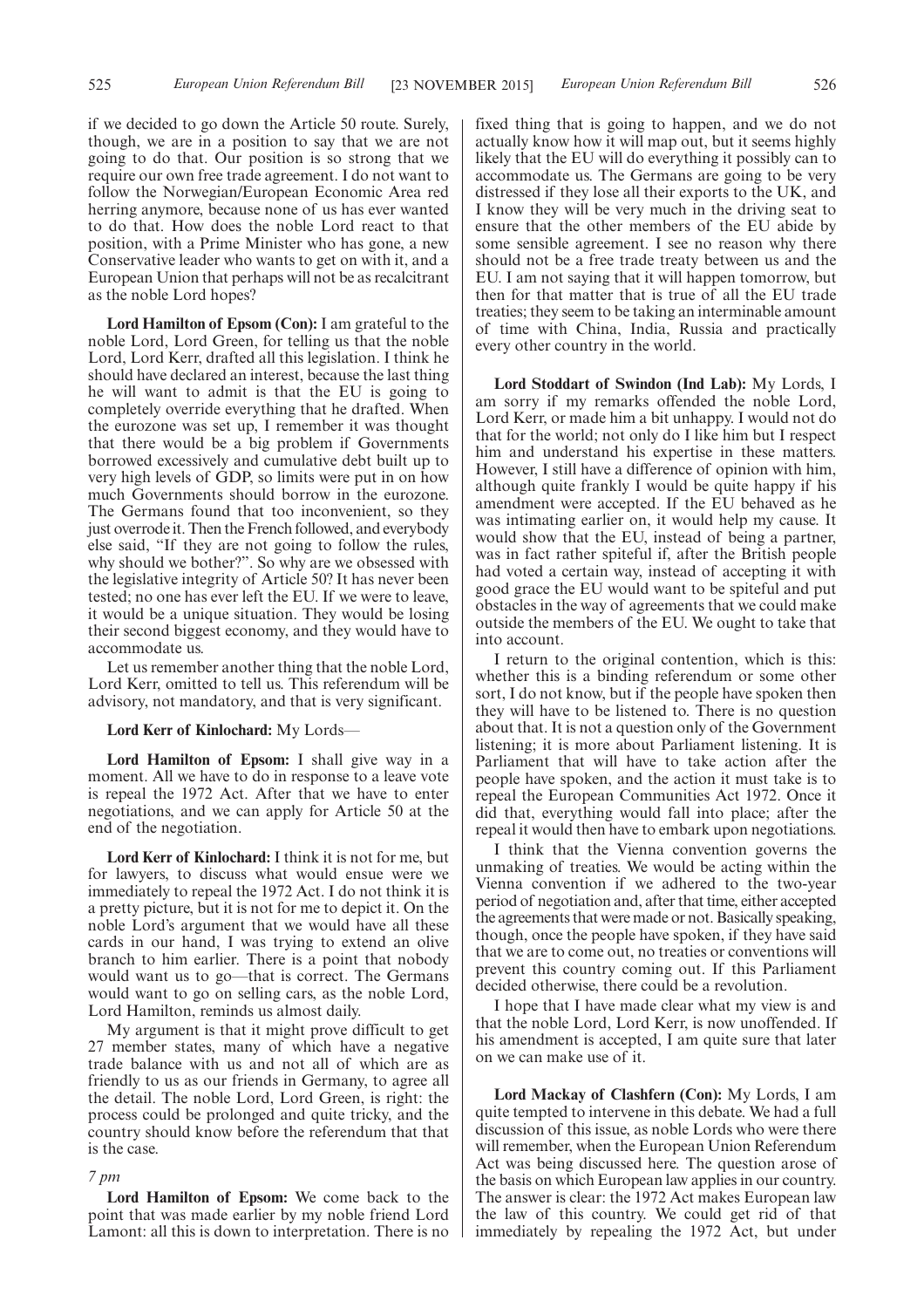#### [LORD MACKAY OF CLASHFERN]

international law we are also members of a treaty organisation. If we are going to observe international law, which on the whole I hope we would want to do, then we would have to go through the proper procedures for renouncing or denouncing a treaty. That is the next stage in the matter. It is clear that the law would no longer apply in this country as a domestic law, which is the result of the 1972 Act, once Parliament decided to repeal that Act. I think that that would be true of all the European law that has come in since 1972. None of it would apply here any longer, but the treaty obligations would apply and we would be obliged to follow the mechanisms laid down in international law for denouncing a treaty.

**Lord Hamilton of Epsom:** Before the noble and learned Lord sits down, would he accept that what has actually happened is that EU law has been enacted into British law? Anything that has been passed down from the EU is therefore on the statute book of the British Parliament, and therefore that would continue.

**Lord Mackay of Clashfern:** No, because that is all done under the authority of the 1972 Act by subsequent amendments under it. We had a lot of discussion about this last time and I do not want to start that up again if I can avoid it. Some of the devolution statutes had reference to Acts, for example, but they all flow from the 1972 Act. That Act is the authority for applying European law in the UK. That is why the courts of the UK are obliged to follow it because that is the law laid down by the Parliament of the UK. If that law were repealed, it would become a question of international law, and the rules of international law do not apply to domestic law except in so far as they are incorporated. It is only then as treaty obligations that the state proceeds thereafter.

**Lord Lamont of Lerwick (Con):** My Lords, I was intrigued that the noble Lord, Lord Kerr, did not deny authorship of Article 50 of the treaty. I am rather sceptical that he is the author because Commissioner Christophersen assured me that he was the author of Article 50 and that through it he had laid a deep trap for the British. The noble Lord always had a great reputation for masterminding so much in Brussels, but I am not sure that Article 50 is actually his creation.

The noble Lord, Lord Kerr, made a powerful speech against my noble friend Lord Hamilton, and my noble friend Lord Hamilton made a powerful speech against the noble Lord, Lord Kerr. That seems to illustrate that the amendment the noble Lord is putting forward is really one of the arguments being used by those who wish to remain in. Their argument is that it is going to create an enormous amount of uncertainty, that it is incredibly complicated, that we have got all these trade negotiations and the repeal of British legislation has to take place before we can feel the effects of being outside. This seems to me to be what the campaign ought to be about. For the noble Lord, Lord Kerr, to think that the Government ought to publish a document detailing all this is to invite the Government to publish a document taking one side of the referendum question.

The amendment is redundant because of the government Amendment 24B and particularly subsection (1)(b) of the proposed new clause to which the noble Lord, Lord Kerr, referred, in which the Government have said—slightly to my distress—that they are going to bring forward examples of countries that do not have membership of the European Union. No doubt they will have in that that Norway is governed by fax, something that I absolutely dispute despite the intervention of the noble Baroness from the Liberal Benches. This amendment, requiring a report that would be pure propaganda, is therefore completely inappropriate when we have subsection  $(1)(b)$  of the proposed new clause inserted by Amendment 24B, which it would duplicate.

To go back to Article 50 and address the alarmism, I accept that there is going to be a degree of uncertainty. That uncertainty is going to be one of the arguments deployed by the people who do not wish us to leave. However, we are, as the noble Lord, Lord Green, pointed out, going to have two years in which these negotiations take place. The roof is not going to fall in nor will the buildings crumble while these negotiations go on. I am unsure whether we repeal the European Communities Act 1972 at the beginning of the process or at the end, but I should imagine that things would remain during the period of the negotiation for at least two years, and, as the noble Lord, Lord Kerr, has said, the two-year period is extendable. Life would probably go on much as it is now while the negotiations took place.

The noble Lord, Lord Kerr, tried to chill our blood even further by saying that we would be left alone in the room with the Commission. My goodness, that is one of the things that I regret that the Government did not try to achieve in the negotiations. They have done nothing to reduce the power of the Commission. If we had just one reform in the EU it should have been to reduce or get rid of the Commission's power of initiating legislation. I do not see why civil servants should have the right to initiate legislation in the way that they do.

The image that, rightly or wrongly, I have of the Commission was reinforced by the way that the noble Lord, Lord Kerr, portrayed it. I do not believe that the Commission is going to act in some way completely divorced from the political will of member states. The noble Lord, Lord Kerr, said that there are some European Union countries that have an unfavourable balance of trade with the UK. I do not know which they are. There cannot be very many since we have a socking balance unfavourable to us. I cannot believe that Germany, which seems to call the shots within the European Union on almost every issue today, will not be able to persuade Slovenia, or whichever country it is, that it ought to come into line with the outcome of the negotiations. I do not believe that the Commission can act without political will. I believe that the Economics Minister of Germany has already publicly stated that he believes that Britain could get a free trade arrangement with the EU if it left. If Germany thinks that, there is a good chance that we could get it. However, all this is an argument for the referendum. It should not be in particular amendments to the legislation.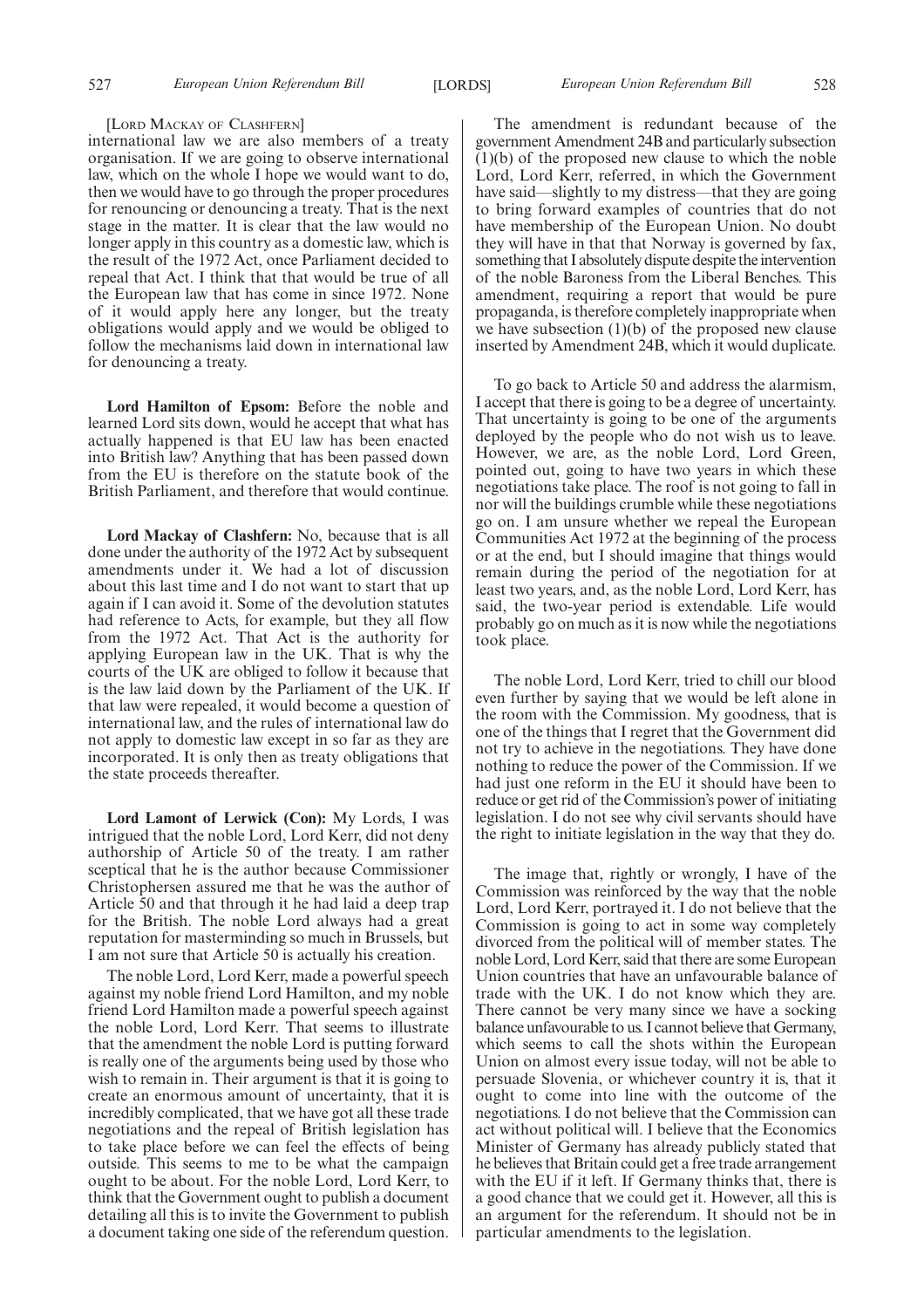**Lord Forsyth of Drumlean (Con):** My Lords, the noble Lord, Lord Kerr, played a formidable role in the Scottish referendum and in the discussions of the rules that should surround it. I can just imagine how he would have been appalled had anyone tabled an amendment that the British Government should publish in advance of the referendum the arrangements that they would make if Scotland decided to leave the United Kingdom. It would have been an utterly ridiculous proposition, and there is no way that the noble Lord, Lord Kerr, would ever have proposed it.

As my noble friend Lord Lamont has pointed out, there is a golden thread through all the amendments that the noble Lord, Lord Kerr, has tabled. It is all about trying to rig the referendum in favour of the position he favours. That is what this about. Having worked with the noble Lord and knowing the precision with which he operates, I am amazed that he should suggest that the Secretary of State should report on the relationship with the European Union that the Government envisage in the event of a referendum vote to leave the European Union.

#### *7.15 pm*

The Prime Minister has said that he wants to stay in the European Union and that he is going to do this fantastic negotiation that is going to change the European Union and reform it. It is ridiculous to ask him to go out and campaign for what he believes in and at the same time explain what he would do if he lost the argument. That is an impossible position to ask even of a very flexible Prime Minister.

**Baroness Ludford (LD):** Will the noble Lord accept that the Prime Minister has also said that he would not rule out calling for a no vote if he does not get satisfaction in the negotiations? Therefore, what the amendment moved by the noble Lord, Lord Kerry, is calling for—that the Government set out what they envisage could happen in a scenario that the Prime Minister has not ruled out—is perfectly reasonable. What so shocks him to the core about that idea?

**Lord Forsyth of Drumlean:** I know that the Liberals find it easy to occupy two opposite positions at the same time on a number of occasions but we cannot ask the Prime Minister to do that. Subsection (2) of the new clause proposed by the amendment states that this has got to be done no later than 12 weeks prior to the appointment date of the referendum. I should like to think that 12 weeks before the referendum the Prime Minister will have decided whether he is going to rule anything out. The Prime Minister will have a position, so that point simply falls.

In Committee, I used the analogy of the European Union being like a bear trap. No one in Britain today would want to put their foot in the bear trap and join the European Union as it is. The question is how to get your leg out of the bear trap. People like the noble Lord, Lord Kerr, say that it is just going to be too painful to remove our legs from the bear trap and therefore we must just accept the risk that we might be bleeding to death but that is much less painful. In this amendment he has now come up with the proposition that because of Article 50 it is not just one bear trap: if you take your leg out of the bear trap there are

26 others to get through, each one of which could cause enormous grief, so it is better to stay in the one bear trap. This is a ridiculous position. I am deeply shocked that he should put forward an amendment of this kind.

Perhaps the Minister can tell us whether Ministers going to be bound by collective responsibility in respect of the Government's position. If they are, it is asking a lot of them that they not only have to stand up and support something in which they may not believe, but they have also got to go out and explain what would happen if the opposite happened.

Lord Garel-Jones (Con): My noble friend has just referred to something called "the Government's position". Does he accept that if the Government have a position, they owe it to the country to campaign on that position?

**Lord Forsyth of Drumlean:** No, I would not accept that. If the Government are people who genuinely have differences of view as to what is right for the country, then those members of the Government should be free to argue their case. As the noble Lord, Lord Stoddart, said, this is matter for Parliament, not for the Government and not for the Executive. It is for Parliament to decide what is in the best interests of our country. I hope that Parliament, by passing this Bill, will decide that the people should have an opportunity to express their view. That will then be advisory for the Government and I would expect the Government to carry on on the basis of what is suggested.

I shall make one other point. Even if the Government wanted to do it, it would be impossible to report on the relationship with the European Union that the Government envisage in the event of a referendum vote to leave the European Union. We do not even know what the European Union will be like. It is the European Union that is leaving us as it struggles with the disastrous consequences of monetary union. It is the European Union that will have to move towards a more integrated fiscal arrangement if the euro is to survive. The amendment is asking the Government to predict what it will do to maintain the stability of the euro and at the same time to predict what they will do.

In response to my noble friend, I have just thought of another argument. I would like to think that in the referendum campaign the Government will be respectful of the arguments which are put across and the way they are received by the public and that they will acknowledge and respond to these arguments.

I know why the noble Lord, Lord Kerr, has put forward this amendment. Of course it would help his case if the Government had to make these points. I have always thought that he was very even-minded and impartial on all these matters, but now he has left his former position he has turned into a politician, and a campaigning politician at that. I hope that my noble friend will not feel able to accept this amendment in any way.

**Lord Davies of Stamford (Lab):** My Lords, I rise to speak, not that I intended to do so, because although we have been going over the same ground this evening that we have gone over before, and although no doubt many of these points will be debated passionately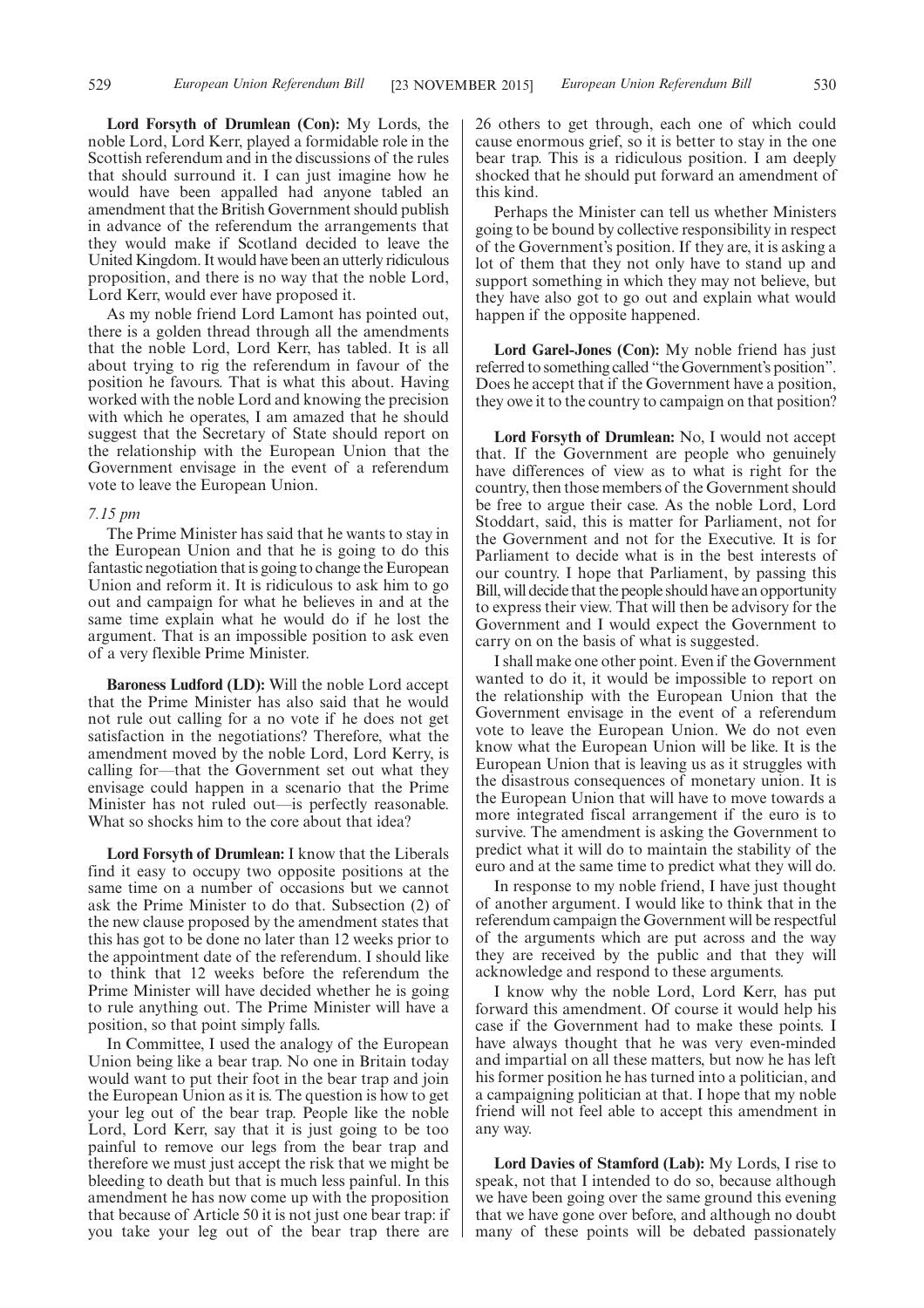#### [LORD DAVIES OF STAMFORD]

during the referendum campaign, I had rather hoped that the effect of these debates would be to separate out a bit the wheat from the chaff in the arguments and that those arguments that were found to be obviously unviable would be dropped by the various parties before the referendum campaign started. Therefore we would have a function here of hoping to clarify some of the essential arguments before the public debate begins in earnest.

In that context, I am quite amazed and very disappointed that two grossly invalid arguments continue to be put forward by the Eurosceptic representatives in your Lordships' House. I thought that we might have seen the end of them. Those two arguments are so irresponsible and illusory that it amazes me that men or women of the world can seriously want to take them any further, even on an electoral platform, where I know the same qualities of intellectual analysis are not always deployed as they are in other contexts in life.

The first argument is the suggestion that this country might simply walk away from an international treaty in breach of that treaty. We have a long tradition going back over centuries of respecting international agreements, and it would be quite extraordinary for us seriously to propose to do that. We all know that Article 50 of the treaty of accession has a precise procedure to be adopted in the event that a member state wishes to withdraw; therefore withdrawal was properly and reasonably discussed at the time we signed that treaty. There was no material non-disclosure of relevant information or anything of that kind. No one was under any illusion. We signed that treaty with open eyes. Now, 40 years later, or whatever it is, suddenly to turn round and say, "We're tearing it up and walking away", is extraordinary.

I am amazed that anybody thinks that this country should behave like that. I would have thought that even those who are not influenced by the element of principle in this matter, which seems very obvious, or who cannot estimate or appreciate the diplomatic value—the soft diplomacy and soft power value—of having the reputation we have had until now of being a nation that takes international agreements and international law seriously might at least from sheer cynical pragmatism have realised that the last and worst thing you want to do when you are about to engage in a difficult negotiation with a group of countries, with whom we would be having a difficult negotiation to try to restore some access to the single market with our former partners in the European Union, would be, on the eve of beginning such a complicated, difficult and important negotiation, to tear up a treaty that we had previously had with them.

**Lord Hamilton of Epsom:** Has the noble Lord not missed the point, which is that the key to all this is when you invoke Article 50? Do you do it at the beginning of the negotiations, when we have just voted to come out, or at the end, after two or three years?

**Lord Davies of Stamford:** My understanding is that from the very moment you initiate the process you invoke Article 50, which sets out the procedure to be followed. I have certainly read Article 50, and that is the way I read it. I do not think that any interpretation we have heard this evening, including from the noble and learned Lord, the former Lord Chancellor, is inconsistent with that reading. The fact is that we must act in good faith in these matters. If we do not act in good faith out of moral principle, we should do so out of sheer selfish pragmatism because we will need to get a deal with the people who account for about 50% of our exports in the event that we want to leave the present arrangements we have with them. The idea that we start off by breaking an international agreement solemnly entered into is quite extraordinary.

The second extraordinary thing—I have heard this argument before and I hope I will not hear it again, although I am sure I will; I expect that it will be in the *Daily Mail* every day during the campaign—is that because we have a balance of payments deficit with the rest of the European Union, we have more leverage on them in these negotiations than they have on us. That is complete nonsense. I dealt with this argument before, and I used an analogy, which no one quarrelled with at the time, to try to make clear that the fact of having a deficit or a surplus is neither here nor there. What is important is the proportion of one's total exports and, behind that, the proportion of one's GDP which is exposed in a negotiation of this kind and which could therefore be subject to something nasty happening to it, such as having tariffs imposed or no longer being able to be sold at the same favourable terms as competitors could offer the relevant customers. The proportion of exposure of gross domestic product, and the employment that goes with it, is important.

**Lord Lamont of Lerwick:** I am very sorry to ask the noble Lord a question, when he has made it so abundantly clear so many times before to the schoolchildren what the real situation is. However, when he says that what matters is the percentage of GDP represented by a market, does he seriously advance the position that Germany would not care if it did not get access to its largest customer for exports just because that is a smaller percentage of German GDP than our exports are to it?

**Lord Davies of Stamford:** Everybody would be a loser in this game. I do not hide in any sense my conviction that we would all be losers. It would be a very sad day if we broke up the European Union or moved out of it. Therefore my point is that the Germans would lose, but we would lose more.

**Lord Green of Deddington:** Does the noble Lord recognise that if the UK were to withdraw from the European Union, the Germans could then find themselves quite frequently outvoted by QMV by the southern members of the union, who have very different interests?

**Lord Davies of Stamford:** It is quite obvious. The Germans have made it very clear indeed, from the Chancellor downwards, that they do not want us to leave the EU, and that is one of the reasons why. In fact, in many cases we have very much the same view about markets as the Germans have, and on deregulation, an entrepreneurial economy, labour market reform and what have you. We have undergone the same kind of supply-side changes, they with the Hartz reforms,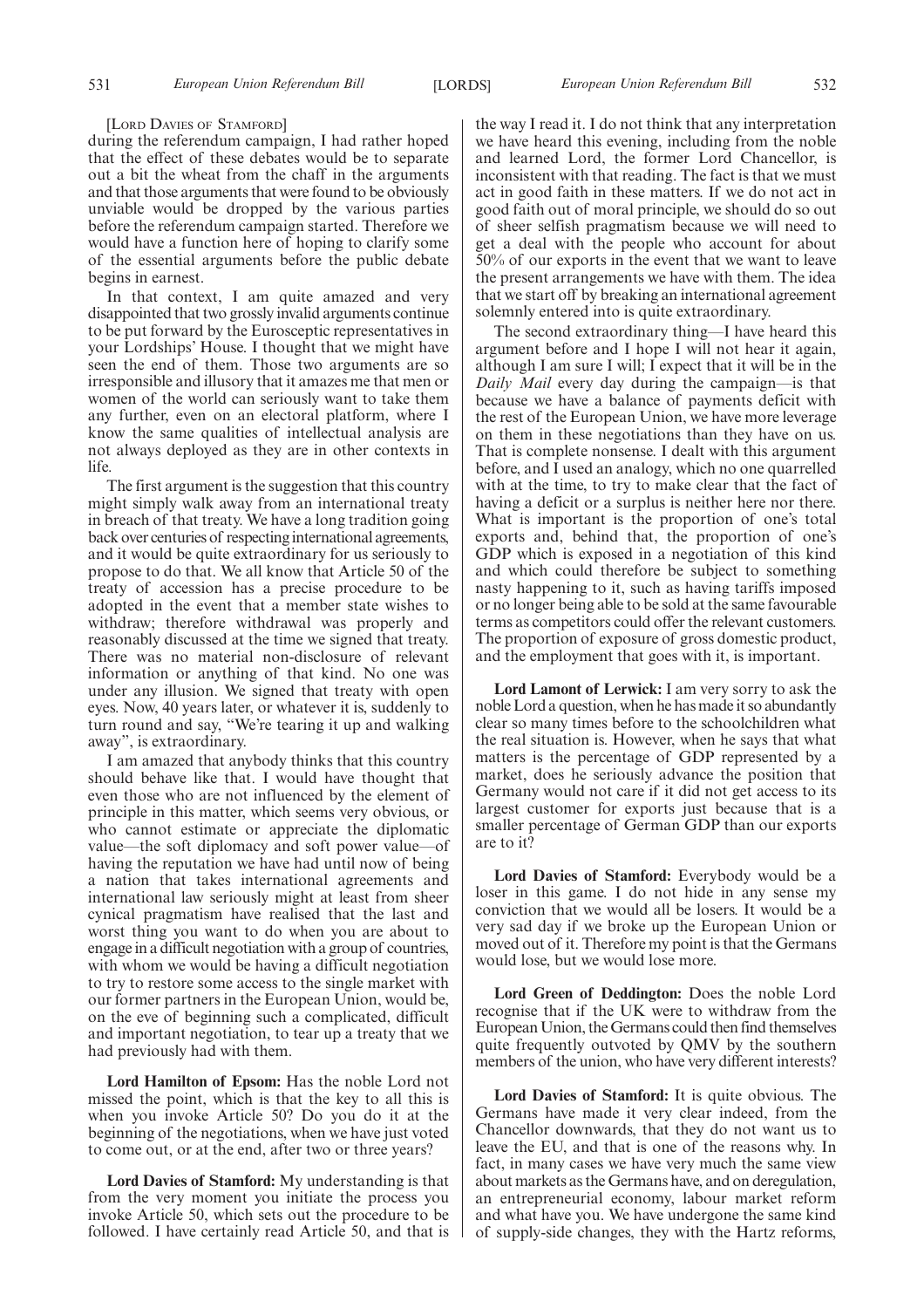we with the Thatcher reforms in the 1980s. All of that is true and is appreciated in Germany. I repeat: the Germans think that it would be a great disaster if we left. However, it would be an even greater disaster for us than it would be for them. It would be a disaster for everybody. Sometimes you break up a relationship and all parties lose. It is an extraordinary idea to think that if you break up a relationship, some parties are bound to win. That simply does not happen. Therefore that is the logical situation.

When I talk about exposure, let me put it this way—I have used this analogy once before. If Micronesia had \$1 million-worth of trade with China, and it sold the Chinese \$100,000-worth of products every year and bought \$900,000-worth from the Chinese, they would have a massive balance of payments deficit with China, which would have a proportionate very substantial balance of payments surplus with Micronesia. Would that mean that Micronesia would have the slightest leverage on China? Of course not. It is not, in fact, the deficit that counts but the extent of the exposure of exports, and the relevant dependence on exports is very simple. I repeat: our leverage—if you like to put it in mathematical terms—would be a positive function of their dependence on us and a negative function of our dependence on them. Our dependence on them is about 14% or 15% of our GDP, which is accounted for by exports of goods and services to other members of the European Union. If you look at it the other way round, there is no member state in the European Union other than ourselves, except for the Republic of Ireland, for whom that figure is higher than 3%. That literally means that there is a 500% greater degree of dependence on our part towards them than on their part towards us. That is an extraordinarily bad basis for going into a negotiation. I do not say that there would not be a negotiation or a conclusion to a negotiation, but I am quite certain that the terms we would get would not at all be the ones we had hoped to get when we started out.

#### *7.30 pm*

**Lord Liddle (Lab):** I will make two quick points in support of the amendment in the name of the noble Lord, Lord Kerr. The speech of the noble Lord, Lord Forsyth, was rhetorically brilliant, as his contributions in this House so often are. However, his brilliance displayed a weakness on the part of those who want to leave the EU: they are frightened of the argument about what the alternatives to membership really are. That is why he is so reluctant to support the amendment.

There are two points which have not been made in this debate about the wrong assumption, made by many people who favour leaving the EU, that the UK would be able to retain most of the advantages of EU membership without actually being a member of it. That is what one hears from UKIP and the leave campaign. I question this on two grounds. The first ground is the politics of us voting to leave. In the Prime Minister's renegotiation, which I want to succeed, many member states will make concessions to Britain that they do not actually want but make because they want to keep Britain in the EU. The politics of this is that there will be a great deal of bitterness if they have gone a mile to help the UK and we then vote to leave.

What is more, there is a significant—20% to 30% anti-European element in the politics of many EU countries today. The last thing in the world that the leaders of other EU countries are going to want to see is Britain able to negotiate a good deal from being out, because that will just strengthen the voices of the right and left populists in their own countries who are arguing to get out of the EU. So the politics will be extremely difficult for us if we vote to leave.

My second point is about free trade. I agree with all the arguments that our bargaining position is not as strong as is often claimed. However, a lot of this debate ignores the modern facts of free trade. It is not about tariffs and access, as it used to be. It is about sharing the same rules as the people with whom you are trading. That is why most banks in the City of London want to remain in the EU: if they do not share the rulebook with people on the continent, they will not be able to trade in euro business. I do not know how big an element of their business that is, but it is certainly substantial. A friend of mine in Brussels told me what happened in the recent fracas about Volkswagen. The initial proposals to deal with the problem of diesel engines, which the French and Germans had cooked up together, would actually have meant that half of Ford engines could not have been exported to the continent because the British methods of production would not have been compliant. It was only because we were in the room and making the arguments that we could do a deal with our partners to make sure that the rules would not disadvantage British-based manufacturing.

So it is about rules and, if we want to trade with the EU, either we have got to stick with their rules and all the talk about repealing regulations is complete nonsense, or we abandon the rules and we do not get the trade. That fundamental point is why the British public need to have it objectively explained what the consequences of leaving the EU would be, and what the nature of our future relationship with the EU would be.

Lord Willoughby de Broke: I pick up the noble Lord, Lord Liddle, for saying that to export to the EU we would have to meet the rules it imposed. Of course we would. It is the same position as America, India, Australia, New Zealand, Brazil or any other country that is not in the EU—or, for that matter, Switzerland, which manages to export more per head to the EU than we do and it is not in the EU. It is not a convincing argument at all. We already meet the rules now with our motor car exports. Why should that change? If change is required we will, of course, have to change—and so will other manufacturers who are outside the EU.

**Lord Liddle:** I am glad that the noble Lord, Lord Willoughby de Broke, defines British sovereignty as simply having to accept whatever changes in the rules the EU makes without our participation.

**Lord Tugendhat (Con):** My Lords, I do not normally find myself in close agreement with the noble Lord, Lord Stoddart of Swindon, but on this occasion what he said was absolutely correct. If the British people speak in a referendum, Parliament must follow and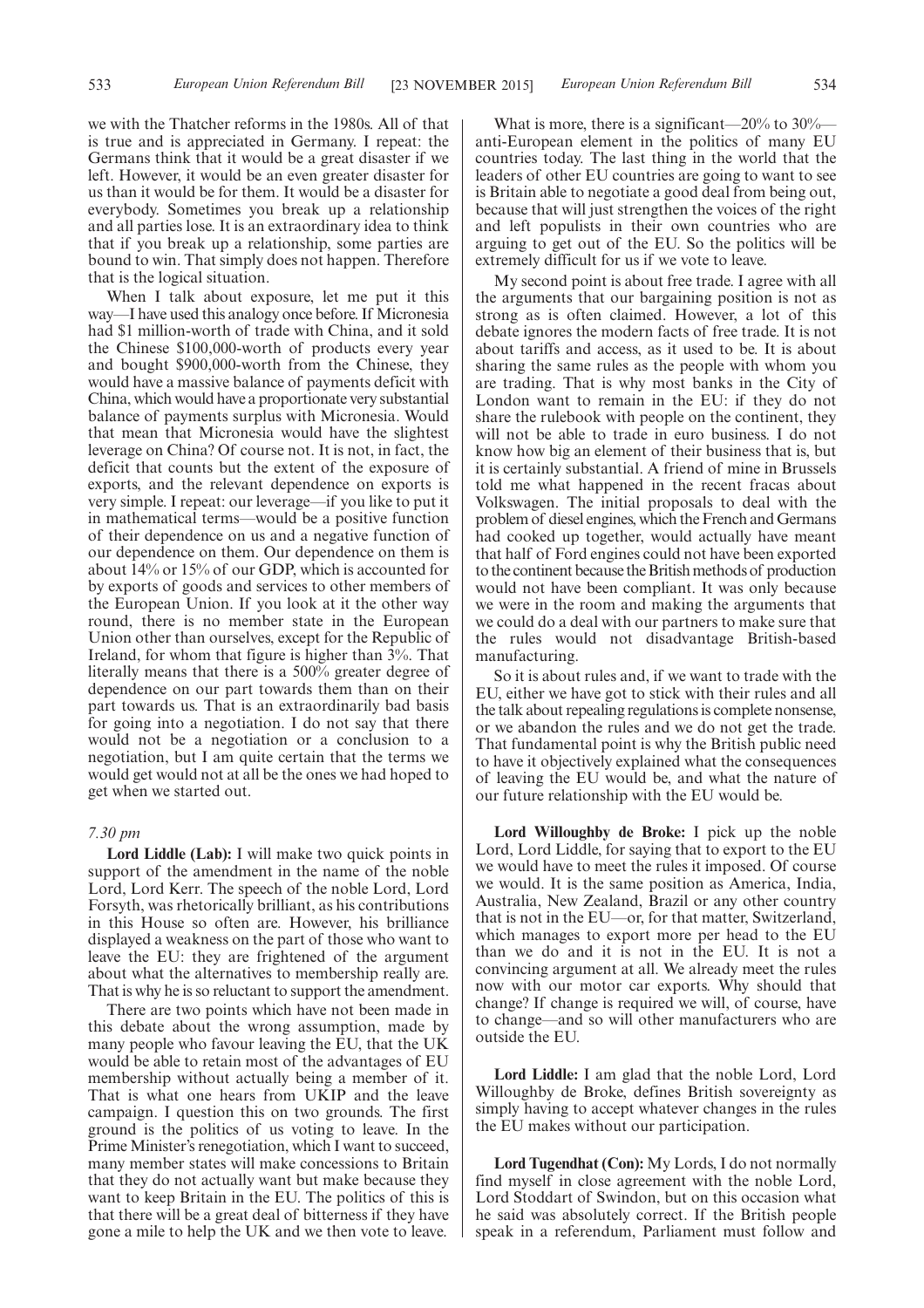### [LORD TUGENDHAT]

the United Kingdom will inevitably, in the circumstances which he envisaged, be leaving the European Union. I would very much regret that: it would be contrary to the interests of this country. However, were the electorate to make that decision I would hope, as would others who campaign for Britain to stay in, that we would negotiate the most favourable deal possible with the European Union. Our loyalty to this country would be unaffected by the result and would remain a primary consideration.

However, it is absurd to suppose that we will not enter into a period of very considerable uncertainty. Anybody who knows anything at all—and noble Lords know a great deal—knows that the worst possible thing for an economy and investment is uncertainty. It may be that we would negotiate a favourable agreement in the end, but there would be a period when a great deal would be unknown and people would be very reluctant to invest. I hesitate to talk about the Scottish referendum in the presence of my noble friend Lord Forsyth, but there was evidence in Scotland, as there was in Canada on an earlier occasion, that a referendum casts a shadow ahead of it which deters investment. If there was a period of considerable uncertainty at the end of the referendum before the outcome was known, the economy would suffer, even if one was optimistic about the outcome.

**Lord Green of Deddington:** Does the noble Lord agree that the noble Lord, Lord Kerr, has lifted a very interesting stone as to the exact process following a vote to leave the European Union? Would it be helpful for business confidence, which he has just mentioned, if the Government were to produce a report on the process, not the alternatives, that would then entrain?

**Lord Tugendhat:** I was going to come to that point, although not in exactly the form that the noble Lord put the question. I have now rather lost my train of thought. As I was saying, we would have a period of uncertainty.

Some noble Lords have suggested that, inevitably, a free trade agreement would be negotiated, but they talk about free trade agreements rather as if they are all the same. It is like saying a car will meet you at the station, but you do not know whether it will be a Rolls-Royce or a Mini—both are cars, but they are very different. Free trade agreements are all very different. To draw attention to what Singapore, Switzerland, South Korea or anyone else has done is hardly relevant to the situation that we have. The single market is a unique structure and finding a formula that will replicate the advantages of the single market would be very difficult to do.

Given that there would be a period of uncertainty and that we would not know what the outcome would be, although all of us would hope that it would be as favourable to this country as possible, the thrust of the amendment put forward by the noble Lord, Lord Kerr, which I support, to try to secure as much guidance from the Government as possible is an extremely useful exercise. Indeed, it has proved its utility, as the noble Lord said earlier, because it has enabled the Minister to look deeply into these matters and come up with an amendment of her own that goes a fair way towards meeting the objectives of the amendment to which I put my name. That seems a model way for this House to proceed—for noble Lords who have a concern to table amendments and for the Government to seek to react to them, as the Minister has done. Therefore, I am glad to have supported the noble Lord, Lord Kerr, in this matter and I congratulate the Minister on the progress that she has made in seeking to meet the point that we put forward.

**Baroness Smith of Newnham (LD):** My Lords, I am somewhat surprised that many Members of your Lordships'House seem to find the idea of understanding what leaving would mean somewhat strange. The question that will be put to the people of the United Kingdom is:

"Should the United Kingdom remain a member of the European Union or leave the European Union?". The Electoral Commission, in its briefing to us for the

second day of Report, points out that:

"It is important for voters to have access to information about the consequences of voting to remain a member of the European Union or leave the European Union, to help ensure they are able to make an informed decision on how to vote. However, any provision in legislation for this should ensure that voters can have confidence in the accuracy and impartiality of the information. There should also be sufficient balance given to the consequences of both a majority vote to remain a member of the European Union and a majority vote to leave the European Union".

Amendments 24A and 24B went quite a long way in that regard but, if the Minister may not be able to envisage what the Government might say in terms of the relationship, can she at least tell us a little more about what "leave" might mean? The voters of the United Kingdom need to understand what "leave" means just as much as "remains". We are almost there, but not quite.

**Lord Higgins (Con):** My Lords, in Committee and this evening, a number of amendments have requested reports on a large range of subjects. I suggested in Committee that the extent to which these reports are likely to be read by the majority of people voting in the referendum is small. The reports might be of some use to parliamentarians and other people preoccupied with the issue, but they would be of very little use in determining the outcome of the result of the referendum. However, it suddenly seemed to me that there was some case for a particular report on a matter where there seems to be some confusion—namely, a report on what the process of withdrawal would be.

I was most interested in the point made by my noble and learned friend Lord Mackay that seemed to suggest that in the course of that process we would necessarily, and perhaps almost as a first step, repeal the 1972 Act. There was a large amount of other legislation, including that on devolution, that was based on that Act. I imagine that that would create an enormous problem in terms of the legislative programme that would follow any decision to leave. I do not know whether my noble friend on the Front Bench can shed any light on that, but the case for rather more attention as to how it would be done if there were to be a vote in favour of withdrawing may well have a rather strong argument in favour of it.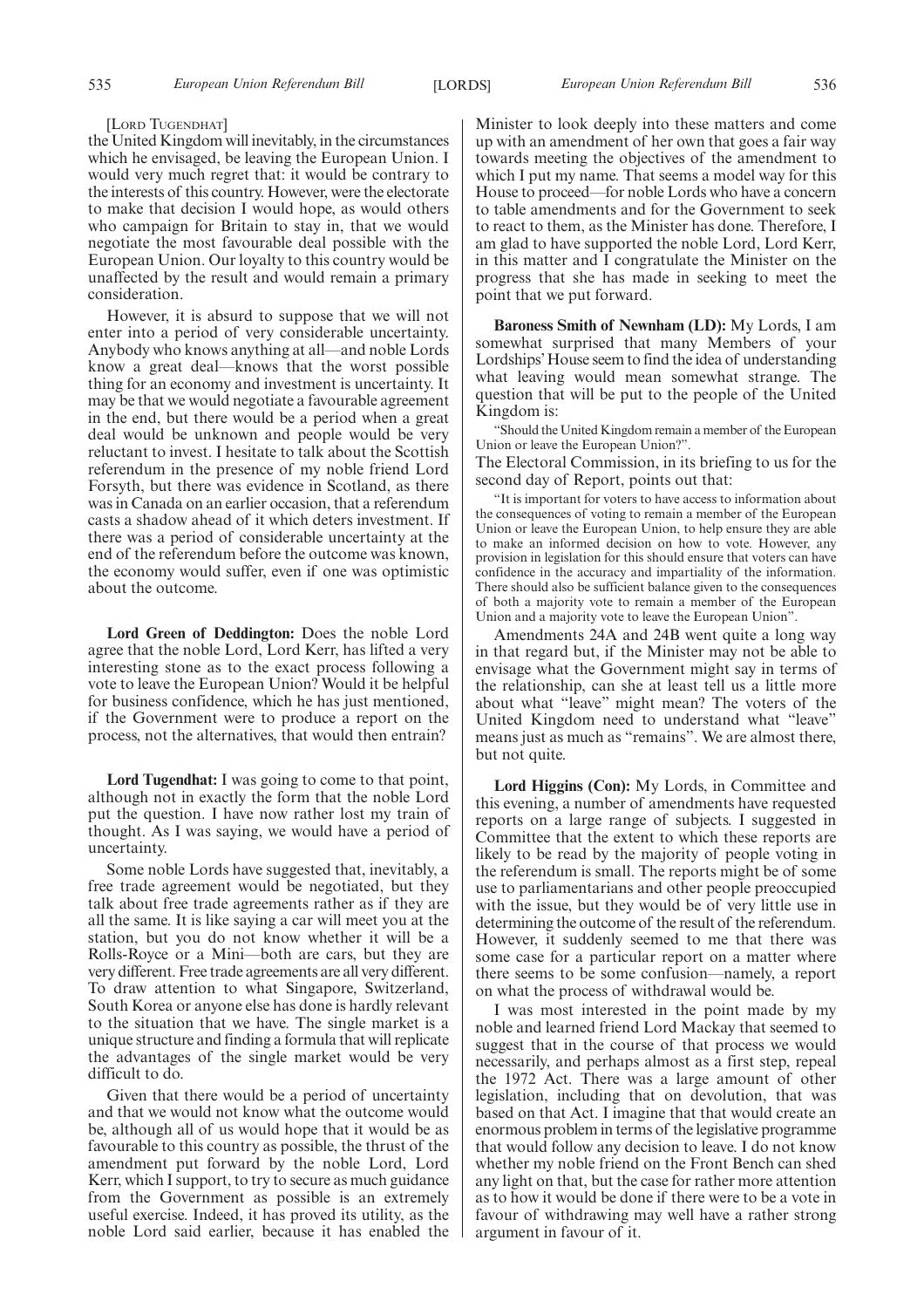### *7.45 pm*

**Baroness Morgan of Ely (Lab):** My Lords, I support the view outlined by the noble Lord, Lord Kerr, in suggesting that the amendment proposed by the Government in the last debate, when we addressed this question very briefly, does not go far enough in addressing the issues set out in Committee and again on Report.

The noble Lord, Lord Kerr, eloquently addressed the need for the public to know what "leave" looks like. We actually know what the alternative existing models are. In fact, the shadow Minister for Europe, Pat McFadden, has produced a comprehensive report on this which could simply be copied in order to conclude one's own amendment. We are not asking for the same things as we did on the last amendment, which was more of an objective statement of facts. We are going further here and asking the Government, who we assume will still be holding the reins of power in this country—albeit maybe with a new leader, who knows?—what they would want as an alternative to membership. It is a question that they would be asked the day after any vote to leave the EU.

We understand that it would be ridiculous for us to ask for this to be set out prior to the end of the Prime Minister's task in trying to renegotiate the position with his EU colleagues, so we would not expect this to be done until the end of that negotiation. I heard the Minister state when she introduced the last amendment that the Government "in due course" will set out what the process of withdrawal will involve. Will the Minister clarify what "in due course" means? When will that happen? Will it happen before the referendum vote? How much before? That would be very useful, because one thing has become clear this afternoon. There is a need for some sort of procedural clarity. It has provoked a debate. I understood the Minister to have suggested earlier that the Government would not want to repeal the 1972 Act, so even if we had absolute clarification on that, we have gone a step further. It would be very useful to the public in this country. At the very least, we need those procedural steps to be set out very clearly for the public.

We still do not know which way the Government will recommend the British public to vote. If the Government were to suggest a "leave" vote, are we seriously expecting the country simply to follow them to some unknown destination with no idea what that would look like? I suggest that the public have a right to know the answer to that question. If the Government were to recommend us to stay, they still have the responsibility to set out what the position would be if the public went against their recommendation. They will still be the people sitting in that seat when those alternative arrangements will have to be made.

If the Government will not set this out, then who will? The leave campaign may have a mandate from the public to ensure that we leave the EU, but it would have no legitimacy in securing or putting in place alternative arrangements. They would not be in the driving seat for subsequent negotiations. So far, I do not believe that the Government have gone far enough in addressing this issue and I hope that the Minister can give us some clarification, at the very least on the procedural steps, but ideally on what the Government would like to see as an alternative to EU membership if we were to vote to leave the EU.

**Lord Forsyth of Drumlean:** Before the noble Baroness sits down, can I ask her whether—either on the previous occasion when we had the Scottish referendum or in the event that there is another Scottish referendum—it is the Labour Party's policy that the Government should in advance set out what the procedures would be and how they would set about breaking up the United Kingdom? The parallel is clear: this is an important policy view that she is taking. Is that the view of the Official Opposition?

**Baroness Morgan of Ely:** It is far more complicated. We are talking about 28 member states which will all have a say on our destiny in terms of our relationship with them in future. That is a completely different situation from the situation in Scotland. So no, I do not think there is a parallel here but the Government should come forward with some clarity, in particular on the procedural process.

**The Minister of State, Foreign and Commonwealth Office (Baroness Anelay of St Johns) (Con):** My Lords, the noble Lord, Lord Kerr, made important points in his speech earlier this evening about the nature of this referendum and the fact that what the leave scenario will look like will be less clear to the public. That is certainly true by the very nature of this referendum. He has called for the Government to set out the relationship that they envisage for the European Union in the event of a vote to leave the EU, and he rightly highlights that it would be for the Government to negotiate on any future relationship in the event of a vote to leave.

The noble Lord, Lord Kerr, and just now the noble Baroness, Lady Morgan, have made it clear that it is the matter of the process which is important for the Government to clarify, and I shall certainly seek to do that among giving other answers to questions that have been posed.

The second part of the government amendment earlier today—Amendment 24B, which the House agreed to—seeks to address the earlier call of the noble Lord, Lord Kerr, for the Government to set out what some of the alternatives to membership might be. In response to the noble Lord's amendment, we have proposed a duty that would require the Government to describe some of the existing arrangements that other countries have with the EU, where they are not members. I believe that this is as proportionate and reasonable a response as we can provide.

Noble Lords have called for any government amendment to set out evidence-based and authoritative information in a way that is as useful to the public as possible. However, I do not believe that it would be helpful, or indeed appropriate, for the Government to have a commitment in legislation to confirm at this early point exactly what the UK's envisaged relationship would be with the EU, should the UK electorate vote to leave. I think that I can be more helpful to the noble Lord, Lord Kerr, as a result of the conversations that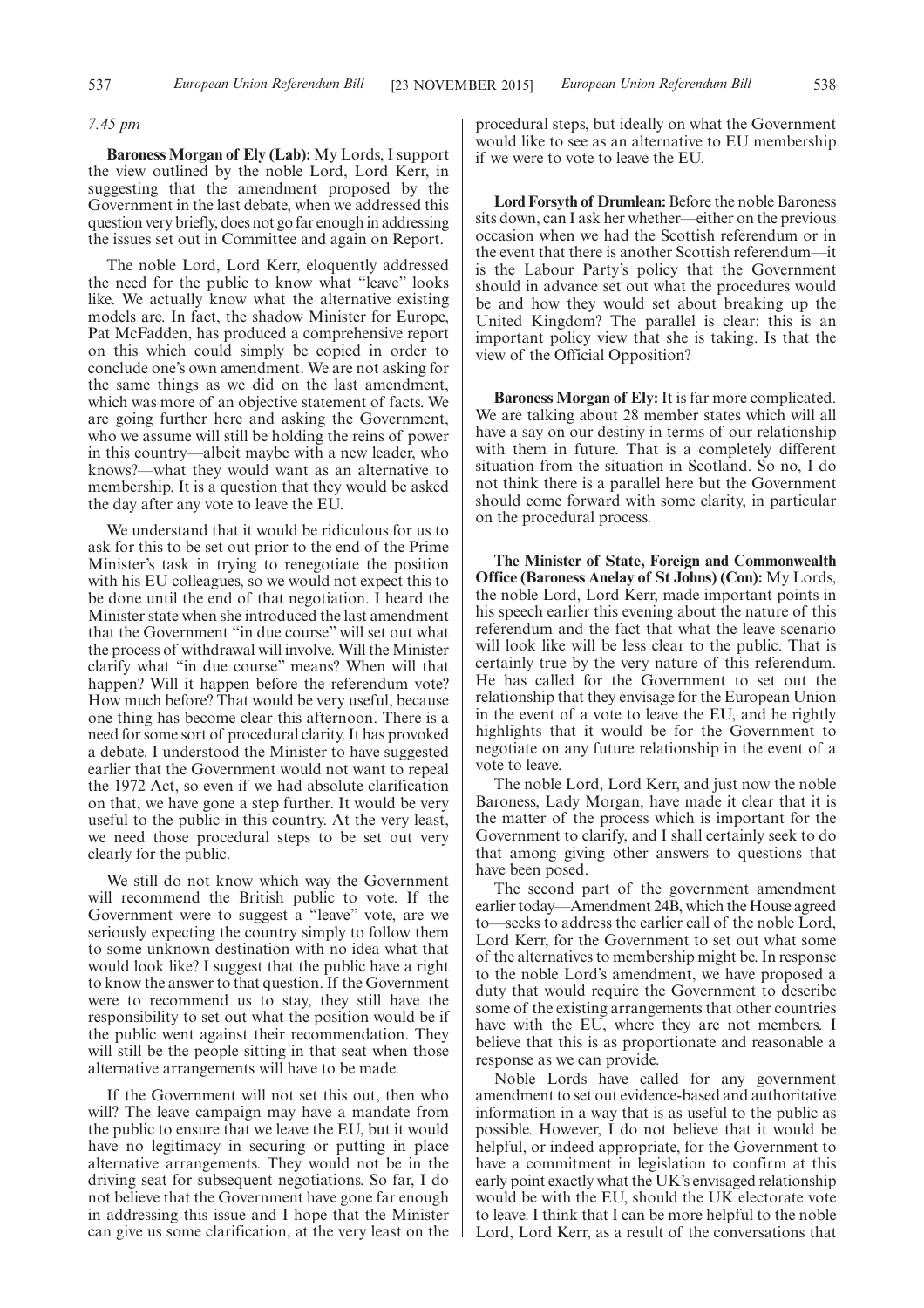[BARONESS ANELAY OF ST JOHNS]

we have been able to have today, and look more deeply at the intention behind the amendment. I hope to come to that fairly shortly.

My noble friend Lord Hamilton referred to the fact, correctly, that this referendum is advisory not mandatory, but I can assure him that my right honourable friend the Prime Minister has said that we will abide by the decision of this referendum, whatever it is. The Prime Minister has said that the Government, of course, are now focused on delivering a successful renegotiation. Therefore, we feel that we cannot speculate on the types of possible arrangement that could be negotiable—not negotiated, but actually achieved—with the EU. In my right honourable friend's speech at Chatham House, the Prime Minister gave his view on some of the existing alternatives. He made clear that Switzerland has had to negotiate access to the single market sector by sector. He pointed out that Norway is part of the single market but has no say in setting its rules.

What we sought to do, through my earlier Amendment 24B, is to provide the public with useful information about those existing models and others that other countries may have.We sought to meet the aims of the amendment of the noble Lord, Lord Kerr, as far as possible at that point. We made it clear then, and we have throughout our discussions at Second Reading and in Committee, that it is the campaigners on both sides of the debate who will have strong views about the arrangements. Any information published by the Government will be heavily scrutinised and interpreted in different ways by the campaign groups to make the strongest arguments for the case for remaining or leaving. One side is likely to argue that the Government have not been ambitious enough and that far more should have been possible, and the other side, I suspect, will argue the opposite.

The result for the public may be confusion—I appreciate that—rather than providing useful information. This would have the exact opposite effect from that which noble Lords have said they wish to support over the course of our debates. Indeed, if we were to set out early and in statute an envisaged relationship in the event of a vote to leave, it would simply invite media headlines because it would be interpreted that the Government were sending a strong signal that we had already prepared to exit the EU. I confess that I do read the *Daily Mail* and I can see the headline hitting me already. If I were to accept the amendment tonight I would be stepping into that bear trap. I know that that is not the bear trap that the noble Lord intended—that was not his intention.

As I said earlier in the debate, should there be a vote to leave, the Government would then at the appropriate moment need to engage with processes provided under our international obligations, including those under Article 50 of the Treaty on European Union. Of course, processes such as Article 50 have never been used in the past. This would be a precedent if it were to happen and that would make it all the harder to speculate on how such a negotiation might play out. Indeed, there could be unpredictable consequences to entering into a process to leave under any scenario, including that which encompasses the Article 50 process. Much play has been made about

Article 50—I said to the noble Lord, Lord Kerr, earlier today that I now carry it around with me in my handbag wherever I go. Therefore I know that I also referred to it in some detail at an earlier stage in Committee and set out the processes that it engages. I will not abuse Report stage by reading again from the full text of that.

As I mentioned briefly but will now say more fully to the noble Baroness, Lady Morgan, before the referendum we will of course lay out what this process would involve. In this scenario, as in any scenario, the Government would seek to protect the interests of the British people. That is exactly what noble Lords would expect us to do. There has been some question about the whole issue of the process being tangled in international law—yes indeed. The noble Lord, Lord Kerr, raised an important question about whether the UK would abide by its international obligations. I can reassure him concisely that, of course, the UK will abide by its international obligations. The Government are committed to upholding the rule of law, including under any of the different scenarios for withdrawing from the European Union. I was most grateful to my noble and learned friend Lord Mackay of Clashfern for crystallising so clearly the problem at hand, as he so often does in this Chamber, and making it clear that international law requires the Government to go through the proper procedures if they wish to resile from a treaty obligation. That is certainly the case.

Indeed, my right honourable friend has made it very clear throughout his time as Prime Minister that he holds dear the golden thread. The golden thread means not only that we have government that is not corrupt and is careful of people's interests, but involves strengthening international law, not weakening it.

**Lord Forsyth of Drumlean:** Given that the Prime Minister said that he rules nothing out, and that the Government will abide by any result in the referendum, surely we must assume that the Government are absolutely confident that they can make the necessary arrangements to enable us to leave the EU, and therefore this is a bit of a red herring.

### *8 pm*

**Baroness Anelay of St Johns:** My Lords, I am not quite sure what the colour of a herring may be, but all I can say is that I am sure that my right honourable friend could fillet it quite nicely.

However, the problem is that the result would not be predictable. This is the picture that the noble Lord, Lord Kerr, has carefully teased out. Clearly, there could be unpredictable consequences; that is why I am not in a position tonight to accept the amendment. There is also an issue about timing. It is simply not feasible, or indeed in the national interest, to tie the Government's hands in legislation by setting out our preferred, almost negotiable, alternative before we have had the referendum, let alone before we know the consequences of the vote. We are focused on delivering a successful renegotiation. This debate, led by the noble Lord, Lord Kerr, has teased out the implications of the process. I hope therefore that I have put on the record more clearly the Government's view of how those processes would be engaged. Although I am not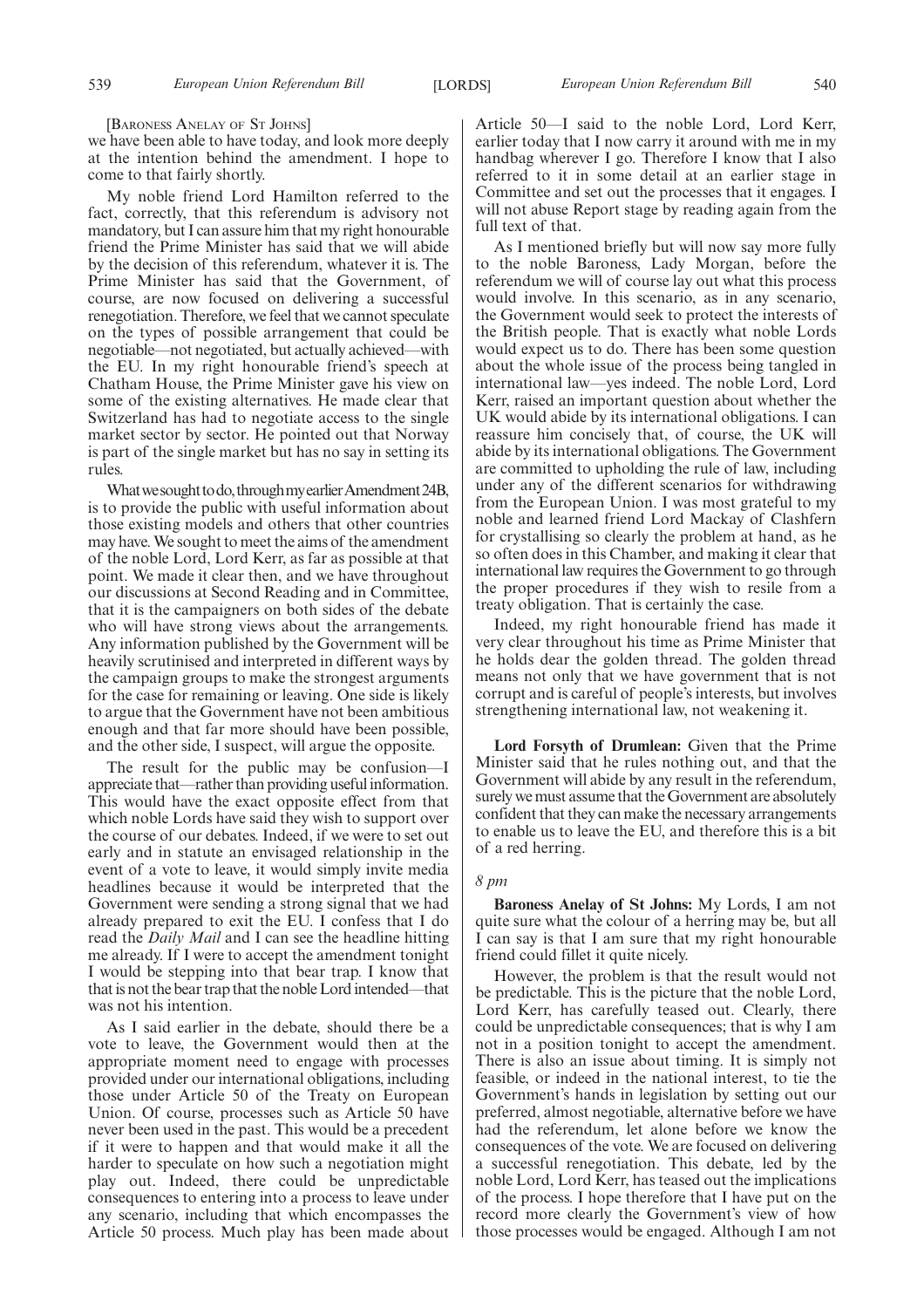able to accept the noble Lord's amendment tonight, I hope that I have put on record sufficient information to enable him to withdraw his amendment.

**Lord Kerr of Kinlochard:** I thank the noble Baroness and all those who took part in this debate, particularly those who supported me. However, I am left worrying what the Scots have against me. When you think about it, everybody who spoke in support of my amendment was not a Scot and everybody who attacked it was a Scot—the noble Lords, Lord Hamilton, Lord Forsyth and Lord Lamont. I believe that the Stoddart family hailed from Scotland. Anyway, we Scots are a cantankerous lot.

I wish to comment on only three points from the debate. First, I totally agree with the noble Lord, Lord Stoddart, and indeed with the Minister, that the fact that the referendum is advisory, not mandatory, is a distinction without a difference. If the country votes to leave, we leave—that is for sure. I say to the noble Lord, Lord Hamilton, that I thought we had an agreement that we both were clear that any free trade agreement was perfectly possible. I am sure that it is perfectly possible although, of course, as the noble Lord, Lord Tugendhat, reminded us, there are free trade agreements and free trade agreements. Saying that it is possible does not guarantee that it is perfect. Where I cannot agree with the noble Lord, Lord Hamilton, is that I do not believe that it would be possible to secure full voting membership of the single market with no concomitant obligations on expenditure commitments. I do not believe that that is on offer or that it could be offered. That is where I differ from the noble Lord, Lord Hamilton. I am very grateful to my only Scottish ally in this matter—the noble and learned Lord, Lord Mackay of Clashfern—for confirming that my understanding of the law, although amateur, was in this case, by great good luck, correct.

The noble Baroness has moved a long way, for which I am very grateful. She has listened to what has been said in non-Scottish accents in various parts of the House during this debate. I think she is saying that, in the event that the country voted to leave, the Government would invoke Article 50—that that is the process that would be followed. I think she is also saying that the country would need to know before the referendum that, because we would be in an Article 50 negotiation, we would be unable to dictate the terms of our withdrawal—that that would be a matter for negotiation and that there could be, in her words, unpredictable consequences. I think she is saying that that is factual information, not speculative, which it would be the duty of the Government to make clear. The leave campaign will assert that we can dictate whatever terms we like. The stay campaign will assert that an Article 50 negotiation would, indeed, be a bear trap, as the noble Lord, Lord Forsyth, said. But what is important is that the Government should say what in their view would be the—

**Lord Green of Deddington:** My Lords, I apologise for interrupting the noble  $L$ ord, but does he agree that-

**The Earl of Courtown (Con):** I do not think this is the time for interruptions. Noble Lords should remember that we are on Report.

**Noble Lords:** He was asking a question.

**Lord Kerr of Kinlochard:** The noble Lord, Lord Green, and I are diplomats. We do this stuff all the time.

I shall look very carefully at what the noble Baroness has said. It seems to me she is saying that the country would be entitled to know in advance whether Article 50 would be invoked; that that article is not a fait accompli, as the noble Lord, Lord Bowness, said; that we would be unable to dictate our terms; and that there would be unpredictable consequences. If that is what the noble Baroness is saying, I see no need to press my amendment now. If that is not what she is saying and I have misheard her, we might refer to the matter again at Third Reading, but I hope that we shall not have to. I beg leave to withdraw the amendment.

*Amendment 25 withdrawn.*

### *Amendment 26*

### *Moved by Lord Green of Deddington*

**26:** After Clause 5, insert the following new Clause—

"Report on the consequences of the United Kingdom staying in the European Union: net migration

No later than 12 weeks prior to the appointed date of the referendum, the Secretary of State shall publish, and lay before each House of Parliament, a report on the impact of continued membership of the European Union on the scale of net migration to the United Kingdom and its consequential effect on the future population of the United Kingdom."

**Lord Green of Deddington:** My Lords, I shall speak also to Amendment 27. I can be very brief, as the ground is familiar but very important.

I welcome the Minister's introductory remarks. She steered a very careful course to avoid advocacy. However, her presentation seemed a little one-sided. There would be very serious consequences of staying in the EU as well as of leaving it. Unpredictable consequences apply to both staying and leaving. The EU is not a stationary ship. It has considerable momentum in various directions, as the noble Lord, Lord Lamont, pointed out. Therefore, it is only right and fair that both scenarios should be considered and that factual and objective information should be provided on both.

I have selected two consequences of great concern to the public. Amendment 26 draws attention to net migration and its consequences for our population. Noble Lords will be aware that migration from the EU has doubled in two years. At 180,000, it is now about half our total net migration and will have a huge impact on our population—indeed, an inevitable impact. The latest population projections are based on net migration of only 185,000, but even at that rate we will have to build a city the size of Birmingham in the next five years. In the next 25 years, our population will go up by 10 million. I make no apology for repeating that key point. Any report from the Government will have to set out this stark prospect. I say "stark" because 79% of the population of England—if I dare refer to England—believe that our countryis already overcrowded.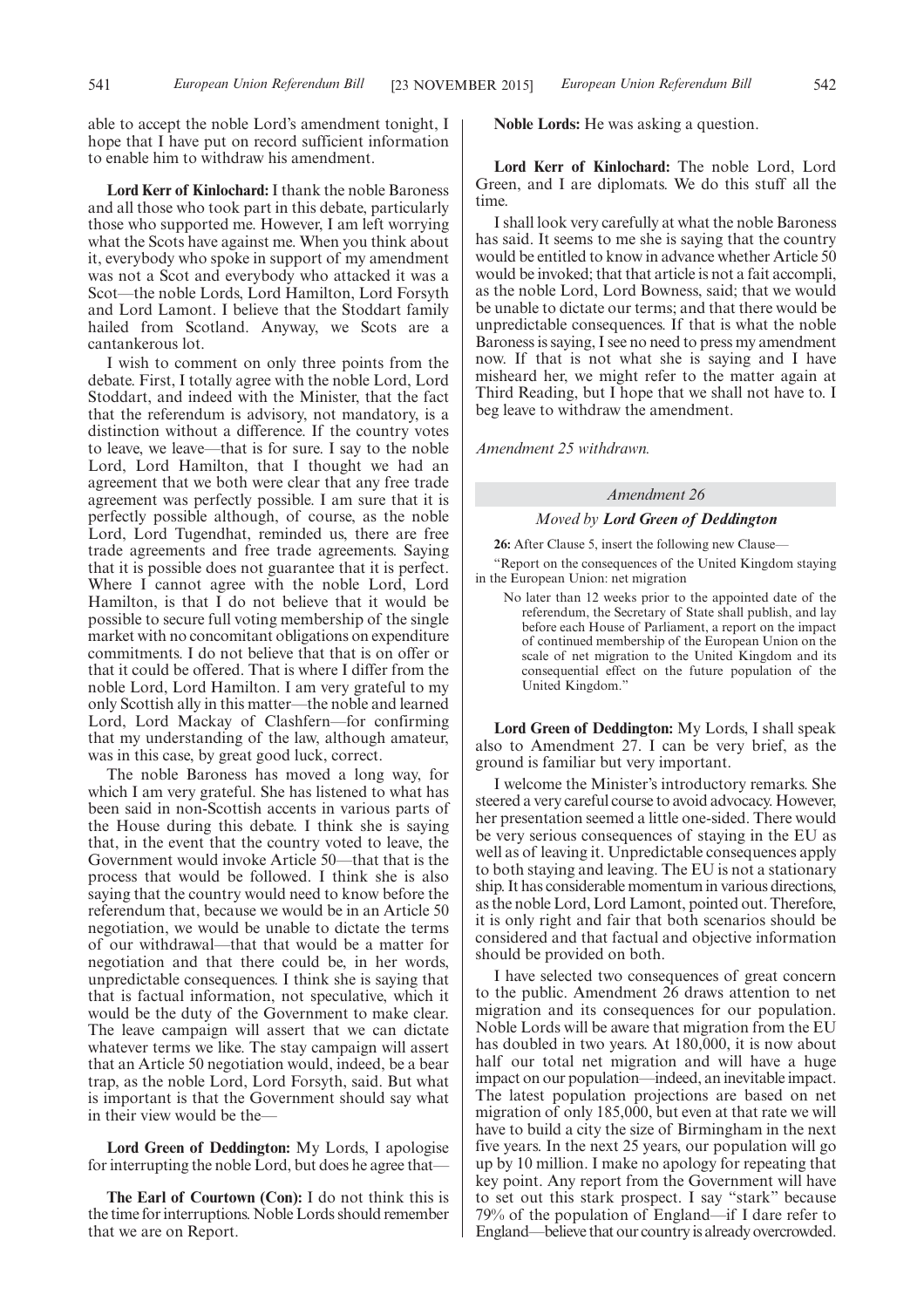[LORD GREEN OF DEDDINGTON]

Amendment 27 addresses the medium-term consequences for the UK of the situation in southern Europe. In Committee, the noble Baroness, Lady Royall, questioned the advisability of mentioning refugees in the context of a referendum campaign. I entirely accept the need for care but I also believe that we should level with the public, especially perhaps when the issues are, indeed, sensitive. It is now apparent that the European Union has lost control of the borders in Greece and Italy. The number of migrants is likely to run into several million over the next several years. More importantly for us, because we do not have a land border, under present arrangements all those who will acquire EU citizenship will gain the right to move to the UK. What is more, they will get an automatic right to bring family members who are not EU citizens. This is clearly a matter of real importance to the public and should be covered in any reports that the Government might issue. I beg to move.

**Lord Willoughby de Broke:** My Lords, I support the amendment of the noble Lord, Lord Green. It is important that these matters of immigration, however unpalatable they may be sometimes, are brought out into the open. The point that he made, which I also made in my speech, though it did not seem to find favour with noble Baroness, is that we should also look at the consequences for this country of staying in the EU. This amendment touches on that and is worth supporting. Surely this will be one of the pivotal arguments. Again it might not be popular to say so, but immigration and control of our borders will be a major topic during this referendum campaign. To have something about it in the Bill would be very useful.

I hope the amendment of the noble Lord, Lord Green, will find favour with the Government, because the public will certainly be interested in it, given the huge waves of immigration that are coming our way and will continue coming our way—I agree with the noble Lord—with huge consequences not just for numbers but also for infrastructure, schools, hospitals and accommodation. There are many consequences here and I know people are concerned about this. This is an important amendment to look at carefully and I hope the noble Baroness will follow that.

**Lord Wallace of Saltaire (LD):** My Lords, I apologise for missing the first part of the noble Lord's short speech. Since he referred to the population issue earlier, perhaps Imight be allowed to say a few words. Incidentally, the reason the balance of competences report did not include population is that it is not one of the issues on which the European Union has any competence. There have been indirect references to population issues in one or two of the provisions of the treaties. I think it is the treaty of Amsterdam that has an obscure protocol in which the Republic of Ireland says that nothing in the treaties should be construed as countermanding Article 41 of the Irish state constitution, which is about abortion. While we are on the abortion issue, the efforts that Catholics in Scotland are now making to ensure that abortion law is not only not pulled up to the European level but pushed down to the Scottish level demonstrate that population issues are extremely sensitive.

**Lord Green of Deddington:** My point is not that population falls under EU competence. Our membership of the EU and the fact that we have no way of limiting the number of migrants from the European Union obviously feed directly into net migration, which accounts for virtually all the long-term haul of our population increase.

**Lord Wallace of Saltaire:** My Lords, as the noble Lord knows, I follow the Migration Watch UK publications in detail. One way or another, I have also been involved in migration issues since the end of the Cold War. One of the things by which I am most struck is that population and migration flows are very complex. When you close one door the flow comes in from another, as we see at the European level and also at the British level. It is very hard to close our doors more than we do.

The issue of secondary migration that the noble Lord raises in the second half of his amendment is also complex and delicate. I agree that it is one at which we need to look in more detail. But much of what Migration Watch does, and this amendment, ignores the important pull factor in British migration. I am struck, for example, that the newspapers in recent days have talked about the NHS going out to recruit additional nurses from abroad, while at the same time we are being told in the comprehensive spending review that the Government will cut nurse training and impose fees on nurse training in Britain. A better example of a pull factor in migration could simply not be found.

### *8.15 pm*

I am conscious that, for their plumbers, their bricklayers and others, building companies in Yorkshire recruit directly from eastern Europe. I happen to be associated with a housing association in Bradford that has an apprentice scheme, which is enormously oversubscribed. I suspect that when the new rules on selling off social housing come in that housing association will find it more difficult to run its apprenticeship scheme. It is producing skilled British workers, of whom there are not enough in that area. This is why more Poles, Slovaks and others come in.

I am also conscious that our Armed Forces are engaged in recruiting soldiers from abroad, largely from Commonwealth countries, because we cannot find enough here. That is a problem that we have in Britain. It is a problem of not providing the skills and right motivation for our young people, and we should pay more attention to that. If we invested more in making sure that our population had the right motivation and skills, the important pull factor that we have for so many of our semi-skilled workforces and public services would be a great deal less than before. That is one of the most important aspects in the current pull factor in British migration.

**Lord Lamont of Lerwick:** My Lords, the noble Lord, Lord Wallace, has made some very interesting comments. I learnt two things. First, I understand now why migration was not included in the review of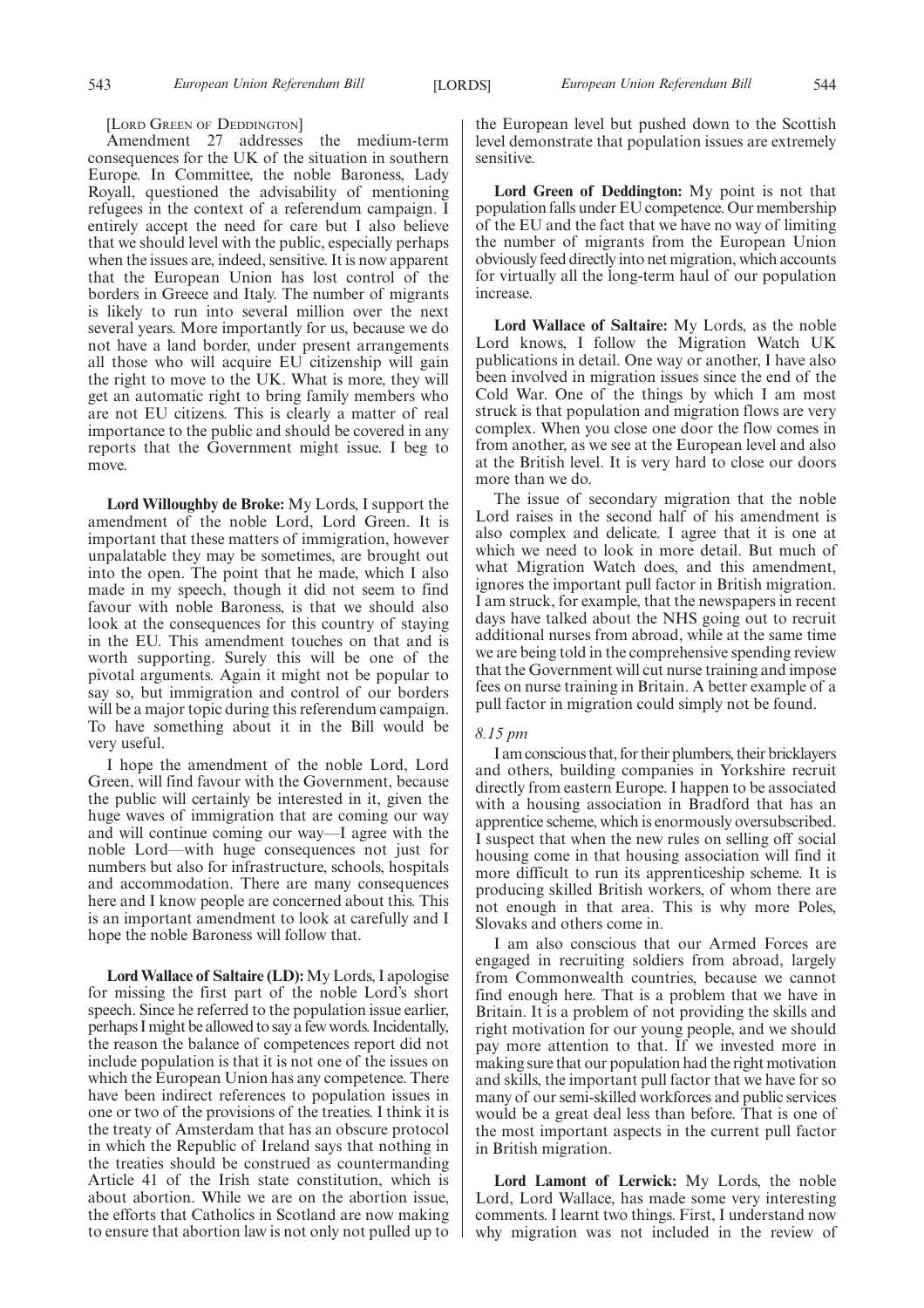competences. He explained that that was because the word used was "population", whereas had one asked the question about movement of labour or migration, perhaps it would have been different. Secondly, the noble Lord made quite a persuasive case, on one ground, for the necessity of migration and the inevitability of a degree of migration. I found it interesting that he was a regular watcher of Migration Watch. I was fascinated to hear that. But the arguments that the noble Lord put forward are the very things that would be considered in the Government's publication if the amendments in the name of the noble Lord, Lord Green, were accepted.

I was somewhat neutral towards the amendment in the name of the noble Lord, Lord Green, because I have been trying to argue that all these reports that have been called for are the issues that ought to be debated during the referendum campaign. But everybody else has been coming forward and saying we ought to include this and that. When I look at the list compiled by the noble Lord, Lord Hannay, of things that ought to be considered in the publication, the one thing that is obviously missing is migration. Why did the noble Lord, Lord Hannay, not say that the publication ought to include migration?

I have been converted to the amendment in the name of the noble Lord, Lord Green, both by the noble Lord, Lord Wallace, and the noble Lord, Lord Hannay. I wish the noble Lord, Lord Hannay, were here to support it.

**Lord Hamilton of Epsom:** My Lords, I, too, would like to say some words in support of the noble Lord, Lord Green. He says that we have to level with the public on this and I think that is absolutely right. Net migration into this country last year was 330,000 people. That is a very large number of people. I totally accept that perhaps only half of them came from the EU but this is certainly something that we have to address.

I am particularly interested, as was the noble Lord, Lord Wallace, in Amendment 27. I would like to know from my noble friend the Minister exactly what the mechanics are with regard to people who have come from outside as part of this refugee crisis into somewhere such as France, who then apply for a French passport, which then enables them to come to the United Kingdom under the free movement of labour. Can she fill us in about how this process takes place? This is obviously an extremely worrying aspect of these migration flows. At the moment we are in a position to say that we are not members of Schengen and we can probably do something not to have to accept any of these people. But of course, if they are given European passports, that is rather a different story. Can she give us an insight into her understanding of this process?

**Lord Collins of Highbury (Lab):** My Lords, we do not support the amendments tabled by the noble Lord, Lord Green, mainly because, as the noble Lord, Lord Lamont, said, they are highly speculative, impossible to calculate, unpredictable, and not based on factual information that the Government have. Confusing the free movement of labour with migration and simply putting everyone in together will not lead to a rational debate.

The free movement of labour has been an important component of the EU. Certainly, people have come here to work. Where they have not come here to work, the Government have been addressing those issues in terms of the benefits system, as the Labour Party has also committed to do.

I have no doubt that in the course of this referendum campaign, the noble Lords, Lord Green and Lord Willoughby de Broke, will repeat what they have said. They will make this issue part of the referendum campaign and I will take great pleasure in making sure that other voices are heard in that debate which challenge some of the assumptions about migration. But for the purposes of the EU referendum campaign, it is wrong to confuse the free movement of labour with migration, and it certainly is not capable of being subject to a rational report.

**BaronessAnelay of StJohns:**MyLords,Amendments 26 and 27, tabled by the noble Lord, Lord Green of Deddington, would create a statutory requirement for the Secretary of State to publish two very specific reports no later than 12 weeks before the date of the referendum, and to lay these reports before each House of Parliament.

The first of the reports, in Amendment 26, would focus on the effect that remaining in the European Union would have on net migration to the United Kingdom. The second would include information on access to citizenship for non-EU citizens within member states. As I have set out, and as the noble Lord, Lord Collins, just alluded to, the Government have come forward with amendments designed to provide information that is as useful as possible to the public, ensuring that they are able to make an informed choice. In addition, these reports should be appropriate for the Government rather than the kinds of reports that campaigning groups or other groups not related to the campaign might commonly issue in any event. We have said throughout that whatever the Government produce in the way of reports must be objective and grounded in fact.

The Government already publish information on migration issues in this country. The Home Office issues a quarterly release of immigration statistics from administrative sources. These statistics are complemented by the *Migration Statistics Quarterly Report* of the Office for National Statistics. Indeed, I understand that the next set of figures is due to be published this Thursday. In addition, the Office for National Statistics periodically publishes quantitative projections, looking at future figures and trends. That is it—they look at the likely future figures and trends. The Government should publish only reports that are grounded in fact and objective.

The wording of Amendment 26 is clearly speculative, because it asks the Government to publish,

"a report on the impact of continued membership of the European Union on the scale of net migration to the United Kingdom and its consequential effect on the future population of the United Kingdom".

One can speculate on that, but one cannot provide statistical information grounded in fact that would guide the public in a non-directional way about how to vote in a referendum. I understand the noble Lord's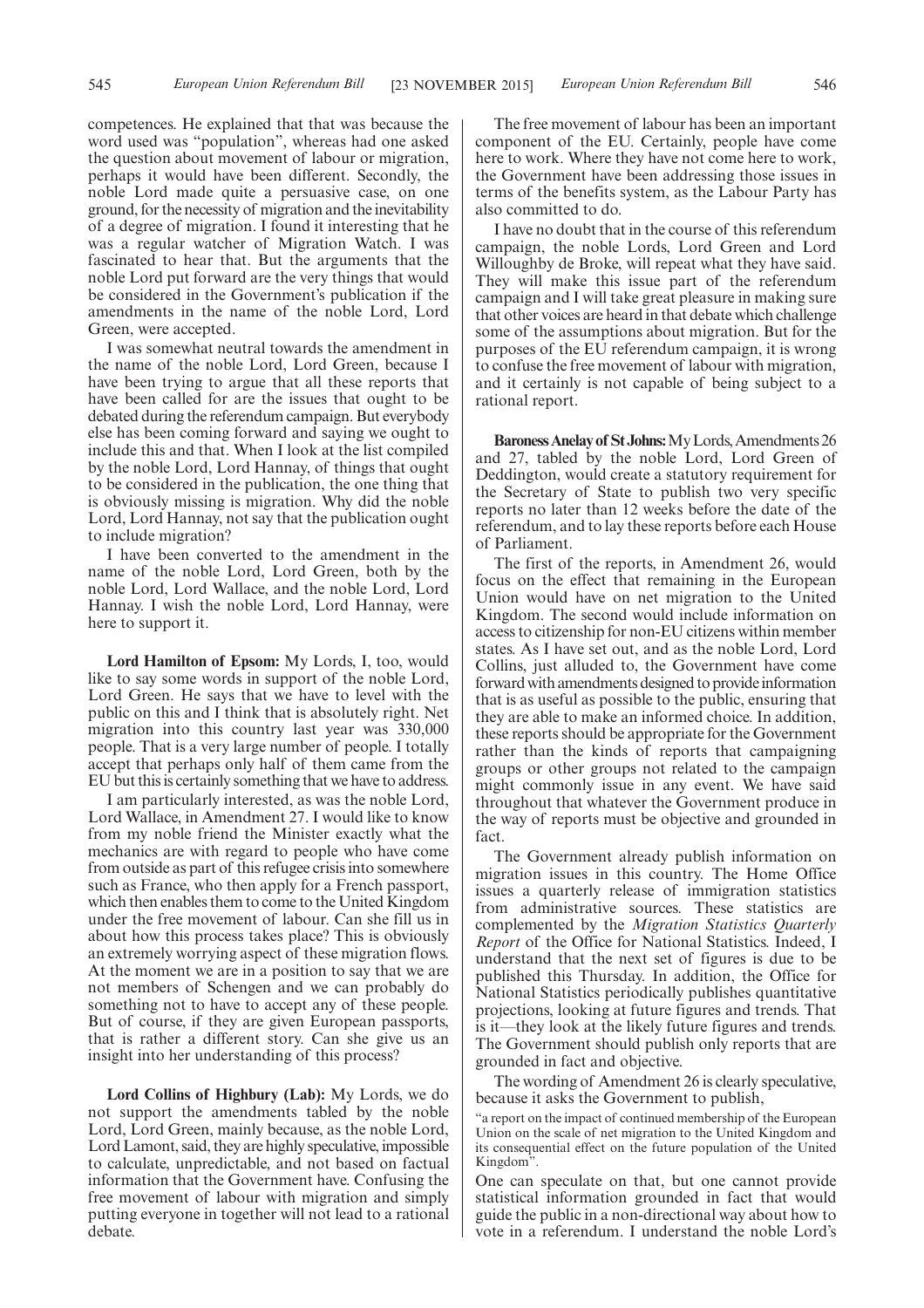[BARONESS ANELAY OF ST JOHNS]

concern, but there are ways in which information is already provided, and it is better provided by others rather than by a statutory requirement on the Government.

On Amendment 27, my noble friend Lord Hamilton raised the issue of free movement. The amendment asks the Government to lay a report giving information, "on the current length of time taken for people who are not European Union citizens to acquire citizenship in each member state".

That in itself is not information to which the Government would have right of access, so I am not sure how a statutory requirement could be placed upon us. The amendment also asks us to report on,

"the extent of free movement within the European Union that accompanies such citizenships and accrues to family members of those citizens".

Again, this is a matter of reporting on the law of other countries rather than conditions in this country. My noble friend Lord Hamilton raised a serious point about migration, and my right honourable friend the Prime Minister has made it clear that in his negotiations with our European colleagues—the other 27 states—one of his four requirements is that there should be reform of the impact of migration, particularly as it relates to welfare law.

I am afraid that my noble friend will have to wait a little while before we have a debate on exactly what the impact of the law on free movement is. But I am sure that the usual channels will arrange good opportunities for debate, because if they do not, the Government will not be able to set out our case—which we need to do. I feel confident that the usual channels will be there first, before I can even ask. I understand the concerns underlying the amendments. I hope that I have been able to explain why it would be inappropriate for them to go into the Bill—but also why their content will, indeed, be the focus of much debate, not just by Government and by Parliament but by all the campaigning groups. I therefore urge the noble Lord, Lord Green, to withdraw his amendment.

**Lord Green of Deddington:** My Lords, I thank the Minister for that response. The hour is late, so I shall be even briefer. There certainly are pull factors. There has been inadequate training in the past, and we have even cut our budgets for training. Secondly, I think that it was the noble Lord, Lord Collins, who spoke about EU migrants coming here to work—but 75% of them are in low-paid employment, so they are not a huge benefit to our economy. As for speculative projections, the Government produce population projections every two years. I assume that those are objective and grounded in fact, and could therefore be published, with the immigration assumptions underlying them.

As for Amendment 27 and the Government's right of access to the citizenship laws of other countries, they have already answered Parliamentary Questions on that subject, so they clearly have some information. If they need any more, they have 27 embassies that could, I hope, help them. Apart from that, the noble Lord, Lord Lamont, has already said it all, so I shall say no more. I beg leave to withdraw the amendment.

*Amendment 27 not moved.*

*Amendment 28 had been withdrawn from the Marshalled List.*

*Amendment 29 not moved.*

### *Amendment 30*

### *Moved by Baroness Morgan of Ely*

**30:** After Clause 5, insert the following new Clause— "Guidance for charities on engagement with the referendum

The Electoral Commission, in collaboration with the Charity Commission forEngland andWales, the Charity Commission for Northern Ireland and the Office of the Scottish Regulator, must issue joint guidance confirming the principles that apply to the engagement of charities with the referendum.'

**Baroness Morgan of Ely:** My Lords, I apologise for submitting this amendment at such a late stage in our discussions, but I believe that essential clarification for charities about their ability to be involved in the EU referendum campaign needs to be set out. This is a probing amendment.

The EU referendum is essentially a single constituency vote, and charities from across the UK should be able to engage fully and equally with that referendum if they wish. The problem, however, is that existing guidance from charity regulatory bodies differs across the UK. Charity law that regulates political campaigning should be the same UK-wide, and I am sure the Minister will agree that there should not be any cross-border disparity. What we need, therefore, is a single set of rules which will create a level playing field across the UK and clarification for charities that are registered with more than one of the charity regulators.

We believe that it makes sense to base this guidance on the tried and tested model of the charity guidance for the Scottish referendum. Let us remember that this has been proven in a fierce campaign north of the border, facilitating engagement while ensuring that charities are still subject to strict rules to act prudently and independently. Let me be clear: we are not setting out what the joint guidance should look like in this amendment. We accept and suggest that it should be carried out by the regulators themselves.

I request that the Minister gives us an assurance that she will seek the full co-operation of the various national charity commissions, so that common guidance can be issued for the whole of the UK in adequate time, prior to the start of that referendum campaign. I beg to move.

### *8.30 pm*

**Lord Hamilton of Epsom:** My Lords, as far as I can see, the noble Baroness, Lady Morgan, has put her finger on a slight problem here. The Bill, as I understand it, allows some charities to become permitted participants and permissible donors. But at the same time, Charity Commission law basically says that charitable contributions should not be used for political purposes. I understand that Justice Hoffmann—now the noble and learned Lord, Lord Hoffmann—ruled in 1991 that: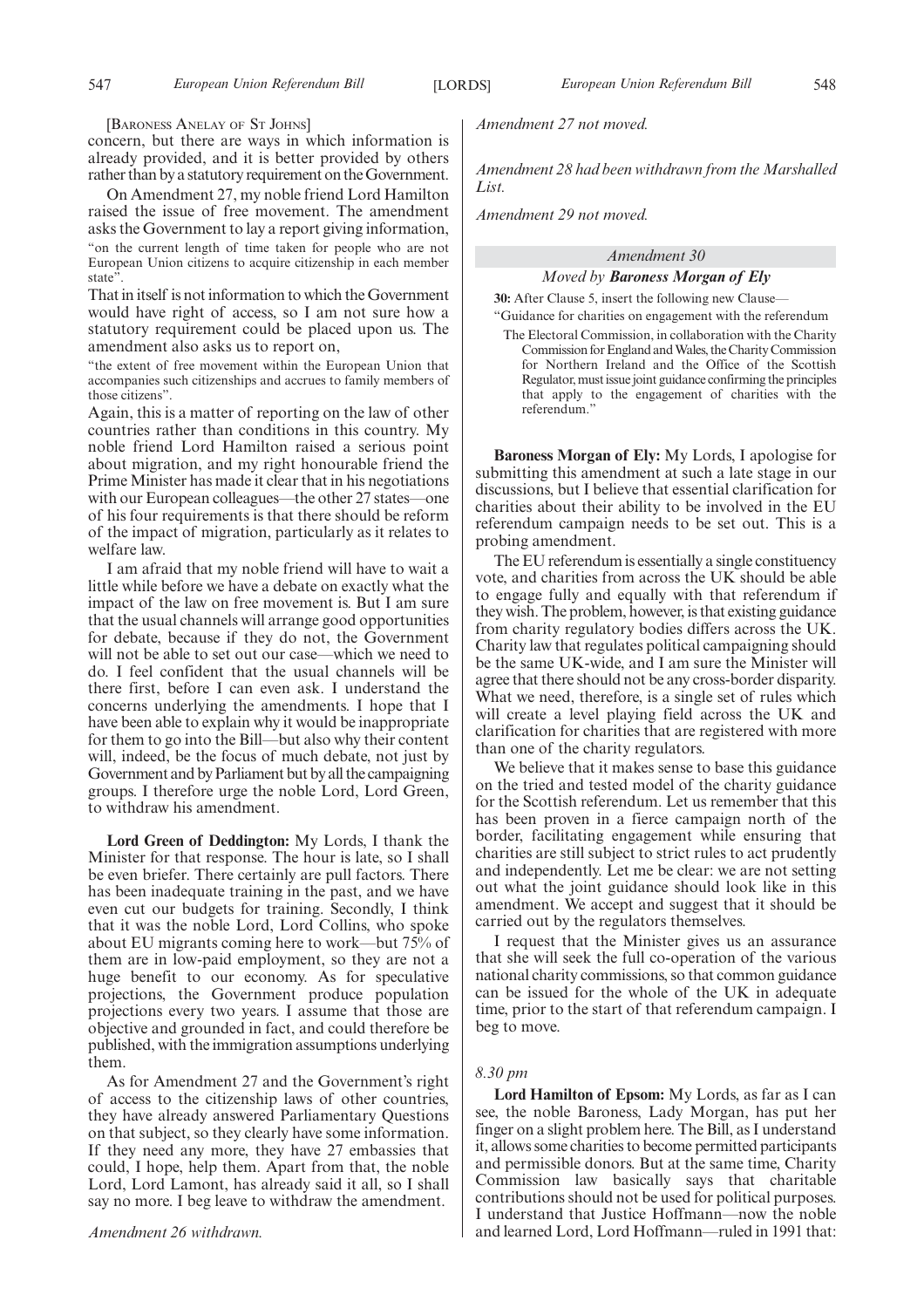"There is no doubt that campaigning, in the sense of seeking to influence public opinion on political matters, is not a charitable activity … it is not a proper object of the expenditure of charitable money".

It seems that we have two conflicting judgments being made, one by the Bill and the other by charity law. It would be very helpful if my noble friend the Minister could cast a bit of light on this. Are we now saying that charities are to be allowed to involve themselves in campaigning, against the judgment of Justice Hoffmann? I am a little confused about where we stand on this.

**Lord Wigley (PC):** My Lords, I am glad to have the opportunity to welcome the amendment put forward by the noble Baroness, Lady Morgan, because it touches on an area that could cause considerable confusion and difficulties to charities. I am involved with a number of them and have known some of the problems that have arisen in the context of elections. It is quite clearly not a question of campaigning in a party-political sense but, equally, charities have a viewpoint on changes that can affect their fundamental raison d'être. They need to be able to put forward information for people to consider without being seen as campaigning. That dimension is complicated by the difference in the legislation that exists in different parts of these islands.

This is clearly a probing amendment and I very much hope that the Minister will at least be able to come back at Third Reading on this matter, if not tonight. Before I sit down, I thank her very much indeed for the way in which she and her colleagues have handled the Committee and Report stages of the Bill, and the outcomes we have had from it.

**Baroness Anelay of St Johns:** My Lords, I am grateful to the noble Baroness, Lady Morgan, for pointing out that this is a probing amendment. She was able to give us enough advance notice of this late-stage amendment to enable us, I hope, to gather together the reassurances that she and others rightly seek. Under charity law, political activity by charities is subject to strict rules. Charities are also subject to requirements of electoral law. My noble friend Lord Hamilton asked for some clarification on what appears to be obfuscation. That is what I hope to do at this stage, because he is right: it is important that the role of charities is clear and respected.

In England and Wales under charity law, a charity may engage in non-party political activity to support its charitable purpose where the trustees consider it to be an effective use of the charity's resources. One is thereby pursuing the reason why the charity has been set up—what its mission is—but one is not permitted to take part in party-political activity. A charity must never support a political party or candidate, and must always take care to preserve its independence when engaging in any political activity.

Charity law is devolved in Scotland and Northern Ireland, but the rules are similar. There is already guidance for charities on referendums: for example, the Charity Commission for England and Wales published guidance in July 2014 entitled *Charities, Elections and Referendums*. The Office of the Scottish Charity Regulator published guidance last year ahead of the referendum on Scottish independence. The Charity Commission for Northern Ireland has produced general guidance for charities in Northern Ireland on political activity.

So we have had Charity Commission guidance in England and Wales, and the Scottish Charity Regulator and Northern Ireland Charity Commission have issued guidance. To complete the picture, the Charity Commission for England and Wales has already said that in principle it will be happy to work with the Electoral Commission, the Office of the Scottish Charity Regulator and the Charity Commission for Northern Ireland on this subject. However, it does not believe that there is a need for much additional material given the existing guidance for charities across the UK, some of which I have just referred to.

The Charity Commission for England and Wales and the Electoral Commission are meeting tomorrow to discuss the joint promotion and communication of their guidance in order to promote charities' awareness and understanding of the rules that apply. I also understand that the UK charity regulators are due to meet later this week, providing a timely opportunity to discuss this issue and consider the potential for collaboration on such guidance. While the provisions of the Bill apply across the UK, we must recognise that charity law is devolved in Scotland and Northern Ireland.We must therefore also respect the independence of the different regulators and their entitlement to reach their own views in particular cases.

Given my explanation about the collaboration that is not just happening normally but is happening now, we do not believe that the amendment is necessary, given the willingness of the Electoral Commission and UK charity regulators to work collaboratively on this specific subject.

I do not think that the noble Baroness intended her amendment to be self-operative, because clearly it will create an unnecessary burden for the regulators, which she does not intend. She asked me to say whether the regulators have demonstrated a willingness to collaborate on guidelines. I say yes, and they are coming up with the evidence for that, as well.

**Lord Lea of Crondall (Lab):** Before the Minister sits down, I am intrigued by whether she is saying that this is a one-off issue of conversation to do with the referendum, or is the word "political" and how it is used by the Charity Commission for England and Wales going to be subject to some new regime?

**Baroness Anelay of St Johns:** My Lords, perhaps I can unpack two parts of my response. With regard to the word "political", clearly there are regulations and guidance that cover political activity across the whole range of what may happen in the United Kingdom, obviously including Scotland and Northern Ireland. So there is therefore a basis on which the regulators and charities work.

I then referred separately to the meetings that are taking place this week, which are looking specifically at the referendum and what it might entail. So we are applying the general to the particular to ensure that the way they collaborate is effective for the particular referendum. I hope that that is helpful.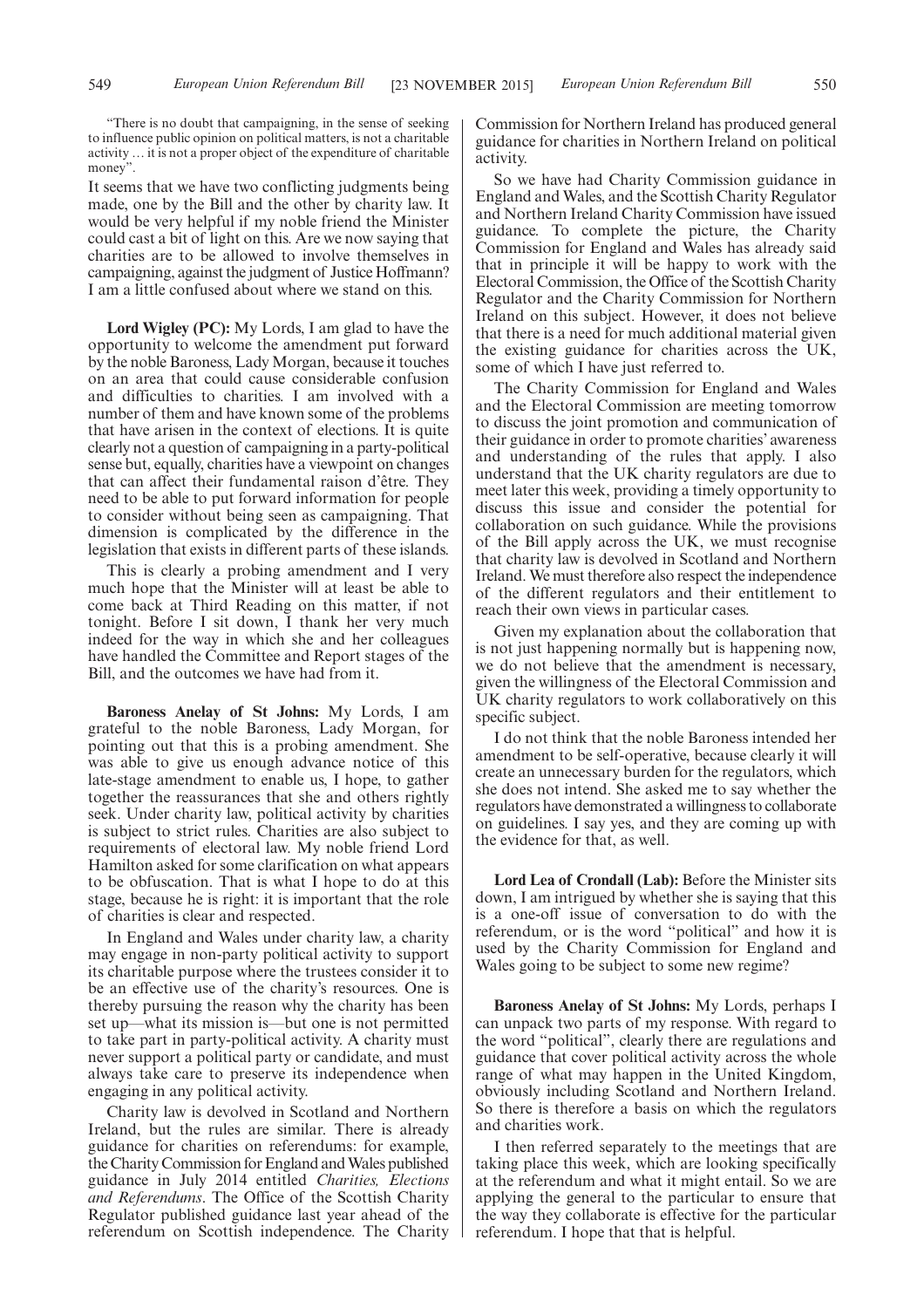**Baroness Morgan of Ely:** I thank the noble Baroness for that clarification. I think we have to remember that charities are anxious to be careful in terms of how they get involved politically. Obviously, party-politically would be impossible, but they have a duty to further their charitable purposes. That means, for example, that if they were in receipt of EU funds and if they found the EU regulatory burden too much, they would need to be able to express that in some way. So I think that clarification is necessary. I thank the Minister not for pursuing that not just with the Electoral Commission but with the regulators.

I finish by thanking the noble Baroness for the way she has conducted the whole of this European Union Referendum Bill. It has been very interesting. It has been difficult, sparky and fractious at times, but we have got through it, and I thank the noble Baroness for the way she has conducted the whole debate. I am glad that we have managed to collaborate in the way that we have.

*Amendment 30 withdrawn.*

## **Northern Ireland (Elections) (Amendment) (No. 2) Order 2015**

*Motion to Approve*

*8.40 pm*

### *Moved by Lord Dunlop*

That the draft Order laid before the House on 2 November be approved.

*Relevant document: 8th Report from the Joint Committee on Statutory Instruments*

**The Parliamentary Under-Secretary of State, Scotland Office (Lord Dunlop) (Con):** My Lords, this statutory instrument, the Northern Ireland (Elections) (Amendment) (No. 2) Order 2015, makes a number of changes to the legislative framework for Northern Ireland elections. Some are minor administrative points, and I will focus on the two most substantive provisions.

The draft order makes provision to allow the retention of certain entries on the Northern Ireland electoral register for a further year. Northern Ireland is unique within the UK in that it does not hold an annual canvass to refresh its register. Since 2006, the register in Northern Ireland has been maintained not via a canvass but through a system of continuous registration which relies on cross-checking electoral data against prescribed official data streams. This approach is possible because all electoral registration in Northern Ireland has been individual registration rather than household registration since 2002.

Following the last full Northern Ireland canvass in 2013, provision was made to retain some entries on the register where the individuals in question had not returned the canvass form but where the Chief Electoral Officer had no reason to question the validity of their entry. The Electoral Office for Northern Ireland was able to assess the validity of entries for these nonrespondents, as all the individuals in question were individually registered and the electoral office's datachecking facility with both DWP and health service records allows a high level of assurance on people's current address and other key information.

Let me be clear that the entries that relate to these non-respondents were all checked after the 2013 canvass and have been continuously checked since then in response to alerts from other government data sources. The Electoral Office for Northern Ireland receives regular updates of data from a variety of official sources, including the DWP, the Registrar-General and Business Services Organisation. BSO holds all the details of individuals on GP and dentist lists in Northern Ireland. If there is an inconsistency between the data on the register and that received from the other data sources, the electoral office issues chasing letters to the individual and then a final warning. If the individual does not respond, they are removed from the register.

Of the 112,000 registered electors who did not respond to the 2013 canvass, about 10,000 have been removed from the register and more than 20,000 have been successfully re-registered. Approximately 82,000 voters are therefore affected by the provision we are considering today. The original provision made in 2013 to retain these particular entries on the register was for two years and will expire at the beginning of December this year when the new register is published. However, it was always the intention that the retained entries should not be removed in advance of the next Northern Ireland Assembly elections. Due to the clash of the parliamentary general election and the Assembly election which was originally scheduled for 2015, the date of the Assembly election was postponed until May 2016. That postponement is the reason we need the extension of these provisions for one further year.

Both the Electoral Commission and the Chief Electoral Officer for Northern Ireland share the Government's view that the retention of these entries for a further year is desirable in the context of the continuous registration system employed in Northern Ireland. We fully intend that this will be the final provision made to retain non-respondent voters.We propose to introduce digital registration in Northern Ireland in 2016, and in the context of easier online registration and the publicity associated with its introduction, non-respondent voters will be given clear notice that they will come off the register in December 2016 if they do not take action.

The second substantive provision made by this order is to allow the Chief Electoral Officer for Northern Ireland not to be guilty of an offence if they take steps to fully correct procedural errors made at Assembly elections that would otherwise be a breach of their official duty. Currently, for all Northern Ireland elections, with the exception of those for the Assembly, the relevant legislation provides for the Chief Electoral Officer not to be guilty of an offence if they take steps to remedy in full an administrative error or omission. The order will correct this anomaly and bring the provision in respect of Assembly elections into line with the provisions for parliamentary, European and local elections in Northern Ireland. Although this is an electoral matter, which is therefore not devolved to the Northern Ireland Assembly, it tangentially touches on criminal justice matters. Your Lordships will wish to know that my honourable friend the Parliamentary Under-Secretary of State for Northern Ireland, Ben Wallace, has written to the Northern Ireland Minister for Justice to inform him of our intentions in this as a matter of courtesy.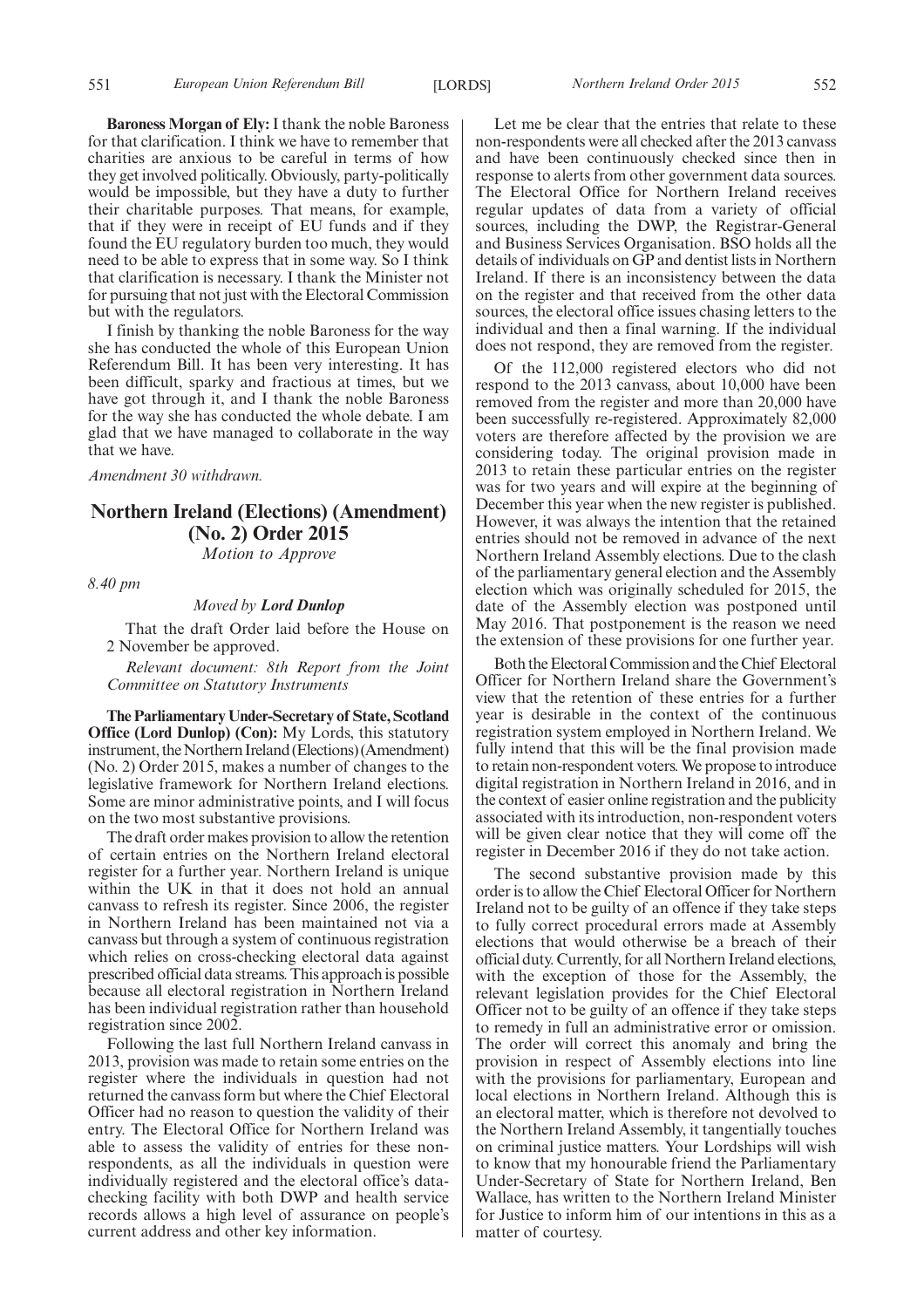#### *8.45 pm*

In addition to these two provisions, the draft order makes a number of other minor amendments to ensure consistency of administrative approach at Assembly elections. Electoral law is complex and as small changes are made to provisions for parliamentary and other types of elections, it is important that we keep the legislative framework under review and adjust the regulations as necessary where an inconsistency has crept into the provisions. I hope noble Lords will agree that the implementation of these changes in advance of the Northern Ireland Assembly election in May 2016 is both logical and reasonable. I assure noble Lords that all these changes are fully supported by both the Chief Electoral Officer for Northern Ireland and the Electoral Commission. I therefore commend the order to the House.

### *Amendment to the Motion*

### *Moved by Lord Tyler*

At the end to insert "but that this House regrets that the draft Order is inconsistent with the Electoral Registration and Administration Act 2013 (Transitional Provisions) Order 2015.".

**Lord Tyler (LD):** My Lords, on 27 October, on the comparable order for England, Wales and Scotland—to which my regret Motion also refers this evening—this is what the noble and learned Lord, Lord Mackay of Clashfern, said:

"I do not understand how shortening the transition period contributes to the accuracy of the register".—[*Official Report*, 27/10/15; col. 1129.]

As so often, he summed up the situation admirably, and in so doing completely demolished the Government's case that evening. Sadly, he did not then follow the logic of his own analysis and did not vote for our Motion to persuade Ministers to think again. Even more disappointing was that a number of Cross-Bench Peers, who rightly pride themselves on being independent of party politics, voted to support a blatant move to distort the electoral register in favour of one particular party—the Conservative Party.

This order, by contrast, follows the logic of the summary of the noble and learned Lord, Lord Mackay, but only in relation to Northern Ireland. It would delay the completion of the transition from head-ofhousehold registration to the full implementation of individual electoral registration—IER—in the Province for a further 12 months, as the Minister explained. The Explanatory Memorandum claims:

"In essence, Northern Ireland and Great Britain currently operate very different systems".

That is true. As the Minister explained, IER was developed in Northern Ireland earlier than on the mainland. So for those of us who have been watching these developments—this evolution—over a number of years, the initial reaction must surely be that it should be further advanced in Northern Ireland. There ought to be a prima facie case for moving on in Northern Ireland because they have had plenty of time to develop the new system. Far from that, of course, the order does the reverse.

The Explanatory Memorandum also reports, as the Minister said, that the Chief Electoral Officer for Northern Ireland and the Electoral Commission have both recommended that those electors on the register who have not since confirmed their registration details should be retained on the register until December 2016. Members of your Lordships'House who attended the debate on 27 October will recall the strong recommendation from the commission that the same should apply to England, Wales and Scotland. Indeed, given that Northern Ireland has had more time to develop the transition, one would think that the case for England, Wales and Scotland was much stronger. On that occasion, the advice from the commission was then ignored by Ministers despite the very special and particular nature of the commission's statutory responsibility to Parliament.

The Minister referred to the elections to Stormont next May. In the previous debate, we were looking very carefully at the implications for the elections to Holyrood and the Welsh Assembly, where it may be thought that the same arguments apply. What is so different about Northern Ireland elections and electoral registration there?

Noble Lords may also recall that, on that occasion, the Minister constantly justified the Government's denial of the commission's recommendation on the grounds that there could be hundreds or thousands of ghost voters—ghost entries on the register—if the transition continued for a further 12 months. I reread *Hansard* this evening and counted a dozen such references in the Minister's speech alone, and other government supporters followed suit.

I pointed out in my contribution that if there were so many ghost voters in October 2015, it was highly likely that a fair proportion of them would have been ghosts in May 2015, at the time of the general election. I said then:

"Ministers claim that some or many or most of those 1.9 million entries on the electoral register may be false and potentially fraudulent … This is the register on which the general election was fought. Are Ministers really now saying that the whole election could have been based on a wildly inaccurate, potentially fraudulent register? What is the evidence for that? … Are Ministers now challenging the outcome of the election on those grounds?"— [*Official Report*; 27/10/15; col. 1098.]

Are the Government now claiming that there is a much greater danger of ghost entries on the mainland register, then and now, than in Northern Ireland? If so, what is the evidence for that? Others in the Chamber have much more experience of elections to the various levels of governance in Northern Ireland, but anyone studying the history of elections in the Province would surely challenge that interpretation and conclusion. Indeed, as the Explanatory Memorandum admirably explains, Northern Ireland does not have an annual canvass, so electors are not required to reregister each year. Noble Lords may be forgiven for thinking that this may mean that the register there is less accurate—less up to date—than that in Great Britain.

In truth, the only real difference between the political circumstances in Northern Ireland and in the rest of the UK is simply this: the Conservative Party has no seats in the Province, no likelihood of contesting constituencies there, and therefore no self-interest in distorting the register. Tonight's order merely undermines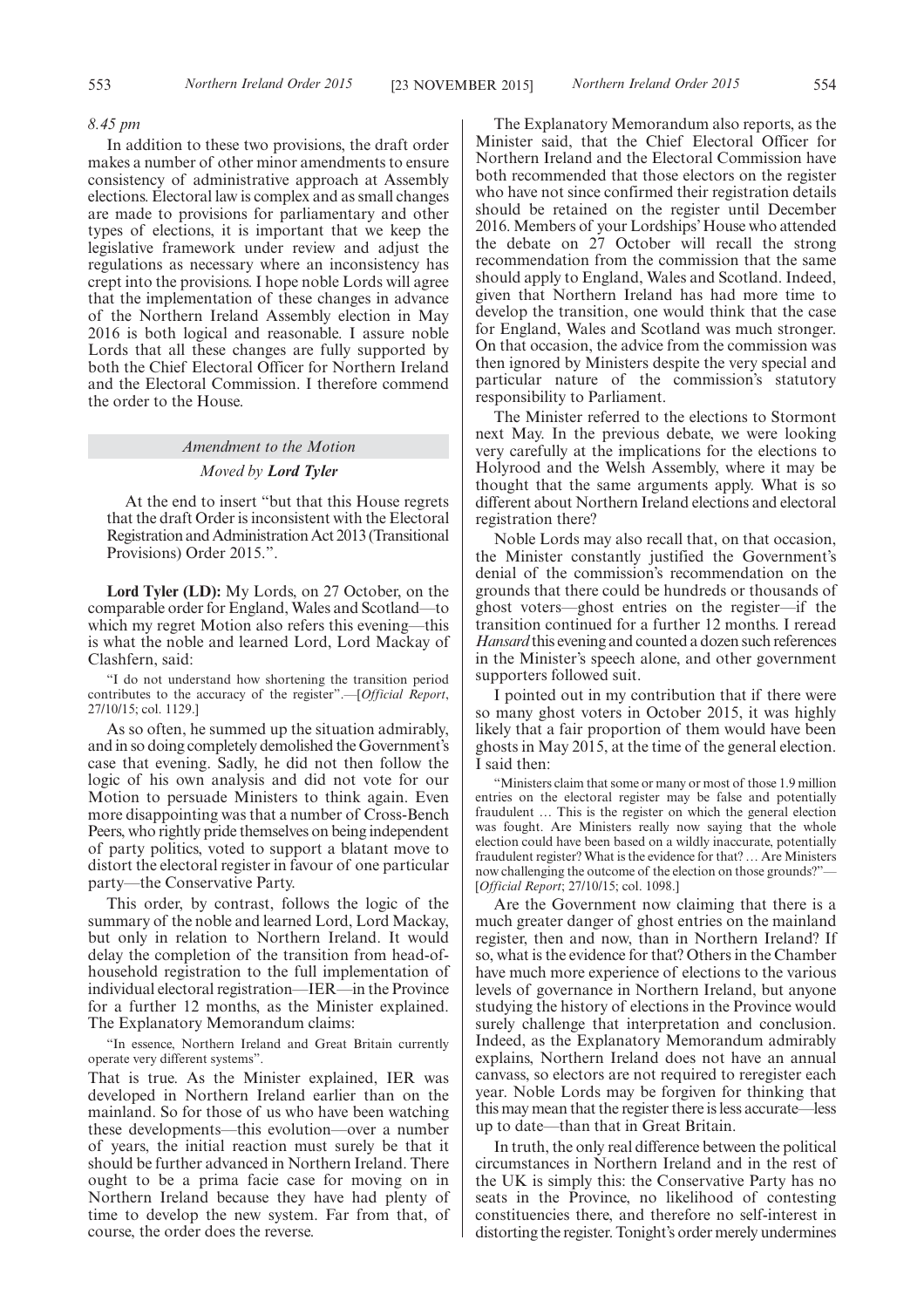### [LORD TYLER]

the logic of the previous order and displays for all to see the double standards of Ministers. Our amendment simply reads that the draft order is inconsistent with the Electoral Registration and Administration Act 2013 (Transitional Provisions) Order 2015. I beg to move.

**Lord Bew (CB):** My Lords, I add a certain scepticism to that of the noble Lord, Lord Tyler, although from a different angle. I would like to say how much I admire his concern for the proper functioning of electoral institutions in the United Kingdom.My point is different and relates to the future. The Minister has brought the draft instrument to the House and there is no choice. The argumentation on technical details is fine, although it requires a certain degree of trust in the Chief Electoral Officer—although I see no reason why he should be denied that trust. So there is no problem with the legislation as such in that narrow sense and, anyway, we must now proceed.

In his opening statement, the Minister talked about the reason why we are in this situation. It was entirely accurate from the Government's point of view, but it is not actually why we are. The reason why we moved the date of the election to the Assembly a year later than the people of Northern Ireland had been told it would be was because of a deal between the local parties. There is no compelling, wider logic that said it must be at the same time as the elections in Scotland, and so on. There was no particularly compelling logic, though I can understand that there was a clash with the Northern Ireland general election. Essentially, the local parties themselves, worried that their performance was poor, said, "We need more time to put together a programme of governance". As noble Lords will be aware, no such programme of governance actually appeared, even given the extra time. I simply make the point that this ruse should not be played again in the next Parliament. It is bad practice to tell any electorate, "This is a Parliament that will be there for four years—no, sorry, five years". In Ireland 100 years ago, this was disastrous, because for very good reasons the general election that would normally have been held in 1915 was postponed, because of the First World War. That gave the people who lodged the Irish insurrection the great excuse of saying, "We are not revolting against democratic institutions, because they are dead. Do not tell us that the Irishmen in the Parliament that sits at Westminster have different views from us; of course they do, but they do not have a mandate. They were elected in 1910 on a five-year term and now their mandate has run out".

This was a risky thing to do. What the noble Lord said about why it was done, from the Government's point of view, is entirely correct, but it is not the underlying politics of Northern Ireland. I simply use this opportunity to say to the Minister that the next time the Government should be very careful about playing around with mandates, timing and duration. In the end, the parties that said, "Give us another year and we will give you a programme of government" delivered nothing.

**Lord Kennedy of Southwark (Lab):** My Lords, first, I am very pleased that the Government are allowing registered voters to be retained on the register for another year in Northern Ireland. Action taken to improve the accuracy and completeness of the register is always welcome. Like the noble Lord, Lord Tyler, however, I regret the inconsistency of approach in respect of how voters are treated in England, Scotland and Wales and fully support his amendment.

It is in fact astonishing that we have had a system of IER in place in Northern Ireland since 2002 and that the Government felt it necessary on 2 November 2015 to put an order down for consideration in both Houses to allow a further year for voters to be retained. IER has been in force in Northern Ireland for only 13 years, yet this additional year of retaining voters until 1 December 2016 is deemed necessary. I recall the speech on 27 October 2015 from the noble Lord, Lord Empey, who is in his place, telling us how IER had been in force since 2002, how well it was going, and that we needed to get on and complete the job in the rest of the United Kingdom.

In the rest of the United Kingdom we were some years behind: that is correct. However, the process was speeded up with the 2013 Act and then people in England, Scotland andWales were given until 1 December 2016 to be verified under the new system, or they would be removed. But they have had a year taken away from them in order to complete the verification process, and they now have only until next Tuesday. Therefore an Act in place for two years and a year taken off the transitional period is contrasted with Northern Ireland, which has had IER in place since 2002 and is given an additional year. That does not seem very fair or consistent—it seems grossly unfair and completely inconsistent. I know that the noble Lord, Lord Dunlop, will say that the canvass arrangements are different, but he cannot get away from the fact that in Northern Ireland these arrangements have been in place for 13 years. The noble Lord, Lord Empey, and, on the Minister's own Benches, the noble Lord, Lord Lexden, were full of enthusiasm for what had gone on there.

Paragraph 4.1 of the Explanatory Memorandum states:

"Amendments to these provisions are required to extend this for one further year to ensure the electors who have not since confirmed their details remain registered for the Assembly elections in May 2016".

I think that the elections to the Scottish Parliament, the Welsh Assembly, the Greater London Assembly, the Mayor of London, the mayor of Bristol, the police and crime commissioners in England and Wales, and thousands of councillors are just as important, and voters deserve the right to be treated in the same way. I do not recall a word being mentioned in the debate on 27 October in this noble House that Northern Ireland might need an extension of a further year. It would be very helpful to the House if the noble Lord, Lord Dunlop, could take us through the process that led to this order being put down for consideration on 2 November 2015. Looking at the Explanatory Memorandum, I see that consultation has taken place with the Electoral Commission, the Chief Electoral Officer for Northern Ireland, the Department of Justice and the Justice Minister in Northern Ireland, who were also advised of an incidental impact of a criminal offence, in terms of change of official duties.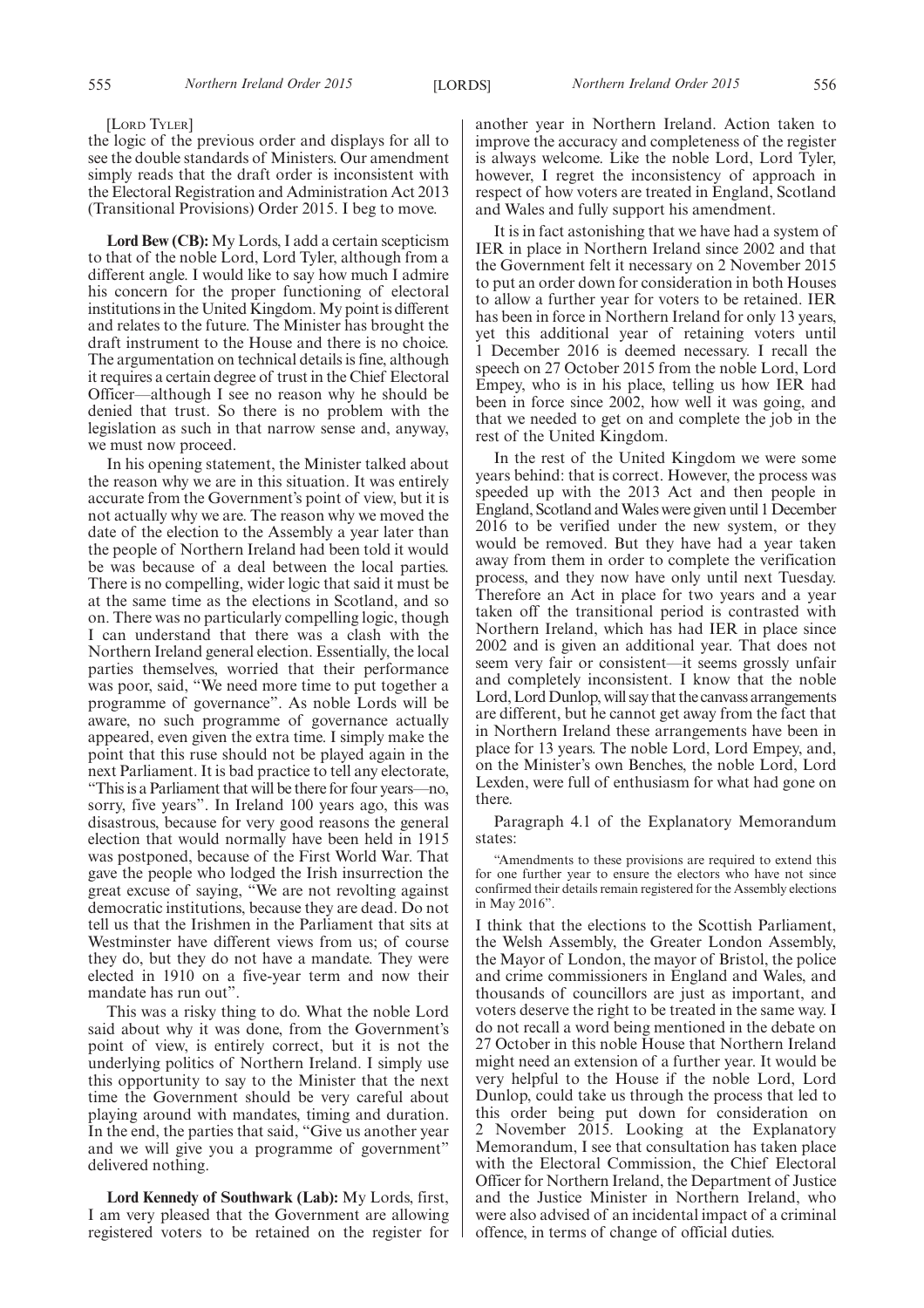It is important for the House to understand whether all of that, along with the decision to grant the additional year, happened after 27 October when the additional year was removed from voters in England, Scotland and Wales, or whether the decision had already been taken before 27 October and the vote on the fatal Motion and the House was just not told about it. It was completely at odds with what the Government were seeking to do for England, Scotland and Wales, and it would have completely undermined the argument being put forward from the government Front Bench if the noble Lord, Lord Bridges, had made us aware of the proposal. The noble Lord, Lord Dunlop, was in the House on 27 October and voted against both my amendment and the substantive Motion moved by the noble Lord, Lord Tyler. Was he aware at the time that this order was going to be put forward? It is very important for the House to be clear on the timelines and on how and when decisions were taken by the Government.

### *9 pm*

I am very pleased, as I said at the start, that voters in Northern Ireland are being given an extra year to verify and confirm their details, but it is a matter of much regret that the Government have chosen to do the exact opposite for people living in the rest of the United Kingdom, and that is something that they should be profoundly ashamed of. I thank the noble Lord, Lord Tyler, for tabling his Motion. I hope that the noble Lord, Lord Dunlop, can answer the questions I have put to him and provide the information that the House needs.

**Lord Empey (UUP):** Before the noble Lord sits down, he mentioned some comments that I made. Actually I would have no difficulty if the proposal were to remove the 82,000, but the difference is that the people on the register in Northern Ireland are not ghosts. They had to have their national insurance numbers and so on verified at the time. So there is a significant difference in that these people clearly did and do exist.We have a continuous process of registration going on and other sources are found to verify their existence.

The noble Lord, Lord Bew, said that the parties wanted the extension to 2015 for the election. Two parties did. My party did not, and neither did others; it was a decision between the DUP, Sinn Fein and the Government. When the people went to the polls in 2011, they thought that they were voting candidates in for four years. Although Scotland and Wales had been told that their Administrations would be there for five years, it did not apply in Northern Ireland. I regret that. The point that the noble Lord, Lord Bew, made is also very valid.

**Lord Kennedy of Southwark:** I thank the noble Lord for that. I would say that the inconsistency here is staggering. IER has been in place in Northern Ireland since 2002, while we have had only two years in Great Britain. At the same time as we are giving an extra year to Northern Ireland, we are taking a year away from the rest of the United Kingdom. It is staggering.

**Lord Dunlop:** My Lords, I thank the noble Lords, Lord Tyler, Lord Bew, Lord Kennedy and Lord Empey, for their contributions. The noble Lords, Lord Tyler and Lord Kennedy, have reminded us of the recent debate over the end of transition to individual electoral registration in Great Britain, particularly regarding the concerns that they have over the impact on GB registers of removing the remaining carry-forward entries this December as opposed to in December 2016. However, what we are considering today are provisions for Northern Ireland alone, and I do not propose to rehearse the arguments and merits of what was determined in that case for Great Britain.

The fact is that the framework in place for ensuring the integrity of the Northern Ireland register is entirely different from that for Great Britain. In Great Britain, we are moving away from household registration and have decided not to carry forward entries that are not IER-registered by this December. We are acting to tackle concerns about ghost entries that the system of household registration gave rise to.

In Northern Ireland we have had individual registration for well over a decade. Every elector on the Northern Ireland register is individually registered. Because Northern Ireland does not have an annual canvass but instead checks entries through data streams, we can and do check the validity of non-respondents.

Great Britain and Northern Ireland have different systems for registration. We believe that there is merit in retaining these individuals on the Northern Ireland register, but that it is simply not appropriate in the case of Great Britain to retain non-IER-registered entries that have not been validity checked and have not responded to the sustained programme of contact that GB councils have carried out. The chief electoral officer has made it clear that he has no reason to think that non-respondents retained on the Northern Ireland register are anything other than eligible voters. Given the framework of individual registration and data checking in place in Northern Ireland and the current expectation of voters and activists alike that nonrespondents who have been validity-checked will remain on the register for the Assembly elections, I urge noble Lords to support this order and the range of provisions in it. I therefore commend this order to the House.

**Lord Kennedy of Southwark:** Before the Minister sits down, I remind him that I put a number of points to him about when these decisions were taken—whether before or after 27 October—on what he knew when he was voting on 27 October and with regard to timelines. He has not addressed them at all in his response.

**Lord Dunlop:** I do not have that information, but I am happy to write to the noble Lord.

**Lord Tyler:** My Lords, despite the advice of the *Companion*, on 27 October I was denied the opportunity to reply to the debate on my Motion or even to indicate whether I wished to withdraw the Motion or to test the opinion of the House. It seems to be my fate that this evening when I do not need it, I am getting that opportunity. As I shall explain, I do not intend to press this amendment to a Division.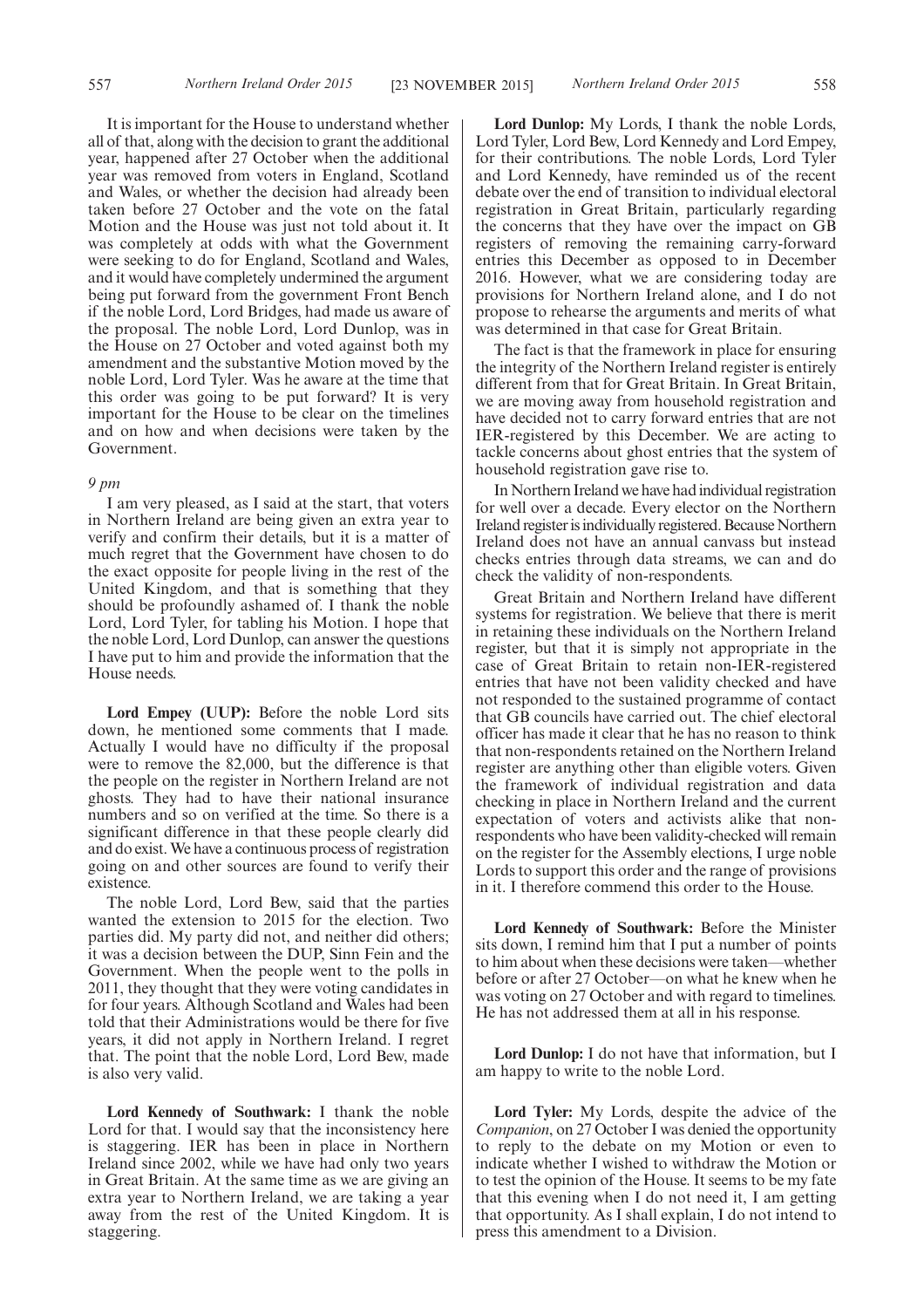[LORD TYLER]

If in Northern Ireland the process that has been described well by a number of colleagues is so much better and does not need an annual canvass, why do the Government not introduce those improvements instead of creating the entirely phoney spectre of ghost voters, as they did when they were dealing with England, Wales and Scotland? The Government have shown themselves to be adopting double standards on this issue. That does no credit to Ministers or indeed to the House or to the Government themselves.

This particular order is much more helpful than the one that we were addressing last month, and I support it. In those circumstances, I beg leave to withdraw the amendment.

*Amendment to the Motion withdrawn.*

*Motion agreed.*

### **Arrangement of Business**

*Announcement*

### *9.06 pm*

**Lord Taylor of Holbeach (Con):** My Lords, I beg to move that the House do now adjourn during pleasure in anticipation of the receipt of a message from the House of Commons. In order to facilitate the resumption of the House, the annunciators will display a green strip giving an indication of the time of the resumption of the House.

*9.07 pm*

*Sitting suspended.*

## **Northern Ireland (Welfare Reform) Bill** *First Reading*

*10.47 pm*

*The Bill was brought from the Commons, read a first time and ordered to be printed.*

*House adjourned at 10.48 pm.*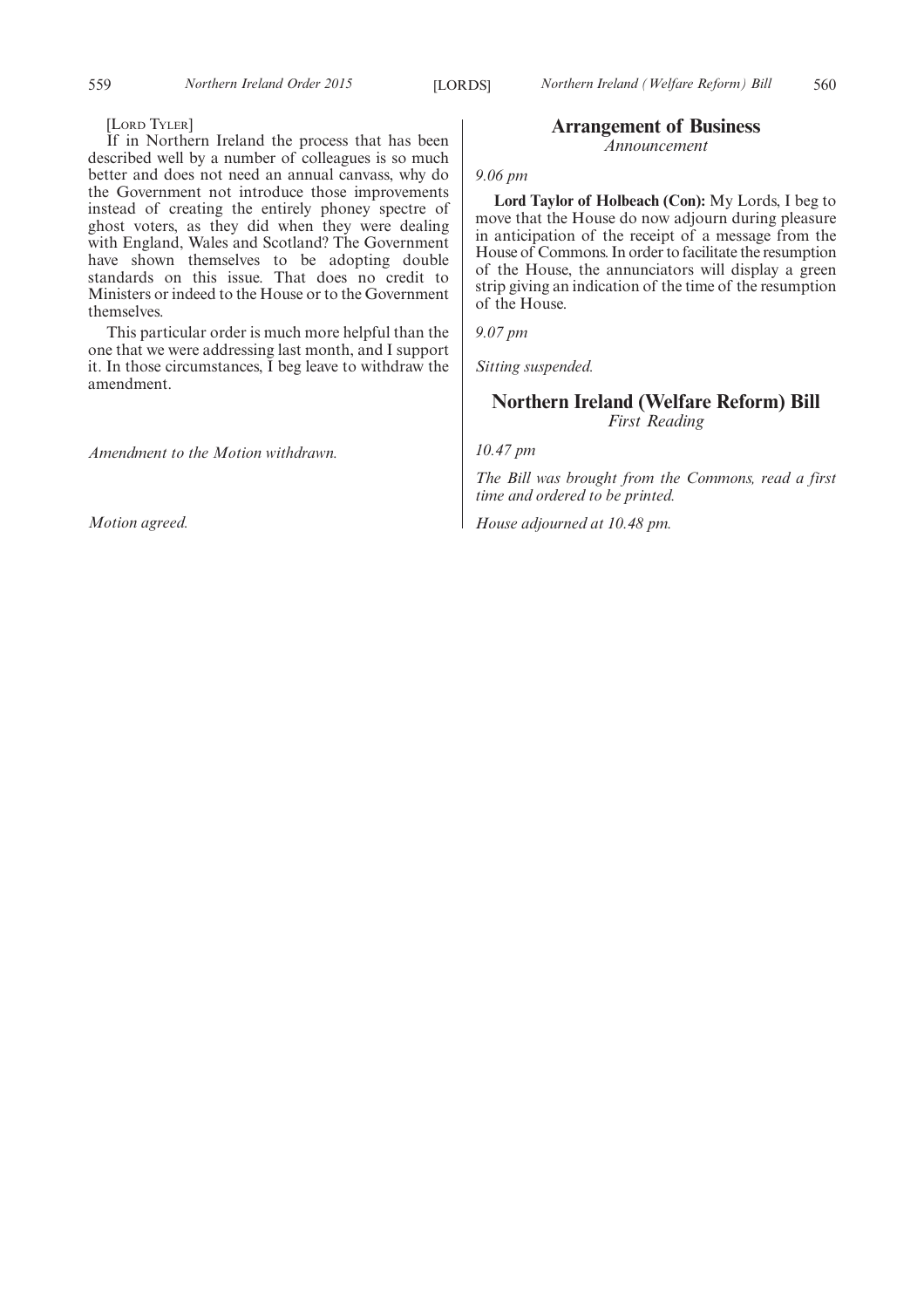# Grand Committee

*Monday, 23 November 2015.*

### **Representation of the People (England and Wales) (Amendment) (No. 2) Regulations 2015**

*Motion to Consider*

*3.30 pm*

### *Moved by Lord Bridges of Headley*

That the Grand Committee do consider the Representation of the People (England and Wales) (Amendment) (No. 2) Regulations 2015

*Relevant document: 6th Report from the Joint Committee on Statutory Instruments*

**The Deputy Chairman of Committees (Lord Brougham and Vaux) (Con):** If there is a Division in the Chamber, the Committee will adjourn for 10 minutes.

**TheParliamentarySecretary,CabinetOffice(LordBridges of Headley) (Con):** My Lords, the instruments before us today will enhance the operation of individual electoral registration, which was successfully introduced last year. In Great Britain, more than 12 million people applied to register under IER, with three quarters of those applying online.

The Minister for Constitutional Reform has spoken about the future vision for electoral registration: maximising opportunities for a complete and accurate register, and making sure that as many of our citizens as possible can participate in our democracy. We know that people rightly expect digital services to be built around them. The Government want to do this while making the system as efficient as possible and driving down costs. These instruments make a modest contribution towards that.

The instruments remove the requirement for IER applicants to provide their previous name if it has changed in the previous 12 months. Instead, they allow an applicant to provide their most recent previous name if they wish, but provision of this information is not mandatory. The application form will explain that, where previous name details are not provided, additional personal information may be required to verify the application.

Secondly, the instruments make changes to the correspondence required to be sent by electoral registration officers to electors and applicants for electoral registration. Thirdly, the regulations update the electoral registration application form and the annual canvass form to bring them in line with changes made by the Criminal Justice and Courts Act 2015 to the jury-summoning age in England and Wales. This will ensure that the correct information for jury summoning is collected on the electoral register. They will also authorise EROs in England and Wales to inspect marriage records in order to improve the accuracy and completeness of the electoral register. Finally, they make a minor consequential amendment relating to the provision of personal identifiers for postal voting.

The Scottish instrument does not make provisions consequent on the change to the jury age because the changes do not apply in Scotland; nor on the change to access to marriage records, as EROs in Scotland are already authorised to inspect these records.

The previous Government originally intended to make the giving of the most recent previous name mandatory in draft regulations last year. Following concerns raised by users, including from the transgender community, that provision was removed so that further consultation could take place. It emerged that a more acceptable solution would be for IER applications to require the applicant's most recent name on a voluntary basis. The regulations before your Lordships effect such a change.

The changes to correspondence are designed to help reduce the administrative burden on EROs and the potential for confusion among members of the public by avoiding multiple pieces of correspondence. The regulations will amend the way in which EROs send confirmation of registration to successful applicants and the information that that confirmation must contain. When EROs have conducted a review of an individual's entitlement to registration, they will require the ERO to notify that individual in writing of the outcome, and provide information about the appeal process. They also require the ERO to send the individual notice in writing of the outcome of a hearing of a review, and provide information about any appeal process. They will amend the categories of cases in which the ERO does not need to send a letter to any person affected by an alteration in the electoral register.

On the provisions related to the upper age limit for jury service, the register is used as the basis on which people are called for jury service in England and Wales, and EROs have a statutory duty to supply this information. The age limit will change from 70 to 75 in early 2016, and the regulations will require an applicant who is unable to provide their date of birth to specify if they are 76 or over. EROs also issue canvass forms pre-populated with details of electors, including whether they have indicated that they are over 70. These regulations will require the form to specify whether an elector is 76 or over.

Finally, giving authorisation for EROs in England and Wales to inspect marriage records could alert EROs to electors who may wish to change their name on the electoral register, and could also be used to verify the identity of an applicant whose identity cannot be verified using DWP data-matching. That is because proof of name, surname and date of birth is now required in order to marry in the UK. This would reduce the number of applicants who have to provide documentary evidence to establish their identity.

There has been considerable consultation on these provisions. On the previous name and correspondence provisions, the Electoral Commission, while content overall, said that there was some uncertainty about the likely impact on electors and the electoral administration process and that the Cabinet Office should therefore consider how best to assess the impact of the change. The Cabinet Office has responded that it will, together with the commission, continue to monitor completeness and accuracy of the register. It has also given assurances to the commission that the online registration website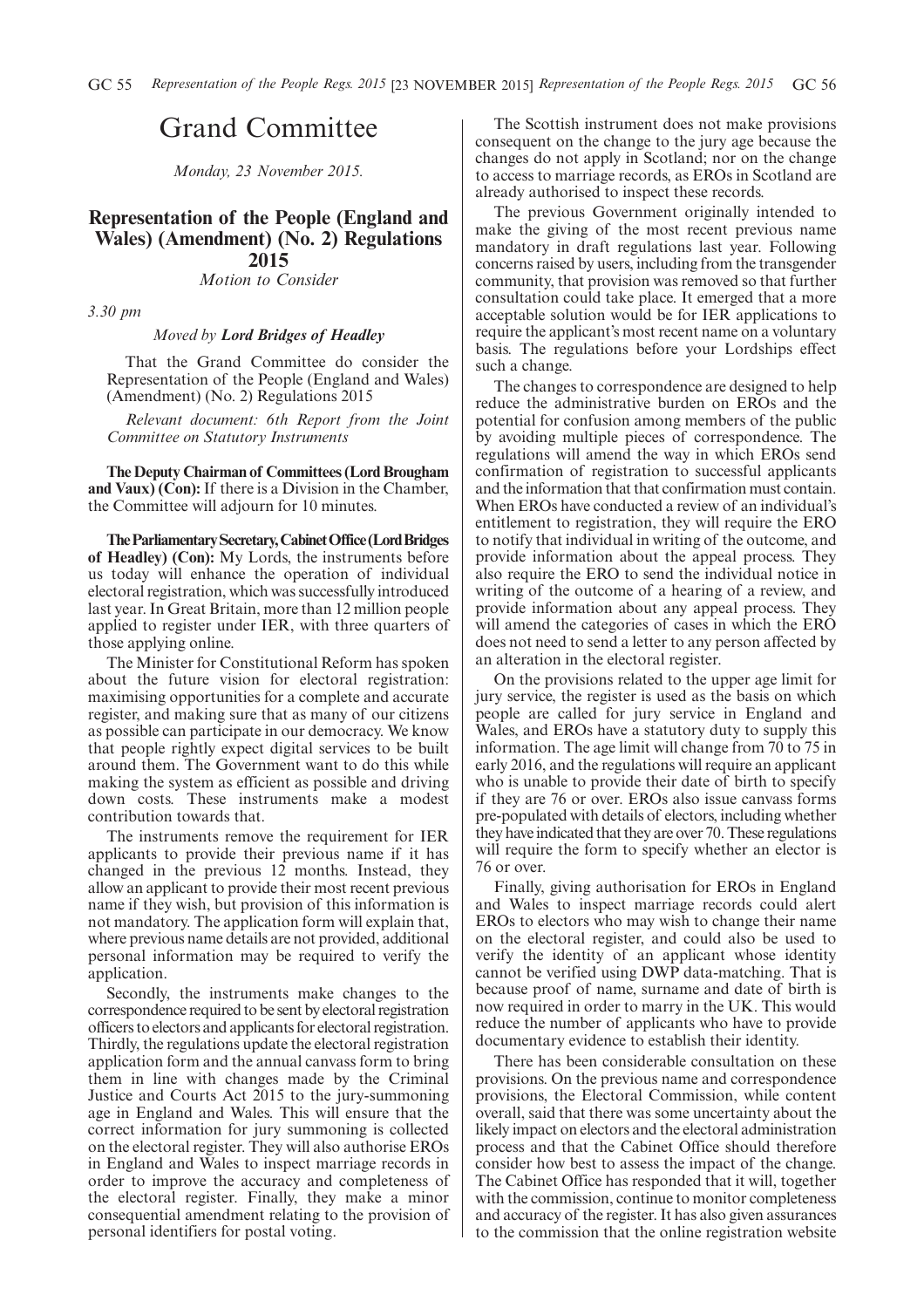#### [LORD BRIDGES OF HEADLEY]

will be amended to ensure consistency with amendments to the paper application form, and that there is no change to the requirement that, when individuals apply to register by telephone or in person, the ERO must record the required information in writing and submit the completed form for verification. The Cabinet Office also confirmed that it intended to make the regulations in December 2015, subject to parliamentary approval, and would continue to consult with the commission over form design.

The Information Commissioner's Office—the ICO while welcoming the intended explanation to applicants that provision of previous name information was not mandatory, suggested including further clarification that, when previous name information was not supplied, additional personal information might be required to verify an application. This suggestion has been adopted in the draft regulations. The Association of Electoral Administrators and other electoral administrator organisations consulted responded that making provision of the most recent previous name voluntary would probably have a negative impact, since people may not provide the information, and applicants should be asked to give all previous names. The Society of Local Authority Chief Executives considered that it would lead tomore time spent resolving queries.TheGovernment have carefully considered these issues but have decided not to change their policy on previous names. The extra words of clarification suggested by the ICO will give a stronger message about the consequences of not providing previous name information.

On the jury age provisions, the Electoral Commission was content with the proposed timetable for the instrument. The commission pointed out that, if the referendum on the United Kingdom's membership of the European Union were held in autumn 2016, it could have an impact on the timing of the publication of the register after the 2016 canvass and the consequent availability of information about jurors. The Government responded that, in the event of the timing of such a referendum impacting on the 2016 canvass, this would be considered alongside any other pertinent issues relevant to the conduct of the 2016 canvass. The commission will also make reference to inspection of marriage records in its guidance for EROs.

The ICO was also consulted on the jury age and marriage records regulations, and did not consider that they raised any new or significant data protection or privacy issues. On jury age, SOLACE raised the point that information about over 75 year-olds would not be available until after the 2016 canvass. The Government responded that this is why the measure will not come into force until after 1 December 2015. The Government Equalities Office raised some concerns regarding EROs inspecting marriage registers and how this might potentially affect transgender people. The Government informed the GEO that guidance on the use of this information would be a matter for the commission, and ensured that there was a discussion between the GEO and the commission on the production of guidance.

In conclusion, the Government believe that the instruments before the Committee today will enhance IER, and I commend them to the Committee.

**Lord Kennedy of Southwark (Lab):** My Lords, these regulations make a number of changes to the information that needs to be supplied to EROs when applying to register to vote under IER, along with changes to jury summoning in England and Wales, and to correspondence and postal voting. On this issue the Government have on far too many occasions got the balance wrong between completeness and accuracy. They have continued, as they did in the last Parliament, to fail to secure cross-party agreement on these matters, which is a matter of great regret. When my noble friend Lord Wills was in the other place, he had responsibility for these matters. He always sought to get cross-party agreement, which he took seriously. We are not doing that now and it is very regrettable.

I accept that these are relatively small matters, but I fail to see how they help to improve the completeness of the register. The noble Lord said that the Electoral Commission referred to the uncertainty of the impact on electors and on the electoral administration process. Furthermore, as the noble Lord mentioned, the Association of Electoral Administrators thought that this would have a negative impact, as we are moving from mandatory to voluntary previous name provision. SOLACE thought the same.

I find the comments in paragraph 7.2 of the Explanatory Memorandum extraordinary. You are saying that the provision of a previous name increases verification rates, whether it has changed after more or less than 12 months, so you then remove the 12-month mandatory rule and totally ignore the professionals who think that this could lead to fewer people giving the information, thereby increasing the cost and bureaucracy and making the register less complete. This is an example of the Government interfering where they are not wanted. They should have left well alone.

I did not see any reference to political parties in the consultation, which the noble Lord talked about in his remarks. It is not good enough for the Government to say that they will leave it to the Electoral Commission to talk to the political parties. To be clear, it does not do so on these matters. The Government need to consult with the political parties about elections as part of the process. Many experts in all the parties' headquarters give advice on these things.

Will the noble Lord also provide me with a copy of the ministerial guidance referred to in paragraph 9.1 of the Explanatory Memorandum and explain further how the Cabinet Office will review the completeness and accuracy of the register as referred to in paragraph 12?

**Lord Bridges of Headley:** I thank the noble Lord for his short but sweet intervention. I am sorry to say that we might disagree on some points. I do not believe that these provisions quite do what he says. I believe that they will enable us to create a more complete and more accurate register.

The noble Lord asked some detailed questions about how we made these decisions. I will review his questions and, if I may, write to him in due course. In particular, I am more than happy to pick up his point on consultation with political parties as we look ahead in the months to come. Even if we disagree on certain matters, we all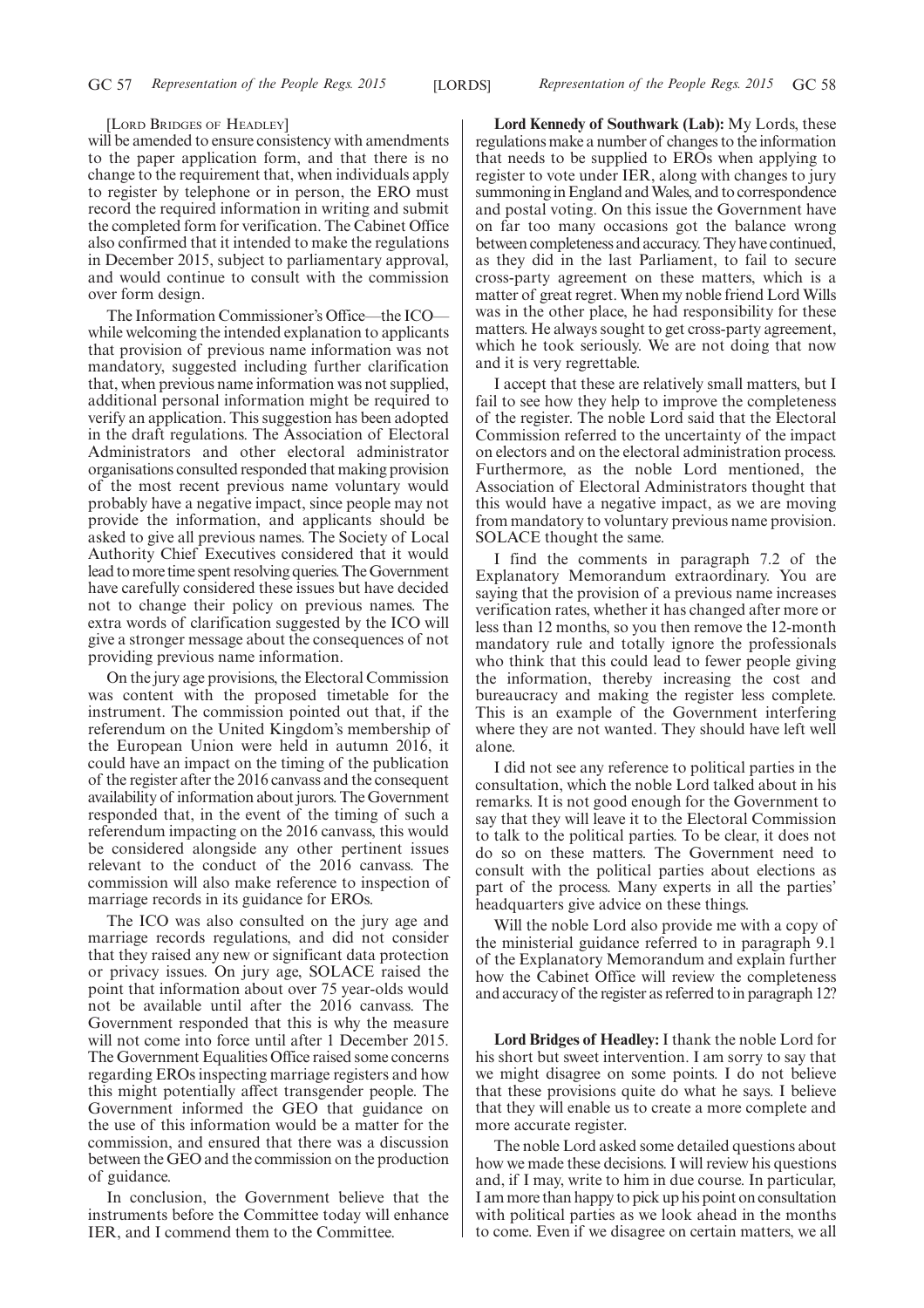certainly agree that we want to see more people engaged in our political system and registered to vote. That is an aim we all share, and I am more than happy to consider ways to work with him on that.

**Lord Kennedy of Southwark:** I am very pleased to hear that. Before the noble Lord was in the House and had his present responsibilities, I was never convinced by that at all. We could do far, far more. As we all know, millions are not registered to vote in this country. That is an absolute disgrace for a democracy such as ours. We could do much more on this, but we are just not getting there at all at the moment.

**Lord Bridges of Headley:** I am happy to talk to the noble Lord outside of the Room on that precise point. I do not want to rehearse all the arguments we had on the IER debate a few weeks back, but I believe that there has been some confusion over those who are not on the register and those who are entitled to vote. We need to get more people on the register and encourage greater engagement. I am more than happy to discuss that with the noble Lord. As I said, I will endeavour to write to him to address any of the other points.

*Motion agreed.*

### **Representation of the People (Scotland) (Amendment) (No. 2) Regulations 2015** *Motion to Consider*

### *3.42 pm*

### *Moved by Lord Bridges of Headley*

That the Grand Committee do consider the Representation of the People (Scotland) (Amendment) (No. 2) Regulations 2015

*Relevant document: 6th Report from the Joint Committee on Statutory Instruments*

*Motion agreed.*

## **European Parliamentary Elections (Miscellaneous Provisions) (United Kingdom and Gibraltar) Order 2015**

*Motion to Consider*

*3.43 pm*

### *Moved by Lord Bridges of Headley*

That the Grand Committee do consider the European Parliamentary Elections (Miscellaneous Provisions) (United Kingdom and Gibraltar) Order 2015.

*Relevant document: 8th Report from the Joint Committee on Statutory Instruments*

**The Parliamentary Secretary, Cabinet Office (Lord Bridges of Headley) (Con):** My Lords, the draft order relates to the functioning of the Political Parties, Elections and Referendums Act 2000 as it applies to Gibraltar. The Act provides the regulatory framework for political parties and campaigners at elections and referendums. In 2004 the Act was updated to take account of the extension to Gibraltar of the franchise for European Parliament elections. This included establishing which Gibraltar individuals and bodies were eligible to campaign at European parliamentary elections in the south-west region, or to donate to political parties contesting those elections. As far as possible, the eligibility criteria follow the principles that determine which UK individuals and bodies are eligible to donate to political parties and campaign at national elections.

Noble Lords will be aware that the proposed referendum on our membership of the European Union will also take place in Gibraltar. As a result, the European Union Referendum Bill, currently being debated in the Chamber on Report, applies various provisions of the Act that deal with Gibraltar matters.

In drafting the EU Referendum Bill, and from discussions with the Government of Gibraltar, it has been clear that certain references to Gibraltar legislation in the Act are now out of date or otherwise inaccurate. To ensure the effective functioning of the EU referendum, as well as future European parliamentary elections, it is necessary to update and correct these references, and the order will deliver that.

The order also substitutes references to the "House of Assembly of Gibraltar" with references to the "Gibraltar Parliament". The Gibraltar Parliament replaced the House of Assembly of Gibraltar as a result of the Gibraltar Constitution Order 2006.

Finally, the order also removes certain redundant transitional provisions which accounted for circumstances before the publication of the first version of the Gibraltar electoral register for the purpose of European Parliament elections.

I reassure noble Lords that, in accordance with the Government's statutory duty, the Electoral Commission has been consulted on this order and has confirmed that it is content with it. Officials have also worked closely with the Government of Gibraltar in preparing the order. I therefore commend it to the Committee.

**Lord Kennedy of Southwark (Lab):** My Lords, I have no comment to make about the order. It is all very straightforward, so I am very happy to support it.

*Motion agreed.*

*3.46 pm*

*Sitting suspended.*

## **Small and Medium Sized Business (Credit Information) Regulations 2015**

*Motion to Consider*

*3.48 pm*

### *Moved by Lord Ashton of Hyde*

That the Grand Committee do consider the Small and Medium Sized Business (Credit Information) Regulations 2015

*Relevant document: 4th Report from the Joint Committee on Statutory Instruments*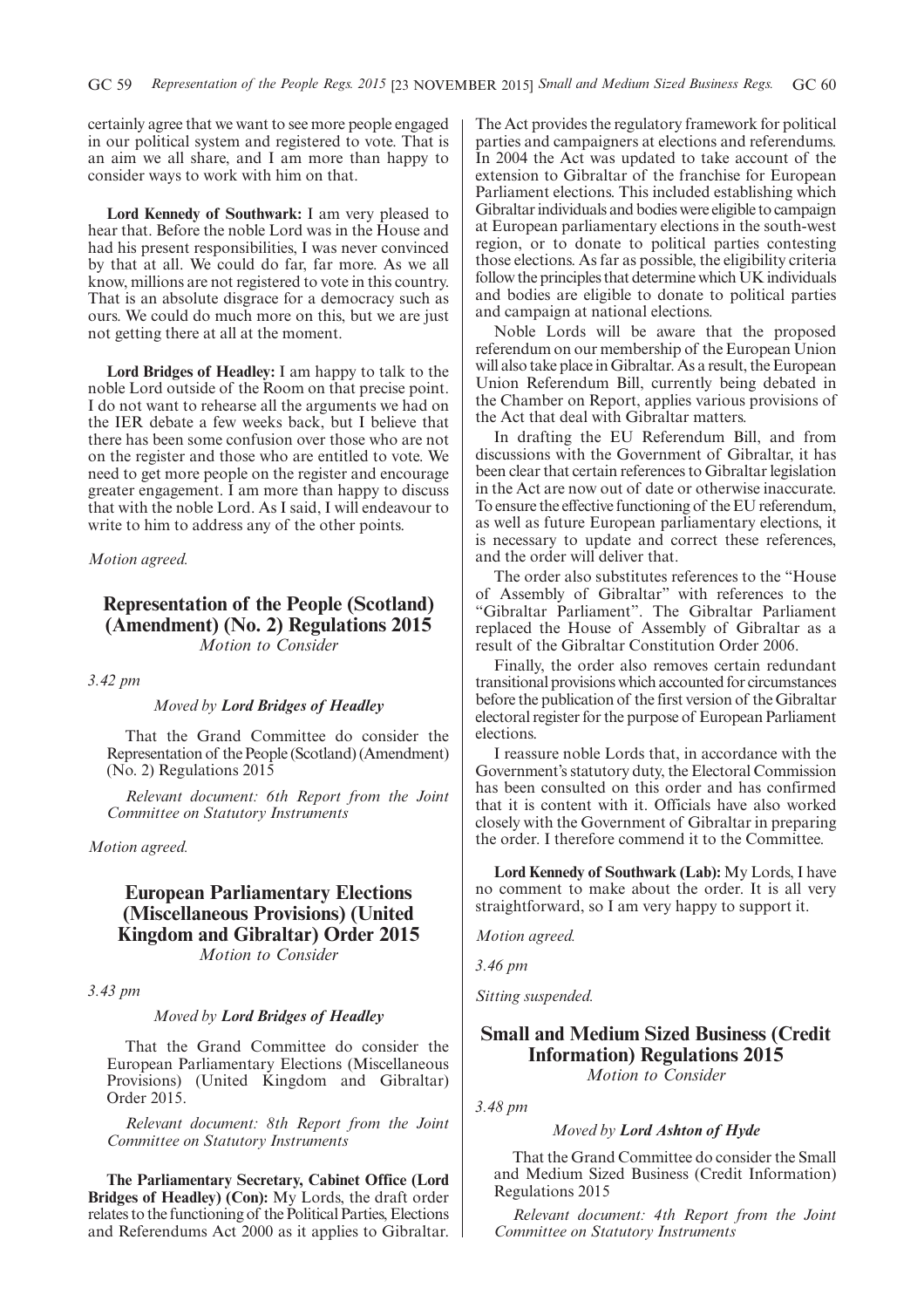**Lord Ashton of Hyde (Con):** My Lords, I shall speak also to the draft Small and Medium Sized Business (Finance Platforms) Regulations 2015. With permission, I will refer to these as the draft regulations henceforth.

The Government are committed to ensuring that small and medium-sized enterprises—SMEs—can access the finance that they need to grow and to create jobs. Currently, the four major banks account for 80% of SMEs' main banking relationships. The Government believe that such high concentration levels are bad for business and they are determined to see a significant change in competition in the UK SME banking market.

These draft regulations represent the final legislative piece of two flagship measures to improve competition in the SME lending market. They will remove major structural barriers to entry in the SME lending markets namely, a lack of availability of credit information, a lack of understanding of alternative finance providers and a tendency on the part of most SMEs to give up when they are declined for finance.

It may be helpful at this point if I provide some detail on the need for these regulations. Although these draft regulations are linked and complement each other, I will start by focusing on the aspects relating to credit information.

A lender needs to know the creditworthiness of an SME in order to lend to it. The major banks have access to those data, particularly current account data, which gives them a comparative advantage in assessing the risk of a borrower. The control of information on the creditworthiness of SMEs by existing providers is a barrier to entry in the lending market. Lack of access to those data limits the ability of challenger banks and alternative finance providers to accurately assess credit risk, both in absolute terms and relative to those lenders that hold the relevant information. This barrier can be removed through the sharing of credit data by lenders. In the UK, data are shared through private credit reference agencies—CRAs. However, certain data, particularly current account data, are shared through "closed user groups" and not on an equal basis. This puts newer lenders that do not have access to the full range of data at a disadvantage in taking well-informed credit decisions.

The Office of Fair Trading, the Competition Commission, the Bank of England, the*Boosting Finance Options for Business* review, headed by Tim Breedon, and numerous think tanks and informed commentators have all highlighted the lack of SME credit information as a barrier to competition in the SME banking market and SME lending in particular.

These draft regulations will open up the closed groups that have access to certain types of information. This will level the playing field between providers, allowing alternative finance providers and challenger banks to accurately conduct SME credit risk assessments and make it easier for SMEs to seek a loan from a lender other than their bank. More available data should also enable a better understanding of the SME sector, which should further stimulate competition and innovation in SME lending, improving the cost and quality of services offered.

I will now turn to the finance platforms draft regulations, which will also have a major impact on the ability of SMEs to access more and better finance and on the ability of challenger banks and alternative finance providers to compete effectively.

Survey data show that many small businesses approach only the large banks when seeking finance. A large number of these applications are rejected. In the case of first-time small and medium-sized business borrowers, the rejection rate is around 42%. We know that when applications are declined, a large number of smaller businesses cancel their plans rather than exploring alternative options. As other finance providers with different business models may be willing to lend to these businesses, this represents a market information failure, with borrowers looking to borrow and lenders willing and able to lend, but an inability on the part of both to identify each other.

Under this legislation, designated banks will be required to offer any SME they decline for finance the chance to have its details shared with an online platform that can help match it with other finance providers. This will help put together the alternative finance providers and challenger banks that may not be aware of the SMEs seeking finance and the SMEs seeking finance that may not know about alternative providers and challenger banks. This will help facilitate more lending to SMEs that are looking to grow and expand.

Challenger banks and alternative finance providers have been very supportive of both proposals, as are the UK's major business groups, including the Federation of Small Businesses and the Confederation of British Industry. The major banks and the British Bankers' Association have also been supportive.

Together, these policies have the potential to create a significant change in the market for SME finance. However, for this to happen it is essential that SMEs have confidence in how their data are being used, and that the necessary protections are in place to safeguard the quality of those data. The Government have ensured that SME protections are key elements of the policy design.

The Government have provided SME protections in a number of ways. I will start by outlining the protections afforded to SMEs under the credit information draft regulations. First, data will be shared only where the terms of the products themselves allow data to be shared with credit reference agencies. This reflects the existing framework for the sharing of personal data in the UK and is in line with Data Protection Act legislation. Secondly, the finance provider requesting access to the information from the CRA must gain the express permission of the SME to do so and can access the information only for the purpose of undertaking a credit assessment.

Thirdly, the vast majority of SMEs—sole traders, small partnerships and unincorporated bodies—have the right to action in respect of any incorrect data held about them by a CRA. This allows a complaint to be made to the CRA seeking correction, a complaint to be made to the FCA or the Information Commissioner and, ultimately, a court to order the CRA to rectify, block, erase or destroy any incorrect data. These rights are enshrined in the Data Protection Act and Consumer Credit Act legislation. However, there is currently a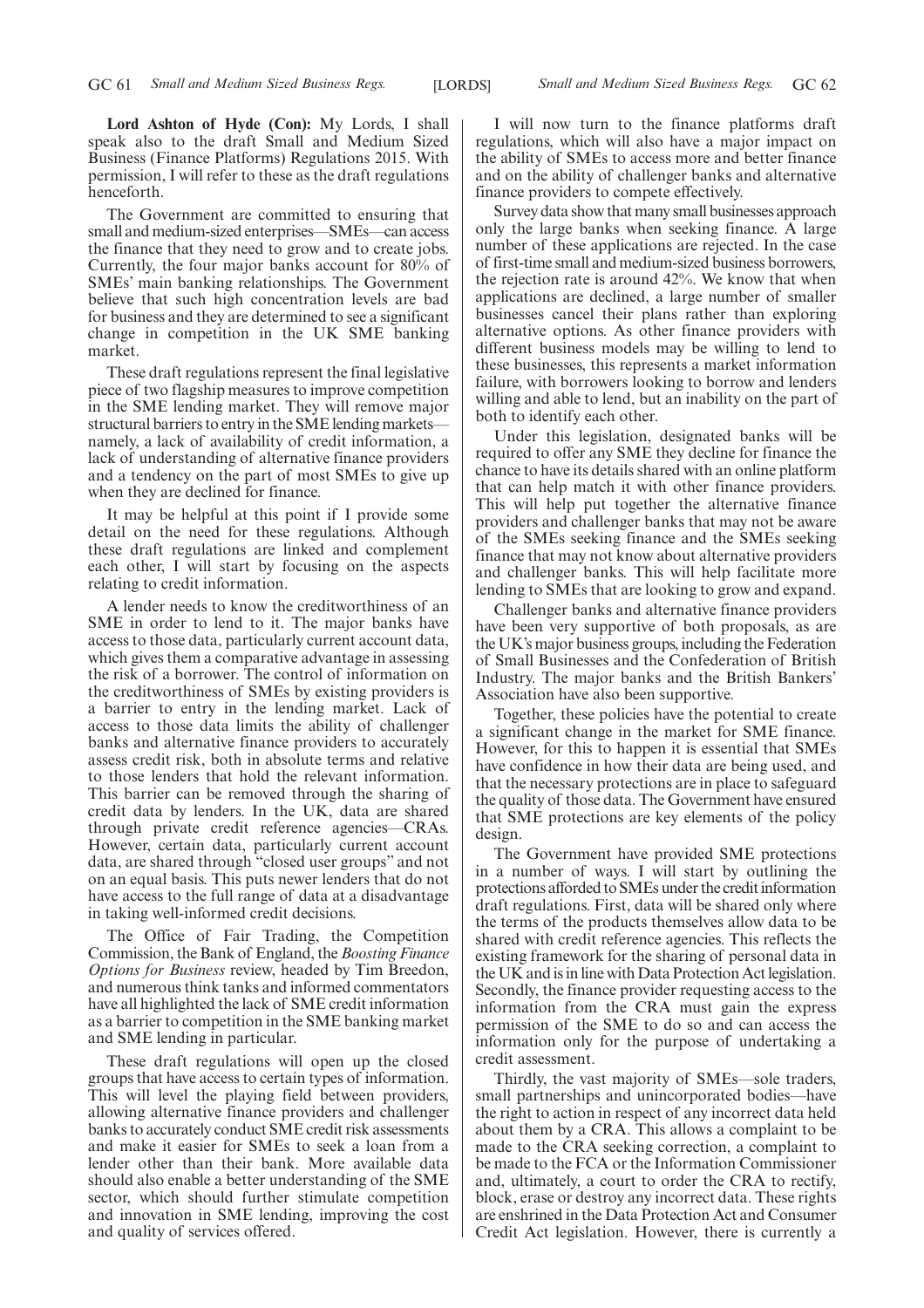difference in protections if the CRA in question is FCA regulated or non-FCA regulated. CRAs that handle mainly business data do not need to be regulated by the FCA as the provision of commercial credit data is an unregulated activity. The credit information regulations will modify both the Data Protection Act and the Consumer Credit Act to ensure that the protections apply for data held by all designated CRAs.

Fourthly, these draft regulations will extend the right of action in respect of any incorrect data provided under the draft regulations to all SMEs, including companies. This allows a court to order the CRA to rectify, block, erase or destroy any incorrect data held on any SME. Finally, the draft regulations will extend the remit of the Financial Ombudsman Service so that any micro-business with a dispute with any designated CRA can seek a Financial Ombudsman Service decision which replicates the situation in other areas of the regulated financial sector.

I turn now to the protections provided to SMEs under the finance platforms draft regulations. First, data are provided to finance platforms only with the SME's agreement, and finance platforms can provide those data to finance providers on their lending panel only in an anonymised form. Finance providers will then make expressions of interest through the platforms, and SMEs will have the choice to allow specific finance providers to see their details and begin a bilateral conversation. This process will ensure that the business seeking finance remains protected and in control throughout the process.

Secondly, and mirroring the credit information draft regulations, the finance platforms draft regulations will extend the remit of the Financial Ombudsman Service so that any micro-business with a dispute with any designated finance platform can seek a Financial Ombudsman Service decision. Taken together, these are a welcome strengthening of protections for SMEs and have been welcomed by SMEs themselves and business groups.

I turn now to the issue of designation and I will identify the banks, CRAs and finance platforms upon which the obligations contained within these draft regulations will fall. The Government have already announced that they intend to designate RBS, Lloyds, Barclays, Santander, HSBC, Allied Irish Bank, Bank of Ireland and Danske Bank. This decision was made on the advice of the Bank of England based on market share and the importance of these banks in the SME lending market in both Britain and Northern Ireland. Capturing these banks achieves the policy objective of opening up competition in SME lending without imposing the burden of sharing data on smaller credit providers. The Government have not yet announced which CRAs or finance platforms will be designated under these draft regulations. The British Business Bank is currently undertaking a due diligence process on CRAs and finance platforms that have expressed an interest in becoming designated and will advise HM Treasury on designation later in the autumn. This due diligence process will ensure that any CRA or finance platform which is designated has the required systems and processes to ensure that the obligations and policies within the draft regulations can be carried out while providing the necessary protections for SMEs. This will help ensure that these policies are successful and can make a significant positive impact in the SME lending market.

I hope that my words this afternoon have assured noble Lords that the draft regulations are needed and welcomed, and that they will make a positive impact on the SME lending market and therefore provide for improved outcomes for the UK's SMEs when accessing finance. They will help to create a level playing field between finance providers and make small businesses aware of alternative finance options, while maintaining and strengthening protections for our smallest businesses. This will mean that the small businesses that are so vital to the UK economy can have confidence when accessing finance and can continue to get the finance they need to grow and expand.

### *4 pm*

Lord Tunnicliffe (Lab): My Lords, I thank the Minister for his clear and thorough presentation of these two sets of regulations. As he outlined, these two statutory instruments will help small and medium-sized businesses access finance. The first instrument concerns the information available to finance providers of SMEs where the SME in question has given permission. SME lenders above a certain market share threshold will be required to share credit data on their SME customers with credit reference agencies for the purpose of credit scoring. CRAs will also be required to ensure that there is equal access to this data for alternative credit providers.

The second instrument addresses SMEs' ability to access the finance they need in order to start and sustain their business models. The orders would require designated banks to refer details of SME applicants who are turned down for finance, with the SME's permission, to private sector platforms that will facilitate contact with alternative finance providers that are looking to offer finance. The intent of both these measures is to ensure that the process behind SME lending is easier and that the present barriers experienced by many SMEs are removed. These are principles which the Labour Party wholeheartedly supports. The Federation of Small Businesses states that small firms account for 99.3% of all private sector business in the UK. They employ 15.6 million people and have a combined turnover of £1.75 trillion. The country's economic success depends on small businesses thriving.

Given this, as my honourable friend Rob Marris said in the other place, we will not oppose these orders. That said, there are still a number of points that I would like to raise which I hope the Minister can clarify in his response. In 2012, the Breedon task force stated that the Government have a role to play in encouraging lending,

"through the disclosure of data that sits within public bodies."

Can the Minister outline what the Government have done in the intervening three years to play their role? For example, did they encourage RBS and Lloyds Bank to lend particularly to SMEs? As has already been outlined, the first statutory instrument relates to the need to make credit information on SMEs more accessible. Can the Minister indicate what greater data sharing banks have done with non-bank providers?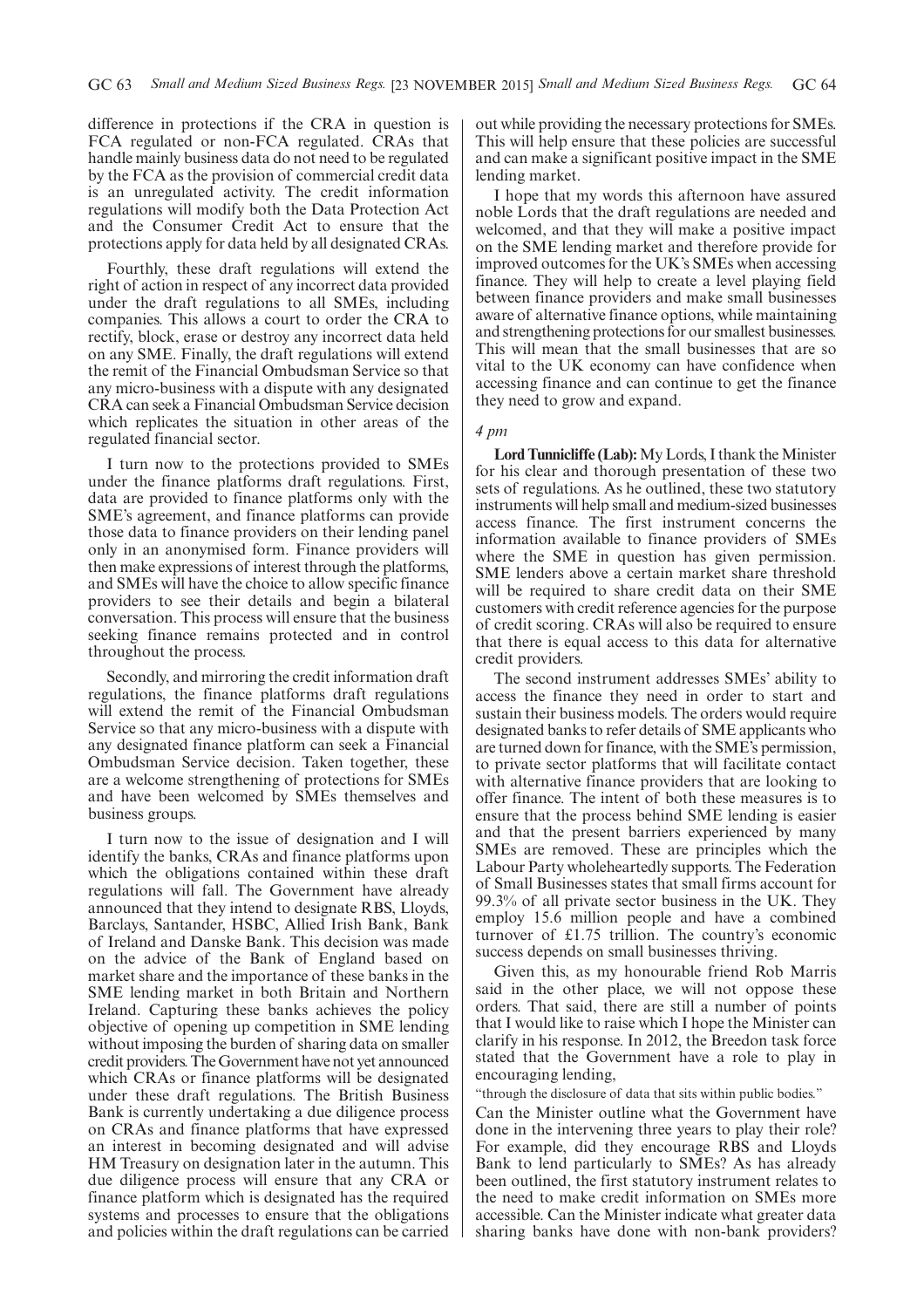[LORD TUNNICLIFFE]

Are there examples of best practice that can be followed and will these be included in the implementation guide? The Explanatory Memorandum states that an implementation document will be produced; can the Minister set out a timeline for its introduction?

Turning explicitly to the finance platforms instrument, in section 10 of the Explanatory Memorandum the Government state:

"It has not been possible to monetise many of the benefits of this measure".

Yet the impact assessment dedicates two pages to setting out the benefits for small businesses, saying that, "Applying these averages across the 25,500 successful businesses seeking loans from alternative providers via platforms suggest that this policy could increase the supply of credit to SMEs by approximately £1.4 billion". I ask the Minister very simply: which one is it? The Government can either provide monetised estimates or not; they cannot do both. I would be grateful for some clarification.

I would like to make a final point specially relating to these measures concerning credit reference agencies— CRAs. During the debate in the other place, the Financial Secretary to the Treasury said:

"The Government have not yet announced which CRAs or finance platforms will be designated under the draft regulations. The British Business Bank is currently undertaking a due diligence process on CRAs and finance platforms that have expressed an interest in becoming designated, and it will advise the Treasury on designation later in the autumn. The due diligence process will ensure that any designated CRA or finance platform has the required systems and processes to ensure that the obligations and policies within the draft regulations can be carried out, while providing the necessary protections for SMEs. That help will ensure that these policies are successful and have a significant positive impact on the SME lending market".—[*Official Report*, Commons, Third Delegated Legislation Committee, 5/11/15; col. 6.] While I accept that the necessary due diligence has to be carried out, it is regrettable that these regulations were introduced before a decision on the CRAs had been made. There may be a perfectly reasonable explanation, and I would be grateful if the Minister could say something more on this. Does he not think that a more informed and constructive debate could have taken place if we had had ready access to information about who the credit agencies are going to be? Finally, can the Minister say when he expects a full list of the CRAs and finance platforms to be available and whether further regulations will be required?

It is also up to CRAs, as I understand it, to apply to be designated under the credit information regulations. Will the Minister explain to the Committee the Government's thinking on why that will not be compulsory? As I have already said, we support any attempts by the Government to make the life of small businesses easier, and that is why we are not opposing these instruments. They do, however, deal very much with the start of a small business's life and, in ending, I would like to ask the Minister about the other end of the spectrum, which is of course inextricably connected.

Does the Minister not agree that, while it is all well and good enabling the start-up of more SMEs, this means very little in the long term if they are not sustainable because so many are held back by late payments? The Government are not doing nearly enough to compel larger businesses to pay their smaller counterparts. Does the Minister not agree that we need to promote a culture of prompt payment and that the Prompt Payment Code just does not go far enough? The Government need to start legislating to create these obligations, rather than expecting things to change by sticking to the status quo.

The SME access to finance study found that two-fifths, or 43%, of businesses say that they are concerned or very concerned about cash flow over the next 12 months, but their biggest problem, experienced by a quarter of SMEs, is late and failed payments from customers. Seventy per cent of small businesses do not grow—they remain small businesses—so, for the sake of their sustainability, it is vital that we get this right.

These are issues which we will be addressing in the Enterprise Bill. However, I would appreciate it if the Minister would respond to the points that I have made —if not now then in writing after the Committee.

**Lord Ashton of Hyde:** My Lords, I thank the noble Lord for his support for these regulations and I shall try to answer the questions that he asked. If I find that I cannot answer any of them in great detail, I shall be very happy to write to him.

I think that these draft regulations will generate a step change in the market for SME finance in terms of competition that could improve not only the amount of finance available to SMEs but also the cost and quality of services that small firms are offered. As I said in my opening remarks, a large body of evidence shows that there are currently market failures in the SME lending market, and these draft regulations will help to remove some of the barriers to entry identified by this evidence.

The noble Lord suggested that we should explore greater credit data sharing, and asked what the Government have done about greater data-sharing for banks and non-bank providers. In fact, the regulations do just that: they apply to the UK's major banks, which will be required to share data through the CRAs. The BBA and the major banks have been collaborative and supportive in ensuring that these regulations are effective in increasing the amount of data on SMEs that is shared on with finance providers. A footnote in the credit information Explanatory Memorandum or the finance platform Explanatory Memorandum gives the example of the sharing of data on VAT returns. That is another example of the Treasury—HMRC, in fact—consulting on credit and publicly held data.

The noble Lord asked what the Government have been doing to help SME lending with RBS and Lloyds, in which the taxpayer has a large share, albeit diminishing. Although RBS and Lloyds are mainly publicly owned, it was always a feature of that arrangement that operational decisions are not made by Ministers—that was never the Government's approach. The best way of ensuring that the banking sector, including RBS and Lloyds, is in a position to lend to SMEs is to ensure that the overall economic situation is suitable for that, and that there are good lending conditions. Policies such as funding for lending were also designed to help banks in that regard. We established the British Business Bank to support the development of diverse finance markets for smaller businesses, bringing together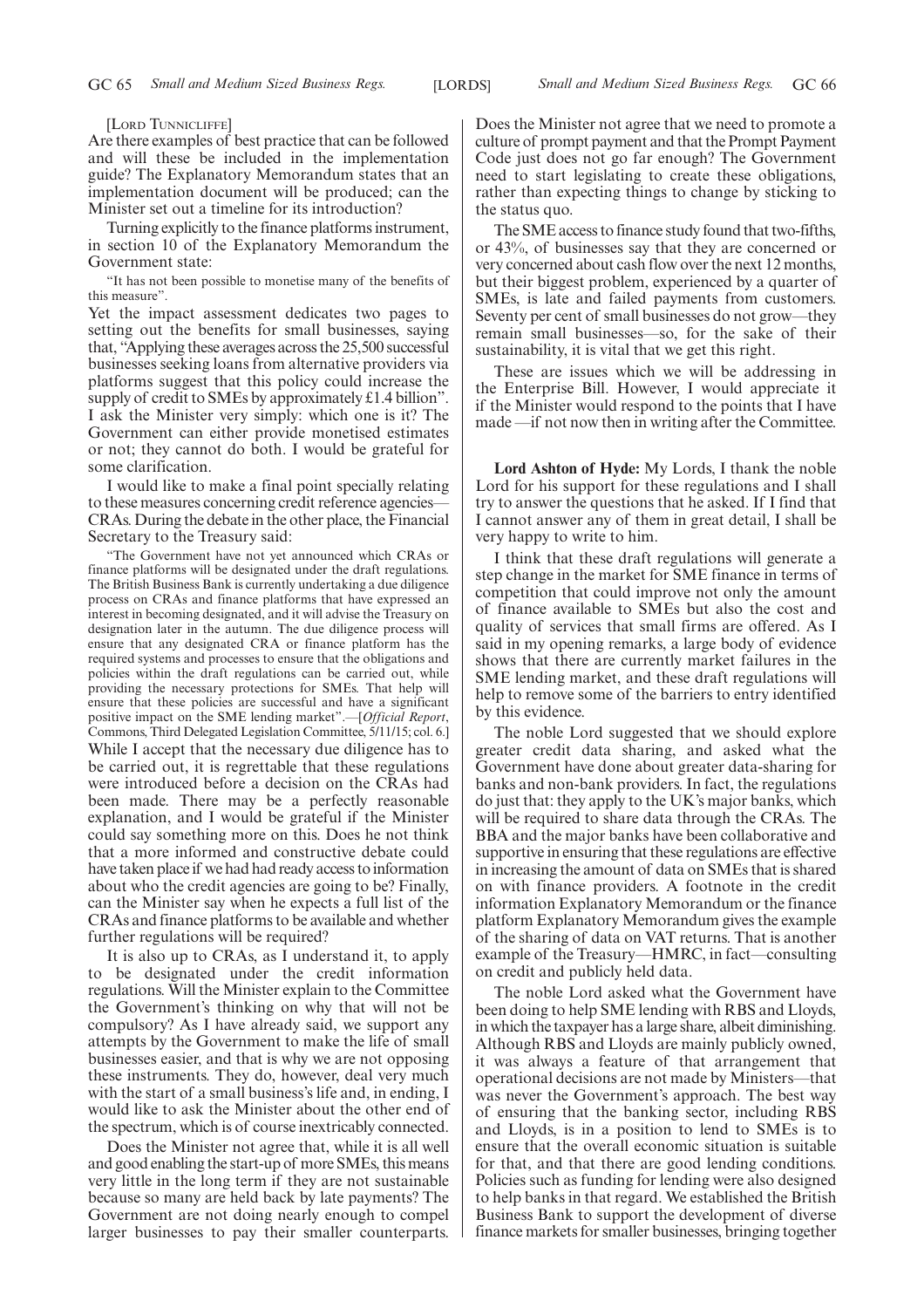the management of new and existing schemes into a single commercially minded institution. That bank will manage up to £2.65 billion of existing schemes and deploy a further £1.25 billion on new programmes.

The noble Lord asked why these regulations are being made before the CRA implementation guide is published. The banks and the CRAs, with input from the Government, have put together a technical specification guidance document that is aiding the IT development programmes being undertaken, and which will ensure that banks and CRAs can comply with their obligations. The document is therefore being used effectively and will be published in due course. However, a publication date has yet to be confirmed.

We said in the impact assessment that the benefits cannot be monetised. In it, we tried to put the costs to business and banks and took a conservative position, saying that although we expect the regulations to result in an increase in lending, we would not monetise and take notice of them. So, there may well be a benefit, but we do not take credit for that in the impact assessment. We are trying to give a worst case scenario but we obviously expect there to be a benefit; otherwise, we would not do this. It was simply a question of being sensible and not monetising something that is not definite.

The noble Lord asked why the CRA designation is not compulsory, as it is for the banks. In many ways, the situation with CRAs is the other way round. It is for the benefit of a CRA to be designated and to have available all this data. The issue for the Treasury in designating a CRA is to make sure that it is capable of dealing with and protecting the data. It is therefore important that CRAs be able to show that they can deal with data in line with the data regulations. We want to set the framework by these regulations so that, when the designation due diligence process takes place, we can get the system up and running as soon as possible. This is a framework which will allow the position to take off as soon as the designations are made.

### *4.15 pm*

Lastly, the noble Lord touched on a slightly separate subject, that of late payments. I agree completely with him that this is an important issue which has to be dealt with because it makes the lives of SMEs more difficult. The Government are taking forward a package of measures in both the public and the private sectors to tackle it. As they should, the Government are leading the way by paying 80% of undisputed invoices within five days or within 30 days. Through the Enterprise Bill, the Government are introducing measures currently before Parliament to create a Small Business Commissioner to encourage a change in how businesses deal with each other. We have strengthened the Prompt Payment Code, to which the noble Lord referred, to include a maximum 60-day payment term for all signatories from 2016, along with 95% of invoices to be paid within 60 days unless there are exceptional circumstances, with 30 days promoted as the norm or best practice. The Government are working to increase the number of signatories to the Prompt Payment Code. It was a manifesto commitment to ensure that all major government suppliers sign up to it.

Representative bodies already have the power to challenge contractual terms which seek to oust or vary a supplier's statutory right to claim interest on late payments. We will extend the powers that representative bodies have to challenge grossly unfair contractual terms related to late payment in line with the EU late payment directive. We are working on that and we agree with the sentiment behind the noble Lord's question.

This shake-up of the lending market for SMEs will improve the ability of our small and medium-sized businesses—which are so vital to the UK economy in terms of growth, jobs and opportunities—to access the finance they need to grow, expand and continue making a significant positive impact on the UK economy. I therefore ask the Committee to join me in supporting these regulations.

*Motion agreed.*

## **Small and Medium Sized Business (Finance Platforms) Regulations 2015**

*Motion to Consider*

*Moved by Lord Ashton of Hyde*

*4.16 pm*

That the Grand Committee do consider the Small and Medium Sized Business (Finance Platforms) Regulations 2015

*Relevant document: 4th Report from the Joint Committee on Statutory Instruments*

*Motion agreed.*

**Civil Legal Aid (Merits Criteria) (Amendment) (No. 2) Regulations 2015** *Motion to Consider*

*Moved by Lord Faulks*

### *4.17 pm*

That the Grand Committee do consider the Civil Legal Aid (Merits Criteria) (Amendment) (No. 2) Regulations 2015.

*Relevant document: 5th Report from the Joint Committee on Statutory Instruments (Special attention drawn to the instrument)*

**TheMinister of State,Ministry of Justice (Lord Faulks) (Con):** My Lords, the statutory instrument before the Committee today amends the Civil Legal Aid (Merits Criteria) Regulations 2013, known as the "merits criteria regulations", so that legal aid funding can be provided in some cases where the prospects of succeeding are below 50% but where legal aid funding is required under the European Convention on Human Rights or EU law. These changes have been made to reflect the findings on the legal aid merits test made by the High Court in the recent case of IS.

While this judgment is under appeal—I have had an indication that an appeal will be heard on 25 or 26 April next year—the Government consider it important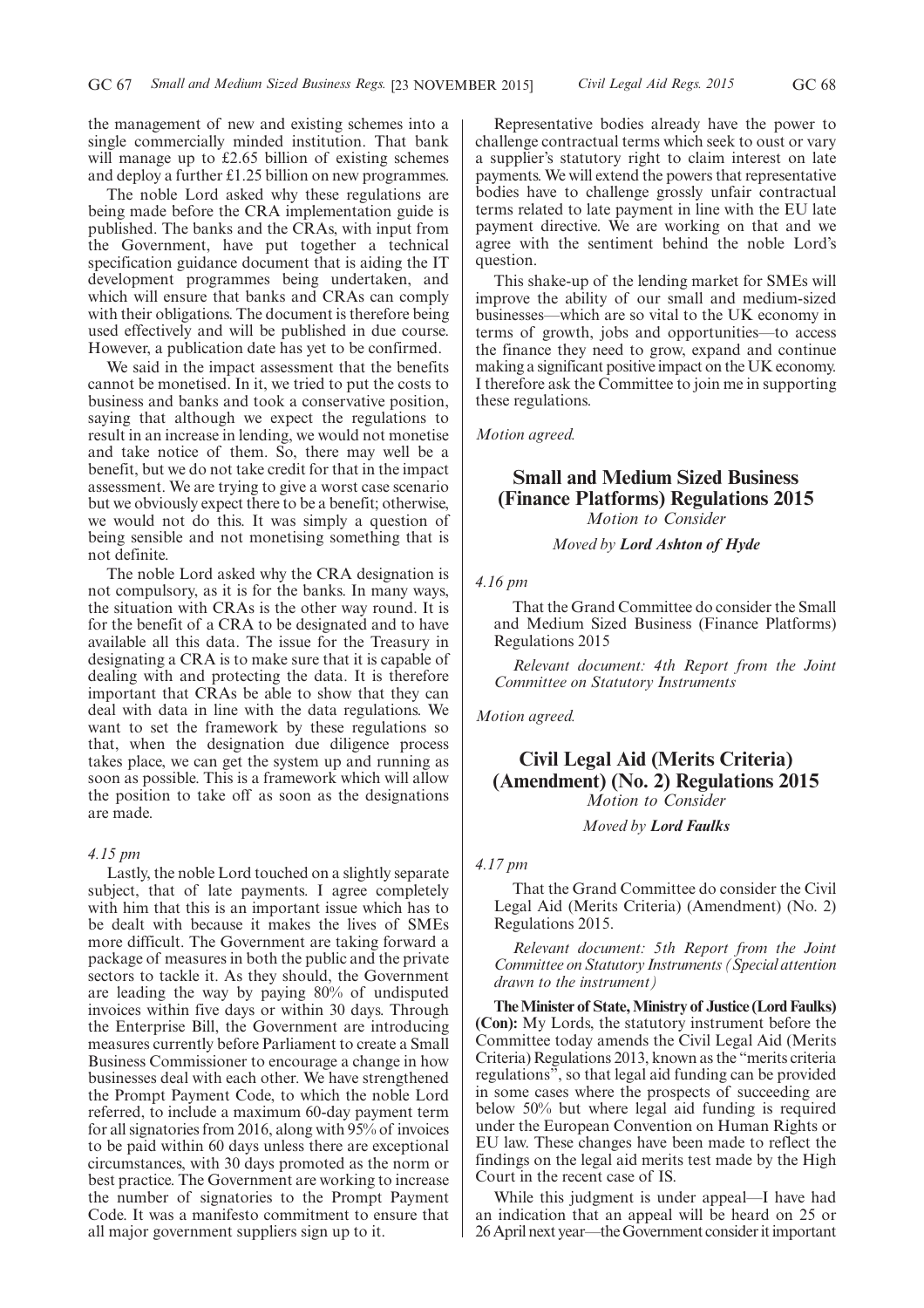### [LORD FAULKS]

that these amendments are brought into force without delay to provide a means by which the Legal Aid Agency is able to comply with the judgment in the interim. Failure to make such a change promptly would have resulted in an extended period in which the Legal Aid Agency might in some cases either have taken an unlawful decision or indeed have been unable to take any decision. For these reasons, and owing to limited parliamentary time, the statutory instrument before us was made and brought into force using the urgency procedure provided for under the Legal Aid, Sentencing and Punishment of Offenders Act 2012.

The merits criteria regulations set out the merits criteria that must be applied by the Director of Legal Aid Casework at the Legal Aid Agency when determining whether an applicant qualifies for civil legal services under Part 1 of Schedule 1 to LASPO. Broadly speaking, these criteria provide the basis for deciding whether it is justified to provide, or to continue to provide, public funds in an individual case. The factors to be considered are similar to those that would influence a privately paying client of moderate means when considering whether to become involved in proceedings.

Why are the Government taking this action? The merits criteria regulations include a number of different requirements, including a prospects of success test for an application for full representation.When the prospects of success test applies, the regulations generally prevent the Legal Aid Agency funding any case where the prospects of success are below 50%. Had the merits criteria regulations remained unamended, the director would therefore have been placed in something of a bind. Refusing legal aid in some cases would have been an unlawful decision as, on the High Court's findings, it might have resulted in a convention breach. While the Legal Aid Agency could have sought to delay non-urgent decisions, we did not think it would be reasonable to await the outcome of the Government's appeal in this matter, which may not be known for some time. Even though the hearings are in April, there may well of course be some delay in producing a judgment.

The amendments made by this instrument mean that, in cases where an application for full representation is subject to an assessment of its prospects of success, legal aid may now be provided for some cases assessed as having "borderline" or "poor" prospects of success. The director will need to be satisfied that it is necessary to determine or, in the case of a risk of a breach, appropriate to determine that the prospects of success test is met in order to prevent a breach, or the risk of a breach, of the legal aid applicant's rights under the convention or enforceable EU rights.

A discrete point arises. The Joint Committee on Statutory Instruments, or JCSI, has expressed its views on the clarity—or, more accurately, the lack of clarity—in respect of the transitional provisions in the SI. I apologise to the Committee for any confusion that may have been engendered; the department intends to develop a revised drafting approach—resulting, I hope, in greater clarity—to be used in future that is more closely targeted at solely those cases that begin before commencement. However, we consider that the transitional provisions in this instrument still operate to achieve the policy intention.

This instrument makes important and necessary amendments to the merits criteria regulations to ensure that legal aid will continue to be provided in any case where refusal to grant would be unlawful. It does so while maintaining the underlying purpose of the civil legal aid eligibility criteria and the legal aid scheme—that is, to make sure that the limited legal aid budget is directed at the cases which most justify public funding. I therefore commend this statutory instrument to the Committee, and I beg to move.

**Lord Bach (Lab):** My Lords, I shall be extremely brief. I thank the Minister for his very clear outlining of these regulations. I can tell him and the Committee at once that the Opposition do not oppose it—indeed, we support it. I thank him for his generous apology regarding the points made by the JCSI. The regulations are clearly a sensible step for Her Majesty's Government to have taken following the High Court judgment. The Government are appealing that decision, and we are grateful to the Minister for telling us the date. I gather that it was a fixed date for the hearing. The Minister and I know that those dates can change, however fixed they may or may not be. If the appeal is unsuccessful, will it be the Government's intention to change the criteria by legislation? Our advice, for what it is worth and if the Government are interested in any way—is not to do so. We welcome the regulations.

**Lord Faulks:** I am grateful to the noble Lord for his observations and for the advice that he so generously offered on behalf of Her Majesty's Opposition. Of course, depending on the outcome of the case, one side or another might consider it necessary to pursue the matter further to the Supreme Court, were permission to be obtained, but in due course a decision will follow that judgment and we will decide whether or not to proceed with the matter.

I have been given an amended date, I am afraid to say. I wrongly informed the Committee that it was April, but the better news is that it has been brought forward: the date is now 21 or 22 March 2016, but of course that will be subject to the provisos so accurately identified by the noble Lord, Lord Bach.

**Lord Bach:** If we allow this to carry on for a bit longer, do you think that the date may get closer and closer?

**Lord Faulks:** I am grateful for that interruption. Who knows? But we are at least moving in the right direction, I am glad to say.

I am grateful for the general acknowledgement of the sense of these regulations, and I thank the noble Lord for that. I believe this to be an appropriate instrument that makes the necessary amendments to the merits criteria regulations in order to comply with the judgment pending the appeal.

*Motion agreed.*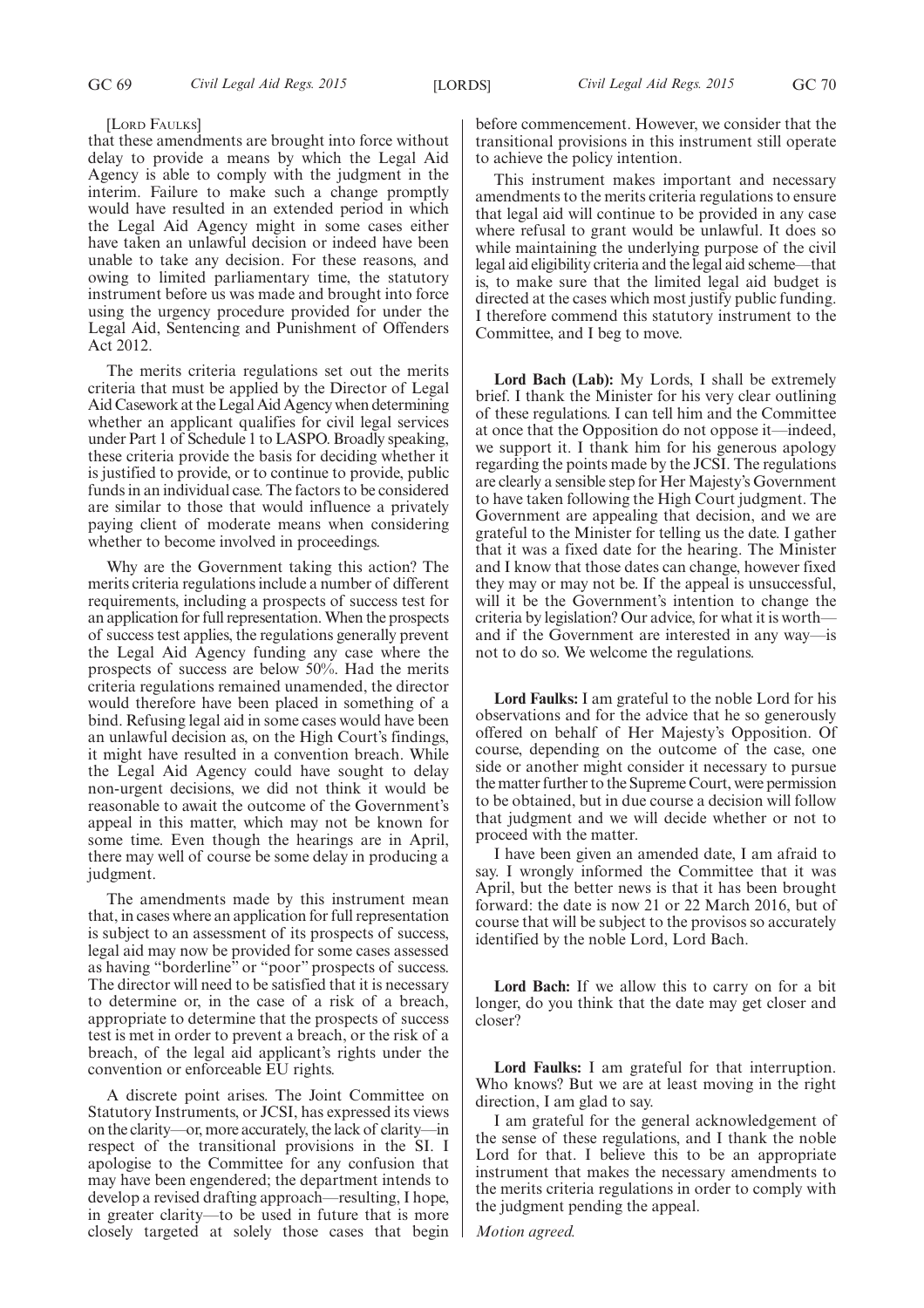## **Civil Legal Aid (Merits Criteria and Information about Financial Resources) (Amendment) Regulations 2015**

*Motion to Consider*

*4.26 pm*

### *Moved by Lord Faulks*

That the Grand Committee do consider the Civil Legal Aid (Merits Criteria and Information about Financial Resources) (Amendment) Regulations 2015

*Relevant documents: 8th Report from the Joint Committee on Statutory Instruments*

**TheMinister of State,Ministry of Justice (Lord Faulks):** I beg to move that the Committee has considered the draft Civil Legal Aid (Merits Criteria and Information about Financial Resources) (Amendment) Regulations 2015.

The statutory instrument before us today amends the Civil Legal Aid (Merits Criteria) Regulations 2013 to specify the merits criteria that must be met in order to qualify for civil legal aid for applications for postadoption contact. This statutory instrument also makes amendments to the Legal Aid (Information about Financial Resources) Regulations 2013—the information regulations. The amendments provide that the director of legal aid casework at the Legal Aid Agency may make an information request to the relevant Secretary of State to find out whether a legal aid applicant is in receipt of direct payments for special educational needs or direct payments under Section 17A of the Children Act 1989. That information is relevant for the purposes of the means assessment that the director must carry out.

Orders for post-adoption contact were introduced by the Children and Families Act 2014, which inserted Sections 51A and 51B into the Adoption and Children Act 2002. Applications can now be made for a postadoption contact order when the court is making an adoption order or when an adoption order has been made. These provisions came into effect on 22 April 2014. The Children and Families Act 2014 also amended Part 1 of Schedule 1 to LASPO. This means that legal aid may be available for any application for post-adoption contact where the person applying for legal aid provides evidence of domestic violence or child abuse or where they are a child who is a party to the proceedings.

Why is this necessary? As I have already mentioned in this Committee today, the merits criteria regulations set out the merits criteria that must be applied by the director of legal aid casework at the Legal Aid Agency when determining whether an applicant qualifies for civil legal services under Part 1 of Schedule 1 to LASPO. Regulation 2 of the merits criteria regulations sets out the interpretation and definition of terms used within those regulations. This instrument adds certain civil proceedings in relation to post-adoption contact orders to the definition of "private law children case". As a result, the merits criteria which apply to such proceedings when determining an individual's eligibility for legal representation will be those set out in Regulations 64 and 68. This means that some elements of the standard merits test will not apply, such as the requirement for the case to be unsuitable for a conditional fee arrangement.

Separately, Regulation 69 of the merits criteria regulations sets out the criteria for determinations for legal representation in relation to family cases to which specific merits criteria apply, other than those specifically provided for elsewhere in the merits criteria regulations. The amendments made by this instrument will also exclude from the scope of Regulation 69 determinations in relation to certain post-adoption contact order proceedings. This exclusion is necessary because, as I mentioned, the applicable criteria for such matters will be those in Regulations 64 and 68.

### *4.30 pm*

Turning to the amendments to the information regulations, where a child has a special educational need they may be eligible for an education healthcare plan, which brings a child's education, health and social care needs into a single, legally binding document. Cash payments may be made directly to the child's parent or guardian, the young person or their nominee, allowing them to arrange provision of necessary services such as transport, as identified in the individual's plan. These direct payments are currently made under the Special Educational Needs (Personal Budgets) Regulations 2014, made under Section 49(3) of the Children and Families Act 2014. Direct payments may also be made under Section 17A of the Children Act 1989 to parents of disabled children, a disabled person with parental responsibility for a child or disabled children aged 16 or 17 to meet their assessed needs.

These direct payments are disregarded for the purposes of a legal aid financial eligibility assessment following amendments previously made by the Legal Aid, Community Legal Service and Criminal Defence Service (Amendment) Regulations 2015, which came into force on 13 April. Therefore, these direct payments are not included when calculating a person's disposable income.

Why is this necessary? The information regulations give the director of legal aid casework the power to request information from the relevant Secretary of State about a prescribed benefit an individual is receiving, in order to make a financial assessment of legal aid eligibility. The Government intend that the director should be able to make an information request to the Secretary of State to find out whether a legal aid applicant is in receipt of direct payments that are disregarded for the purposes of thelegal aid financial eligibility assessment. The amendment to the information regulations will enable the director to make such a request.

The statutory instrument makes relatively minor but important changes to the civil legal aid scheme to provide for the application of specific merits criteria when determining a person's eligibility for legal aid for applications for post-adoption contact—a relatively new concept—and to provide for efficiency in the assessment of legal aid eligibility through the power to make information requests. In those circumstances, I commend the statutory instrument to the Committee and beg to move.

**Lord Bach (Lab):** My Lords, I again thank the Minister for his clear outlining of both parts of this regulation. I must tell the Committee that we, on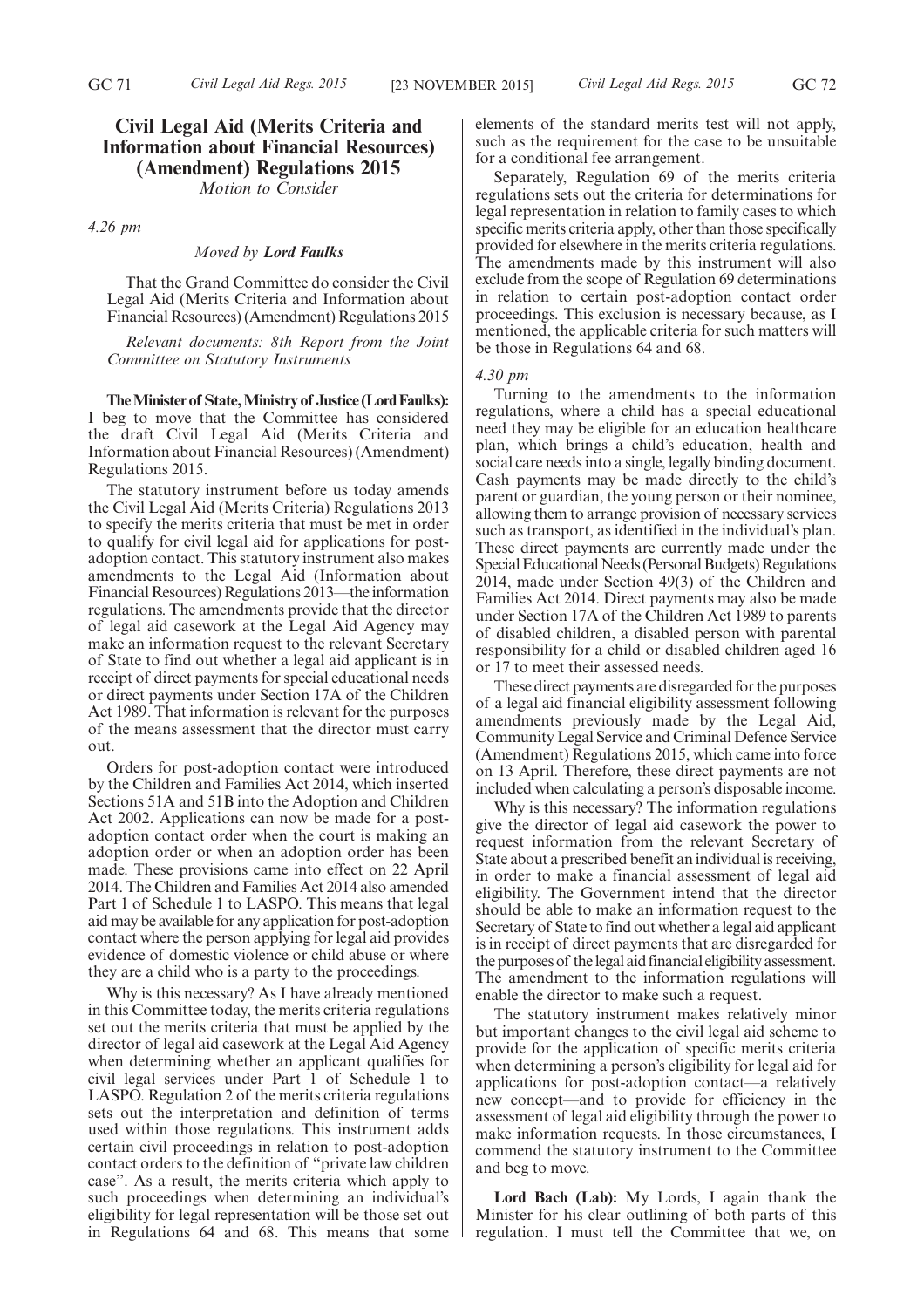### [LORD BACH]

behalf of the Opposition, welcome this regulation in both its parts. It is slightly worrying for the Opposition to agree to two regulations, one after the other, concerning Part 1 of LASPO. The Minister knows very well that we think LASPO has been an absolute disaster, certainly as far as Part 1 is concerned and as forecast by many Members of this House.

However, this is not the occasion to debate Part 1 of LASPO in general terms. I know the Minister will be looking forward as much as I am to the debate on Thursday 10 December on the future of legal aid—it is something he may not be aware of, but it will be a thrill for him to come to it. These regulations seems perfectly sensible. We have taken some advice on the effects of the two parts and they seem extremely sound. We are happy to support them.

**Lord Faulks:** I am very grateful to the noble Lord for his comments on the two parts of this statutory instrument. I look forward to the debate on 10 December —it comes as news to me, but no doubt I would have been informed in due course—if I am lucky enough to respond to that report on the Government's behalf. I know that the noble Lord has been assiduous in his opposition to Part 1 of the LASPO Act. I noticed that he did not mention Part 2, to which there was also opposition, but that seems to have rather faded away. However, that is a debate for another day and we look forward to engaging in it.

In the mean time, I respectfully say to the Committee that the instrument makes important and necessary amendments to the merits criteria regulations to ensure that legal aid will continue to be provided in any case where refusal would be unlawful. It does so while maintaining the underlying purpose of civil legal aid eligibility criteria and the legal aid scheme, which is to ensure that the limited legal aid budget is directed at the cases that most justify public funding. I therefore commend the statutory instrument to the Committee.

*Motion agreed.*

## **Police: Report of the Committee on Standards in Public Life**

*Question for Short Debate*

*4.35 pm*

### *Asked by The Earl of Lytton*

To ask Her Majesty's Government what proposals they have to improve police leadership, accountability and ethics in the light of the report of the Committee on Standards in Public Life *Tone from the top.*

**The Earl of Lytton:** My Lords, I am delighted to introduce this short debate on the report of the Committee on Standards in Public Life, entitled *Tone from the Top*. My interest in police accountability is not original. It started with Lord Corbett of Castle Vale and his researcher, and the fact that I was able to source a PhD paper from one Dr Roger Patrick, which delved into all sorts of matters on the reporting of crime. I then raised the issue before the House in a short debate in March 2013. Subsequently, the Public Administration Select Committee looked into the matter. Following that, the Committee on Standards in Public Life made its investigation and report. I am delighted that the author of that report, the noble Lord, Lord Bew, as chairman of the Committee on Standards in Public Life, is with us. I congratulate him on his committee's report.

I continue by declaring what I believe is an important matter: the fundamental importance of policing in this country. It is a vital first service. It must command the confidence of the public at large, of business and of government. I pay tribute to the many officers who willingly face danger in the interests of protecting the public. There remains a high level of public confidence and support, even though it has taken a bit of a hit over recent years because of a number of high-level failings and revelations referred to in the noble Lord's committee's report. Stories continue to come out weekly, if not daily.

Responsibility for checking crime recording is claimed by Her Majesty's Inspectorate of Constabulary, so it is unsurprising that following the Public Administration Select Committee's report, the Committee on Standards in Public Life turned its attention to the means of accountability set up under the coalition Government namely, the police and crime commissioners and the panels that work with them. The Home Affairs Committee described this as the creation of,

"a system that relies on local scrutiny and the main check is at the ballot box".

It also remarked that this comes round only every few years.

Since their creation, several factors have come to light. First, it is fair to say that there has been a bit of a democratic deficit in terms of poor voter response. That feature has not been improved on in subsequent intermediate elections for replacement PCCs. Secondly, many of the police and crime commissioner candidates came from party-political backgrounds. From my own standpoint—from where I sit in the House—I think that a greater degree of political neutrality would have been more appropriate.

Thirdly, some PCCs came to their posts with a history of police or allied area involvement. In some cases it appeared that this might—and in some cases did—impede their role of holding a chief constable to account. Fourthly, while PCCs have a sanction against the chief constable, this may not drill down to the culture of policing in the middle ranks. Example may be from the top, but leadership deficits pointed to by others may mean that this does not permeate through the force, leaving some cultural practices effectively unchanged and unchallenged. Fifthly, PCCs, and indeed their panels, seem to have had a reluctance to challenge anything remotely associated with what the police might choose to claim to be operational matters. I note that the CSPL report comments on the reluctance of one PCP to cross that line.

In respect of police and crime commissioner performance, the report makes some significant recommendations, which I shall paraphrase because I know that the noble Lord, Lord Bew, will want to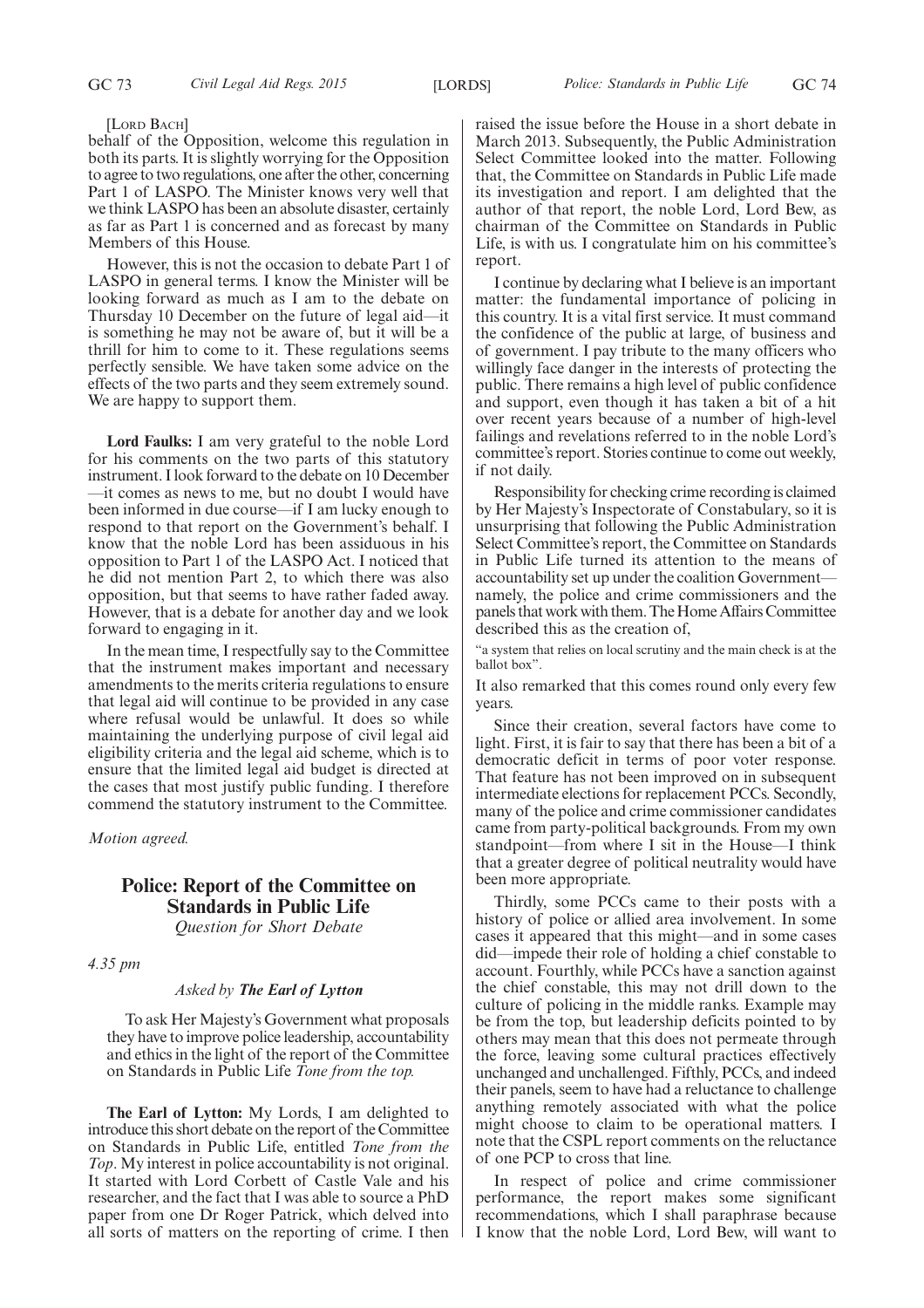flesh some of them out. They fall into the areas of standards, evaluation, sanctions, disclosure and transparency, objectivity in dealing with complaints and safeguards in appointment procedures.

Although the intention was that PCCs would better hold the police to account, that was never the only mechanism. Her Majesty's Inspectorate of Constabulary, the Independent Police Complaints Commission, the College of Policing, the Home Office, parliamentary committees and so on all have a role to play, but it seems to me that none of the issues of "gaming" of crime figures, which I referred to back in 2013, has gone away. Dr Rodger Patrick—yes, the same one—tells me that it is continuing. He believes that it is institutional and, having seen some of his evidence, I have to agree with his interpretation.

Even HMIC seems to admit that police underrecording of crime may be significant, but then it gave the West Midlands force an improbably high approval rating of 99% for its recording procedures. However, at the very time that it was carrying that out audit, circumstances were unfolding which led to the eventual murder of Jacqueline Oakes in January 2014. Apparently the force knew about Ms Oakes's killer and the history of violence and abuse. It seems that the IPCC has now served notices on 26 serving officers, seven police staff and two officers who have left the force in connection with this case. This suggests an institutional issue and a failure to record information—the precise factor that HMIC was supposed to audit. I am told that, subsequently, the West Midlands PCC examined 13 domestic homicide reviews from that force and found that in more than half of them there was a failure by the police to take robust action. So, even had incident reporting been as good as HMIC suggested, the resultant action was defective.

Middlesex University reported on West Midlands's domestic homicide reviews in July 2014. This found that the process remained less than joined up, with many stakeholders, different and poorly integrated areas of focus and an absence of holistic management. Dr Patrick, whom I regard as a great expert on crime recording and statistics, has pointed out that the HMIC methodology of auditing forces' performance is weak. Of course, we will probably never know whether these factors contributed to the death of Ms Oakes.

There is a line in the sand on the question of oversight of police operations. The definition of "operations" as a term of art matters and is based on understandings that go back to the 1920s or earlier. The details of response to an emergency, the sources of information used to disrupt criminal activity and the methodologies for apprehending wrongdoers would of course qualify as being operations.However, there has to be transparency and accountability by the police. If, as I apprehend, freedom from interference in operations can in certain circumstances translate in modern terms into a denial of any oversight rights at all, I think it is time to redefine what is or is not "operational" in this context.

In a conversation today with one of the police force deputy commissioners, other issues came to light, particularly in connection with youths in custody, where there are few, if any, common protocols linking the police activity with that of local authority education or social services departments. Furthermore, it seems that there are no protocols setting out the respective areas of activity of HMIC and IPCC and how these interleave. If either had a clear road map of their scope and activities, such a protocol would be unavoidable. So on one level agencies defend their turf vigorously; on others, there is unnecessary overlap; and, on a third, there are some significant gaps which erode confidence and ruin, degrade and may even cost lives.

My point is this: all the regulators of the police—police and crime commissioners, HMIC, the IPCC, the College of Policing, the Home Office and so on—are themselves to a degree embedded with policing, and I wonder whether this does not in some circumstances interfere with true independence and objectivity in holding to account those who need to be held to account. For their part, police and crime commissioners walk a tightrope: they need to work with their chief constable in a collaborative manner but yet be able to take the ultimate sanction if need be. But they can only be as good as the performance of other regulators permits.

I finish, with his consent, with a quote from the speech by the noble Lord, Lord Bew, at the annual Newsam Memorial Lecture 2015 hosted by the College of Policing. He said:

"It is no good preaching principles and codes in an organisation if, for example, promotions, pay and other incentives actually encourage something quite different. A number of investment banks had exemplary statements of values. But what was actually rewarded in them, right up to their chief executives, was excessive risk-taking and the pursuit of profit at the expense of customer service".

So ongoing indifference, acquiescence, rewarding poor performance, an administrative Nelson's eye, if you like, and poor leadership remain. Indeed, *Tone from the Top* is a prophetic title. This matters. Confidence in the forces of law and order and the cohesion of society are at stake—as, ultimately, is the rule of law. That is why this report is important for what it says and what it infers, and why it requires government attention.

### *4.45 pm*

**Lord Blair of Boughton (CB):** My Lords, I am very grateful to the noble Earl for bringing forward this debate. I declare my interests in policing and as the drafter of the first police code of ethics in 1991.

The report is extremely good and I read it with great interest. I agree with many of its conclusions. The three that I would particularly note are the call for a mechanism for removing police and crime commissioners, of which there is not one; the weaknesses of the police and crime panels, especially to acquire information; and the call regarding chief constable selection processes. There is also something in the confusion of roles between the PCC and the chief officer. One of the most interesting places that that occurs—it is obvious that it is occurring—is around who talks to the press after a major incident. In some places it is the PCC; in some places it is the chief constable. One of these days, the PCC is going to find themselves caught up in an inquiry because of what he or she said at a press conference. That is just a general point.

What I looked for in the report and did not find is the issue of the power of the PCC to dismiss a chief officer. I want to elaborate on that in my short speech.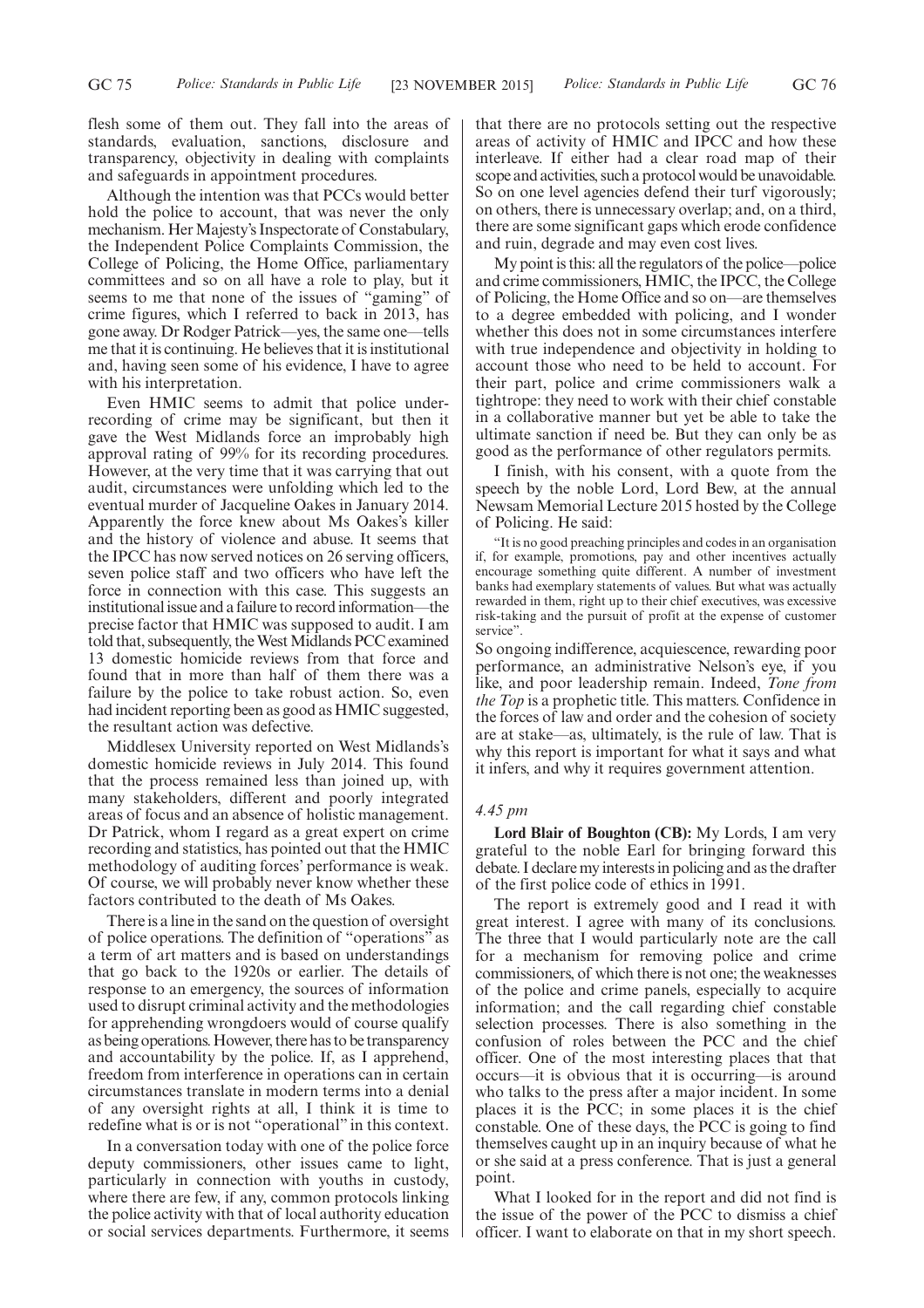[LORD BLAIR OF BOUGHTON]

Mechanisms are clearly laid out in statute for the dismissal of a chief officer found guilty of gross misconduct. That is a pretty obvious requirement in any disciplinary process. But what is missing is the understanding of how it is possible to remove a chief officer merely by making a public statement. That is the crucial point. In other words, a public statement by a PCC to say, "I have lost confidence in this officer". That is what has happened on more than one occasion.

It is exactly the same as—and I will put this in the most objective manner I possibly can—my slight disagreement with the current Mayor of London. If you look at what was then the Greater London Authority Act, you will see that there were pages and pages on how to remove a commissioner or deputy commissioner, but that was not the route that Boris chose. He chose to threaten that he would have a vote and declare a vote of no confidence, as he put it, "because I have the numbers".

I merely say that it seems to me that the Government—in concert perhaps with the National Police Chiefs Council and the Chief Police Officers Staff Association, if it still exists—should produce some guidance that actually says that a chief constable can only be publicly called upon to step down after a disciplinary sanction and only with the prior consent of a police and crime panel. That is prior consent, not subsequent. The reason for saying "public" is because in any organisation the person in charge has the right to wander into the room, sit down with somebody and say, for instance, "Gordon, it is time to go". That is a private conversation which continues, "I think that this is getting worse and it is time for you to go". I have no qualms about that—but if someone stands in front of the town hall saying, "I have no confidence in the chief constable", that leaves the chief constable with absolutely nowhere to go. The problem with that are the implications.

The implications are that, for the very first time in England and Wales, a chief constable answers to one person, and one person alone. That would make you pretty cautious. Are you going to be cautious about things where you make a professional judgment but PCC wants something very different? How many times are you going to argue with the PCC, and then insist on your operational independence, before you start getting a cold feeling between your shoulders? This is a terribly important issue. A chief officer, like any other chief executive, is appointed to do things that he or she believes in, and they should be able to pursue them after rational debate, even against the views of the PCC. At the moment, there is a danger that they might not. They also might decide not to investigate the friend or relative of a PCC.When I was commissioner, we investigated the Prime Minister. There is a freedom which it is necessary for the police to have, and one-to-one relationships require even more care than when answering to a committee or a police authority.

The second point I want to add is this. What is the long-term effect of this on the young men and women who are currently passing through the strategic command course at the Police Staff College? I think that some of them might be on it right now. They face an average period of seven or eight years before they become chief constables, and they will pass through the ranks of assistant and deputy chief before doing so. They are now going into that knowing that, for the next seven or eight years, they will watch how their chief operates with the PCC. My fear is that over those years they will watch chief officers make less good decisions because they are afraid of losing their jobs. They are afraid of losing their jobs not over a matter of discipline but because of how a decision is taken by the PCC to remove the chief without just cause. That is potentially a very worrying thought. What will be the mindset of aspirant chief constables in eight years' time if they are brought up in a place where they are vulnerable?

The reason that this is particularly difficult is that to some degree the model for it comes from the United States. The most famous example is Bill Bratton being sacked by the mayor of New York for appearing on the front cover of *Time* magazine as the man who saved New York, whereas the mayor thought that that was his job. The difference is that in America people move from police force to police force after having been removed in that way. There is no detriment and Bill Bratton is back. That is not possible over here. If you lose your job, you lose your reputation and your pension.

### *4.53 pm*

**Lord Wasserman (Con):** My Lords, I, too, wish to thank the noble Earl, Lord Lytton, for initiating this debate. The noble Earl has had a long interest in policing generally and in the integrity and accountability of police leaders in particular. It is no surprise, therefore, that he has pressed for a debate on this important report on his specialist subject. I also congratulate the noble Lord, Lord Bew, and his committee on having decided to turn their attention to policing and on producing a report on this subject which is substantial, not only in size but also in content.

Police leadership, ethics and accountability have been very much in the news in recent years. Hillsborough and the Stephen Lawrence case continue to attract attention, although the events to which they refer occurred decades ago. Moreover, those issues show no sign of going away. As recently as last Saturday morning, the media were full of stories about the leadership of the Metropolitan Police having to apologise publicly for the behaviour of undercover officers who had "violated the human rights" of women with whom they had had relationships in circumstances which the Met had to admit were a blatant "abuse of police power".

So it is not surprising that the Committee on Standards in Public Life, whose mission is to advise the Prime Minister on ethical standards across the whole of public life and to monitor and report on issues relating to the standards of conduct of all public officeholders, should have decided that the time had come to turn its attention to policing. The only surprise about that decision is that it took it so long to get around to it. The committee was established more than 20 years ago and this is its 15th report. I should have thought, given the critical importance of honesty, integrity, openness and impartiality in policing, and the public's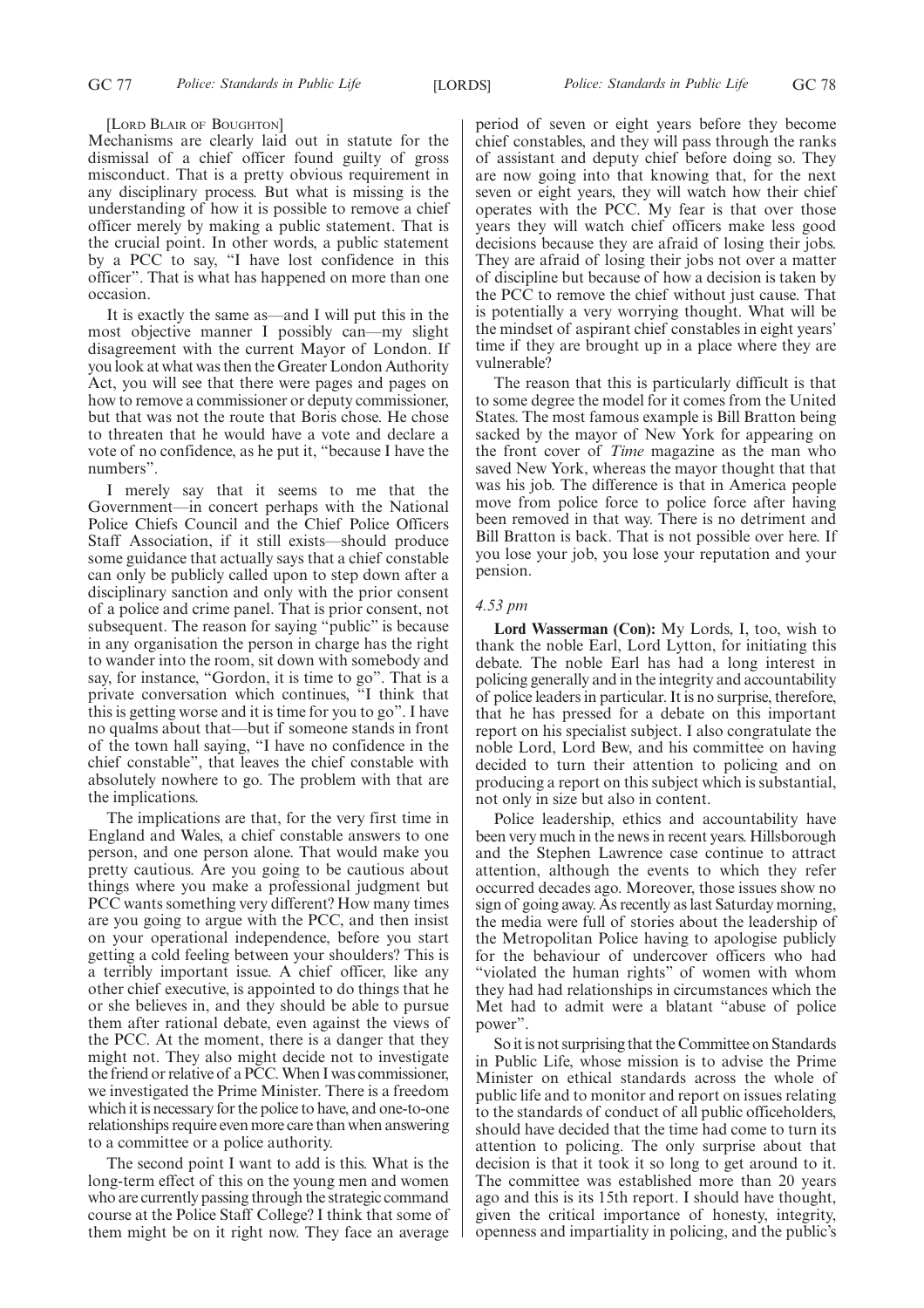concern about how far the police actually incorporate these values in their day-to-day activity, that the committee would have put the police several places higher on its priority list for review. Be that as it may, I am delighted that the committee finally focused on this important public service and I join other noble Lords in congratulating the noble Lord, Lord Bew, and his committee.

At the end of what appears to have been a very thorough and comprehensive review of the leadership, ethics and accountability arrangements in our 43 local police forces, the committee came up with 20 main recommendations, several divided into subrecommendations. There is not nearly enough time in this very short debate to deal with all or even most of these recommendations. All I intend to say is that while I support most of them, there are a few which I feel are a bit too prescriptive and others where I feel that the committee has not been prescriptive enough and has taken the easy way out by passing the buck to the Home Office to put things right.

For example, chapter 5, where the committee discusses the accessibility to the public of information about the performance of their police force, says:

"The public needs to access information to scrutinise the performance of their local police force and to hold the PCC to account".

Who could possible object to this statement of the obvious? However, when it comes to recommending how this openness should be encouraged and monitored, the committee makes no proposals of its own but simply endorses the recommendation of the National Audit Office that the Home Office should report on how it plans to increase data availability and accessibility to help the public hold PCCs to account. I found this rather disappointing, to say the least.

Sadly, it is not the only case in which the committee deals with a difficult issue by handing it off to the Home Secretary for action. I would not have bothered to highlight this aspect of the committee's recommendations if I did not think that it reflected what I regard as an important misunderstanding about the way local policing is presently organised. In short, I feel that the committee, by putting forward recommendations of this kind, has either not understood, or perhaps not quite accepted, the world of local policing as it is following the coming into force of the Police Reform and Social Responsibility Act 2011—that is, the world of local policing post the introduction of PCCs. In this world, whether we like it or not—I know that many noble Lords do not like it at all—it is the responsibility of PCCs, among other things, to provide adequate information about the performance of their forces and it is up to the public, either through the ballot box or through community groups or specialist organisations such as CoPaCC, mentioned in the report, to ensure that they do.

Even the National Audit Office recognises this. In the third paragraph of this report's admirable executive summary, the committee quotes with approval the NAO's statement that the present model of local policing is one of "democratic accountability" in which,

It could not be clearer, so I do not for a moment believe that the Home Office has no role to play in local policing—far from it. I believe strongly that the Home Office has a vital role to play in local policing, for example, by ensuring that the laws on our statute books reflect the evolution of criminal behaviour; by establishing and maintaining strong national policing agencies to tackle crimes such as human trafficking, cybercrime and economic crime, which cannot be tackled effectively locally; and, of course, by arguing the case for local policing when public expenditure totals come to be distributed between competing public services. But when it comes to most of the issues discussed in this report, the buck must stop with the people directly elected to deliver policing services to their communities. They have the power; they must be held accountable for using it.

Devolution of power to local level does not always work as we would like it to. It is always easier to blame central government for everything that goes wrong locally. But giving local communities responsibility for the professional men and women employed to meet their policing needs must be right. We must give it time to work.

### *5 pm*

**Lord Bew (CB):** My Lords, I am very grateful to the noble Earl, Lord Lytton, for initiating this debate and, even more than that, for the work he carried out which first drew my attention to the key issues of leadership in modern policing. Some three years ago the noble Earl initiated a major debate on police statistics. That was before it became pretty fashionable or commonplace to read newspaper headlines saying that police statistics are maybe not cast in gold and that there might be some problems with them. Long before that, the noble Earl led the way in this Room, basing himself in part of course on the work of Dr Patrick—as he would say himself. That gained my interest.

I agree completely with the noble Lord, Lord Wasserman, that the Committee on Standards in Public Life had been in existence for too long without looking at policing, given our remit. My first intention was to look at the statistics. I discussed this with the chairman of PASC and he became very interested, too. In the end, PASC reported in the autumn of 2013 on policing statistics, and the first document from the committee under my chairmanship was a submission to that report. The PASc report ends by saying to us, "Again, would you look at questions of leadership and policing?". That is what we have tried to do.

It almost pains me to say something so simple about the debate around PCCs but I have one strong idea in mind: even in our best quality newspapers, there has not been a serious discussion about how this major experiment, whether you like it or not, is working out. Either X was wonderful and transformed the sensitivity of the police to crimes against women in their area, or X was a total idiot. That is all you get in one headline after another, with no systematic attempt to look at what this means. PCCs were a major attempt to place the local principle at the heart of our policing and a major transformation, so our idea above all else was to try to produce a balanced and sober report.

<sup>&</sup>quot;the public will have elected Police and Crime Commissioners and will be holding them to account for how policing is delivered through their force".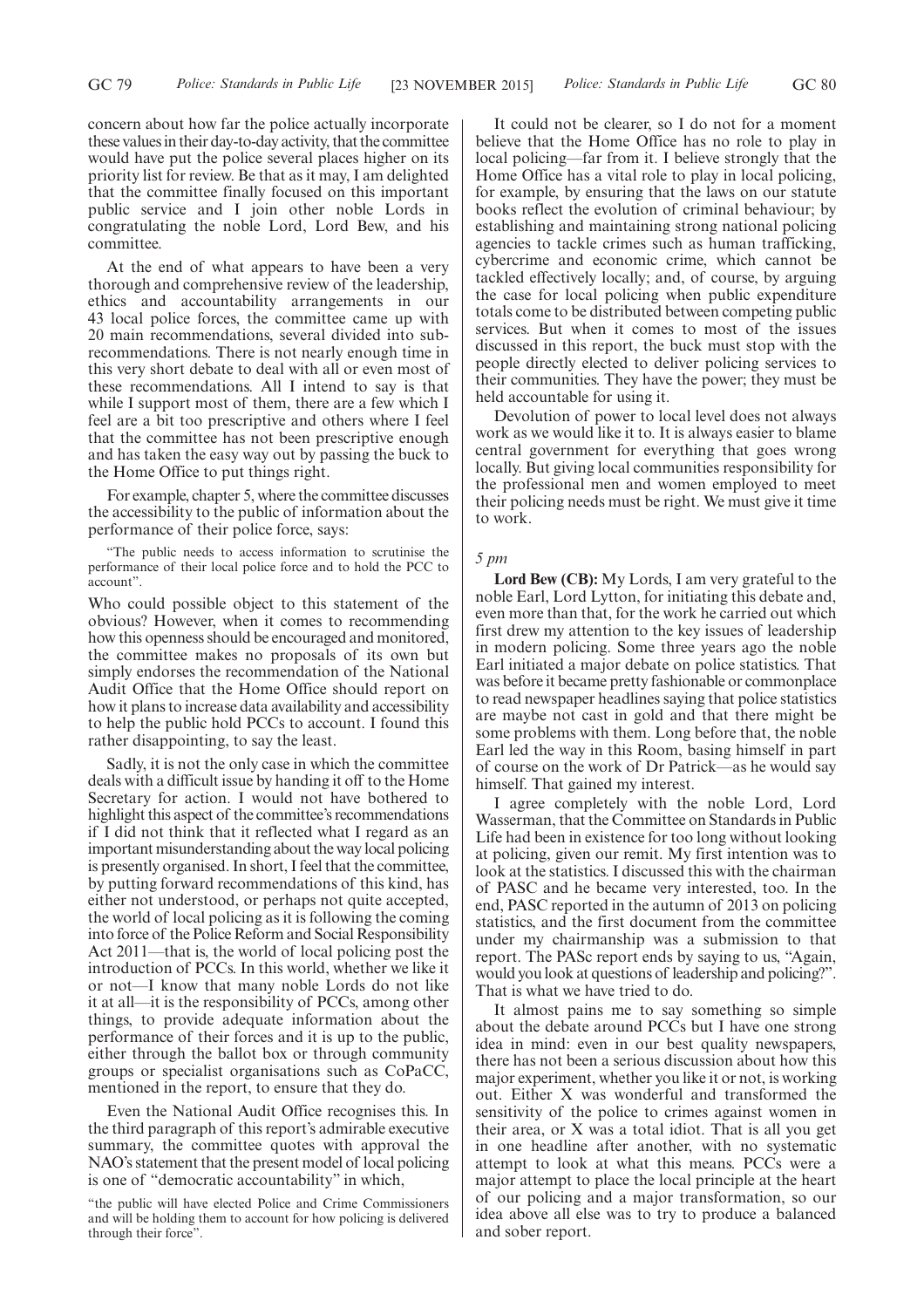### [LORD BEW]

I accept the point of the noble Lord, Lord Blair, from a position that I well understand, that there is an essential lacuna—from his point of view, a lack of sharpness—in the report. I also accept the point of view from the noble Lord, Lord Wasserman. However, our approach was to try and raise the quality of the debate. One reason I am so happy about the debate today is that the Committee on Standards in Public Life has a new practice in that we do not just produce a report. We come back at the end of a public debate, as we did on our most recent report last summer, and produce a follow-up. Many things have been said today from all parts of the Room that are of great seriousness and will be reflected in the follow-up report.

While we found a great deal that was positive—greater innovation, visibility, and focus on community engagement and victim support—we also found clear evidence of standards risks in the new experiment: confusion over roles; insufficient challenge and scrutiny; and insufficient redress where PCCs fell below the behaviour expected of them by the public. I am anxious to hear the Minister's views on the particular recommendations our committee made.

We recommended a national minimum code of conduct for PCCs. That is an essential component in ensuring clarity as to the standards of conduct and behaviour expected from PCCs, and to give the public—to whom they are accountable—a common yardstick to judge acceptable conduct. We also suggested a review of the current powers, and that the Home Secretary should urgently review whether there are sufficient powers available to take action against a PCC where conduct falls below the standards expected of public officer-holders. In our view, those standards are always defined by the known principles of public life.

The committee considers the introduction of a power of recall a matter for Parliament, but believes that should this power be introduced for PCCs, commonality relating to the thresholds and triggers to initiate recall is required. In other words, we accept that this is a complicated message. As far as I understand some of the public remarks from the Home Secretary, she acknowledges that if you have recall for MPs, there is an analogy that there should be recall for PCCs. We understand that argument, but we want to ensure that it is done with precision and fairness.

I concede that it is now the very short term with the elections coming up in 2016, but an idea the committee is keen on is the circulation of an ethical checklist to all declared candidates for a PCC post, with a request from the committee for each candidate to publish their responses. We will encourage relevant local media outlets, whether print, broadcast or social, to seek out and publicise their candidates' responses. For us, accountability should not simply be an issue at fouryearly election intervals. We need greater scrutiny and transparency of PCC's decisions between elections. The public must be able to make fair and balanced assessments of this very important new experiment.

There is one other thing that we did not see, apart from the points so cogently made this afternoon. We did not expect the number of resignations by PCCs. As a practical matter, I am not now saying that there is a solution to this. I simply acknowledge that it is something that we did not expect at all from our visits—and we talked to lots of PCCs around the country. It is not something that can be solved by the application of the Nolan principles, but it is a matter of significance.

### *5.06 pm*

**Lord Paddick (LD):** My Lords, I also thank the noble Earl, Lord Lytton, for the debate. I note his comments about crime figures being underrecorded by the police—was there ever a greater case of shooting yourself in the foot, bearing in mind the justification that the Government have given for reducing police numbers by so great an amount is the drop in crime?

I have a great deal of sympathy for what the noble Lord, Lord Blair of Boughton, said about the way his career came to an end, which I think was entirely inappropriate. As far as the noble Lord, Lord Wasserman, is concerned, the report majors on holding PCCs to account. I am very grateful to the noble Lord, Lord Bew, not only for the report but for raising that as an issue, because I want to concentrate on concerns with the police and crime commissioners, rather than concerns with police leadership.

In 2010, the Liberal Democrats raised concerns about PCCs. We had concerns about concentrating so much power in one individual. As an alternative we suggested that, where police authorities were co-terminus with local authority areas, the police authority should be made of the local elected councillors. Where they were not, there should be directly-elected police authorities, but not just one individual. In particular, concerns are highlighted in the report about the hiring and firing of police constables, the transparency of the selection processes and the ability to hold the police and crime commissioner to account when their conduct falls below the standards expected of them but short of criminal conduct.

I will illustrate the report's abstract concerns by reference to a real-life example. A police and crime commissioner selected and appointed a chief constable to head their force. Some time after appointment, serious allegations of misconduct against the chief constable were reported to the PCC by a whistleblower. The allegations were of a sexual nature, involving the alleged abuse of authority, with the chief constable using his position, as both the chief constable and a man, to behave in inappropriate ways towards female staff. Because the chief constable had only recently been appointed by the PCC, there was clearly potential for the allegations to cast serious doubt over the judgement of the PCC in appointing the chief constable in the first place.

It has been brought to my attention by some of those involved that this confidential report of serious misconduct, including the name of the whistleblower, was passed to the chief constable by the police and crime commissioner. Those who brought the matter to my attention felt that, as the PCC was elected, and because of the sensitive nature of the allegations and the impact on the victims if their identities were made public, there was nothing they could do about what they considered to be the entirely inappropriate behaviour of the police and crime commissioner.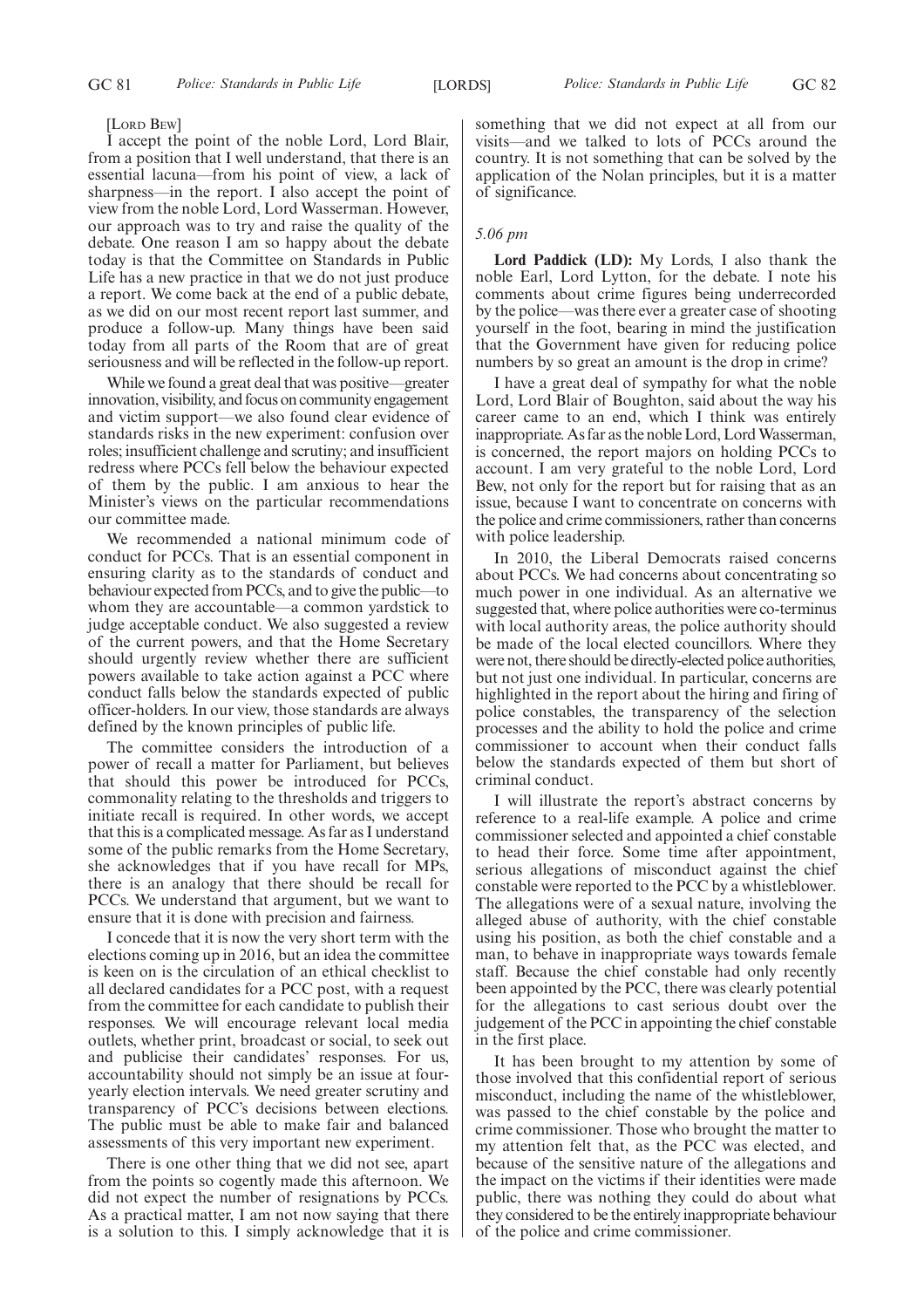Eventually the allegations against the chief constable were formally recorded and investigated, and findings against him were made, short of requiring him to resign. Only after relentless pressure, mainly from his own officers, whose representative organisations, rather than the PCC, said they no longer had confidence in him, did the PCC finally agree to start the proceedings that would result in requiring the chief constable to resign. Eventually he did resign of his own volition.

Apart from the question of lack of judgment by the PCC in the first place, there are serious questions about her conduct—such as the leaking of confidential information about the identity of the complainants to the perpetrator—that have still not been addressed. This report by the Committee on Standards in Public Life queries the robustness of the selection of chief constables by PCCs, the effectiveness of police and crime panels in holding the police and crime commissioner to account, the confused complaints system in relation to PCCs, the lack of a code of conduct for PCCs, and insufficient powers to take action against PCCs whose conduct falls below the required standards.

Those are not abstract or theoretical concerns. As I have outlined in this one case, of which I have some detailed knowledge, the whole system by which PCCs work together with chief constables, how they are appointed and how they are then held to account and disciplined is, in my opinion, flawed. As the report highlights, because there is only one person holding the chief constable to account—in an increasing number of cases, the same person who appointed that chief constable—the relationship between the chief constable and the PCC in terms of their combined skills, their experience and their personalities becomes critical.

Do the Government not accept that, with the best will in the world, even if we have the codes of conduct and an independent element in the chief constable appointments process—as the report recommends—and a clear understanding of operational independence and effective measures to hold an elected police and crime commissioner to account, is having only one person responsible for selecting the chief constable and co-operating with the chief constable to deliver politically critical goals, for holding the chief constable to account and for sacking the chief constable really a workable system? I raise that not as a theoretical question but in relation to the case that I have outlined to the Committee this afternoon.

### *5.13 pm*

**Lord Rosser (Lab):** My Lords, I, too, extend my thanks to the noble Earl, Lord Lytton, for securing this short debate, which enables us to consider the valuable and timely report of the Committee on Standards in Public Life on leadership, ethics and accountability in policing. It has been particularly helpful to have heard in this debate from the chair of the committee, the noble Lord, Lord Bew.

The creation of police and crime commissioners and the associated governance arrangements has clearly been the driving force behind the committee's decision to undertake this report, which is the first one in the committee's history that has looked specifically at policing. As the report says:

"Trust in the police is vital—from the Chief Constable to the most junior police officer. Police ethics—their honesty, their integrity, their impartiality, their openness—should be beyond reproach… High standards—of both conduct and accountability also need to be demonstrated by those charged with holding the police to account".

I believe that, for the overwhelming majority of time, the police achieve the standards required of them —a view supported by the survey undertaken for the committee. However, any straying from those standards must be a cause for concern.

The report does not deal with issues relating to the impact on police officers of cutbacks in staffing, but it would be unrealistic to imagine that poor morale among officers, chief constables and the Metropolitan Police Commissioner in expressing concerns about the impact on effective policing and police numbers of further projected financial cuts, at this of all times, and a Government who have created uncertainty over intended changes in the police funding formula, does anything at all to promote or enhance the kind of culture or standards in policing referred to in the report. I hope that, in considering this report, the Government have taken and will continue to take a look at the impact of their decisions and decision-making on leadership, ethics and accountability in policing.

In his foreword to the report, the noble Lord, Lord Bew, states in respect of police and crime commissioners that there has been evidence of a,

"new impetus in many areas—greater innovation, increased visibility and a greater focus on community engagement and victim support".

However, he then goes on to say that,

"there is also clear evidence of significant standards risks, including continuing confusion over roles and responsibilities, insufficient challenge and scrutiny of PCCs' decisions and insufficient redress where a PCC falls below the standards of behaviour that the public expects of a holder of public office".

A great many, if not all, of the issues referred to by the noble Lord, Lord Bew, were raised and, I would have to say, largely dismissed, by the then coalition Government during discussions on the Police Reform and Social Responsibility Act 2011. At that time, the Government's attitude was to get the Bill through as quickly as possible and then hold elections for police and crime commissioners with their very considerable, relatively unchallenged powers, as has already been said, irrespective of how few people might vote in the elections. Detailed considerations on what would be appropriate structures, roles and responsibilities, checks and balances and effective and necessary governance arrangements did not appear to have the same priority.

This report by the Committee on Standards in Public Life forms a basis for a proper discussion of some of these issues, at least where they relate to the role and functions of the committee. I hope that it is an opportunity that the Government either are taking or will take. However, the omens are not all positive. In a parliamentary Written Answer a month ago, in response to a question about the effectiveness of police and crime commissioners, there was no mention of any of the specific issues that had by then been raised in the report by the Committee on Standards in Public Life or, indeed, of any government consideration being given to those issues. Presumably, the Minister will give a government view on the committee's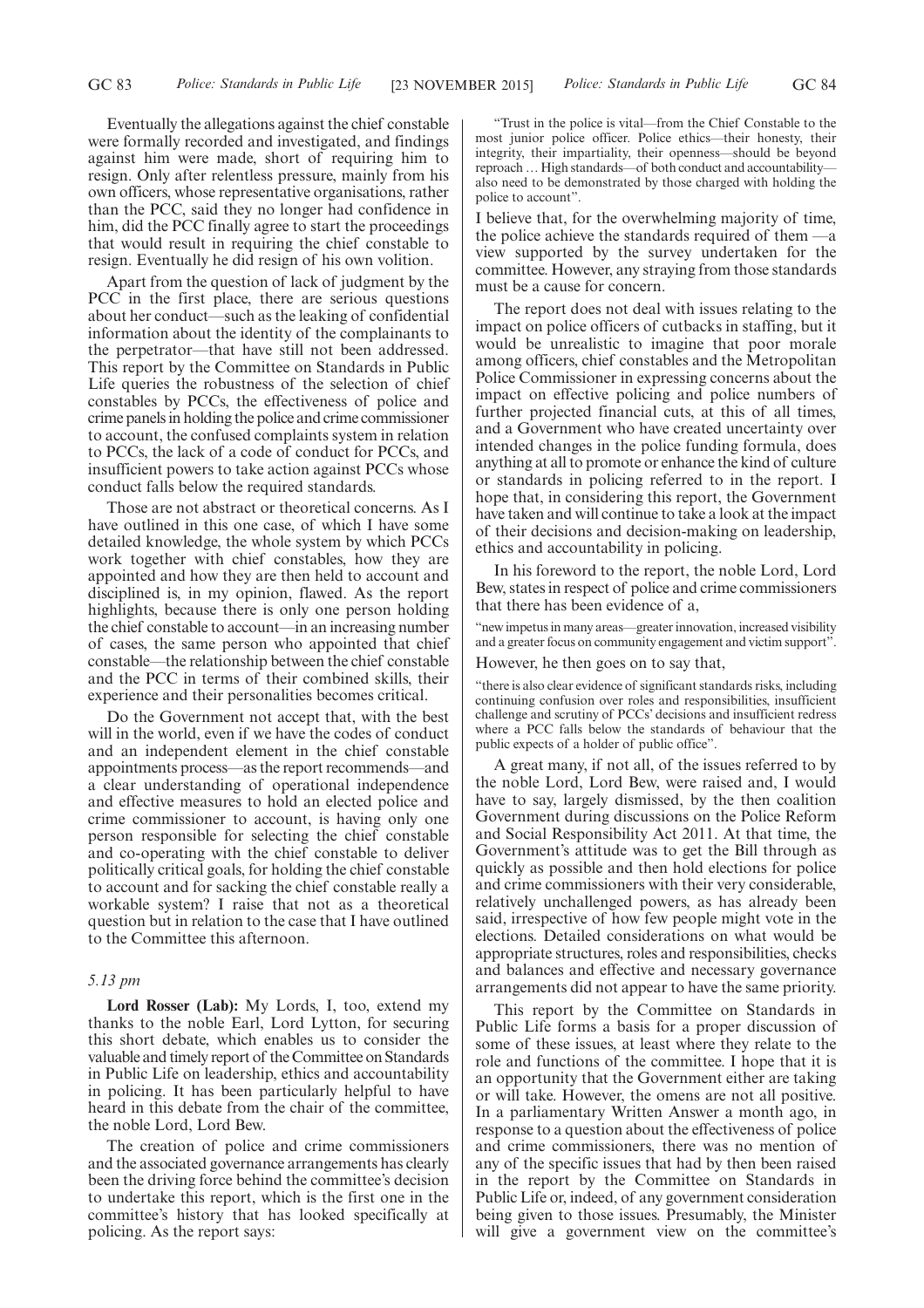[LORD ROSSER]

20 recommendations —not least, those that seek to address the "significant standards risks" identified by the committee, including a,

"confusion amongst the public and the participants about roles and responsibilities, especially in relation to where operational independence and governance oversight begin and end … a significant absence of a clear process to take action against a PCC whose conduct falls below the standards expected of public office holders, resulting in that behaviour going unchallenged and uncensured … concerns about the robustness of current selection processes for chief officers … PCCs not encountering sufficient constructive challenge or active support in exercising decision making powers … barriers to the effective operation of Police and Crime Panels as scrutinisers including support, resources and the consistency and credibility of representative membership … a lack of timely and accessible information being provided to Police and Crime Panels by PCCs affecting Police and Crime Panels' ability to scrutinise and support the PCC",

and,

"potential for high risk conflict of interests in roles jointly appointed by PCCs and Chief Constables … and risks inherent in the combined role of Chief Executive and Monitoring Officer to the PCC".

Those issues were all raised in the report from the Committee on Standards in Public Life.

It also referred to confusion between and inherent tensions in the current police complaints system and the complaints system attaching to PCCs, and a gap in the expectations of the public in how complaints against PCCs would be resolved, especially when this involves unethical but not criminal behaviour. The Committee concluded that, combined, the factors to which I have just referred also impacted on the ability of police and crime panels to ensure—it is part of their role—

"that decisions of PCCs are tested on behalf of the public on a regular basis."

Like other noble Lords who have spoken, I look forward to the Government's response, which I hope will promote rather than shut down further debate, bearing in mind that the current police model is the one the present Home Secretary introduced and presumably felt would work effectively.

### *5.20 pm*

**The Minister of State, Home Office (Lord Bates) (Con):** My Lords, it is a pleasure to respond to this debate on behalf of the Government. I thank the noble Earl, Lord Lytton, for raising this important issue, and congratulate him on securing the debate. Over many years the noble Earl has raised the issue of improving the accountability and transparency of our police forces, particularly in relation to the recording of crime statistics. Although it sometimes makes the Home Office uncomfortable, the whole policing service and the whole Government appreciate his scrutiny, his interest in the minutiae and the rigour he brings to the very important area of maintaining public confidence in the data we have. I also thank all noble Lords who have spoken in the debate.

The noble Earl framed the debate around the Committee on Standards in Public Life's report on the leadership, accountability and ethics of local policing. I take this opportunity to thank the Chair of that Committee, the noble Lord, Lord Bew, for the work he and the Committee undertook to draft that report. I was particularly pleased to note the Committee's observation that police and crime commissioners have brought

"new impetus in many areas - greater innovation, increased visibility and a greater focus on community engagement and victim support".

On page 24 there is a very interesting statistic about the level of awareness. A survey carried out for the Committee found that 68% of people surveyed in 2014 had heard of their PCC. That is quite an impressive number, certainly when compared with the very low numbers that knew about the predecessor chairman of the police committee. The fact that there is greater interest in and scrutiny of the role must show that growing awareness. I am aware that several noble Lords questioned the awareness of PCCs and their democratic legitimacy. Of course, they were elected by 5.8 million people who expressed a view and turned out to vote. We believe that that number will be significantly higher when elections are held next year, not least because the role is becoming more established. For all those reasons, it is critical that the issue of ethics and integrity is at the heart of the deliberations.

The Committee's report contains many thoughtprovoking observations—20 in total. The noble Lord, Lord Bew, wrote to my right honourable friend the Home Secretary on 27 June, following the publication of the report, and requested that the Home Office respond by the end of November. I can confirm that the response will come by the end of November—by which we do not mean Sunday night, but this week. It has not been able to clear all the internal hurdles that the noble Lord, Lord Rosser, being an experienced member of your Lordship's House, will understand it needs to clear, so I will need to tread a bit carefully over some of the recommendations he wanted to hear about. He will not have to wait much longer, but I will not be able to satisfy him in every particular today.

I am sure noble Lords will understand that because of the formal response needed here, I am not in a position to address all those issues today. The Government take these issues, and police integrity more broadly, very seriously. It is at the heart of public confidence in policing and underpins the model of policing by consent.

Although I am unable to comment on the specifics of the report, I feel it is important for me to set out what this Government have done to put in place reforms to improve the accountability, transparency and integrity of policing in England and Wales and throughout the rest of the United Kingdom.

The most significant of these reforms came three years ago this month, with the election of PCCs. Since coming into post, PCCs have brought real local accountability to the performance of chief constables and their forces and are working hard to ensure that their local communities have a stronger voice in policing.

I appreciated reading through the report in some detail, especially some of the more anecdotal evidence given to the committee by representatives from local police forces—Greater Manchester being one; Merseyside another—on how the police and crime commissioners are working with the chief constable to implement these measures. That is a good example of what my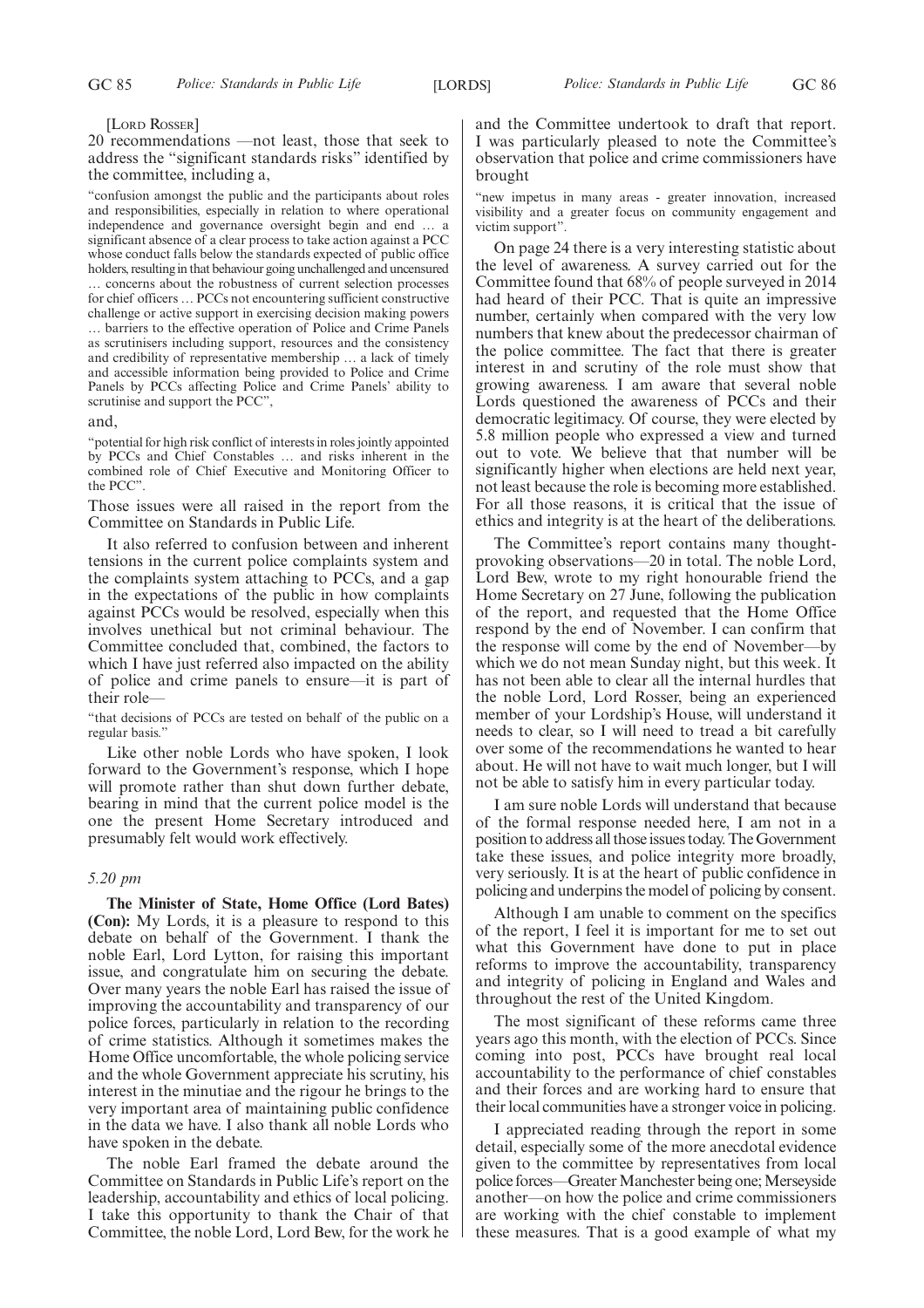noble friend Lord Wasserman said about local police and crime commissioners taking the initiative without necessarily needing to be instructed at every juncture. They realise that public confidence and ethical standards are at the heart of being able to carry out their duty, and that is happening.

The public profile of PCCs means that they are scrutinised in a way that anonymous police authorities were not, which helps to improve accountability in policing. Further, police and crime panels—PCPs—have been introduced in every police force area to scrutinise the actions and decisions of each PCC and make sure that information is available for the public, enabling them to hold the PCC to account.

PCPs have a range of powers to help them carry out their functions and specific responsibilities. A panel can, at reasonable notice, require the PCC to come before it. This power also extends to the staff of the PCC, including the deputy commissioner. The PCP is responsible for recording complaints made against a PCC and, where they are not of a criminal nature, resolving any such complaints.

The noble Lord, Lord Blair, made some very particular points about the operational integrity of chief constables and their ability to carry out investigations without fear or favour. That is a very important element. In fact, just last week, during a couple of Questions that came up in the House, we talked about the importance of integrity. The unique role of the Office of Constable and the oath that is given also came up. The oath is not to the Home Secretary but to Her Majesty, and is to pursue matters without fear or favour.

I am interested in the personal experience of the noble Lord, Lord Blair, in this regard, but there are particular procedures in place. I will not get into commenting on whether the Mayor of London followed them in that case, but the general point is that Schedule 8 to the police responsibility Act and Regulation 11A contain specific regulations and guidance as to how that ought to be done. It should involve the HMIC and conversations with the police and crime panel. That is set out. In that context, I am sure that this report will be read widely by police and crime commissioners. They should make themselves aware of their commitments, which they are obliged to do under law, when undertaking these matters.

The College of Policing was introduced as the first professional body for all policing in England and Wales. The college develops standards for policing based on strong evidence, so that future police practice is always based on evidence and not habit. The creation of the College of Policing is an important pillar in the programme of police reform, setting high professional standards, sharing what works best across policing, acting as the national voice of policing and ensuring that police training and ethics are of the highest possible quality.

In that context, the police Code of Ethics, produced by the College of Policing, has been published for the first time. Certainly, we would encourage all police and crime commissioners to have a discussion with their chief constables as to how that guidance is reflected in their forces. The Code of Ethics plays an important role in addressing some of the concerns about the ethics and behaviour of police officers and staff, particularly in relation to the media—a point raised by the noble Lord, Lord Blair. A consultation and review is taking place on relations with the media, including guidance on how contact with the media should take place and what procedures should be followed. That is an important part of the work of the College of Policing.

I refer also to the important role played by Her Majesty's Inspectorate of Constabulary. It is important to look at the structural changes being made in the way that policing is maintained. Three years ago HMIC introduced the PEEL programme, which is all about the efficiency, effectiveness and legitimacy of the police. Its reports have been helpful in raising standards in forces across the country.

As the result of the changes made, the Office for National Statistics has highlighted the fact that recent increases in recorded crime are largely a consequence of improving recording practices within forces through the inclusion of previously under-reported crimes such as sexual offences. Victims are now more confident about coming forward, which is something to be welcomed.

The Government have made great strides in improving the accountability, leadership and ethics of local policing, but the job is not finished. We are making changes to legislation to make sure that police complaints and disciplinary systems are fairer and more transparent. The package includes making the police complaints system more independent of the police by expanding the role of the PCCs, and introducing systems for supercomplaints to ensure that the key trends and patterns in policing can be raised and addressed appropriately. We will overhaul the police disciplinary system following a review by Major-General Chapman. We will strengthen protections for police whistleblowers and enable the IPCC to continue to operate effectively by strengthening its powers. The Government intend to introduce these reforms in the Policing and Criminal Justice Bill that was announced in the Queen's Speech.

I said that the progress the Government have made on police reform is not finished. In truth, we must never rest when it comes to ensuring that our police have the best leaders who are properly held to account and who lead forces according to the highest ethical standards. Another table in the report shows that the level of confidence and trust that people have in senior police officers is just a fraction short of that for judges, and significantly above that for elected and appointed members of what one might call the political class. We can have great confidence in the quality and integrity of our police forces. Reports such as that produced by the noble Lord, Lord Bew, and his committee will only serve to strengthen that.

Again, I thank the noble Earl for introducing this debate and I can assure him that by the end of the week, there will be further news in the shape of the Home Secretary's response.

*Committee adjourned at 5.34 pm.*